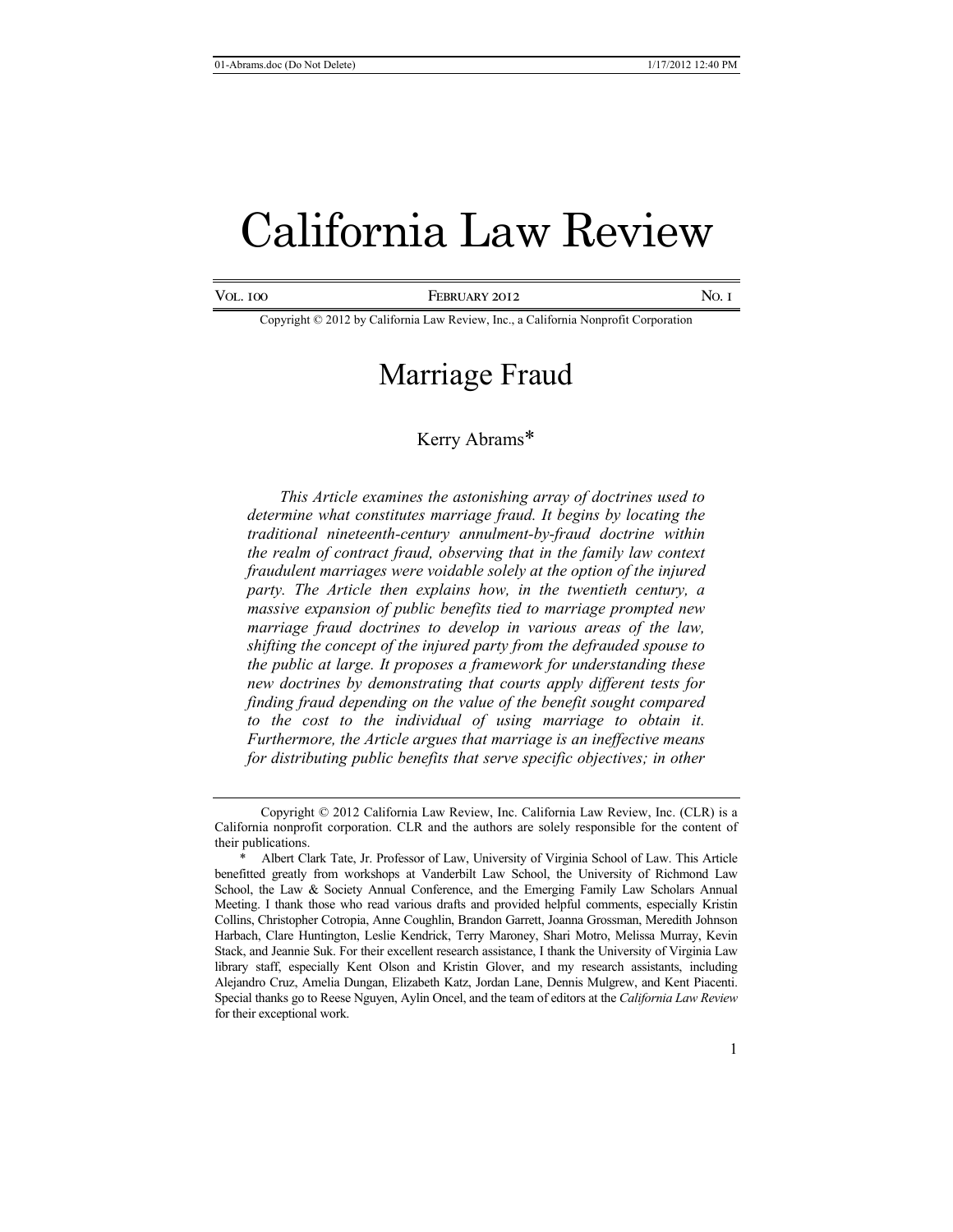*words, marriage is being asked to do too much work. As a possible response to this problem, the Article concludes that lawmakers could disaggregate the components of marriage to which they attach public benefits. This would improve the efficacy of public benefits distribution without entirely dismantling the institution of marriage or jeopardizing the stability that it may provide to society.* 

| 2. Harms to the Public in Marriage Fraud Cases  49 |  |
|----------------------------------------------------|--|
|                                                    |  |
|                                                    |  |
|                                                    |  |
|                                                    |  |
|                                                    |  |
|                                                    |  |
|                                                    |  |
|                                                    |  |
|                                                    |  |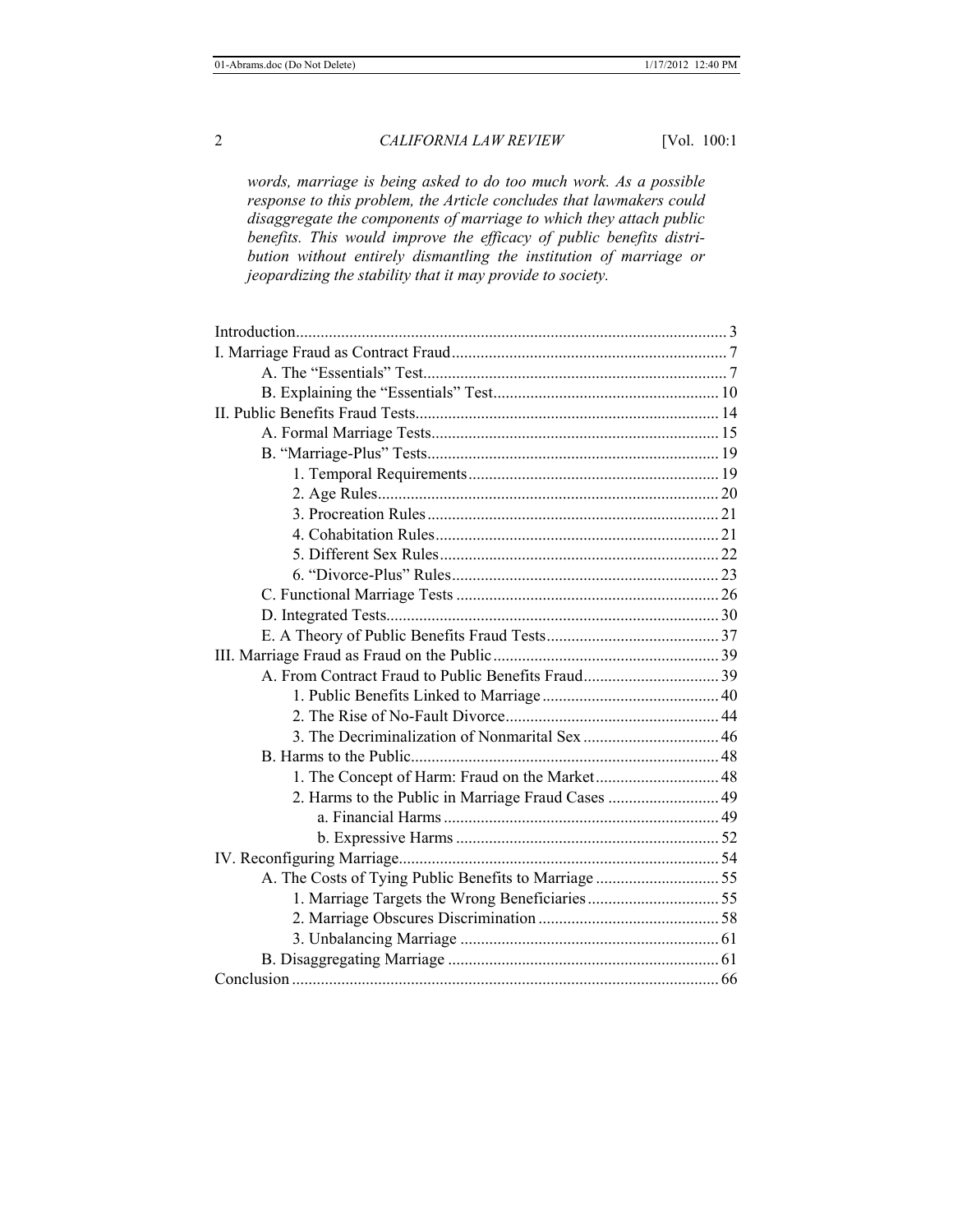#### 2012] *MARRIAGE FRAUD* 3

#### **INTRODUCTION**

In the last two decades, marriage has emerged as an enormously important topic of legal scholarship, not just in the area of traditional family law, but also in constitutional,<sup>1</sup> tax,<sup>2</sup> immigration,<sup>3</sup> social security,<sup>4</sup> welfare<sup>5</sup> and criminal<sup>6</sup> law. The marriage equality movement and its attendant legal questions of whether same-sex couples can be integrated successfully into marriage as we know it animates much of this scholarly interest.<sup>7</sup>

The scholarship on marriage has been remarkably polarizing in its definitions of and assessments of marriage as an institution. Much of the scholarship either advocates for the abolition of marriage altogether or for the replacement of marriage with domestic partnerships or civil unions for all. $8$  On

3*. See, e*.*g*., Kerry Abrams, *Immigration and the Regulation of Marriage*, 91 MINN. L. REV. 1625 (2007); Jennifer M. Chacón, *Loving Across Borders: Immigration Law and the Limits of* Loving, 2007 WIS. L.REV. 345.

4*. See, e*.*g*., Mary E. Becker, *Obscuring the Struggle: Sex Discrimination, Society Security, and Stone, Seidman, Sunstein & Tushnet's* Constitutional Law, 89 COLUM. L. REV. 264 (1989); Kristin Collins, *Administering Marriage: Marriage-Based Entitlements, Bureaucracy and the Legal Construction of the Family*, 62 VAND. L. REV. 1085 (2009); Goodwin Liu, *Social Security and the Treatment of Marriage: Spousal Benefits, Earnings Sharing, and the Challenge of Reform*, 1999 WIS. L.REV. 1.

5*. See, e*.*g*., Anita Bernstein, *For and Against Marriage: A Revision*, 102 MICH. L. REV. 129 (2003); Jill Elaine Hasday, *The Canon of Family Law*, 57 STAN. L. REV. 825 (2004); Angela Onwuachi-Willig, *The Return of the Ring: Welfare Reform's Marriage Cure as the Revival of Post-Bellum Control*, 93 CALIF. L. REV. 1647 (2005).

6*. See, e*.*g*., Melissa Murray, *Strange Bedfellows: Criminal Law, Family Law, and the Legal Construction of Intimate Life*, 94 IOWA L. REV. 1253 (2009); Jeannie Suk, *Criminal Law Comes Home*, 116 YALE L.J. 2 (2006).

7*. See, e.g.*, various essays in JUST MARRIAGE (Mary Lyndon Shanley ed., 2004); *see also Symposium: Abolishing Civil Marriage*, 27 CARDOZO L.REV. 1155 (2006).

8*. See, e*.*g*., MARTHA ALBERTSON FINEMAN, THE NEUTERED MOTHER, THE SEXUAL FAMILY AND OTHER TWENTIETH CENTURY TRAGEDIES (1995) (arguing that child-parent and other dependency relationships should be the subject of state recognition instead of marriage); NANCY POLIKOFF, BEYOND (STRAIGHT AND GAY) MARRIAGE (2009) (arguing for alternatives to marriage to determine when legally enforceable responsibilities and entitlements have accrued in interpersonal relationships); ROBIN WEST, MARRIAGE, SEXUALITY, AND GENDER 205–11 (2007) (advocating universal civil unions); Alice Ristoph & Melissa Murray, *Disestablishing the Family*, 119 YALE L.J. 1236 (2010) (developing a theory of disestablishment, analogous to religious disestablishment, of the family whereby the government would cease to prefer some family forms over others); Laura Rosenbury, *Friends with Benefits*, 106 MICH. L. REV. 189, 191–92, 229 (2007) (arguing that the traditional legal divide between recognizing caregiving by family members versus friends perpetuates gender inequality, and that rather than focusing on opening marriage to more people, legal reformers should develop ways for the state to recognize nonexclusive forms of caregiving, such as friendships).

<sup>1</sup>*. See, e*.*g*., Ariela R. Dubler, *Sexing Skinner: History and the Politics of the Right to Marry*, 110 COLUM. L. REV. 1348 (2010); Martha C. Nussbaum, *A Right to Marry?*, 98 CALIF. L. REV. 667 (2010).

<sup>2</sup>*. See, e*.*g*., Anne L. Alstott, *The Earned Income Tax Credit and the Limitations of Tax-Based Welfare Reform*, 108 HARV. L. REV. 533 (1995); Edward McCaffery, *Taxation and the Family: A Fresh Look at Behavioral Gender Biases in the Code*, 40 UCLA L. REV. 983 (1993); Shari Motro, *A New "I Do": Towards a Marriage-Neutral Income Tax*, 91 IOWA L. REV. 1509 (2006); Lawrence Zelenak, *Marriage and the Income Tax*, 67 S. CAL. L. REV. 339 (1994).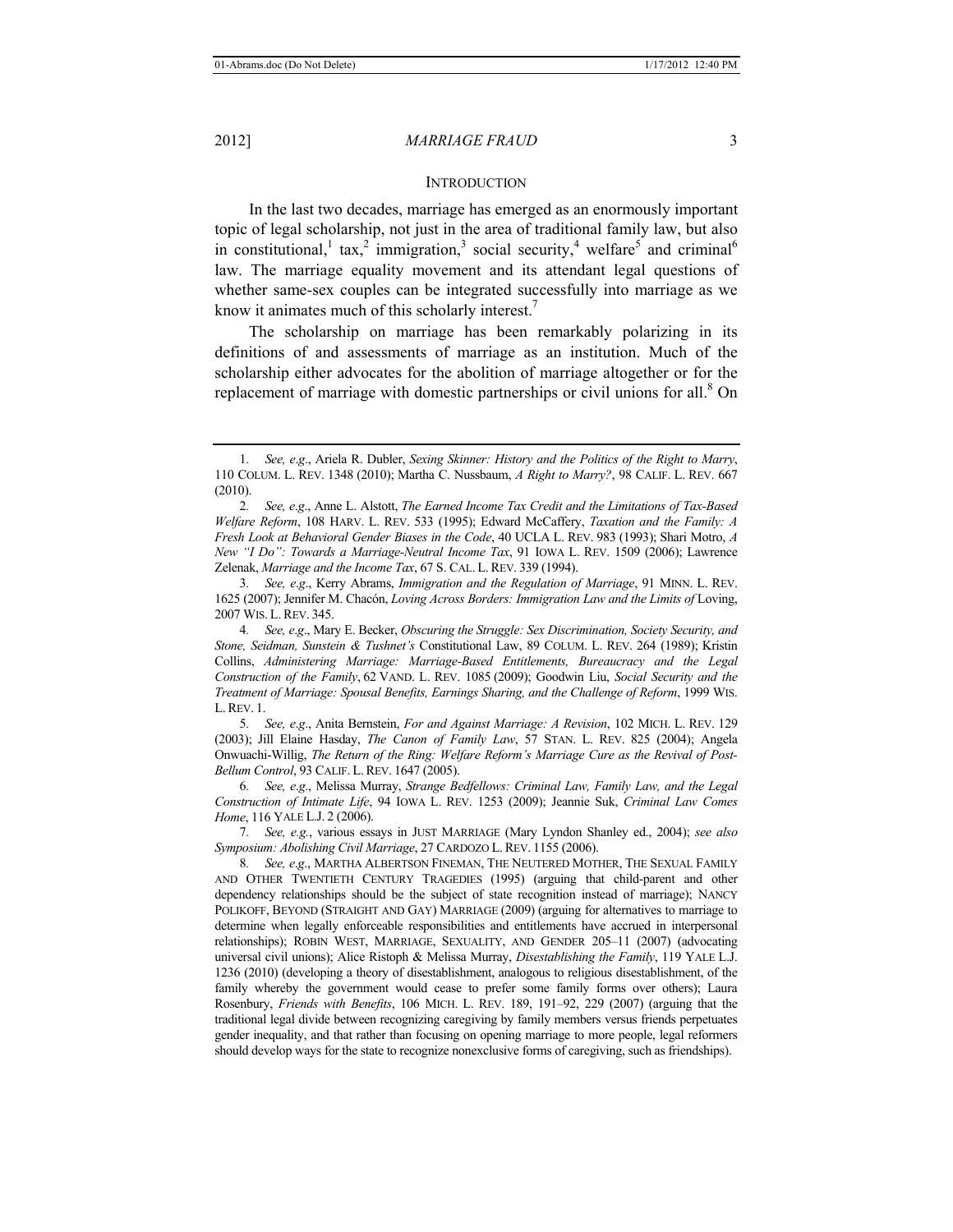the other side of the debate are conservatives who wish to retain marriage but limit it to heterosexual couples<sup>9</sup> and expansionists who also want to retain marriage but open it up to gays and lesbians.<sup>10</sup> The most common compromise position suggests retaining marriage but also making a registry or domestic partnership option available.<sup>11</sup>

This Article approaches the issues of how to define marriage and its proper place in our legal landscape from a different perspective. Instead of asking the question of what marriage *is*, the Article tries to determine what marriage *is not*. It does so by examining when and why the law determines that a particular marriage is a "sham" or a "fraud." Charges of marriage fraud are becoming increasingly common. For example, one company was prosecuted for arranging marriages between immigrants and U.S. citizens who had never before met and supplying these couples with evidence they could later use to convince immigration officials of the validity of their marriages, including photographs of the brides in their wedding gowns and fancy fake wedding cakes.<sup>12</sup> Additionally, the wife of former New Jersey governor Jim McGreevey asked a court to annul her marriage, claiming she was "duped into marriage by a closeted gay man who needed the cover of a wife to advance his political career."<sup>13</sup> A major airline sued nine of its pilots for fraudulently divorcing and remarrying their spouses in order to get early lump-sum payouts of their pensions.14 Utah recently codified common law marriage in order to be able to prosecute fundamentalist Mormons for living a polygamous lifestyle while identifying themselves as "single" on their welfare applications.<sup>15</sup>

13*. McGreeveys Reach Deal on Custody of Daughter*, N.Y. TIMES, May 9, 2008, at B4.

14. Plaintiffs' Original Complaint and Application for Declaratory and Injunctive Relief, Cont'l Pilots Ret. Plan Admin. Comm. v. Brown, 4:09-CV-01529 (S.D. Tex. May 20, 2009).

9*. See, e*.*g*., Lynn D. Wardle, *Multiply and Replenish: Considering Same-Sex Marriage in Light of State Interests in Marital Procreation*, 24 HARV.J.L. & PUB. POL'Y 771 (2001).

<sup>10</sup>*. See, e*.*g*., William N. Eskridge, *Foreward: The* Marriage Cases*—Reversing the Burden of Inertia in a Pluralist Constitutional Democracy*, 97 CALIF. L.REV. 1785 (2009).

<sup>11</sup>*. See, e*.*g*., LINDA C. MCCLAIN, THE PLACE OF FAMILIES 198–205 (arguing that government should continue to support marriage and expand it to include same-sex couples but should also develop a registration system to support and recognize a broader range of relationships); Elizabeth S. Scott, *A World Without Marriage*, 41 FAM. L.Q. 537, 545–46 (2007) (arguing a position similar to that of McClain, *supra*); Barbara Stark, *Marriage Proposals: From One-Size-Fits-All to Postmodern Marriage Law*, 89 CALIF. L. REV. 1479 (2001) (advocating a "menu of options" approach); Edward Stein, *Looking Beyond Full Relationship Recognition for Couples Regardless of Sex: Abolition, Alternatives, and/or Functionalism*, 28 LAW & INEQ. 345, 371 (2010) (same). *But see* Mary Anne Case, *Marriage Licenses*, 89 MINN. L. REV. 1758 (2005) (critiquing both marriage and domestic partnership alternatives as not providing a wide enough range of options); James Herbie DiFonzo, *Unbundling Marriage*, 32 HOFSTRA L. REV. 31, 58–59 (2003) (analyzing "bundles" of benefits that make up marriage and considering which ones are necessary); Vivian Hamilton, *Mistaking Marriage for Social Policy*, 11 VA. J. SOC. POL'Y & L. 307, 370–71 (2006) (identifying functional components of marriage and arguing that only its caretaking and economic support functions deserve state support).

<sup>12</sup>*. Marriage Fraud Sting Nets Arrests in Florida*, N.Y. TIMES, May 10, 2008, at A13.

<sup>15.</sup> UTAH CODE ANN. § 30-1-4.5 (LexisNexis 2007); Ryan D. Tenney, *Tom Green, Commonlaw Marriage, and the Illegality of Putative Polygamy*, 17 B.Y.U. J. PUB. L. 141, 148–49 (2002) (discussing legislative history of Utah statute).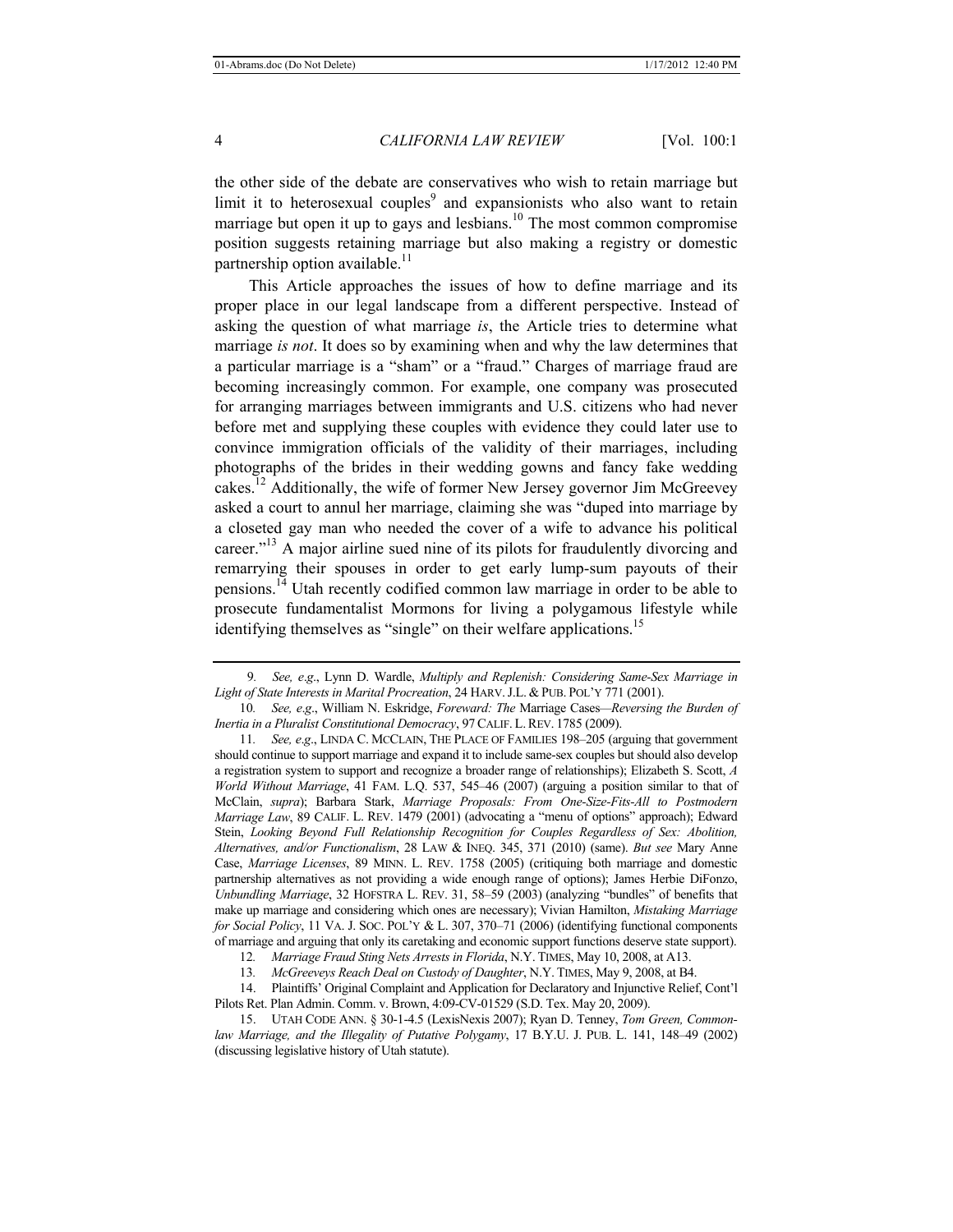Although in each of these cases the charge is marriage fraud, no single legal marriage fraud test exists. Instead, as this Article reveals, an astonishing array of legal doctrines exist across many fields, all professing to regulate marriage fraud. There are marriage fraud doctrines in family law, tax law, social security law, welfare law, immigration law, and pension law. Many of these doctrines have developed only recently, as the law has grafted more and more benefits onto marital relationships. As a result, courts have increasingly found themselves playing the role of the "marriage police," trying to determine whether a couple is "really" married or whether, instead, the couple married solely for the extensive benefits attached to marriage. Husbands and wives have also found themselves in the awkward position of trying to demonstrate that they married in good faith by producing documentation of their marriage, such as joint bank accounts and co-owned property, in addition to evidence of a shared life together and even evidence showing that they married for love.

Scholars have written about marriage fraud before, but always from within the context of a specific legal field. For instance, family law scholars will be familiar with the "annulment-by-fraud" doctrine that has been pervasive since the nineteenth century.<sup>16</sup> Scholars in other fields, such as tax law, are certainly aware that marriage is sometimes the basis of a bonus or an entitlement and that it could be invoked fraudulently. But no one has observed that marriage fraud doctrines exist across doctrinal boundaries, attempted to make sense of these doctrines as a whole, or developed a coherent explanation of why marriage fraud doctrines have proliferated so extensively in recent years.

Marriage fraud doctrines, this Article shows, vary considerably depending on the goals of the benefit a person is attempting to use marriage to obtain. The fraud doctrines, in other words, tell us what work the law is asking marriage to do. A close examination of these doctrines and an evaluation of their origin, development, and current utility can tell us something about marriage's capacity to regulate the distribution of social benefits.

This Article argues that two basic types of marriage fraud doctrines exist. The first, the traditional annulment-by-fraud doctrine developed by family court judges in the nineteenth and early-twentieth centuries, is fundamentally a contract doctrine. A defrauded spouse could rescind a marriage contract through the process of annulment if he or she could demonstrate fraud.<sup>17</sup> The injured party was the other party to the contract—the spouse—not the public. Because marriage was thought of as a form of privatized welfare, the only legal space for sex and procreation, and a permanent relationship, the availability of annulmentby-fraud was severely limited. Only fraud going to the "essentials" of the marriage—lies about sex or procreation—qualified a marriage for annulment.

<sup>16.</sup> Albert Momjian, *Annulment*, *in* 1 FAMILY LAW AND PRACTICE §§ 5.02, 5.03 (Arnold H. Rutkin ed., 2003).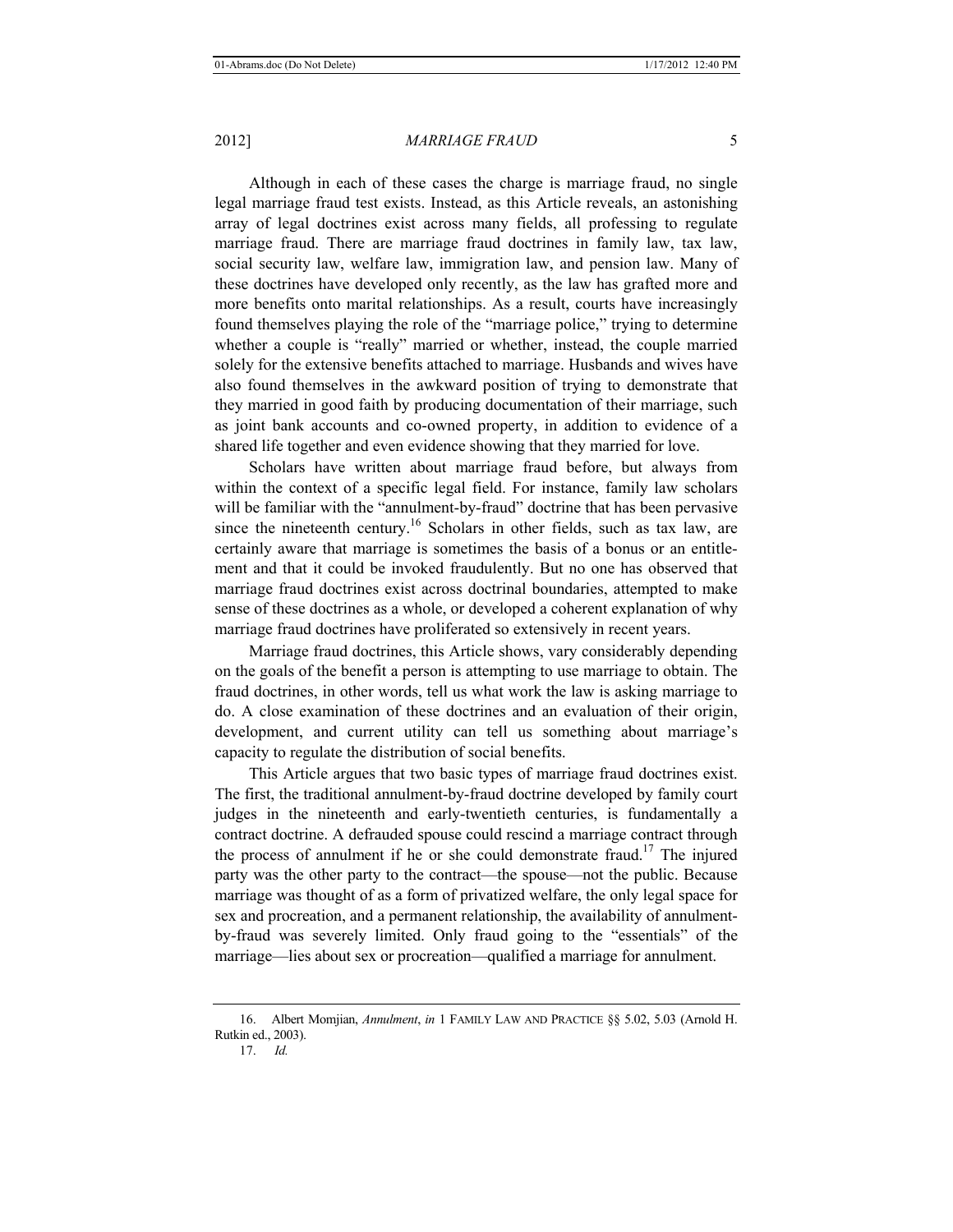In the mid-twentieth century, the law changed dramatically as the second basic type of marriage fraud evolved. The marriage fraud doctrines that proliferated during this time were not contractual in nature, but more akin to criminal law or civil penalties. The victim was not the defrauded spouse, but the public. This Article argues that the reasons for the shift from a solely contract-based doctrine were threefold: the attachment of substantial public benefits to marriage, the rise of no-fault divorce, and the decriminalization of nonmarital sex and procreation. In short, because marriage became easier to get in and out of, and because there were more benefits attached to it, people had greater incentives to use it instrumentally.

These new fraud doctrines vary from very simple rules asking that a couple demonstrate the existence of a valid marriage to the elaborate functional tests we see in immigration law and military benefits law, where the couple must demonstrate through extensive documentary and testimonial evidence that they intended to "establish a life together." This Article provides a taxonomy of these various tests and theorizes that the more at stake for the public and the easier marriage is to exit while still retaining a benefit, the more intrusive and elaborate the test is likely to be. It also analyzes how marriage fraud might harm the public and assesses the possible social costs of policing it effectively.

The Article thus demonstrates that lawmakers became increasingly anxious about marriage fraud during the twentieth century and that much of this anxiety resulted from the attachment of numerous benefits to an institution that was no longer ubiquitous or permanent. But the Article does not conclude that we should therefore do away with marriage fraud doctrines. Rather, it suggests that these various doctrines might lead us to a critical insight about the legal function of marriage today. Simply put, we are asking marriage to do too much. Marriage has become the receptacle for all sorts of attempts to solve social problems, but it is no longer a robust enough institution to serve this function. Thus, the question scholars and lawmakers should be asking is not *whether* we should have marriage but, instead, *what* marriage is capable of doing.

Understanding marriage as a site for solving social problems provides a novel approach to the question of whether to abolish marriage altogether or let new groups in. Rather than adhering to either school of thought, this Article takes the position that we should isolate and disaggregate the various state interests in marriage and then reconfigure marriage to retain those features relevant to salient interests and to discard those relating to interests that would be better dealt with elsewhere. This approach is far less risky than doing away with marriage altogether and yet prevents us from further grafting benefits onto marriage that do not belong there and that the institution may not be able to sustain. While this approach does not solve the problem of whether same-sex couples or other groups fit within the rubric of marriage, it does lower the stakes for both sides of that debate. If marriage were no longer the primary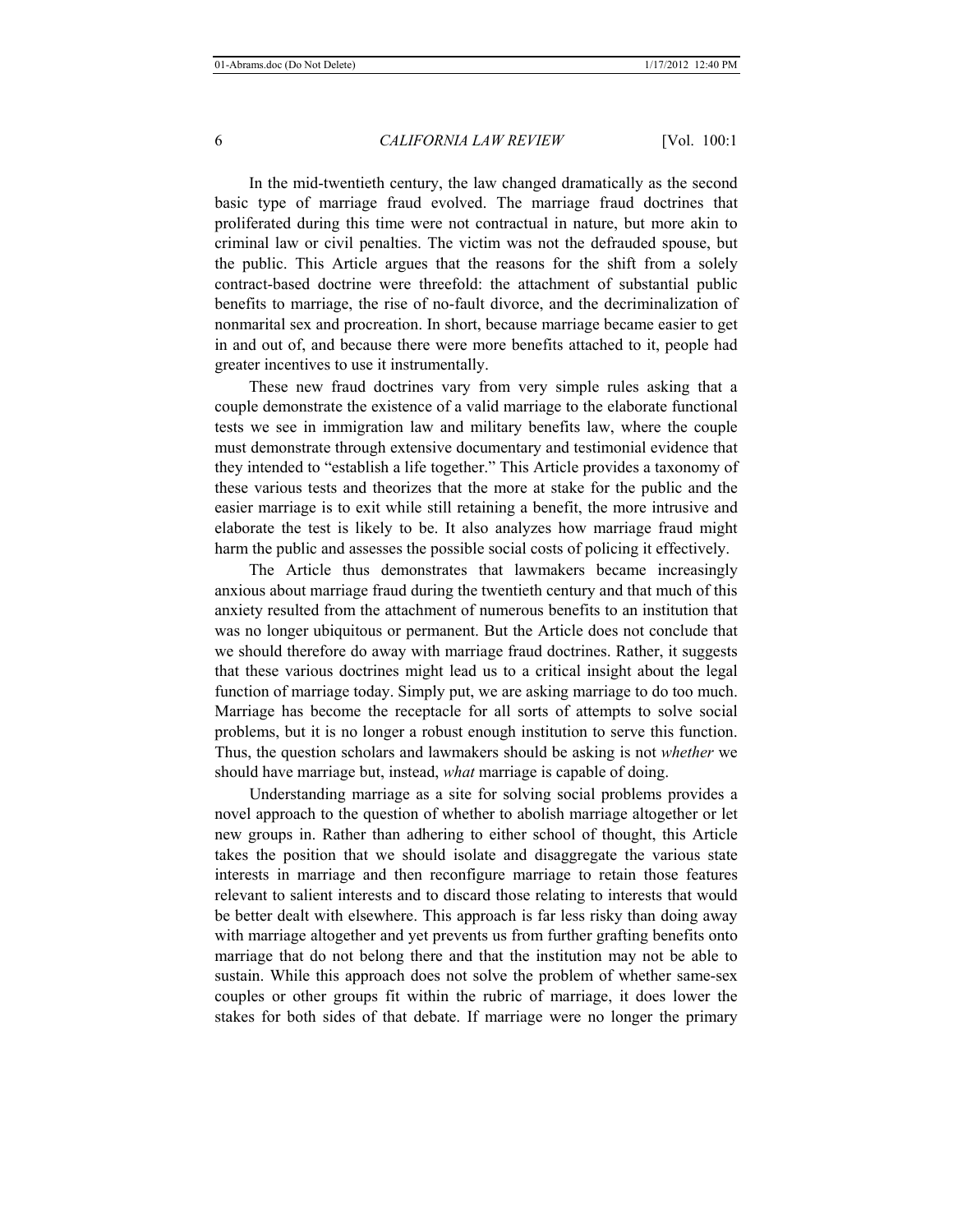locus of public benefits, then it would no longer be the primary target of civil rights reforms or, for that matter, state regulation of relationships.

Part I of this Article analyzes the doctrine of fraud-based annulments. It locates this doctrine within the broader domain of contract fraud and shows why marriage fraud doctrine deviates from contract fraud principles. Part II analyzes the newer marriage fraud doctrines tied to various public benefits and creates a taxonomy of the array of methods that courts and legislatures have developed to identify and prevent fraud, including what it terms "formal marriage," "marriage-plus," "functional marriage," and "integrated" tests. Part III shows why the singular doctrine of marriage fraud proliferated into multiple overlapping and contradictory doctrines during the twentieth century and explores how these new doctrines conceive of the public as the victim. Part IV examines the social costs associated with the ways these new doctrines police a marriage. It also explores how a more cohesive understanding of the disparate definitions of marriage revealed in the previous Parts could help lawmakers disaggregate the elements of marriage and consider ways to reconfigure them to carry out the work marriage is actually capable of doing for the state today.

# I.

# MARRIAGE FRAUD AS CONTRACT FRAUD

Traditional family law—the state law of marriage and divorce—treats marriage fraud as private and contractual, concerning solely the two spouses and not outside parties. The doctrine gives one spouse the opportunity to seek an annulment if the other spouse committed fraud in inducing the marriage.<sup>18</sup> An annulment is analogous to rescission in the contract context: it is a judicial decree that the marriage, in effect, never occurred.<sup>19</sup> A fraudulent marriage is voidable, not void. In other words, only the defrauded party can attack the marriage by requesting an annulment.<sup>20</sup> Third parties have no claim.<sup>21</sup> This doctrine persists today, but was largely developed in the nineteenth and early twentieth centuries  $^{22}$ 

# *A. The "Essentials" Test*

Annulment may be analogically similar to rescission, but it comes with an important difference. The courts crafting the doctrine of annulment-for-fraud

<sup>18.</sup> *See* LESLIE J. HARRIS ET AL., FAMILY LAW 172, 78 (4th ed. 2010).

<sup>19</sup>*. See* Momjian, *supra* note 16, §§ 5.02, 5.03.

<sup>20</sup>*. Id*.

<sup>21</sup>*. Id*.; *see also* Estate of Dito v. Dito, 2008 WL 821694 (Cal. Ct. App. Mar. 28, 2008) (holding that grandson of deceased husband has no standing to challenge a marriage as fraudulent).

<sup>22</sup>*. See* JOANNA L. GROSSMAN & LAWRENCE M. FRIEDMAN, INSIDE THE CASTLE: LAW AND THE FAMILY IN 20TH CENTURY AMERICA 180-87 (2011) (tracing the development of annulment law); HENDRIK HARTOG, MAN AND WIFE IN AMERICA 99 (2000) (discussing annulment in nineteenthcentury family law).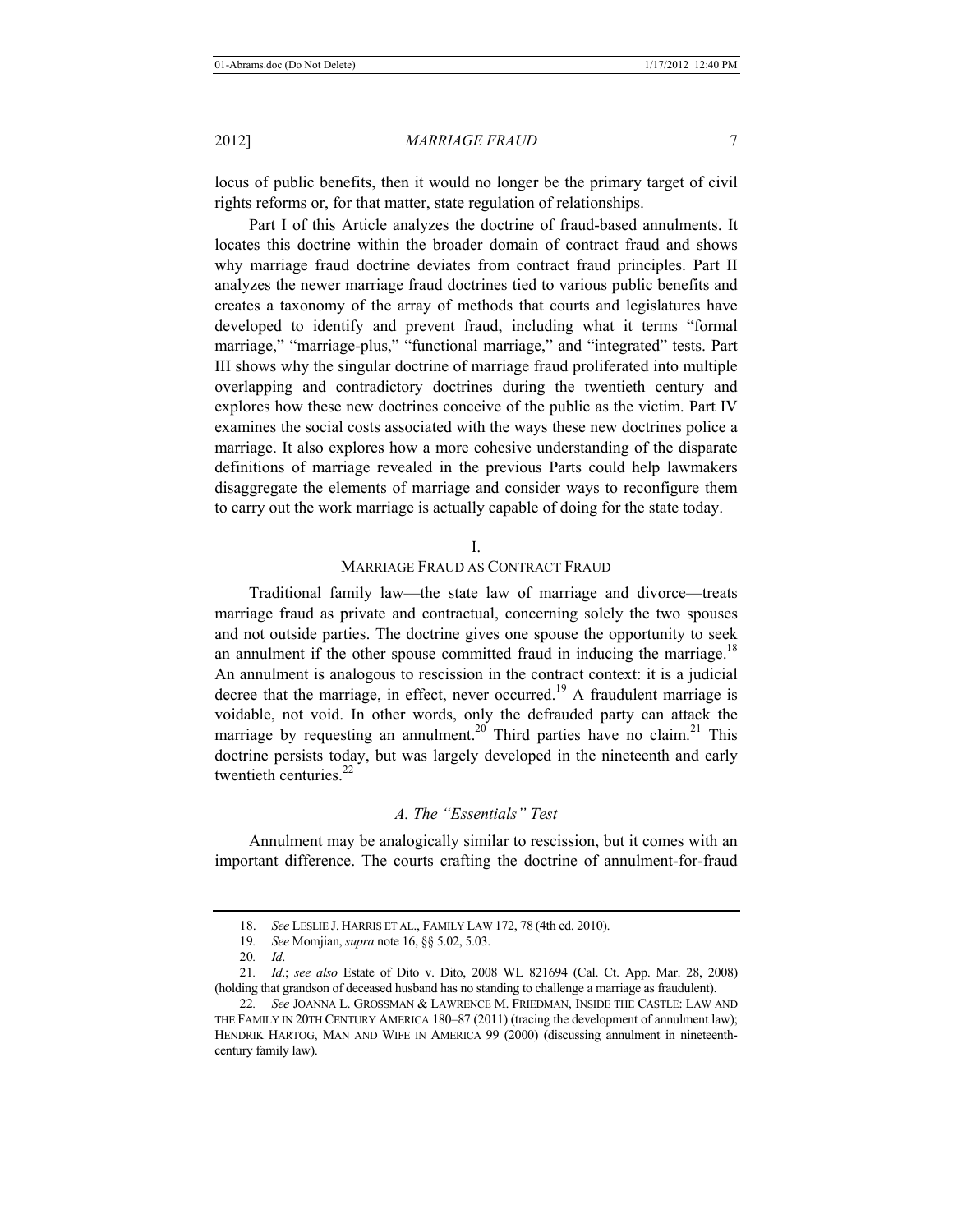narrowly limited the availability of the claim. Only fraud that goes to the "essentials" of the marriage can undo a marriage. In the vast majority of the cases, fraud that goes to the "essentials" involves misstatements or omissions about one party's ability or willingness to engage in sexual intercourse, and, specifically, sexual intercourse leading to procreation.<sup>23</sup> For example, lying about a known inability to conceive is fraud sufficient to obtain an annulment.<sup>24</sup> So is lying about one's ability to have intercourse.<sup>25</sup> Because even people who are capable of having intercourse and capable of procreation might choose not to engage in either, courts have also granted annulments based on fraud where a person represents that he or she is willing to consummate the marriage but has a secret desire not to do so,  $26$  or represents willingness to have children but does not intend to have them.<sup>27</sup> In this class of cases, courts have held that no explicit representation of willingness to consummate or have children is

<sup>23.</sup> There are some exceptions. New York uses a "materiality" test that asks whether the fraud went to something "vital" to the marriage, and sometimes grants annulments under this test in cases not involving the essentials. *See, e*.*g*., Kober v. Kober, 211 N.E. 2d 817, 818 (N.Y. 1965) (granting annulment where husband concealed his Nazi past). New Jersey distinguishes between unconsummated and consummated marriages: unconsummated marriages can be annulled for fraud under a materiality test; consummated marriages can be annulled only for fraud going to the essentials. Bilowit v. Dolitsky, 304 A.2d 774, 775 (N.J. Super. Ct. Ch. Div. 1973). New York's unusually broad test may be explained by its historically narrow grounds for divorce; until 1967, divorces were available only for adultery, so annulment doctrine may have provided "wiggle room" to end marriages where the defrauding spouse stubbornly refused to misbehave. Laurence Drew Borten, *Note: Sex, Procreation, and the State Interest in Marriage*, 102 COLUM. L. REV. 1089, 1096 n.33 (2002).

<sup>24</sup>*. See* Vileta v. Vileta, 128 P.2d 376 (Cal. Ct. App. 1942) (granting annulment for fraud where wife did not disclose known infertility); Turner v. Avery, 113 A. 710 (N.J. Ch. 1921) (granting annulment where wife did not tell husband she had undergone an operation rendering her barren); Williams v. Williams, 11 N.Y.S.2d 611 (Sup. Ct. 1939); *cf*. Irving v. Irving, 134 P.3d 718 (Nev. 2006) (denying annulment where forty-two-year-old wife had repeated miscarriages, based on lack of evidence of her infertility, lack of evidence that she knew she was infertile at time of marriage, and because husband should have known a forty-two-year-old woman might have difficulty conceiving but married her anyway).

<sup>25</sup>*. See* Stegienko v. Stegienko, 295 N.W. 252 (Mich. 1940) (granting annulment granted where wife, because of her physical condition, did not intend to have "normal marital intercourse" or bear children); *cf*. Manbeck v. Manbeck, 489 A.2d 748 (Pa. 1985) (granting annulment based on wife's impotence—but not based on fraud—where impotence consisted of a "psychological block" against intercourse that led the marriage to go unconsummated for twenty-four years).

<sup>26.</sup> Rathburn v. Rathburn, 292 P.2d 274 (Cal. Ct. App. 1956) (granting annulment where wife secretly intended not to consummate marriage); *see also* Hyslop v. Hyslop, 2 So. 2d 443 (Ala. 1941) (granting annulment where husband claimed to have changed his mind about wanting to consummate marriage on the car ride home from the ceremony; court inferred from his actions that his "vows were taken without any bona fide purpose to keep them"); Zerk v. Zerk, 44 N.W.2d 568, 568 (Wis. 1950) (granting annulment where wife promised to "perform the duties of a wife and specifically to bear children" but then refused to consummate the marriage).

<sup>27</sup>*. See, e*.*g*., Mothershead v. Mothershead, No. B177926, 2005 WL 1460412 (Cal. Ct. App. June 22, 2005) (granting annulment where husband promised to have children but did not want to do so); Sabbagh v. Copti, 674 N.Y.S.2d 329 (App. Div. 1998) (granting annulment where husband stopped having sex with wife after her birth control injection wore off and told her that he had never loved her and never intended to have children with her); *cf*. Wolens v. Wolens, No. 99-FC-006390, 2004 WL 1909348 (Ky. Ct. App. Aug. 27, 2004) (denying annulment on procedural grounds, but allegation was that husband intentionally misled wife about desire to have children).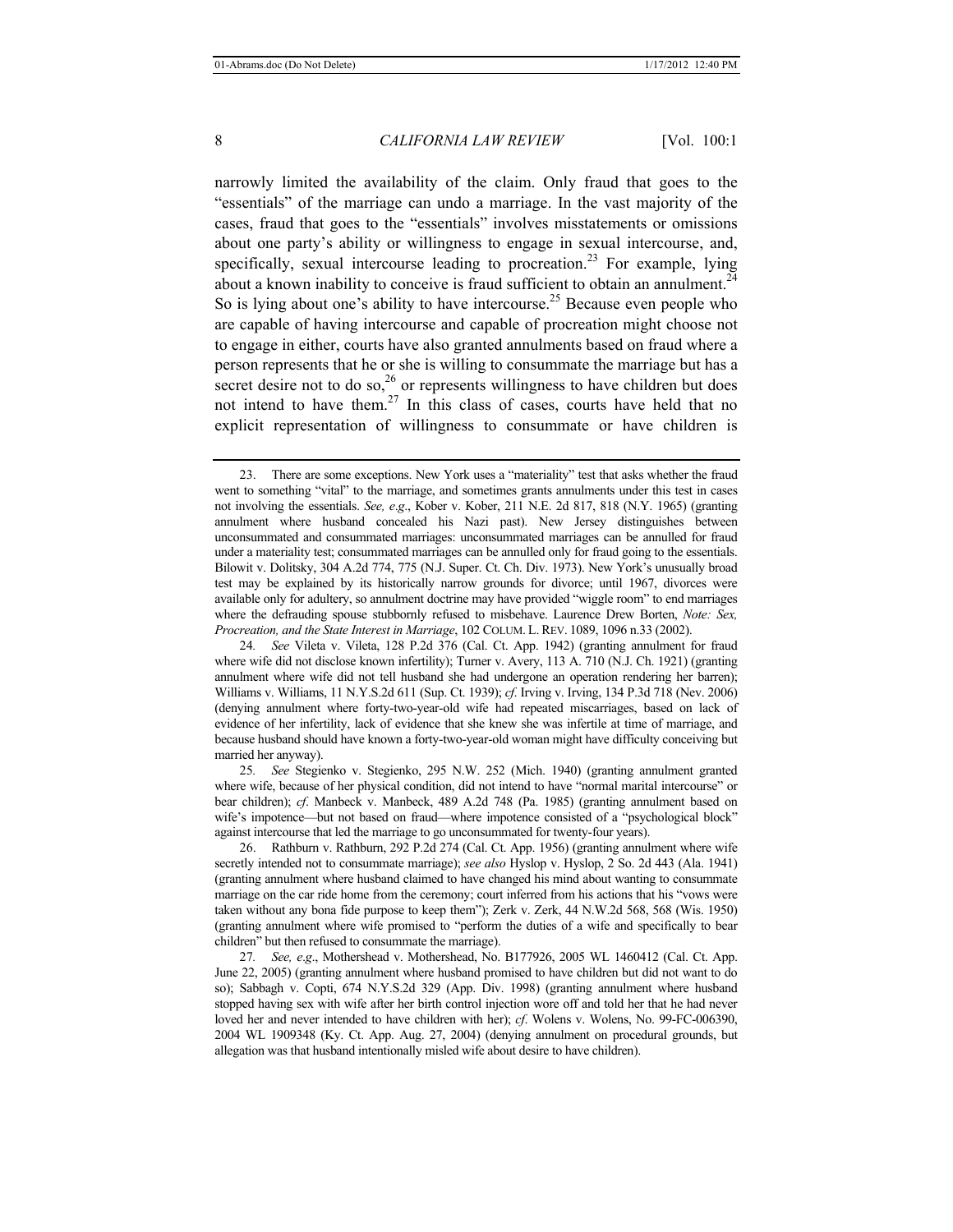necessary; the promise to engage in "normal" and "natural" intercourse is implicit in the promise to marry, and in making such a promise, a person is making factual representations of capacity and intent.<sup>28</sup>

In sharp contrast, "[f]raudulent misrepresentations . . . as to birth, social position, fortune, good health, and temperament, cannot . . . vitiate [a marriage] contract."<sup>29</sup> This prohibition has been applied widely, even in cases that would almost certainly meet the requirements to rescind a contract for fraudulent misrepresentation. In one Massachusetts case, *Chipman v. Johnston*, the husband claimed to be in the mining business, to be related to a prominent family conveniently located far away in Alaska, and to have substantial money in a bank in Spokane, Washington, all of which turned out to be false.<sup>30</sup> The court denied the wife an annulment because social standing was irrelevant to the essentials of the marriage: He was the human being whom she intended to marry. He did not impersonate another. Even though she was deluded as to his name and place of residence, that did not affect his personality. His representations as to relatives in another part of the country merely affected at most his social standing. $31$ 

In another case, *Beckley v. Beckley*, a husband met his future wife through a match-making service.<sup>32</sup> She claimed to be a Sunday school teacher and even forged a note from her pastor.<sup>33</sup> After the wedding, the wife induced him to sell her his house and give her \$235.<sup>34</sup> She promptly kicked him out, saying, "Get a move on you and move quick or I'll blow you into eternity."<sup>35</sup> When the husband sought an annulment, the court was unsympathetic. "There was neither fraud, error or duress as known to the law," the court explained. "He got possession of the same flesh and bones he bargained for . . . the marriage was consummated; they lived together as husband and wife; they are husband and wife. $^{356}$ 

- 29. Nerini v. Nerini, 11 Conn. Supp. 361, 365 (Super. Ct. 1943).
- 30. Chipman v. Johnston, 130 N.E. 65, 66 (Mass. 1921).
- 31. *Id.*
- 32. Beckley v. Beckley, 115 Ill. App. 27, 28 (1904).
- 33. *Id.*
- 34. *Id.*
- 35. *Id.*

<sup>28.</sup> Maslow v. Maslow, 255 P.2d 65, 68 (Cal. Ct. App. 1953) (granting annulment for fraud because promise to have "normal" and "natural" intercourse is "implicit" in promise to marry); *see also* Gewirtz v. Gerwitz, 66 N.Y.S.2d 327 (App. Div. 1945) (denying wife annulment because she waited four years to complain that husband refused to have unprotected sex because children would "annoy him," but noting in dicta that "implicit in the marriage contract is the representation that the parties will have normal and natural relations and that they will not do anything which will frustrate the normal and natural result of those relations").

<sup>36</sup>*. Id*.; *see also* Heath v. Heath, 159 A. 418 (N.H. 1932) (denying annulment where husband claimed to have "sober and industrious habits and sexual virtue, savings and law-abiding conduct" but had been convicted of adultery); Johnston v. Johnston, 22 Cal. Rptr. 2d 253, 254 (Ct. App. 1993) (denying annulment where before marriage, husband was "just very polite. Very nice. Very respectful to [wife]. Clean-shaven. Bathed. Just very nice," but after wedding, he "never treated [wife] with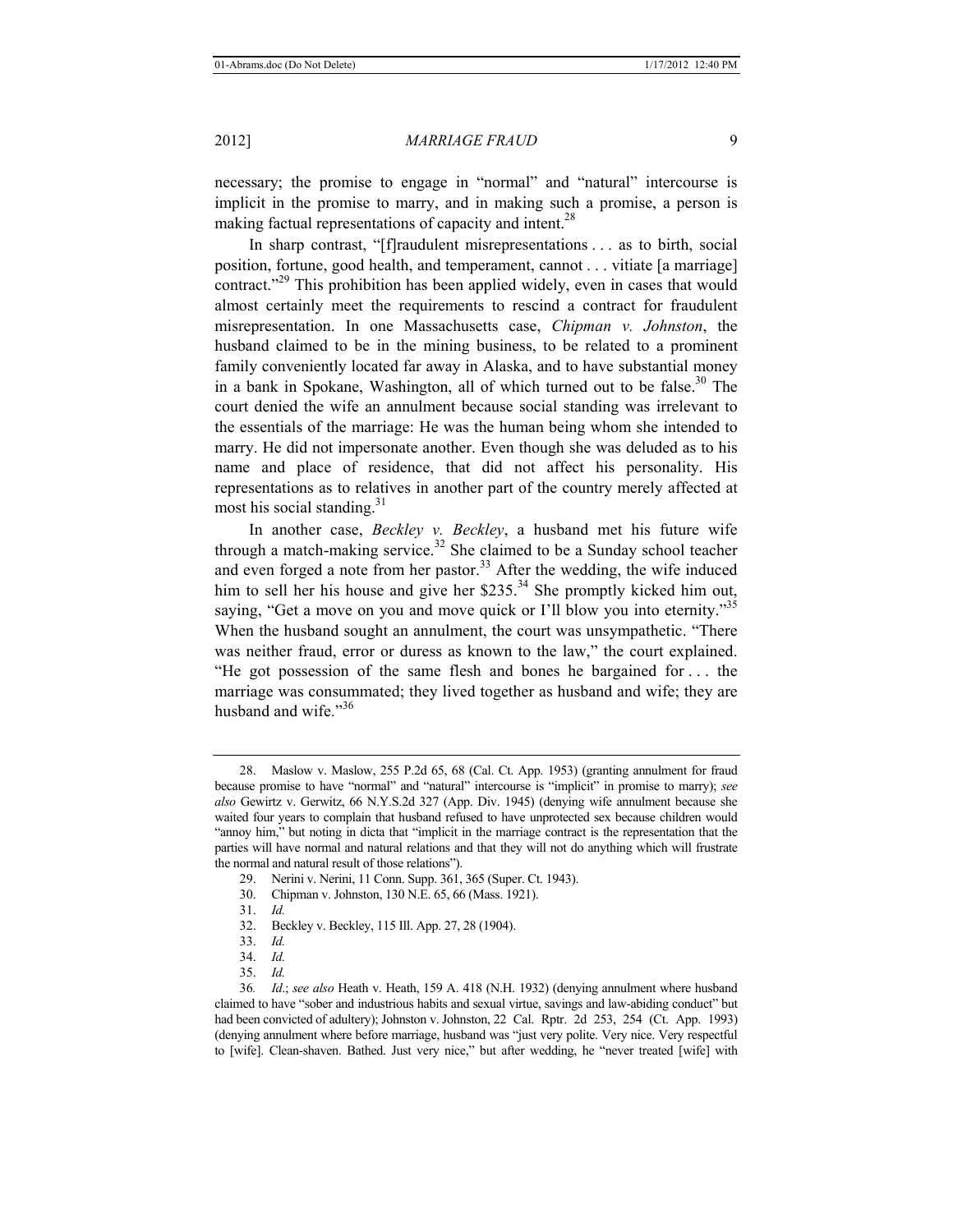# *B. Explaining the "Essentials" Test*

Why would courts have so limited the availability of annulment-forfraud? Three interlocking reasons stand out as particularly important: (1) marriage's role as a form of privatized welfare; (2) the permanence of marriage; and (3) marriage's role as the exclusive site for state-sanctioned sex and procreation.

First, through most of the nineteenth century and much of the twentieth, marriage functioned as the primary way to deal with dependency. As such, it was not merely contractual, but a hybrid institution that encompassed aspects of both status and contract. The agreement to marry was contractual in that it required the consent of each party, but once consent had been granted, it resulted in a legal status "affecting both the parties and the community."<sup>37</sup> As the Supreme Court put it in the famous case of *Maynard v. Hill*, once two people enter into a marriage, "a relation between the parties is created which they cannot change. Other contracts may be modified, restricted, or enlarged, or entirely released upon the consent of the parties. Not so with marriage.<sup>338</sup> Once a couple was married, certain benefits and obligations automatically attached to the status, including the right of a wife to her husband's support, the right of a husband to the services of his wife, state involvement in dissolution of the union, and rights of each spouse in the property of the other.<sup>39</sup> "Society" had a "great interest" in maintaining this status, for marriage ensured that someone would provide men with services and that someone would provide women with financial support.40 Making annulment easily available would have had disastrous economic consequences for many women.<sup>41</sup>

Second, marriage was also largely permanent at this point in history. Divorce was either unavailable or difficult to obtain.<sup>42</sup> If a commercial contract is breached, the nonbreaching party is generally entitled to expectancy damages.<sup>43</sup> There was no directly analogous remedy in marriage; the closest remedy was that an "innocent and injured" spouse might be entitled to a fault-

respect . . . and on many occasions, unshaven," as well as lazy, bad in bed, and an alcoholic).

<sup>37.</sup> Chipman v. Johnston, 130 N.E. 65, 66 (Mass. 1921).

<sup>38.</sup> Maynard v. Hill, 125 U.S. 190, 211 (1888).

<sup>39</sup>*. See* Jill Elaine Hasday, *Contest and Consent: A Legal History of Marital Rape*, 88 CALIF. L. REV. 1373, 1389*–*92 (2000) (describing incidents of coverture); Reva B. Siegel, *Home as Work: The First Women's Rights Claims Concerning Women's Household Labor, 1850–1880*, 103 YALE L.J. 1073, 1082 (1994) [hereinafter Siegel, *Home as Work*] (describing economic aspects of coverture).

<sup>40.</sup> Marshall v. Marshall, 300 P. 816, 817 (Cal. 1931).

<sup>41.</sup> Because an annulment meant that a valid marriage had never happened, it also meant that there was no marital property to be divided and that a wife would not be eligible to receive alimony from her ex-husband. Recently, some states have amended this rule. *See, e.g.*, CONN. GEN. STAT. § 46b-60 (2009); OR.REV. STAT. §§ 107.095, 107.105 (2009).

<sup>42.</sup> LAWRENCE M. FRIEDMAN, A HISTORY OF AMERICAN LAW 142*–*46 (3d ed. 2005) (discussing evolution of divorce law).

<sup>43.</sup> RESTATEMENT (SECOND) OF CONTRACTS § 347 (1981).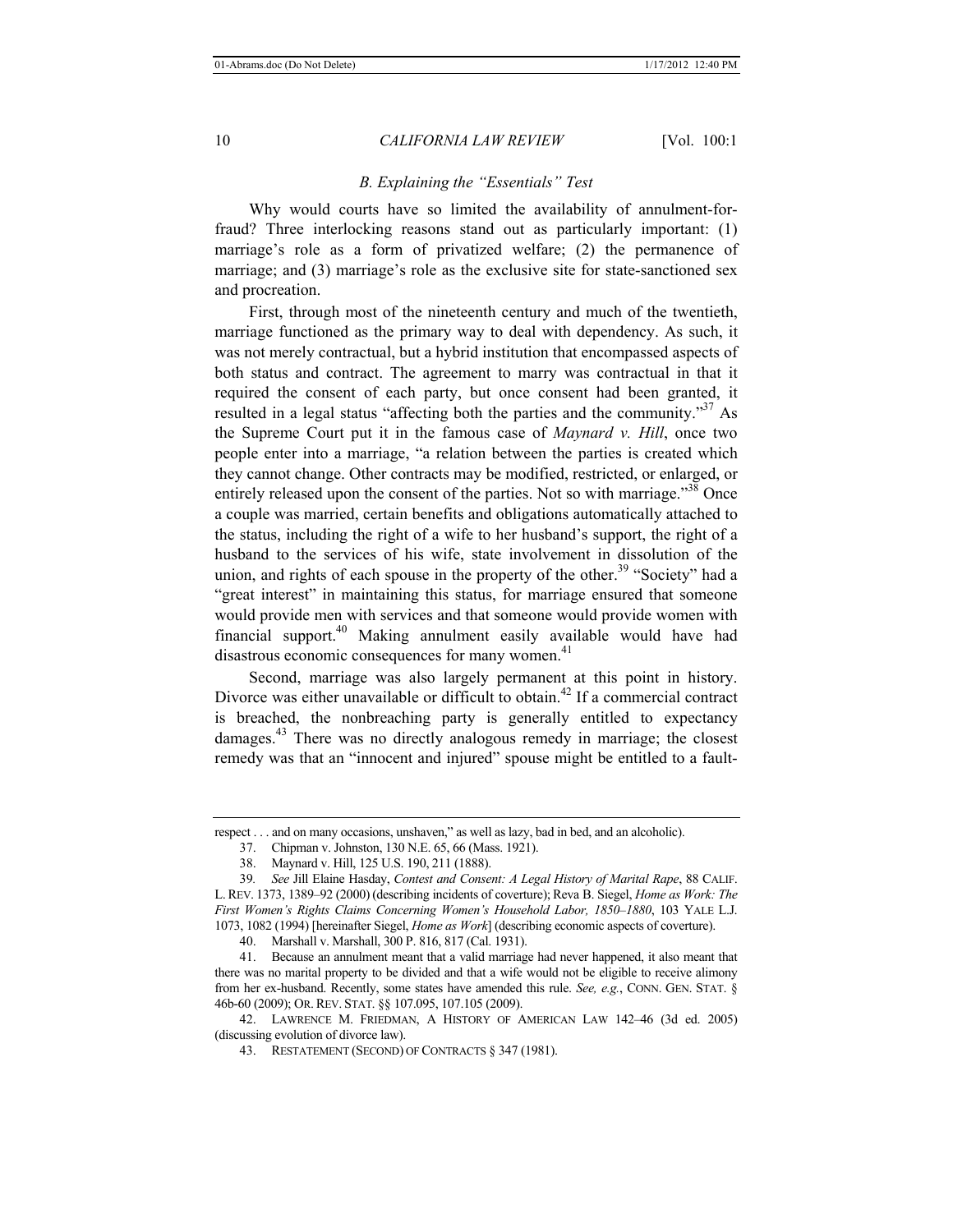based divorce.44 Even where divorce was available, it did *not* give a party her expectancy damages, although it sometimes attempted to ameliorate the financial pain of lost support through doctrines such as alimony. It is difficult to quantify what expectancy damages would have looked like in any case; the mere fact of being a divorcée and the social stigma attached to it may have far outweighed any monetary compensation that a wife could have received. Furthermore, a husband's expectancy damages would have included some form of compensation for lost services, something that most wives would not have been in a financial position to provide. In short, divorce was not treated like breach, so it is unsurprising that annulment was not treated like rescission.

Finally, the annulment-for-fraud doctrine arose during a time when marriage was the only legal site for sex and procreation. Nonmarital sex was criminalized as either fornication or adultery.<sup> $45$ </sup> Thus, in order to have a legal sex life at all, a person had to be married.<sup>46</sup> In addition, this doctrine arose during a period in which most children were economic actors in their own right, working on their families' farms or being sent out as apprentices or servants to supplement the family income, and their wages were the property of their fathers.47 Whereas we now think of children as an additional expense, limiting someone's ability to procreate 150 years ago might well have curtailed his or her very livelihood. The frequent granting of annulments would have created more single people—potential fornicators. It also might have created unmarriageable single women, whom courts, by granting annulments, had decreed to have technically "never married" but as a social matter were nevertheless considered "damaged goods."

Contrast with the "essentials" test the way in which courts dealt with marriage fraud claims in inheritance cases. There, the "victim" spouse was dead, and the "defrauding" spouse stood to inherit, either because of a bequest in a will or because the other spouse had died intestate. In these cases, the universal rule was that a third party—the decedent's child, other heirs, the administrator of the will, or anyone else—could not collaterally attack the marriage.<sup>48</sup> If the now-deceased spouse had been content with the marriage during his lifetime, there was no reason to second-guess his decision now that

<sup>44.</sup> *See* HARRIS ET AL., *supra* note 18, at 296–300 (describing fault grounds for divorce).

<sup>45</sup>*. See* ROLLIN M. PERKINS & RONALD N. BOYCE, CRIMINAL LAW 45–56 (3d ed. 1982) (tracing the historical development of the crimes of adultery and fornication).

<sup>46.</sup> Of course, legal prohibitions did not manage to deter a thriving sex trade, especially by the late-nineteenth century. But the availability of extramarital sex did not make it legal. STEPHANIE COONTZ, MARRIAGE, A HISTORY 190 (2005).

<sup>47</sup>*. See* MICHAEL GROSSBERG, GOVERNING THE HEARTH 234–35 (1985).

<sup>48</sup>*. See, e*.*g*., *In re* Dykema, No. C5-96-669, 1996 WL 589104 (Minn. Ct. App. Oct. 15, 1996) (holding that "an annulment of marriage due to fraud is available only to the party who was fraudulently induced to marry. . . . No mechanism exists to nullify a marriage at the application of any person other than the defrauded party"); Kunz v. Kunz, 136 P.3d 1278 (Utah Ct. App. 2006) (holding that immigration marriage is voidable, not void, and therefore cannot be attacked after death of spouse).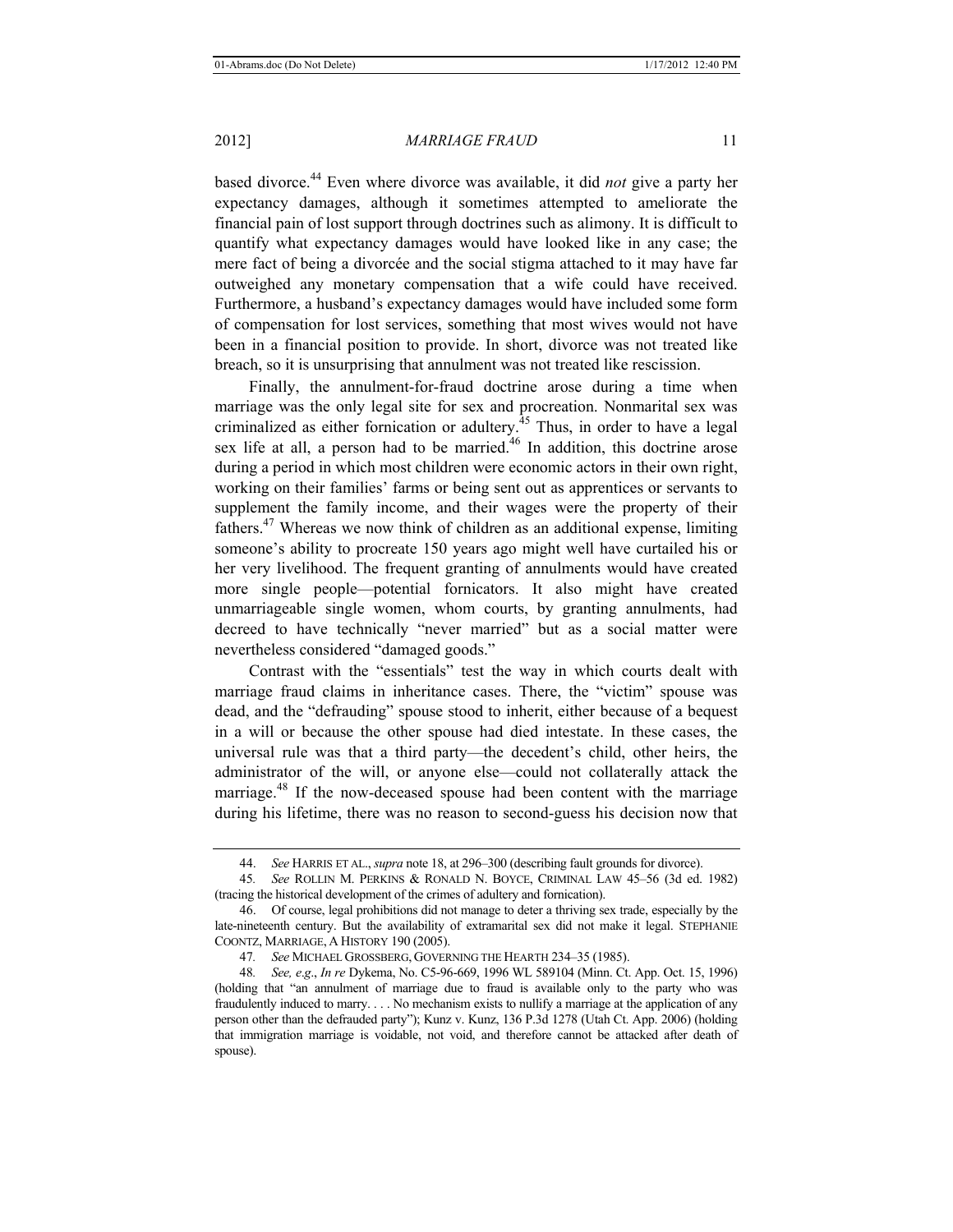the sexual and procreative functions of the marriage had ceased. Indeed, to do so might lead to problems of illegitimacy for the children of the marriage contrary to the wishes of the decedent.

So important was marriage as a safe space for sex and reproduction that courts almost universally upheld so-called "limited purpose marriages." It was no secret that marriage gave people access to certain benefits, such as financial support, legal sex, and legitimate children, and subjected them to burdens. For men, these included the duty to support a wife, and, for women, these included the duty to obey a husband, which might entail the duty to engage in unwanted sex, an abdication of her choice of domicile and management of her property, and control over her own wages.<sup>49</sup> Because marriage so clearly came with such substantial burdens and benefits, people did sometimes marry for specific reasons. A law of "limited purpose" marriages arose, with courts generally denying annulments in cases where a couple married only to achieve a particular purpose. In one case, a man married so that he could retain his position at work and get a raise, but promised his future wife that he would seek an annulment the next day.<sup>50</sup> The court denied the annulment, stating that granting annulments merely because the parties had agreed to one beforehand "would destroy the dignity and lessen the importance of marriage."<sup>51</sup>

The most common fact pattern for limited purpose marriages involved a couple who had married solely to legitimate a child. In these cases, courts almost universally denied annulments.<sup>52</sup> As one court put it, if the desire for an annulment "offends decency and the public policy" of the state, then no relief can be granted, "no matter how much [the husband] has been imposed upon."<sup>53</sup> Although courts were fairly circumspect about the specifics of the public policy at issue, there are hints throughout the cases that two concerns were paramount: the protection of children born into the marriage, in terms of social stigma,

<sup>49</sup>*. See* Siegel, *Home as Work*, *supra* note 39, at 1082 (summarizing property law aspects of coverture); Reva B. Siegel, *"The Rule of Love": Wife-Beating as Prerogative and Privacy*, 105 YALE L.J. 2117, 2174, 2204 (1996) (discussing persistence of marital rape exemption and explaining domicile aspects of coverture).

<sup>50.</sup> Hanson v. Hanson, 191 N.E. 673, 674 (Mass. 1934); *see also* De Vries v. De Vries, 195 Ill. App. 4 (1915) (denying annulment where parties entered into marriage to prevent nullification of husband's employment contract).

<sup>51</sup>*. Hanson*, 191 N.E. at 676.

<sup>52</sup>*. See* Schibi v. Schibi, 69 A.2d 831 (Conn. 1949) (denying annulment where parties married only to give a name to a prospective child); Bishop v. Bishop, 308 N.Y.S.2d 998 (Sup. Ct. 1970); Erickson v. Erickson, 48 N.Y.S.2d 588 (Sup. Ct. 1944) (holding similarly to *Schibi*); Delfino v. Delfino, 35 N.Y.S.2d 693 (Sup. Ct. 1942) (denying annulment where purpose of marriage was to protect the girl's name and there was an understanding that the parties would not live together as man and wife); Bove v. Pinciotti, 46 Pa. D. & C. 159 (1942); Campbell v. Moore, 189 S.E.2d 497 (S.C. 1939) (refusing an annulment where parties entered marriage for the purpose of legitimizing a child); Chander v. Chander, No. 2937-98-4, 1999 WL 1129721 (Va. Ct. App. June 22, 1999) (denying annulment where wife married husband to get his pension with no intention to consummate marriage because husband knew that was the purpose of the marriage).

<sup>53.</sup> *Delfino*, 35 N.Y.S.2d at 695–96.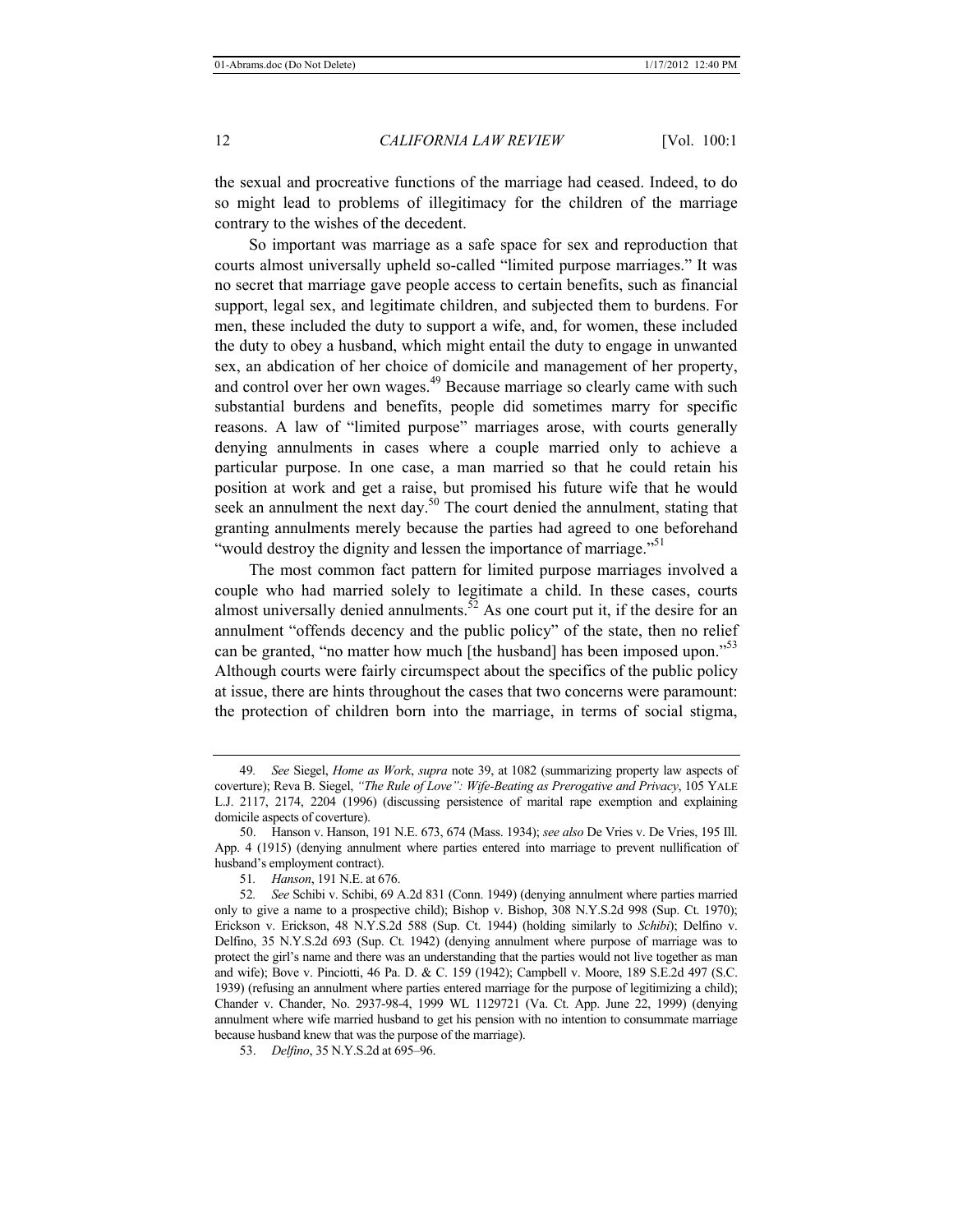economic support, and inheritance rights; and a policy of using marriage to "cure" the illegality of out-of-wedlock sex. $54$ 

The rule stating that limited purpose marriages were valid even applied to cases in which one spouse married the other solely for immigration purposes. In one relatively recent case, for example, a Texas court declared a marriage valid, despite the fact that the parties entered into it solely so that the husband could gain entry to the United States.<sup>55</sup> The rule that "ceremonial marriage" under proper certificate is legal and valid," the court declared, "is one of the strongest in law and cannot be avoided merely because the marriage was entered into for a limited purpose.<sup>556</sup> These rulings make sense in light of the doctrine of annulment-for-fraud. When both parties know of the limited purpose for the marriage, neither one has been defrauded. There is no private party "victim"; the only potential victims are third parties, including the state. The contractual nature of the annulment remedy precludes compensation to third parties. As we shall see, other, noncontractual marriage fraud doctrines arose to deal with the problem of injury to the state.

Historically, marriages entered into in jest constituted the major exception to annulment-for-fraud cases. In these cases, courts reasoned that consent had not been given because the parties did not mean the marriage to have any effect whatsoever.<sup>57</sup> The jest exception persists today: the most famous recent example occurred when a court annulled pop singer Britney Spears' Las Vegas marriage to her high school friend, Jason Alexander. Hours after the wedding she sought an annulment, stating in legal papers that she "lacked understanding of her actions to the extent that she was incapable of agreeing to the marriage because [she and Alexander] did not know each other[']s likes and dislikes, each other[']s desires to have or not have children, and each other[']s desires as to State of residency."58 In other words, there could be no consent without knowledge, or, as Spears's publicist put it, it was "a joke [taken] too far."<sup>59</sup> Thus, the jest cases can be seen not only as an exception to the usual "limited purpose marriage" cases, but also as an entirely separate category of cases altogether: the legal theory in these cases is not fraud but lack of capacity.

<sup>54</sup>*.* See cases cited *supra* note 52. For more on the idea of marriage "curing" illicit sex, see Ariela Dubler, *Immoral Purposes: Marriage and the Genus of Illicit Sex*, 115 YALE L.J. 756 (2006); Melissa Murray, Marriage as Punishment (July 22, 2011) (unpublished draft) (on file with author) (discussing marriage as a punishment for criminal sexual behavior).

<sup>55.</sup> Mpiliris v. Hellenic Lines, Ltd., 323 F. Supp. 865 (S.D. Tex. 1969), *aff'd*, 440 F.2d 1163 (5th Cir. 1971) (holding that marriage was valid for purposes of bringing a wrongful death action under the Jones Act).

<sup>56</sup>*. Id*.

<sup>57</sup>*. See* McClurg v. Terry, 21 N.J. Eq. 225 (1870) (holding marriage void where vows were taken as "a mere jest got up in the exuberance of spirits to amuse the company and themselves").

<sup>58.</sup> Spears v. Alexander, No. D311371 (Nev. Dist. Ct., Clark County, Jan. 5, 2004).

<sup>59.</sup> Glenn Puit, *Britney Spears' 55-Hour Marriage Annulled*, LAS VEGAS REVIEW-JOURNAL, Jan. 6, 2004, http://www.reviewjournal.com/lvrj\_home/2004/Jan-06-Tue-2004/news/22935262.html, *discussed in* GROSSMAN & FRIEDMAN, *supra* note 22, at 82.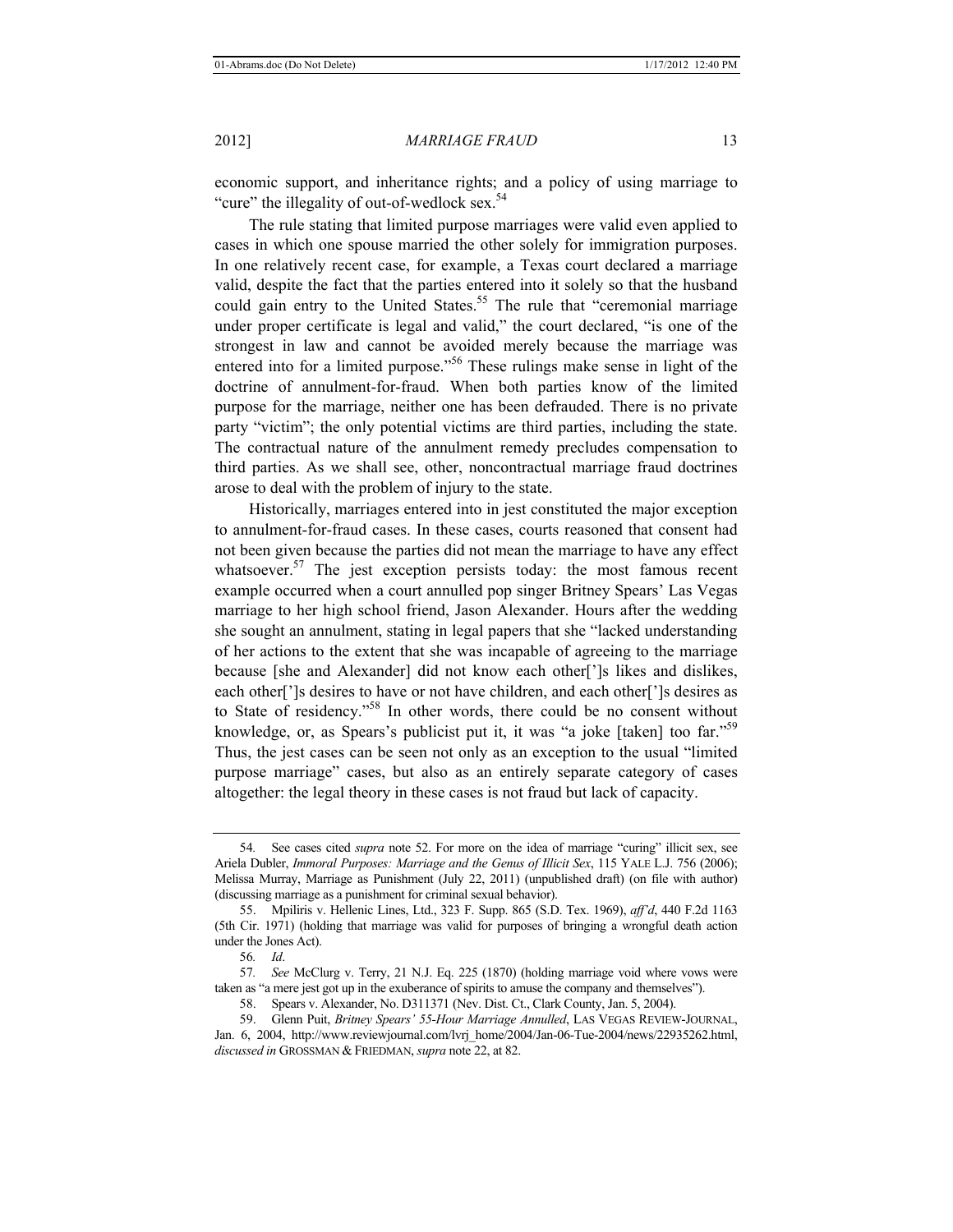The marriage fraud doctrine used in annulment cases, then, is quite narrow. Only the defrauded spouse can bring a claim, and courts only accept claims that "go to the essentials" of the marriage—those concerning sex and procreation.<sup>60</sup>

#### $II$ .

# PUBLIC BENEFITS FRAUD TESTS

The contractual model of marriage fraud that developed during the nineteenth century has persisted into the twentieth and twenty-first, but new models have sprung up alongside it. Beginning in the mid-twentieth century, new marriage fraud doctrines developed in the areas of tax, immigration, pension, social security, military benefits, and insurance law.<sup>61</sup> Under these theories, the government or an employer, rather than a defrauded spouse, could bring a marriage fraud claim. Each of these areas of law has developed its own definition of what counts as marriage fraud, and these definitions differ wildly from each other and from the annulment-for-fraud test. In many cases, fraud that would secure an annulment is not sufficient to create civil or criminal liability for fraud in a case brought by the state. In many more cases, fraud that would be insufficient to obtain an annulment is more than enough to result in a civil or criminal penalty. In fact, quite often there is no "victim" in the traditional contract sense: both parties to the marriage knew exactly why they were marrying—for insurance benefits, immigration status, or access to a pension. The new marriage fraud doctrines acknowledge not only that the state has an interest in the validity of a marriage, but that this interest might conflict with the interests of both spouses.

<sup>60.</sup> Recently, however, some courts have begun to deviate from the long-standing "essentials" doctrine, stretching it to include cases that not only go to willingness or ability to engage in procreative sex, but to other issues concerning sex, such as intent to remain faithful. *See In re* Ramirez, 81 Cal. Rptr. 3d 180, 185 (Ct. App. 2008) (holding that the husband's actions in marrying wife while continuing to carry on a sexual relationship with her sister "directly relates to a sexual aspect of marriage—sexual fidelity"); Rabie v. Rabie, 115 Cal. Rptr. 594, 597 (Ct. App. 1974) (granting annulment where husband never had the intention to fulfill marital duties to his wife, "especially the duties to remain faithful to [her] and remain married to her"); V.J.S. v. M.J.B., 592 A.2d 328, 329 (N.J. Super. Ct. Ch. Div. 1991) (holding that "it is axiomatic that . . . a party will be entitled to an annulment when the spouse *refuses* to have children . . . [and that] the converse is also true . . . a party will be entitled to an annulment when the spouse *insists* on having children, contrary to the express agreement of the parties prior to marriage that they would *not* have children").

<sup>61.</sup> Pension fraud cases also developed earlier, as widow's war pensions were one of the few public benefits tied to marriage that existed in the eighteenth and nineteenth centuries. *See* Collins, *supra* note 4 (discussing Revolutionary War widows' pensions); *see also* THEDA SKOPOL, PROTECTING SOLDIERS AND MOTHERS: THE POLITICAL ORIGINS OF SOCIAL POLICY IN THE UNITED STATES 66 (1992) (discussing widespread availability of widows' pensions in the late-nineteenth century); Katherine Franke, *Becoming a Citizen: Post-Bellum Regulation of African-American Marriages*, 11 YALE J.L. & HUMAN. 251, 283–84 (discussing Freedman's Bureau practice of forcing former slaves to choose one husband or one wife from several partners in order to determine who would receive benefits). But it was not until the mid-twentieth century that extensive public benefits attached themselves to most marriages.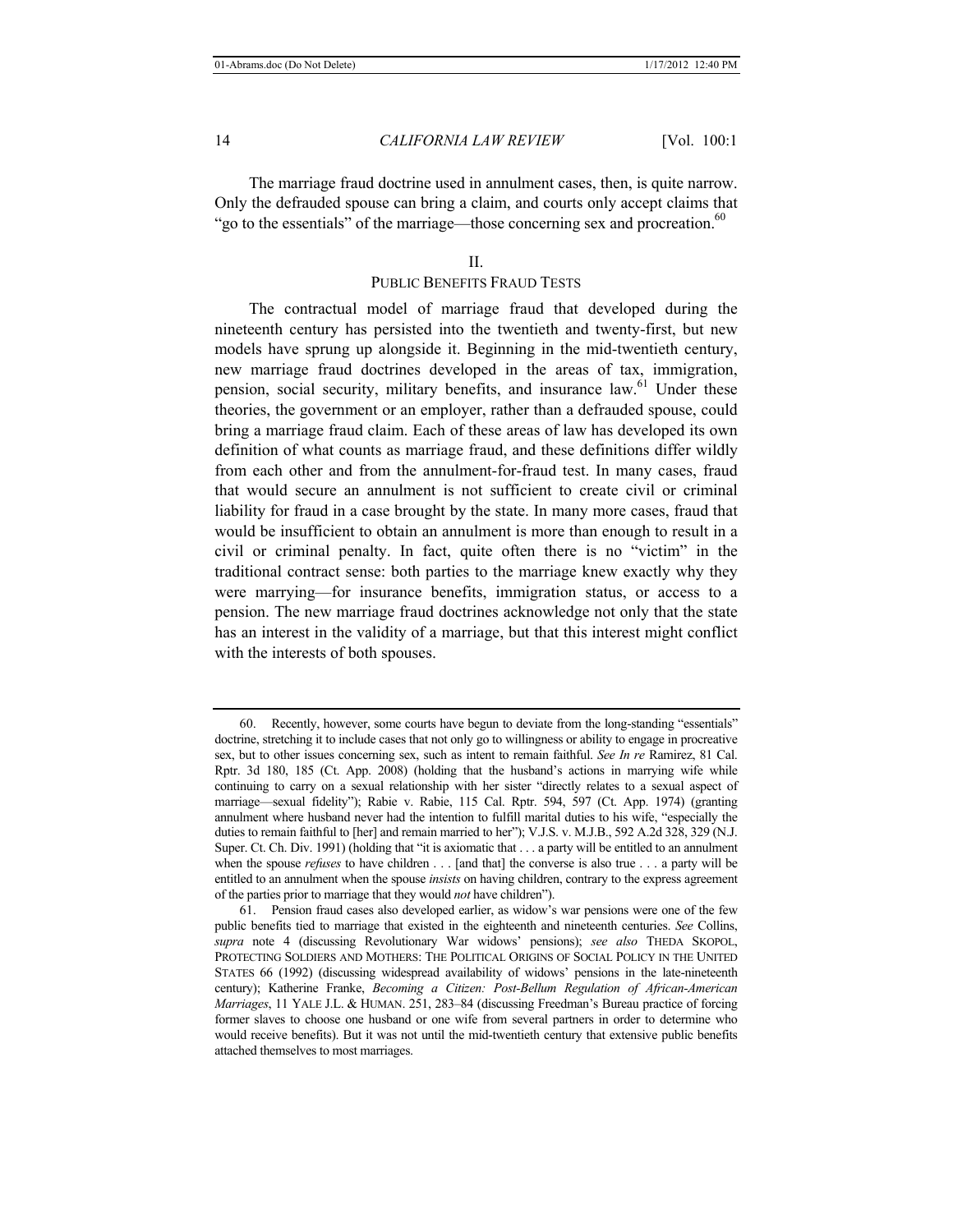While each of these doctrines shares a common goal of ferreting out parties attempting to use marriage instrumentally to obtain a public benefit, how they achieve this goal varies greatly depending on the legal context. This Part categorizes the doctrines based on the tests they employ. It begins by exploring two types of tests that employ bright-line rules: tests that merely require proof of a formal marriage, and "marriage-plus" tests that require a formal marriage plus some other objectively ascertainable criteria, such as age, cohabitation, or being married for a set period of time. It then discusses functional tests, which require a couple to demonstrate that they are "acting married" in order overcome a charge of marriage fraud. Finally, it analyzes "integrated" tests—tests incorporating both formal, bright-line rules and subjective, functional determinations of whether a marriage is *bona fide*.

# *A. Formal Marriage Tests*

The simplest test for detecting marriage fraud is the absence of a valid marriage. Requiring a marriage certificate is an easy, bright-line rule that simply asks about the status of the marriage without inquiring into its particulars.<sup>62</sup> Formal marriage tests have the obvious benefit of being easy to administer.63 They make the most of marriage *qua* status: people might *try* to contract around the specific incidents of marriage, but the status aspect of marriage is robust, and people will be held to the obligations and entitled to the benefits of marriage regardless of their particular intentions or behavior. The disadvantage of a formal rule is that it is both over- and under-inclusive. Some legally married people will not be the kind of people the legislature is trying to benefit, and some nonmarried people may be more worthy.

Contemporary examples of formal marriage rules include some aspects of the federal Internal Revenue Code. For federal income tax purposes, a couple is married if they are married on December 31 of the tax year in question.<sup>64</sup> Only a formal marriage counts for determining whether a couple will be treated as married.65 Marriage can make an important difference in a couple's tax

<sup>62.</sup> A marriage that is not legally valid would be a marriage where there is no certificate, except in states recognizing common law marriage, or a marriage that is void (as opposed to voidable), such as a bigamous or incestuous marriage. *See supra* Section I.A. Some laws do not even require a certificate for most claimants. For example, a spouse's statement on an application for social security retirement benefits that he or she was ceremonially married to the working spouse will be accepted as proof if the working spouse confirms it in writing, unless the marriage is less than two years old or there is another reason to doubt the relationship. *See* 20 C.F.R. § 404.725 (2011).

<sup>63.</sup> For the classic exposition on the virtues of rules versus standards, see HENRY M. HART,JR. & ALBERT M. SACKS, THE LEGAL PROCESS (tentative ed. 1958). For a critique of how and when rules and standards are deployed, see Duncan Kennedy, *Form and Substance in Private Law Adjudication*, 89 HARV. L.REV. 1685 (1976).

<sup>64.</sup> I.R.C. § 7703(a) (2006).

<sup>65.</sup> As we shall see, federal law makes some exceptions to this rule. A same-sex couple who is formally married, for example, will not be treated as married under the Defense of Marriage Act, 1 U.S.C. § 7 (2006).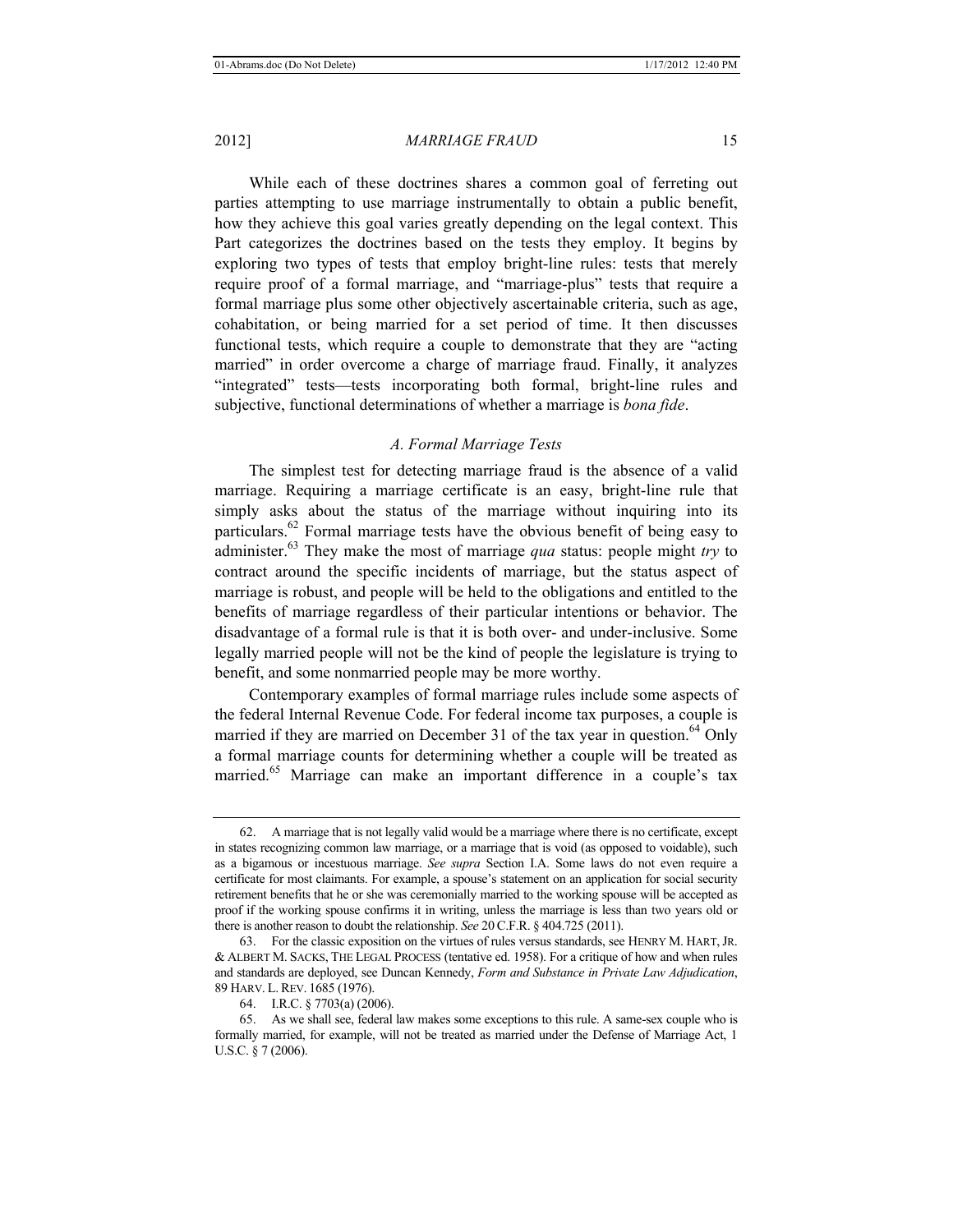liability. If a husband's and wife's respective incomes are fairly close in amount, then together they will likely pay substantially more tax than they would have had they been two single people declaring exactly the same income. If their incomes are wildly disparate, however, or if one of them does not have any income at all, then they will pay substantially less than they would pay separately. These tax consequences are commonly referred to as "the marriage penalty" and "the marriage bonus," respectively.<sup>66</sup> What happens if a couple is not formally married but lives together in a long-term relationship that functionally looks like a marriage? Federal tax law treats them as unmarried, and if they seek to obtain the "marriage bonus" by untruthfully stating that they are married, the state can prosecute them for it.<sup>67</sup>

Despite federal uniformity in the availability of marriage-based benefits, whether a particular marriage will be considered formally valid depends on state family law. As a result, although one might assume that formal tests would lead to greater uniformity than functional tests, the use of federal formal marriage tests sometimes leads to wildly disparate outcomes depending on the state law in question. For example, in *U.S. v. Dedman*, a recent marriage fraud prosecution over military death benefits, a young woman named Nelva Holland had married a much older man, John Watson, and claimed entitlement to his military pension.<sup>68</sup> Unfortunately, she was related to her deceased husband by adoption as well as marriage: Watson had adopted Darlene Dedman, a family friend, as an adult, who in turn had adopted Holland when she was nineteen years old, so that she could list Holland as her child for health insurance purposes.<sup>69</sup> Holland was therefore her husband's adoptive granddaughter, and under Arkansas law, where this marriage occurred, a marriage between adoptive relatives was void.<sup>70</sup> Because the marriage was void, the Sixth Circuit upheld a criminal conviction of Dedman (who was both the adoptive daughter

<sup>66.</sup> For detailed explanations and critiques, see Motro, *supra* note 2, at 1512; Patricia A. Cain, *Taxing Families Fairly*, 48 SANTA CLARA L. REV. 805, 807–08 (2008); Marjorie E. Kornhauser, *Wedded to the Joint Return: Culture and the Persistence of the Marital Unit in the American Income Tax*, 11 THEORETICAL INQUIRIES L. 631 (2010); Zelenak, *supra* note 2, at 342.

<sup>67</sup>*. See, e*.*g*., Freck v. I.R.S., 810 F. Supp. 597 (D. Pa. 1992), *vacated*, 37 F.3d 986 (3d Cir. 1994) (ruling that a woman could not avoid tax liability as an "innocent spouse" after she signed tax returns in which the man she was living with underreported their income and where the couple held themselves out as husband and wife and filed joint tax returns but were never married in a formal ceremony and their state of domicile did not recognize common law marriage); Lizalek v. Comm'r, 97 T.C.M. (CCH) 1639 (2009) (T.C. Memo 2009-122), *available at* 2009 WL 1530160 (holding a woman not liable for taxes on one-half of her unmarried partner's income where they were "married under the laws of God" but had no marriage certificate and their state of domicile did not recognize common law marriage).

<sup>68.</sup> United States v. Dedman, 527 F.3d 577, 581–82 (6th Cir. 2008); *see also* 10 U.S.C. § 1477 (2006) (setting forth death benefits for military spouses); 32 C.F.R. § 716.4 (2011) (first-in-line eligible survivor for military death gratuity is a spouse who is "legally married to the member at the time of the member's death").

<sup>69</sup>*. Dedman*, 527 F.3d at 582–83.

<sup>70.</sup> *Id.*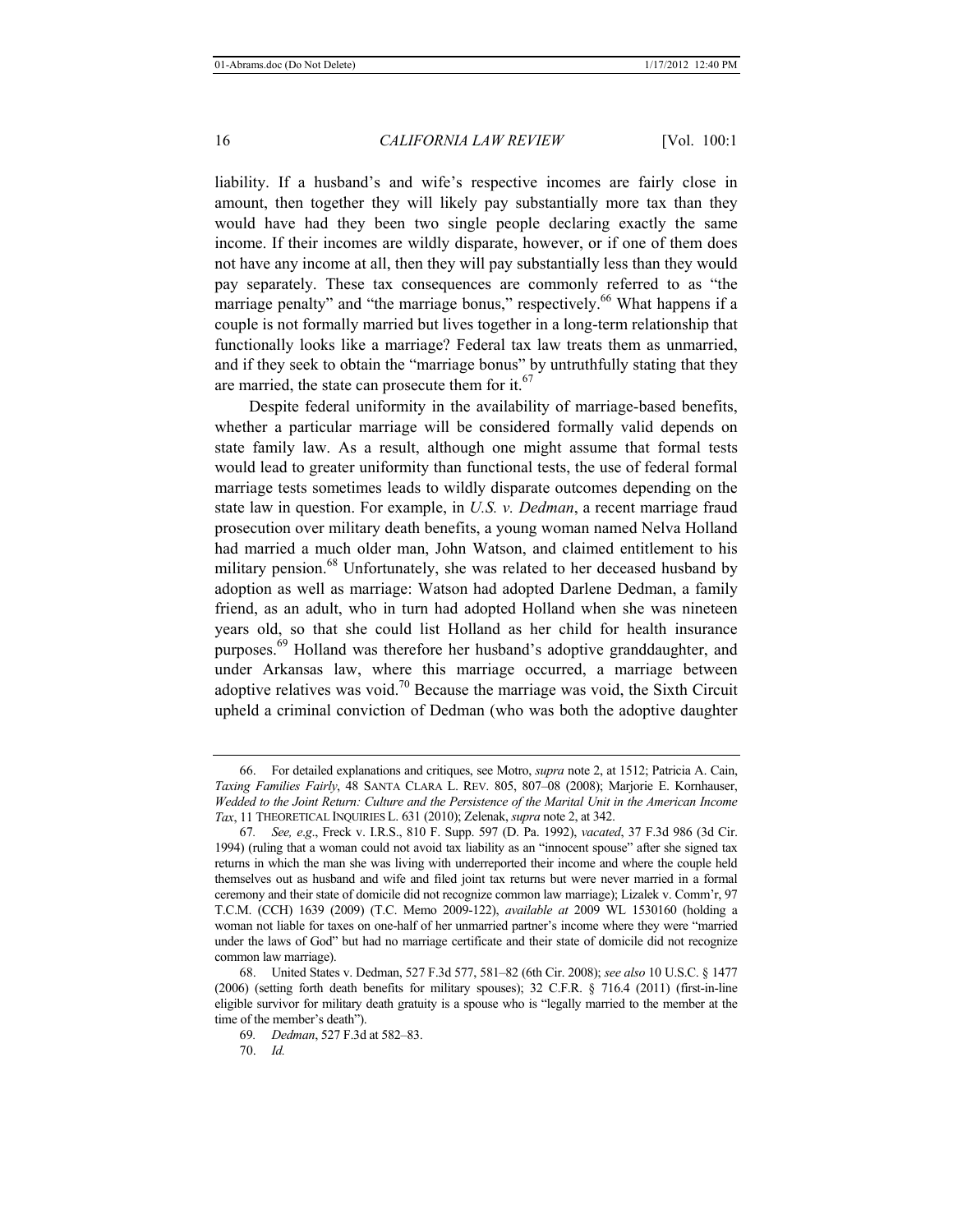of the husband, Watson, and the adoptive mother of the wife, Holland) for making false claims for Watson's pension benefits on her daughter's behalf.<sup>71</sup> The marriage, however, would have been valid in the majority of states, which do not prohibit marriage based on adoptive relationships. That the marriage occurred in Arkansas, then, was "bad luck" according to the court.<sup>72</sup> The court even noted that so long as the underlying marriage was valid, "any person with nothing but the worst motives could enter into a marriage . . . and qualify" for benefits without violating the law.<sup>73</sup>

While formal marriage tests have the benefit of simple administration, they may actually incentivize instrumental marriages. Take, for example, laws concerning eligibility for health insurance.<sup>74</sup> Courts have upheld convictions for insurance fraud and larceny where a person identified a significant other as a "spouse" on a health insurance application.<sup>75</sup> But people who marry only for insurance are nevertheless entitled to it.<sup>76</sup> In some cases, romantic couples or friends who have been together for many years without marriage have chosen to marry solely for health insurance coverage.<sup>77</sup> It is, of course, the tying of the benefit itself—here, health insurance—to marriage that creates the incentive to marry, not the formal rule. But the existence of the formal rule, as opposed to a

75*. See, e*.*g*., Asher v. Alkan Shelter, 212 P.3d 772 (Alaska 2009) (affirming trial court's determination that ex-wife was liable for fraud when ex-husband represented her as his wife to his employer in order to obtain health insurance for her and she knowingly paid husband for the insurance); State v. Nosik, 715 A.2d 673 (Conn. 1998) (affirming trial court's decision to convict woman of insurance fraud and larceny and sentence her to two years of incarceration and five years of probation after she listed her "boyfriend" as a "spouse" on health insurance application and insurance company paid out over \$10,000 for the man's medical bills).

76. One insurance industry spokesman told a reporter that it is unlikely that an insurer would deny coverage to anyone who married for insurance benefits. "I think most people would agree this doesn't rise to the level of fraud." *See Saying "I Do" for a Health Plan*, UNMARRIEDAMERICA.ORG (June 28, 2004), http://www.unmarriedamerica.org/members/news/2004/May-News/Saying\_I\_do\_ for a health plan.htm (statement of Dave Hennings, spokesman for the National Health Care Anti-Fraud Association in Washington, D.C.).

77. The late feminist author Andrea Dworkin and her long-term companion, feminist writer John Stoltenberg married, according to Stoltenberg, for insurance reasons due to Dworkin's poor health. *See* Ariel Levy, *Foreward* to ANDREA DWORKIN, INTERCOURSE, at xxv (twentieth anniversary ed. 2007) (recounting Stoltenberg's statement at Dworkin's memorial service that their reasons for marrying were practical: "[i]f Dworkin had not been his legal wife, she would not have been covered by his health insurance, and the bills for the frequent surgeries and hospital stays that punctuated the end of her life would have left the couple in financial ruins"); *see also Saying "I Do" for a Health Plan*, *supra* note 76 (documenting incidents of heterosexual couples marrying for insurance purposes).

<sup>71</sup>*. Id*. at 582–83, 588, 603.

<sup>72</sup>*. Id*. at 597.

<sup>73</sup>*. Id*.

<sup>74.</sup> Many employers routinely provide health insurance for the spouses of employees as a matter of custom. Michael A. Ash & M. V. Lee Badgett, *Separate and Unequal: The Effect of Unequal Access to Employment-Based Health Insurance on Same-Sex and Unmarried Different-Sex Couples*, 24 CONTEMP. ECON. POL'Y 582 (2006). Federal law further supports these programs by considering insurance benefits to spouses as not constituting a taxable transfer of income. *Id*. at 474; I.R.C. § 105(b).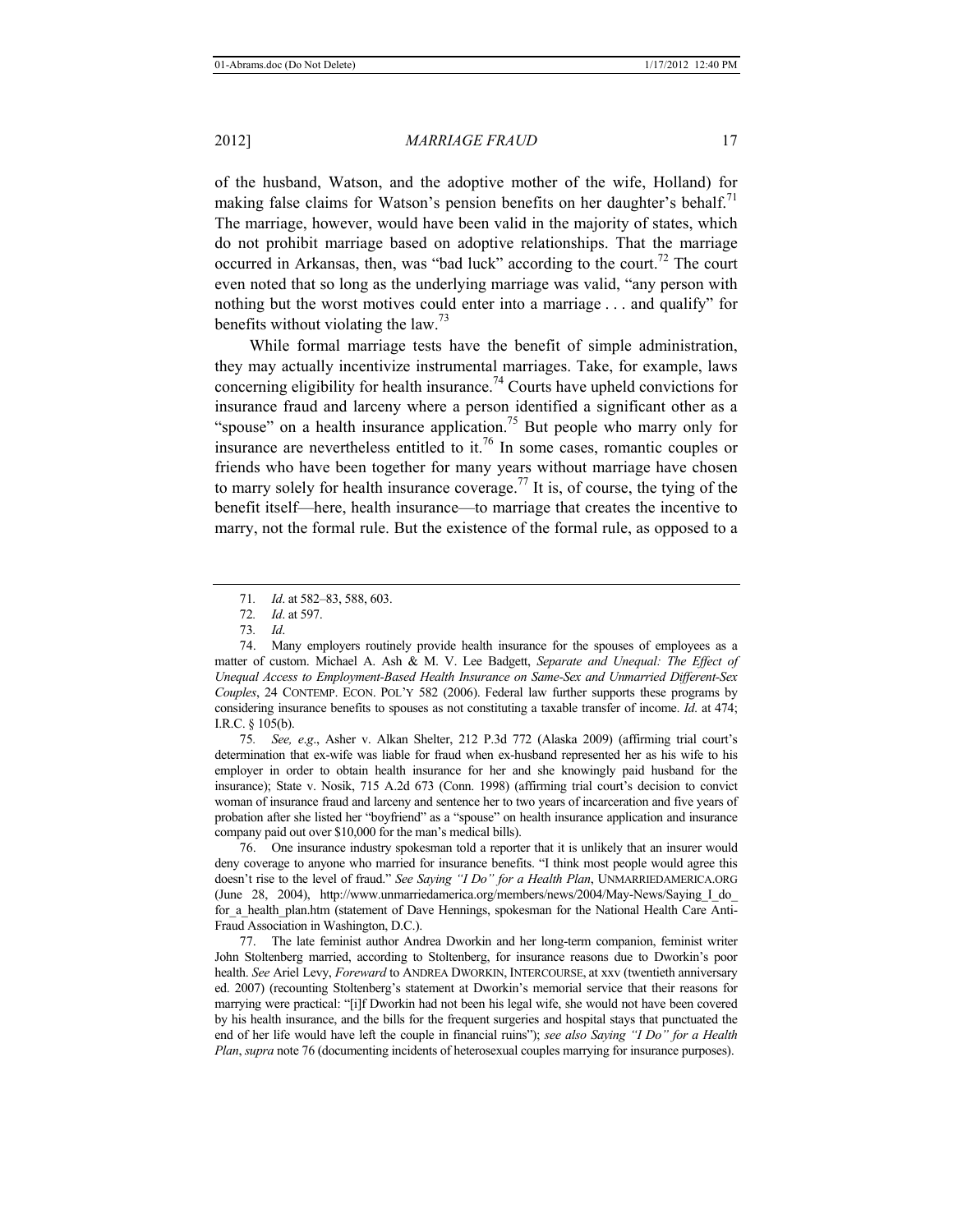more intrusive functional test, makes it easy to take advantage of the benefit if it is worth it to a particular couple without inviting state scrutiny.

Formal rules usually conceive of marriage as a proxy for financial interdependence and often as a proxy for a traditional relationship in which one spouse—usually a woman—is dependent upon the other—usually a man.<sup>78</sup> The marriage bonus in tax law, for example, is given to couples who have structured their work lives so that one of them is earning most of the money. (The marriage penalty can be seen not as a penalty on marriage itself but as a penalty on egalitarian marriage.) Pension benefits are made available to spouses of wage earners either because of an assumption that the non-wageearning spouse contributed through homemaking to the earner's ability to work or on a partnership theory of marriage where couples are assumed to be financially interdependent. Health insurance benefits go to spouses because often there is only one fully employed member of a marital couple, especially if the couple has children.

In addition to their use as rules that regulate the granting of public benefits, formal marriage rules can also ensure that married people do *not* obtain benefits designed for single people. For example, in *People v. Omar*, a woman received cash public assistance, food stamps, and Medi-Cal benefits in the amount of \$20,655 and was prosecuted for welfare fraud and perjury.<sup>79</sup> The defendant had concealed her marriage to her husband, who owned a house, at least two beauty parlors, and a boat and trailer; assets which, along with his unreported income, would have rendered her ineligible for public assistance benefits.80 In *Omar*, it appears that the husband was indeed supporting the wife and that she therefore did not need welfare.<sup>81</sup>

Formal tests can be under-inclusive, as even a marriage in which one spouse refused to support the other would disqualify the otherwise eligible spouse. The remedy for the needy spouse in such a case would be divorce, followed by an application for benefits, not a claim that the marriage was not "really" a marriage.<sup>82</sup> And in some cases, these rules incentivize the parties not to marry at all. In these cases, marriage still functions as a proxy for financial

81. *Id.* 

<sup>78.</sup> For a discussion of the gendered origins of these rules, see *infra* Subsection III.A.1*.* 

<sup>79.</sup> People v. Omar, No. F039137, 2002 WL 1943501 (Cal. Ct. App. Aug. 23, 2002) (imposing a three-year sentence, permanently disqualifying defendant from receiving cash public assistance benefits and disqualifying her from receiving food stamp benefits for one year); *see also* State v. Martin, 616 P.2d 193 (Haw. 1980) (upholding conviction of woman who wrongfully obtained public assistance monies exceeding two hundred dollars by deception as to her marital status and the employment earnings of herself and her husband).

<sup>80.</sup> *Omar*, 2002 WL 1943501 at \*1.

<sup>82.</sup> Social security law, in some cases, creates an incentive for couples not to marry. If one member of a couple contemplating marriage was married before, she will lose the right to 50 percent of the value of her ex-spouse's social security payments on retirement if she remarries, and may never recoup the benefit through her new marriage. 42 U.S.C. §§  $402(b)(1)(C)$ ,  $(b)(1)(H)$ ,  $(c)(1)(C)$ ,  $(c)(1)(H) (2006).$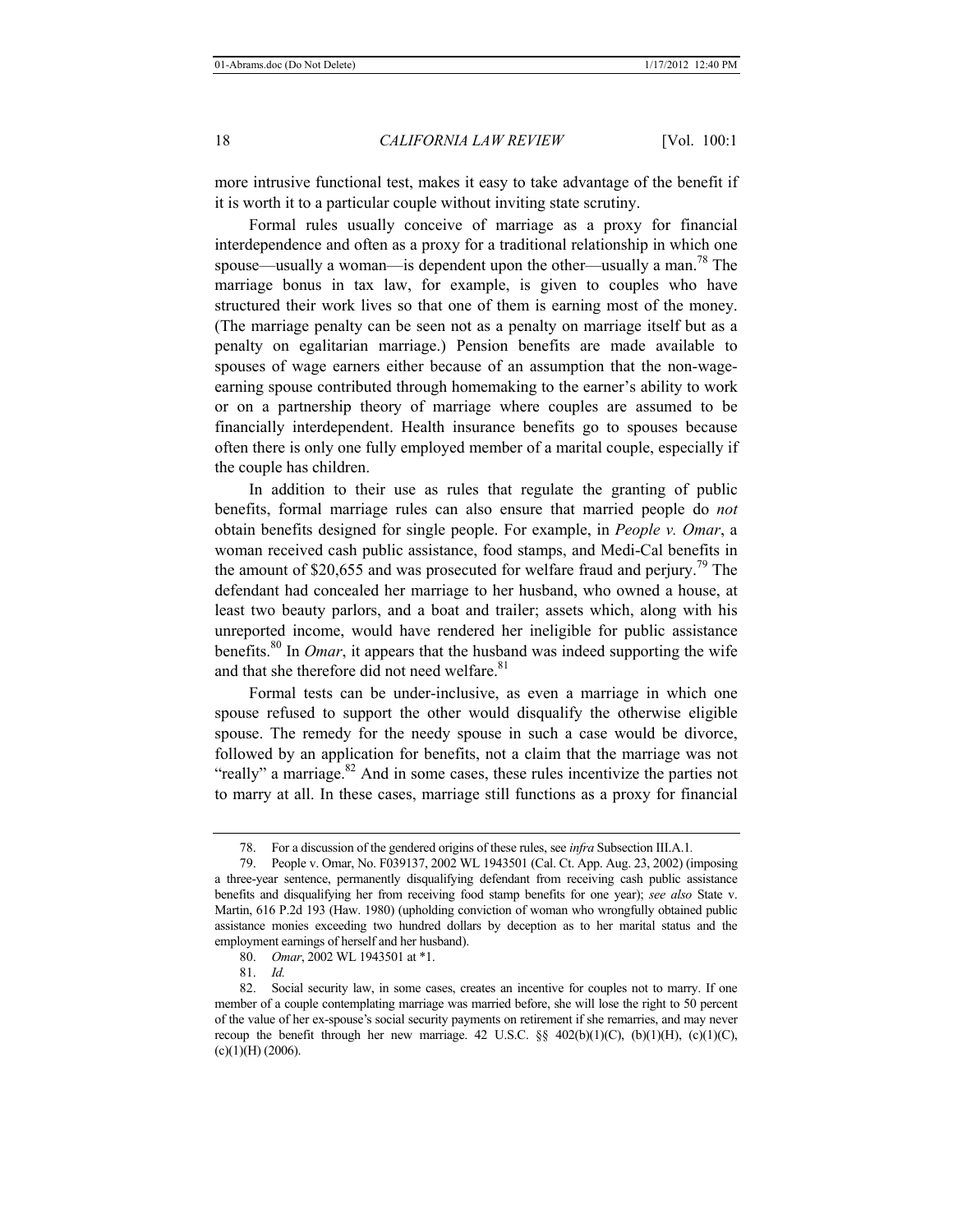interdependence, and fraud occurs when the person seeking benefits has concealed the existence of a breadwinning spouse.

# *B. "Marriage-Plus" Tests*

Most bright-line rules start with a formal requirement of a marriage certificate; some, like the ones described above, stop there. Others add further layers, including temporal, age, procreative, or cohabitation requirements. These rules all share with formal marriage-only rules a preference for brightline clarity regarding eligibility, but differ from those rules in their anxiety that a simple marriage certificate may be insufficient to ensure that the types of marriages that privileged by the benefit are the types the legislature wants to favor.

#### *1. Temporal Requirements*

In some areas of law, legislatures have determined that the easiest way to prevent fraud is simply to create a temporal requirement. If a marriage has not lasted for a specified period of time, then the spouses will not be eligible for benefits based on the marriage. For example, to be eligible to receive veteran's death benefits a surviving spouse must have been married to a military veteran for at least one year immediately before the pensioner's death.<sup>83</sup> Thus, in the *Dedman* case discussed earlier, had the marriage between adoptive grandfather and granddaughter been valid, it would have qualified under this test because they had been married for more than one year when the grandfather died and his wife gained access to his pension. $84$  Social security law uses a similar scheme: a couple must be married for at least nine months before one of them becomes eligible to receive the other's social security benefits in the event of his or her death.<sup>85</sup> In a constitutional challenge to the social security rule, the Supreme Court acknowledged that it might sometimes be overbroad, excluding legitimate claimants in order to discourage sham relationships, but upheld the rule under rational basis review.<sup>86</sup> The Court reasoned that while some worthy individuals would be excluded from benefits, the efficiency that would be afforded to numerous other claimants, protecting them from "uncertainties and delays" and obviating the "necessity for large numbers of individualized determinations," more than compensated for the minor social cost. $87$ 

<sup>83</sup>*.* United States v. Dedman, 527 F.3d 577 (6thCir. 2008) (stating in dicta that court would not entertain a sham marriage claim because the rule preventing fraudulent marriage was a time-based rule and nothing in the statute referred to parties' intent).

<sup>84</sup>*. Id*.

<sup>85. 42</sup> U.S.C. §§ 416(c)(1)(e), (g)(1)(e) (2004).

<sup>86.</sup> Weinberger v. Salfi, 422 U.S. 749, 782 (1975).

<sup>87</sup>*. Id*. at 783; *see also* 29 U.S.C. § 1055(4) (2006) (allowing employer pension plans governed by ERISA to limit definition of spouse to those who have been married throughout the one-year period immediately before the participant's annuity starting date or death).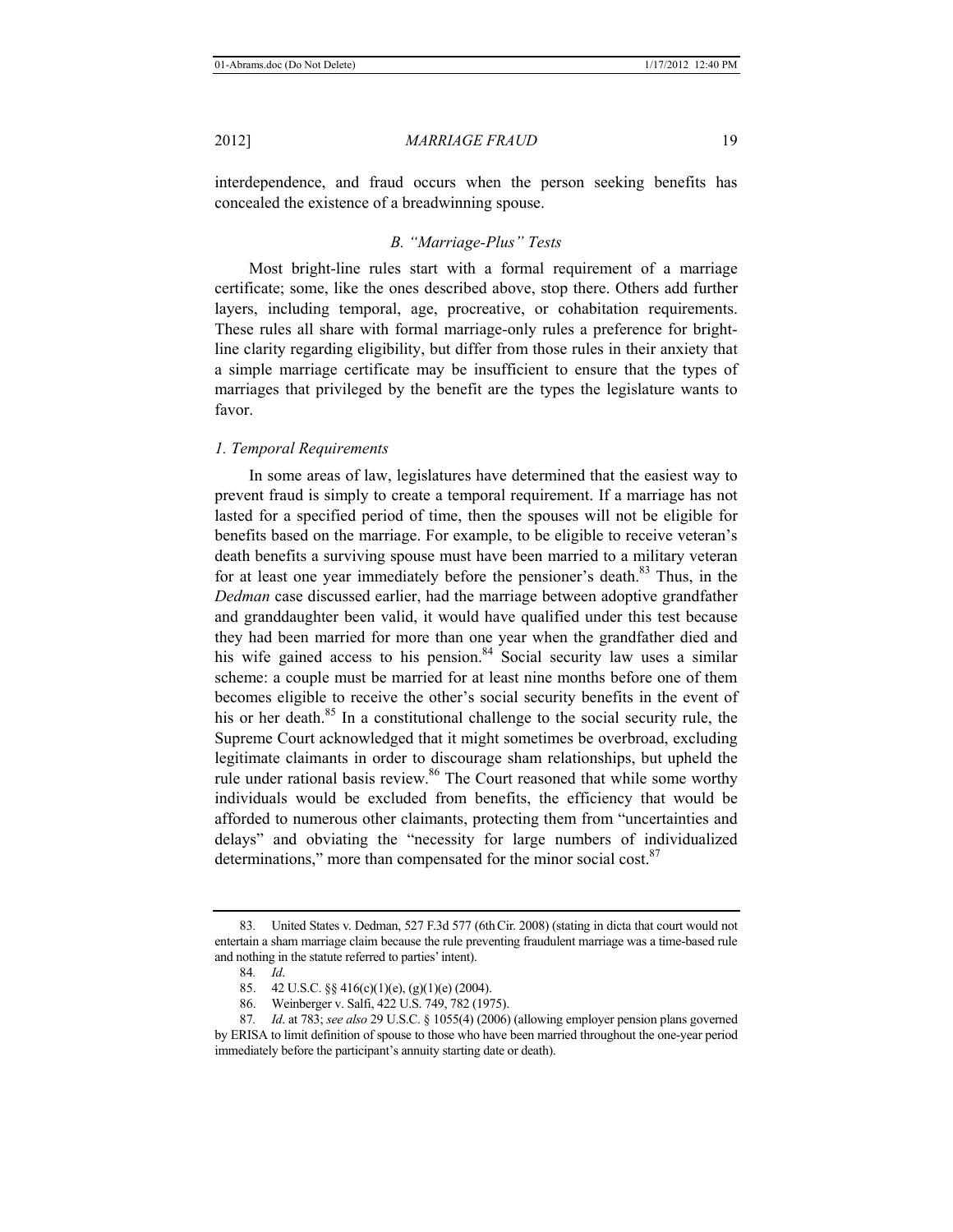Another kind of temporal rule evaluates the value of a marriage, postdivorce, by its length. To be eligible for death-related social security benefits, a divorced person must demonstrate that the marriage upon which the benefits are based lasted at least ten years and that the surviving spouse remained unmarried following the divorce. $88$  This eligibility rule can be construed as an antifraud measure that prevents people who, without the time limits, might game the system and collect social security benefits from multiple former spouses, or marry someone on his deathbed solely for his benefits. Here, a formal marriage requirement standing alone functions as a proxy for financial dependence; the addition of a time requirement functions as a proxy for commitment and relative exclusivity. It rewards the traditional gendered division of labor and an antiquated notion of fidelity, awarding benefits to spouses who were dependent on traditional breadwinners during long-term marriages and, by not remarrying, presumably remained dependent and chaste between divorce and the partner's death.

# *2. Age Rules*

A less common method for preventing marriage fraud is an age requirement. New Jersey, for example, has an unusual age-based rule for determining whether surviving spouses of certain government employees can receive widow's benefits. Under the New Jersey statute, a "surviving spouse" is a person who married the employee "prior to the time when such employee reached the age of 50 years."<sup>89</sup> The statute then further limits the availability of benefits by stating that "[n]o such surviving spouse shall be eligible for any benefit hereunder who was or shall be more than 15 years younger than the employee at the time of their marriage."<sup>90</sup> Thus, the statute views with suspicion marriages of people over fifty, or marriages between people with significant age gaps. In successfully defending the statute against a constitutional challenge, New Jersey argued that the law had been designed to respond to "trouble with 'death bed marriages[,]' which necessitated the paying out of benefits . . . for substantial periods beyond those reasonably calculated from actuarial tables."<sup>91</sup> The state needed to develop a system "to prevent fraud by insuring that benefits inure<sup>[d]</sup> only to those wives who truly qualif<sup>[ied]</sup> as bona fide widows, thereby denying benefits to bogus widows."92 Applying rational basis review, the court determined that even if the statute resulted in

<sup>88.</sup> Collins, *supra* note 4, at 1166.

<sup>89.</sup> N.J. STAT. ANN. § 43:10-18.64(h) (1991).

<sup>90.</sup> N.J. STAT. ANN. § 43:10-18.50. The trial court opinion in *Lewis v*. *Harris*, a recent case in which same-sex couples sued for the right to marry in New Jersey, cited *Reiser v. Pension Comm'n of Passaic*, 370 A.2d 902 (N.J. Super. Ct. Law Div. 1976), for the proposition that "courts will not second-guess the Legislature's policy decisions regarding economic, social and philosophical issues." No. MER-L-15-03, 2003 WL 23191114, at \*2 (N.J. Super. Ct. Law Div. Nov. 5, 2003).

<sup>91.</sup> *Reiser*, 370 A.2d at 912.

<sup>92</sup>*. Id*.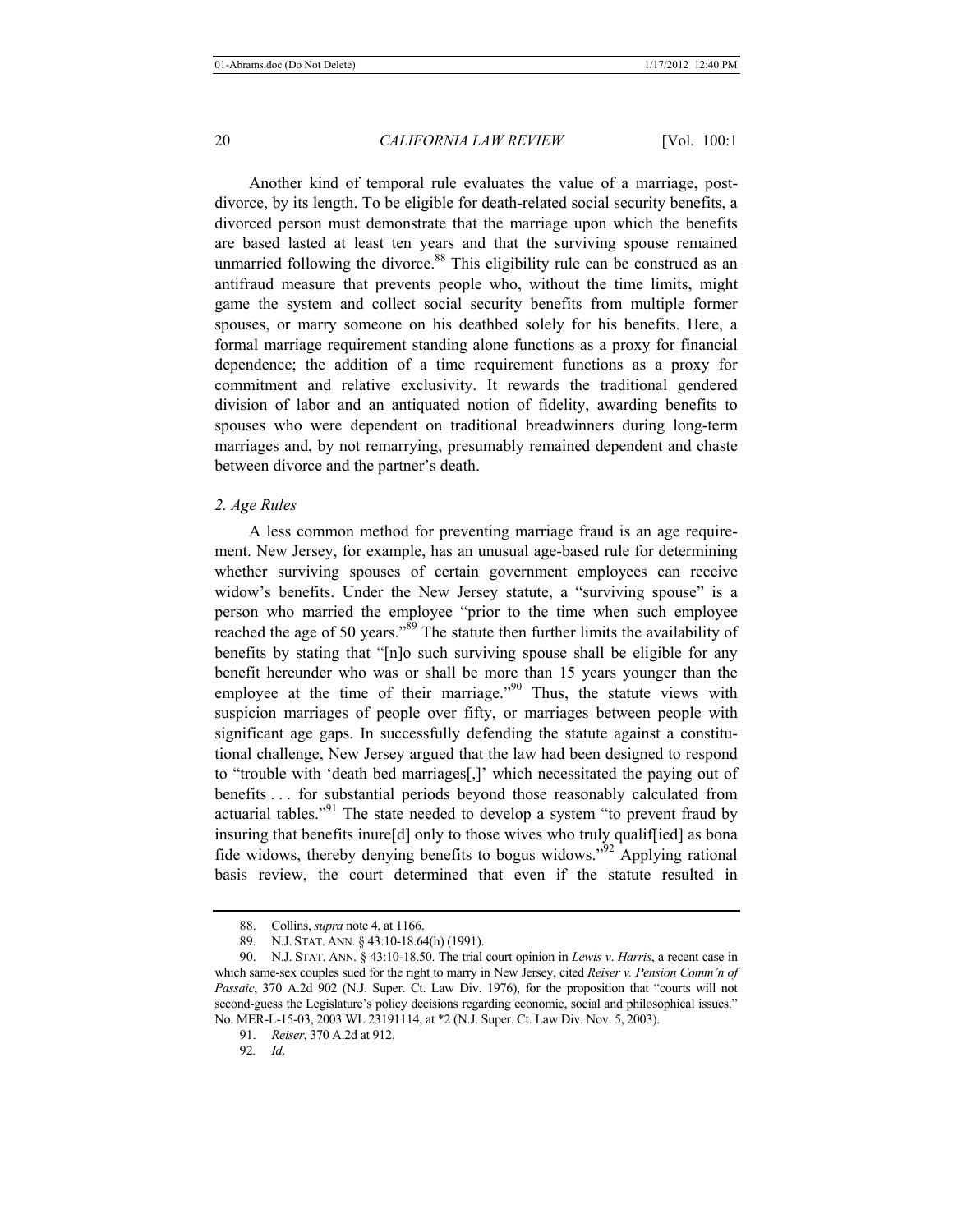eliminating some bona fide widows from the pension scheme, it was enough that there was an "evil at hand for correction" and that the law was a rational way to correct it. $93$ 

Here, marriage once again functions as a proxy for dependency and age steps in as a proxy for long-term commitment. Laws such as New Jersey's presume that parties who enter into marriages with partners over fifty or more than fifteen years their senior invest less in their relationships, and are therefore less worthy of spousal benefits, than their counterparts in age-similar relationships.

#### *3. Procreation Rules*

Some legal schemes use children as a proxy for a valid marriage. In social security law, for example, there is an exception to the rule that a couple must be married at least nine months before one of them can receive benefits based on the death of the other. If the surviving spouse is the parent of the deceased spouse's child, if he or she adopted a child with the deceased spouse, or if either spouse adopted the other's child, then the surviving spouse qualifies for benefits regardless of the length of the marriage.<sup>94</sup> These rules assume a close link between marriage and procreation: people who have taken on legal obligations to the same child are more likely to also have made a bona fide commitment to each other. Here, the child substitutes for time, which serves as a proxy for long-term commitment, or perhaps the child is itself evidence of the existence of a conjugal family.

# *4. Cohabitation Rules*

In addition, some legal doctrines use cohabitation in addition to marriage as a means of determining whether a marriage is legally valid. For example, a Minnesota statute requires a spouse of a state employee to be residing with him at the time of his death to be eligible for his pension benefits. The legislature appears to have been motivated by a desire to both provide "an incentive for spouses to stay with and care for the pensioner" and to "prevent sham marriages."<sup>95</sup> Here, cohabitation is a proxy for commitment; the law assumes that cohabiting solely for a pension will be difficult to keep up. Similarly,

<sup>93</sup>*. Id*. at 190, 914.

<sup>94. 42</sup> U.S.C. § 416(a)(2) (2006) (defining "surviving spouse"); § 416(c)(1) (defining "widow"); § 416(g)(1) (defining "widower"). Federal regulations add a requirement that a child born to the marriage be the "natural" child of both parents. 20 C.F.R. § 404.335 (2011).

<sup>95.</sup> Scott v. Minneapolis Police Relief Ass'n, 615 N.W.2d 66, 75–76 (Minn. 2000). Both the New Jersey statute discussed in *Reiser*, *see supra* note 91, and the Minnesota statute discussed in *Scott*  involved government-run pension plans and cited the stability of public finances and the threat of sham marriages as justification for statutory eligibility requirements. The lack of case law concerning inquiries into the validity of a marriage in the insurance and *private* pension-plan context may be explained by the possibility that private entities administering insurance or pension plans simply "price-in" the cost of dealing with sham marriages into all issued policies.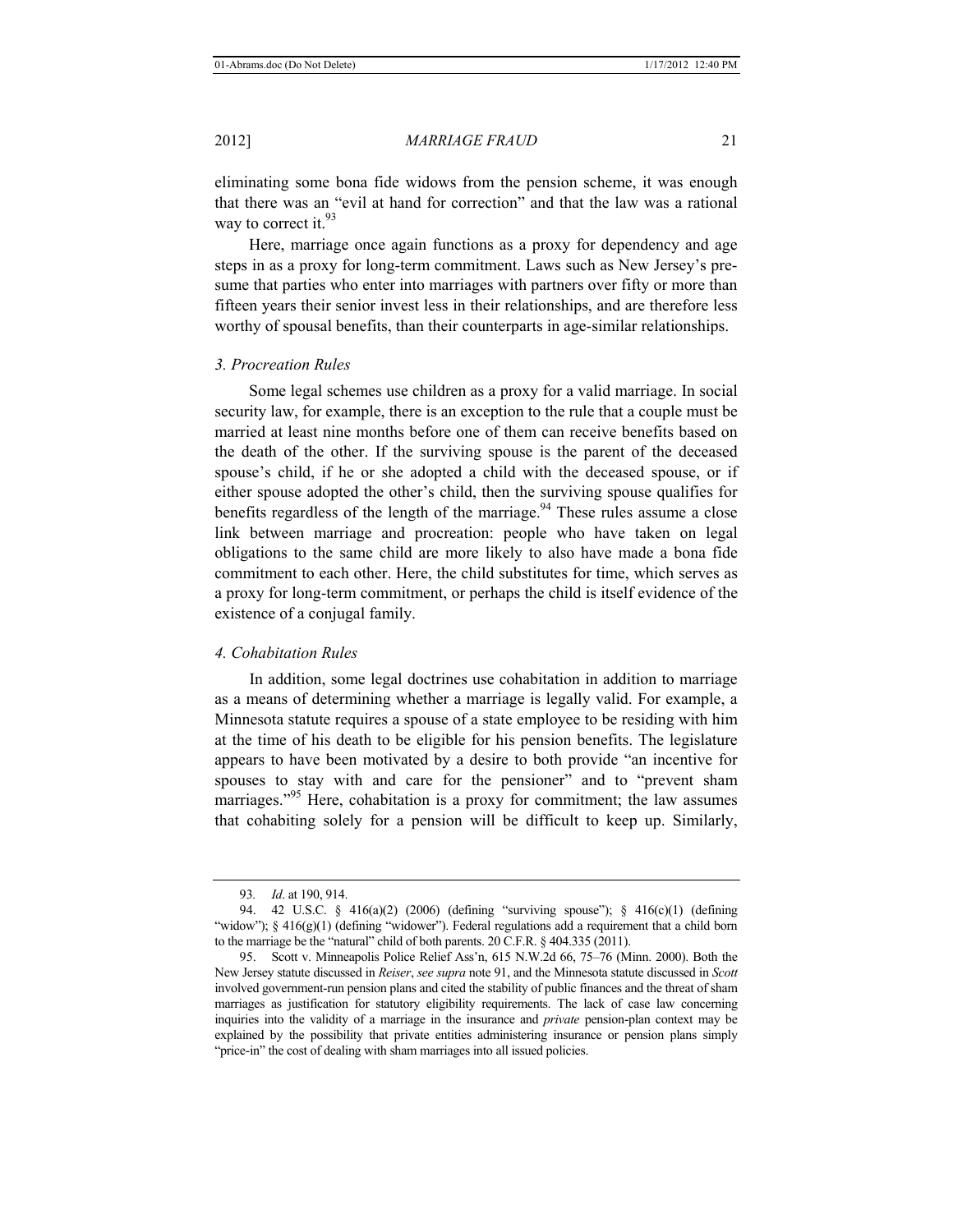federal tax law uses a formal rule for marriage but makes an exception for some married couples who do not cohabit.<sup>96</sup>

# *5. Different Sex Rules*

Under the Defense of Marriage Act (DOMA), the word "marriage" means "only a legal union between one man and one woman as husband and wife," and the word "spouse" refers "only to a person of the opposite sex who is a husband or a wife."<sup>97</sup> As a result, anyone seeking a federal benefit based on a same-sex marriage will be denied the benefit regardless of the validity of the marriage. $98$  This will be true even if a marriage is recognized by the state where it was celebrated. Because same-sex marriage is now available<sup>99</sup> or recognized<sup>100</sup> in a variety of jurisdictions, conflicts between some states' recognition of marriage and the lack of federal recognition are growing.<sup>101</sup> The

 99. As of October 7, 2011, the following states offer same-sex marriage: Connecticut, Iowa, Massachusetts, New Hampshire, New York, and Vermont, as well as the District of Columbia. Kerrigan v. Comm'r of Pub. Health, 957 A.2d 407 (Conn. 2008); D.C. CODE § 46-401 (2010); Varnum v. Brien, 763 N.W.2d 862 (Iowa 2009); Goodridge v. Dep't of Pub. Health, 798 N.E.2d 941 (Mass. 2003); N.H. Rev. Stat. Ann. § 457:1-a (2009); Marriage Equality Act, A8354-2011, *available at* http://open.nysenate.gov/legislation/bill/A8354-2011; VT. STAT. ANN. tit. 15 § 8 (2009). In addition, Argentina, Belgium, Canada, Iceland, the Netherlands, Norway, Portugal, South Africa, Spain, Sweden, and Mexico offer country-wide same-sex marriage. Alexei Barrionuevo, *Argentina Approves Gay Marriage in a First for Region*, N.Y. TIMES, July 16, 2010, at A3 (Argentina, Portugal, Iceland); Dan Levin, *Awaiting a Full Embrace of Same-Sex Weddings*, N.Y. TIMES, July 28, 2010, at A9 (South Africa); Rachel Donadio, *Pope Takes Aim at Abortion and Gay Marriage in Portugal*, N.Y. TIMES, May 14, 2010, at A6 (Norway, Sweden); *World Briefing Americas: Canada: Gay Marriage Approved*, N.Y. TIMES, July 21, 2005, at A6 (Canada, Belgium, the Netherlands, Spain); David Agren, *Court Says All Mexican States Must Honor Gay Marriages*, N.Y. TIMES, Aug. 11, 2010, at A6 (Mexico).

100. New Mexico and Maryland recognize same-sex marriages performed elsewhere. Opinion of Gary K. King, Att'y Gen. (Jan. 4, 2011), *available at* http://www.nmag.gov/Opinions/ Opinion.aspx?OpID=1131 (opining that New Mexico would likely recognize a same-sex marriage performed elsewhere); Opinion of Douglas F. Gansler, Att'y Gen. (Feb. 23, 2010), *available at* http://www.oag.state.md.us/Opinions/2010/95oag3.pdf) (Maryland). Additionally, New Jersey recognizes same-sex marriages performed in other jurisdictions as civil unions. Opinion of Stuart Rabner, Att'y Gen. (Feb. 16, 2007), *available at* http://www.nj.gov/oag/newsreleases07/ag-formalopinion-2.16.07.pdf. *See also* Martinez v. Cnty. of Monroe, 850 N.Y.S.2d 740 (App. Div. 2008) (recognizing Canadian same-sex marriage).

101*. See, e*.*g*., M.V. Lee Badgett, *The Economic Value of Marriage for Same-Sex Couples*, 58 DRAKE L. REV. 1081 (2010) (listing and analyzing value of benefits that same-sex couples are denied due to lack of federal recognition); Patricia Cain, *DOMA and the Internal Revenue Code*, 84 CHI.-

 <sup>96. 26</sup> C.F.R. § 1.7703-1(b) (setting forth requirements for "married individuals living apart" to include the maintenance of a separate household for more than half of the taxable year and the presence of a dependent child in the household).

 <sup>97. 1</sup> U.S.C. § 7 (federal definition of "spouse"). *But see* I.R.S. PUBLICATION 17, at 5 (2010) (giving registered domestic partners and married same-sex couples living in community property states—California, Nevada, and Washington—the option of filing separately and splitting income); *see also* Scott James, *For Same-Sex Couples, a Tax Victory that Doesn't Feel Like One*, N.Y. TIMES, Jan. 14, 2011, at A21A (discussing problems with new IRS rule).

 <sup>98.</sup> Over a thousand such benefits have been identified. Letter from Dayna K. Shah, Assoc. Gen. Counsel, U.S. Gen. Accounting Office, to Bill Frist, Majority Leader, U.S. Senate (Jan. 23, 2004), *available at* http://www.gao.gov/new.items/d04353r.pdf.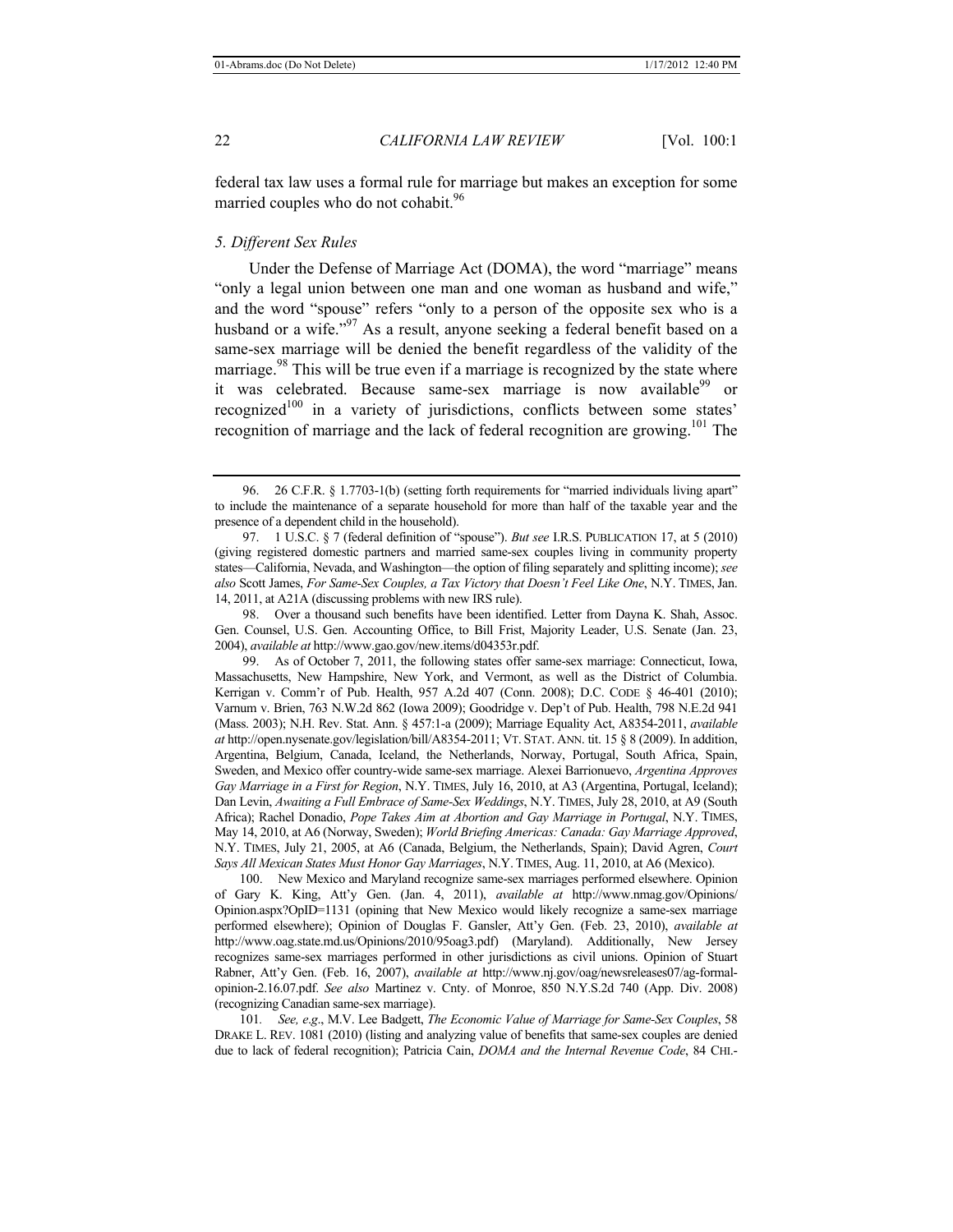element in marriage for which the different-sex requirement acts as a proxy is unclear; perhaps insistence on the different-sex requirement demonstrates anxiety that relationships that do not follow traditional gender stereotypes are not dependency relationships, or perhaps the requirement is a proxy for a conjugal family, even though many heterosexual married couples do not ever have children, and many gay couples do.<sup>102</sup>

# *6. "Divorce-Plus" Rules*

Sometimes, the law provides an incentive to divorce rather than to marry. In circumstances where divorce can create eligibility for a benefit, lawmakers have developed divorce fraud doctrines. Many of these function in a similar way as "marriage-plus" rules, with divorce substituting for marriage. In these cases, the court must determine first whether a valid divorce exists and, second, examine some other evidence that is considered dispositive of whether the divorce is "real." One example of this kind of rule in action is the test for divorce fraud in federal income tax law. Just as some people claim married status to obtain a tax marriage bonus, other couples claim unmarried status to avoid a marriage penalty. Similarly, low-income taxpayers eligible for the Earned Income Tax Credit (EITC) can suffer a marriage penalty and therefore have an incentive to divorce.<sup>103</sup>

102. These justifications have been offered by states defending their own "mini-DOMAs" in constitutional litigation. *See, e.g.*, Goodridge v. Dep't of Pub. Health, 798 N.E.2d 941, 964 (Mass. 2003) (rejecting state's rationale that limiting marriage to opposite-sex couples furthers Legislature's interest in conserving scarce resources because "same-sex couples are more financially independent than married couples"); Hernandez v. Robles, 855 N.E.2d 1, 7 (N.Y. 2006) (holding that state has a rational basis for denying marriage to same-sex couples because they cannot accidentally reproduce).

103. Alstott, *Earned Income*, *supra* note 2, at 560–64 (describing how the EITC creates disincentives to marry and incentives to divorce and providing examples of how the EITC marriage penalty interacts with federal income tax marriage bonuses and penalties).

KENT L. REV. 481 (2009). As this Article went to press, the future of DOMA is uncertain. In February of 2011, the Obama Administration announced that it would cease to enforce DOMA because of its belief that the statute is unconstitutional. Letter from Eric H. Holder, Jr., U.S. Att'y Gen., to John A. Boehner, Speaker, U.S. House of Representatives, Letter to Congress on Litigation Involving the Defense of Marriage Act (Feb. 23, 2011), *available at* http://www.justice.gov/opa/pr/2011/ February/11-ag-223.html. In several cases challenging the constitutionality of DOMA, the Bipartisan Legal Advisory Group of the U.S. House of Representatives is defending the statute because the Administration will not defend it. *See, e.g.*, Memorandum of Law in Support of Intervenor-Defendant's Opposition to Plaintiff's Motion for Summary Judgment, Windsor v. United States, No. 10-CV-8435 (S.D.N.Y. Aug 1, 2011), *available at* http://docs.justia.com/cases/federal/districtcourts/new-york/nysdce/ 1:2010cv08435/370870/50 (defending DOMA against a challenge where DOMA caused surviving spouse to be subject to estate tax where a federally-recognized marriage would incur no estate tax). In some of the cases, the Department of Justice has gone beyond refusing to defend DOMA and filed briefs arguing affirmatively that DOMA is unconstitutional. *See, e.g.*, Defendants' Brief in Opposition to Motion to Dismiss, Golinski v. United States, No. 10-CV-00257 (N.D. Ca.) (July 1, 2011), *available at* http://metroweekly.com/poliglot/DOJ-OppToBLAG MtD.pdf (arguing that DOMA unconstitutionally discriminates against gays and lesbians by denying otherwise eligible individuals access to Federal Employees Health Benefits Plan).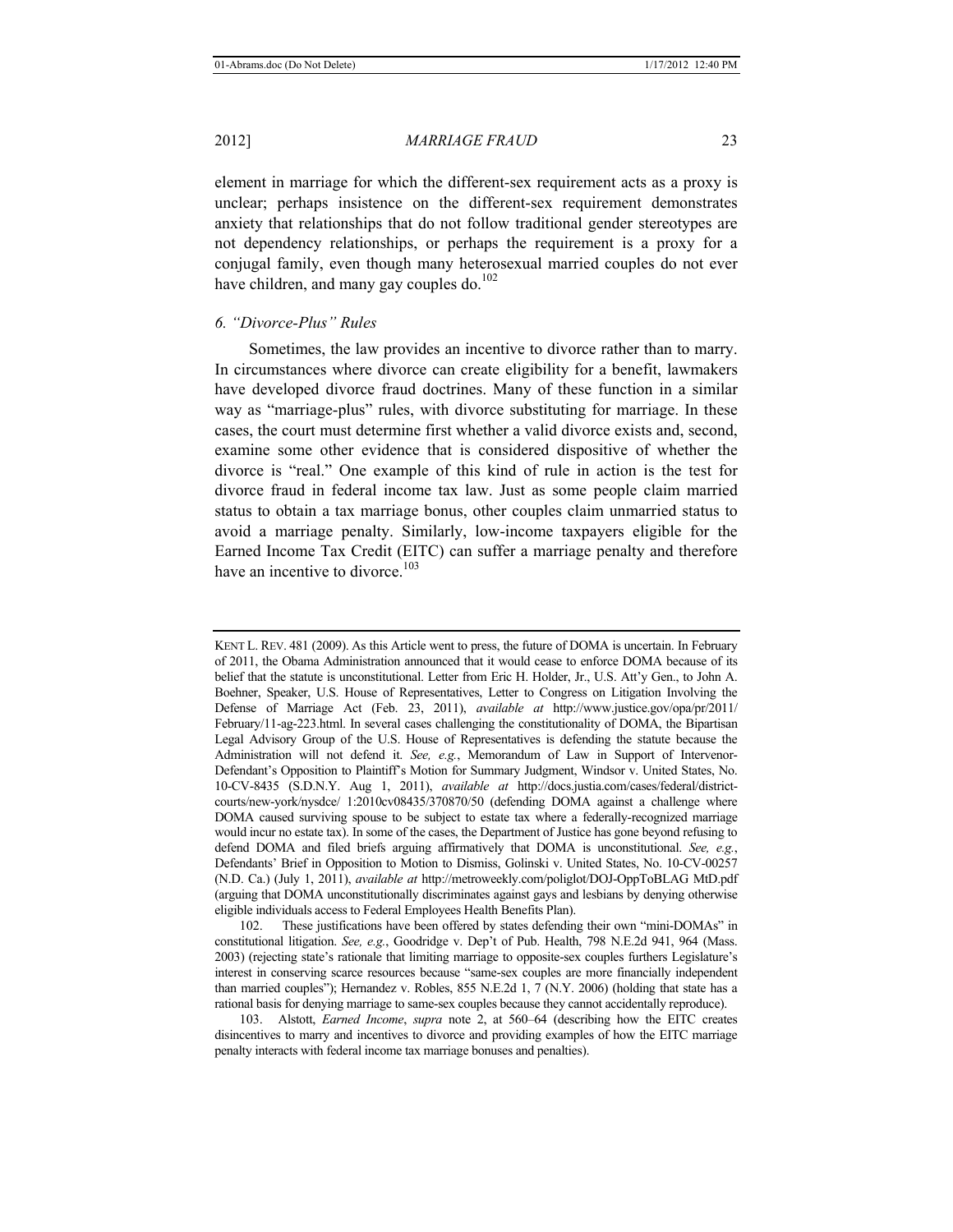The most famous case of tax divorce fraud is *Boyter v. Commissioner*. 104 There, a couple, after realizing they were subject to a marriage penalty, traveled to Haiti in December of 1975 to obtain a divorce decree so that they could file separate tax returns.<sup>105</sup> They promptly remarried in January 1976 and repeated the process the following year with a divorce from the Dominican Republic followed by a prompt remarriage. The couple continued to live together in the same home, and in court the wife testified that they obtained the divorce solely to avoid the marriage penalty.106 The *New York Times* discussed their scheme in four separate articles in 1980 and  $1981$ .<sup>107</sup> The Boyters framed their litigation as a principled battle against unjust tax laws: "[f]rom the Boyter's perspective—as well as that of millions of other families with two breadwinners—the reform needed is self-evident: tax law should be blind to how couples choose to live, neither encouraging nor discouraging marriage."<sup>108</sup>

The courts were not as sympathetic as the *Times.* The Tax Court held that since the determination of marital status must be made in accordance with state law, and it would not recognize the foreign divorce decrees as valid to terminate petitioners' marriage under Maryland law because at all times petitioners remained domiciled in Maryland. On appeal, the Fourth Circuit found that although the determination of marital status must be made in accordance with state law, the IRS had another tool it could use to attack the validity of the divorce: the "sham transaction doctrine" that tax courts had developed in other contexts.<sup>109</sup>

Under the sham transaction doctrine, a corporation may not transfer assets to a shell corporation that the corporation created solely to receive assets for tax purposes and then dissolved. $110$  Instead, the corporation must have some independent valid business purpose for creating the second corporation.<sup>111</sup> In *Boyter*, the Fourth Circuit extended the sham transaction doctrine to apply to divorce, holding that if the underlying purpose of the divorce was to enable "the taxpayers to remain effectively married while avoiding the marriage penalty" then the "the prompt remarriage . . . defeats the apparent divorce when assessing the taxpayers' liability."<sup>112</sup> The court compared the speedy remarriage with a "prompt reincorporation of a business enterprise in

- 109*. Boyter*, 668 F.2d at 1387.
- 110*.* Gregory v. Helvering, 293 U.S. 465, 469 (1935).
- 111. *Id.*

<sup>104.</sup> Boyter v. Comm'r, 74 T.C. 989 (1980).

<sup>105.</sup> Boyter v. Comm'r, 668 F.2d 1382, 1383–84 (4th Cir. 1981).

<sup>106</sup>*. Id*. at 1384.

<sup>107</sup>*. Couple Who Divorced to Cut Taxes Ordered to Pay Up*, N.Y. TIMES, Aug. 7, 1980, at A16; *The Marriage Penalty*, N.Y. TIMES, Aug. 17, 1980, at 20; Richard Haitch, *Follow-Up On the News: Tax Split*, N.Y. TIMES, Feb. 15, 1981, at 49; Deborah Rankin, *Filing Status: Key Factor in Determining Tax Rate*, N.Y. TIMES, Feb. 3, 1981, at D1.

<sup>108</sup>*. The Marriage Penalty*, *supra* note 107, at 20.

<sup>112.</sup> *Boyter*, 668 F.2d at 1387.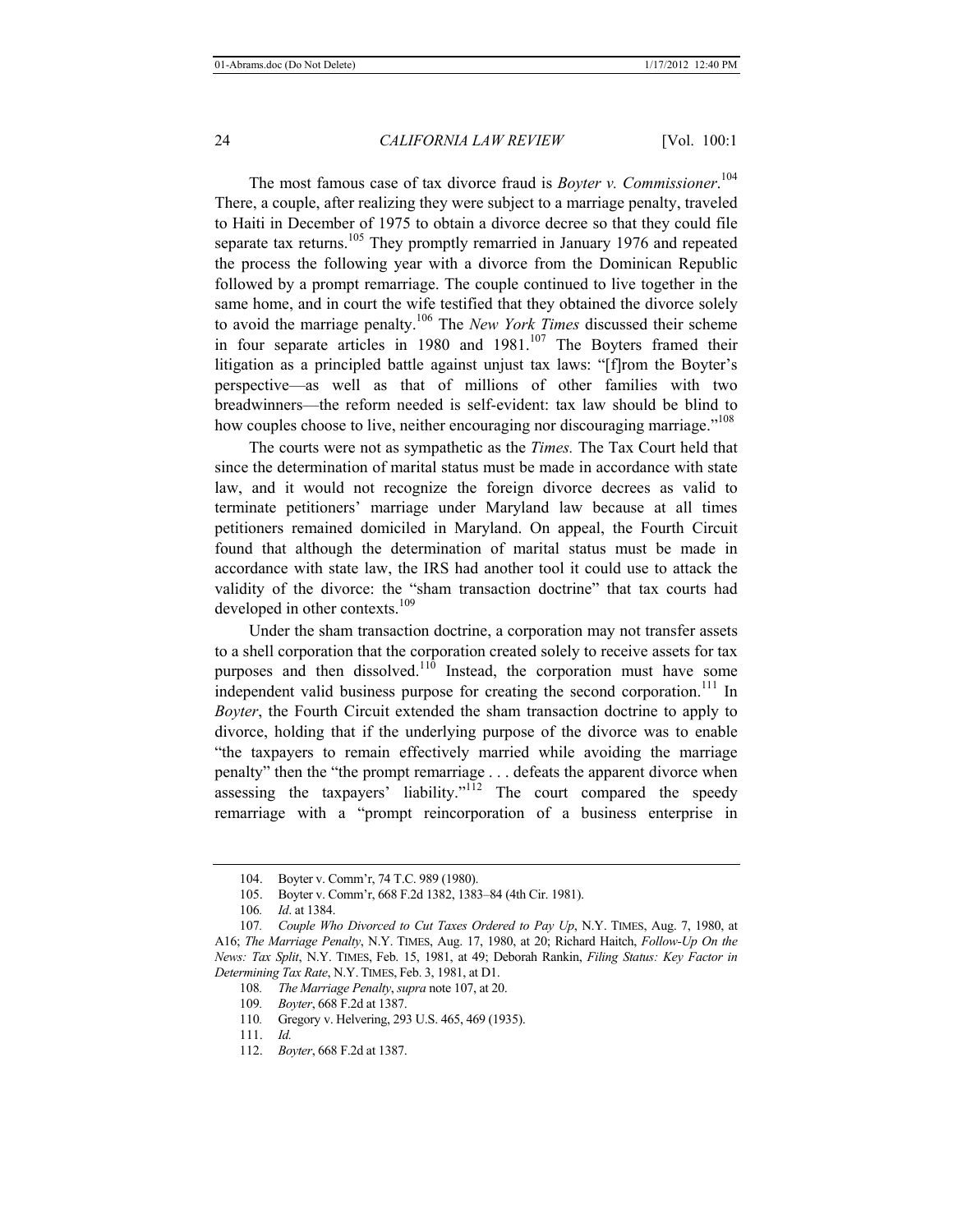continuous operation."<sup>113</sup> Under the "sham transaction doctrine," the remarriage, just like the reincorporation, would "defeat the apparent liquidation of the predecessor" marriage. $114$ 

Although the IRS attempted to use *Boyter* in several subsequent cases that dealt with divorces allegedly entered into to lessen tax liability, courts have sided with the IRS only in cases where the couple remarried after the taxincentivized divorce. In cases where the couple remains divorced, the sham transaction rationale is not available. For example, in *U.S. v. Taylor*, the government sought to satisfy a tax lien against a man by going after his pension plan—90 percent of which was transferred to his ex-wife in their divorce proceedings—by contending that the man had obtained a sham divorce in order to shield his assets.115 The court distinguished *Boyter*, noting that while the couple remarried in that case, in the present situation the couple remained divorced.<sup>116</sup> Thus, the test that appears to operate in the tax context is a "divorce-plus" test: we know that a divorce is fraudulent if it is followed by the "plus" of remarriage.

As with the marriage fraud cases, cases alleging divorce fraud usually use marriage as a proxy for financial dependence and long-term commitment; divorce is a proxy for the opposite. A divorce followed by a remarriage, then, is assumed to show that a committed relationship involving financial dependence still exists. A recent lawsuit tested this theory in the private sector. Continental Airlines sued several of its pilots for divorcing their spouses in order to obtain payouts of their pension benefits before they retired. According to the complaint, Continental provides generous pension benefits that can total up to \$900,000 per individual, paid in a lump sum on retirement.<sup>117</sup> Under the Employment Retirement Income Security Act (ERISA), however, a recipient of the pension benefits could assign his or her benefits to an ex-spouse in the event of a divorce through a Qualified Domestic Relations Order.<sup>118</sup> Continental alleged that the pilots all obtained divorces from their spouses, assigned all or nearly all of the pension benefits as lump sum cash payments to their now ex-spouses, but had "no intention of disassociating as marital

117. Plaintiffs' Original Complaint and Application for Declaratory and Injunctive Relief at 10, Cont'l Pilots Ret. Plan Admin. Comm. v. Brown, 4:09-CV-01529 (S.D. Tex. May 20, 2009) [hereinafter Complaint, *Continental v. Brown*].

<sup>113.</sup> *Id.*

<sup>114.</sup> *Id.*

<sup>115.</sup> No. CIV. 396335, 2001 WL 1636505 (D. Minn. Oct. 24, 2001).

<sup>116.</sup> *Id*. at \*6; *see also In re* Freytag, No. 390-30082-HCA-7, 1993 WL 471317 (Bankr. N.D. Tex. Aug. 12, 1993) (refusing to find divorce a sham because although the wife testified she had obtained a divorce as quickly as she did for tax liability reasons, she also testified that she had previously contemplated divorce, and the couple lived in separate residences since shortly after the divorce).

<sup>118.</sup> Brown v. Cont'l Airlines, Inc., No. 10-20015 (5th Cir. July 18, 2011), *available at*  http://www.ca5.uscourts.gov/opinions/pub/10/10-20015-CV0.wpd.pdf.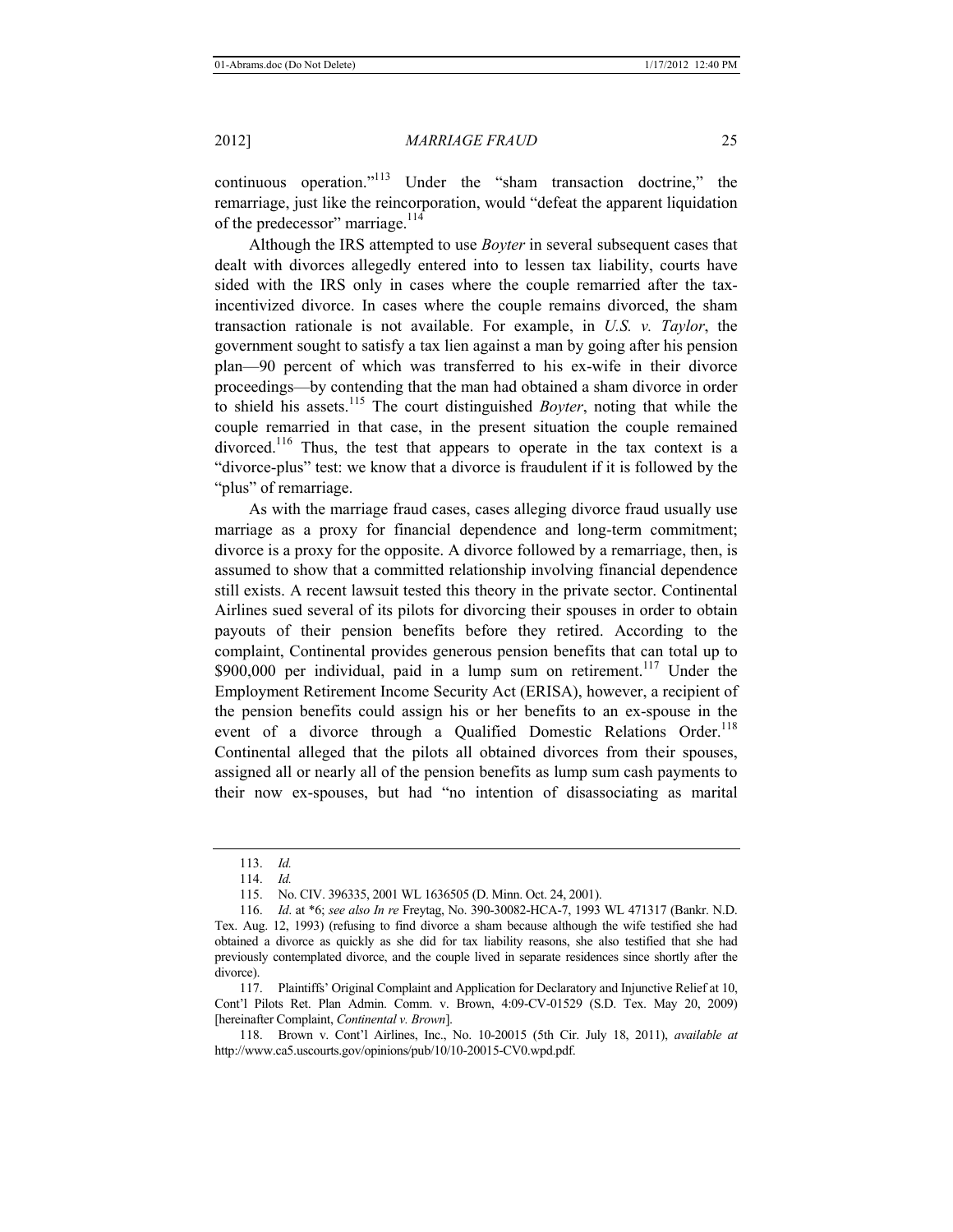partners."119 Indeed, after the plans' funds had been distributed, the pilots and their spouses remarried, usually within a few months.<sup>120</sup> The Fifth Circuit rejected Continental's attempt to apply a "divorce-plus" analysis to determining the validity of the pension claims, finding no authority to support the notion that a plan administrator has the authority to "engage in complex determinations or underlying motives or intent."<sup>121</sup> The court further refused to apply the *Boyter* sham transaction doctrine to the case, reasoning that there is "a significant difference between allowing federal tribunals such as the tax, bankruptcy, and immigration courts to consider whether a divorce is a sham, and authorizing a private entity such as Continental to make such a determination, which would involve independently investigating employees' private lives in order to judge the genuineness of the intentions behind their divorces."<sup>122</sup>

# *C. Functional Marriage Tests*

At the other end of the spectrum from bright-line rules requiring only proof of marriage are functional tests. Here, proof of a valid marriage is irrelevant. What matters is whether a couple is *acting* married. Are they, for example, sharing expenses? Living in the same home? Do they have children together whom they co-parent? Do they perform household services for each other?

Functional marriage tests are nothing new in family law. In fact, state family law in the nineteenth century very frequently recognized "common law marriage," that is, marriage without a ceremony. A common law marriage generally existed where a couple agreed to be married, cohabited, and held themselves out to their community as husband and wife.<sup>123</sup> Traditionally, courts widely recognized common law marriage as a method of bringing nonconforming relationships within the ambit of the marital ideal. $^{124}$ Recognizing a couple as married even without a ceremony or license, for example, prevented women who were abandoned by their partners or widowed from relying on the public fisc for their support.<sup>125</sup> Recognition of common law marriage also prevented children born to these relationships from suffering the stigma and legal disabilities of illegitimacy.<sup>126</sup>

124. Ariela R. Dubler, *Wifely Behavior: A Legal History of Acting Married*, 100 COLUM. L. REV. 957, 968 (2000).

125*. Id.* at 969.

<sup>119.</sup> Complaint, *Continental v. Brown*, *supra* note 117, at 8*.*

<sup>120.</sup> *Id.* at 13.

<sup>121.</sup> *Brown v. Continental*, No. 10-20015, slip op. at 9.

<sup>122.</sup> *Id.*

<sup>123. 55</sup> C.J.S. *Marriage* § 10 (2009); Taylor v. Taylor, 298 N.Y.S. 912, 914 (N.Y. Dom. Rel. Ct. 1937); Proctor v. Foster, 230 P. 753, 754 (Okla. 1924); McChesney v. Johnson, 79 S.W.2d 658, 659 (Tex. Civ. App. 1934).

<sup>126</sup>*. See* Rodebaugh v. Sanks, 2 Watts 9, 11 (Pa. 1883) (stating that if courts were to require marriage ceremonies they would "bastardize a vast majority of the children which have been born within the state for half a century").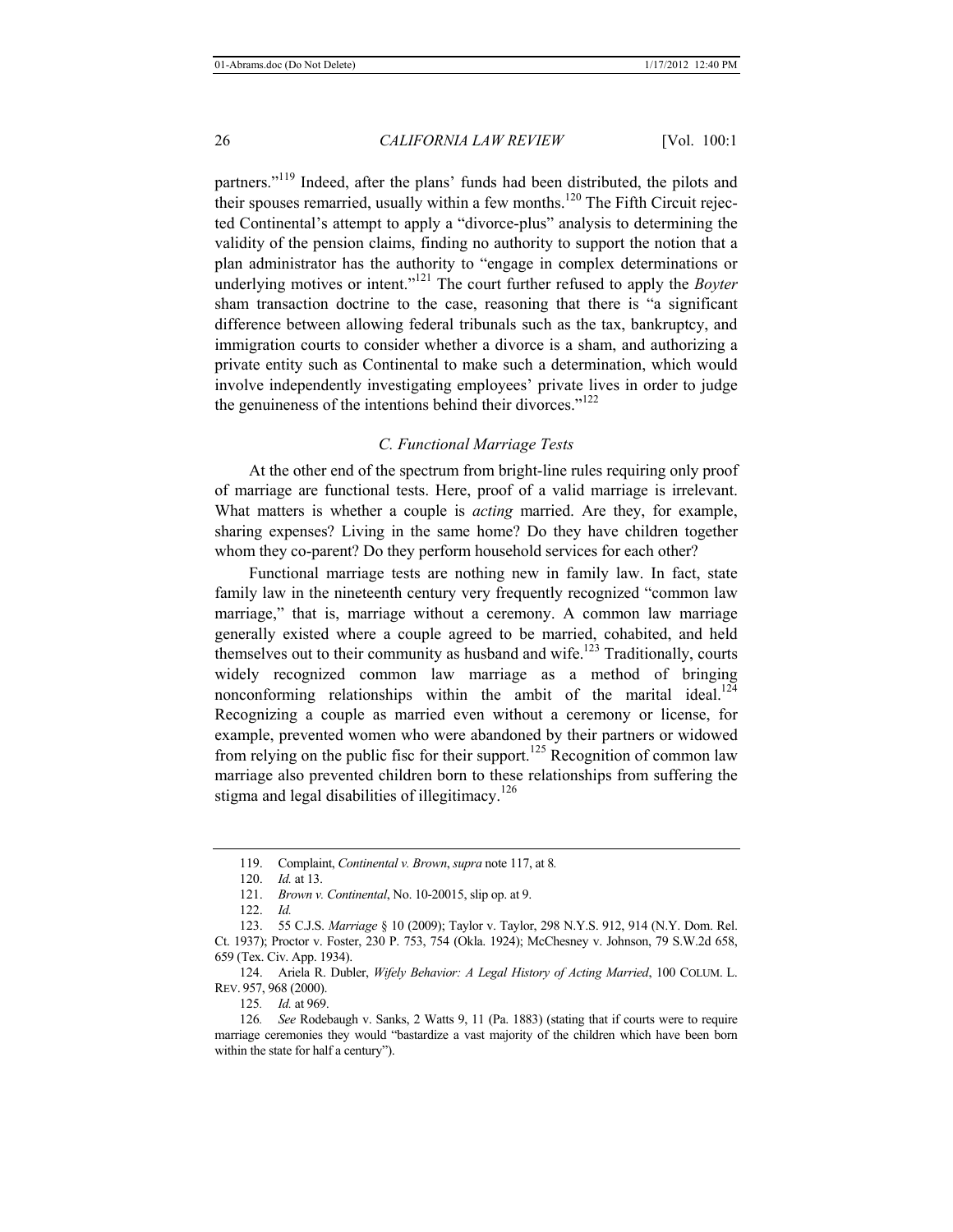The demise of common law marriage in the majority of the states $127$ occurred at least in part out of a concern that recognizing marriages that had not been formally solemnized encouraged fraud.128 Some commentators have argued that limitation of marriage to formal, ceremonial marriage serves the same purpose as the Statute of Frauds does "in requiring certain important agreements to be written."129 Legal historian Ariela Dubler has noted that common law marriage came under particularly vociferous attack during the  $1930s$ .<sup>130</sup> She attributes this largely to anxiety over women's newly acquired political power and demonstrates that lawmakers shifted their view of women claiming common law marriage from "weak and dependent, the potential victims of unscrupulous men" to "deceitful and conniving . . . powerful and crafty, prey[ing] mercilessly on the weakness and vulnerability of unsuspecting men."<sup>131</sup>

Her observations about the demise of common law marriage fit well with this Article's argument about the rise of public benefits. If the "carrots" attached to marriage increase, we might see heightened anxiety about the ease with which one could marry. Cracking down on common law marriage would be one way to prevent those who were not "really" married from claiming to be married. In addition, if legal marriage is the only protected space for sexual expression and procreation, we would expect recognition of functional marriage. In contrast, once cohabitation becomes socially and legally acceptable without marriage, the existence of common law marriage becomes a problem. How can we know that someone intended to marry, simply because they *acted* married, when people act married all the time?<sup>132</sup>

Although most states no longer recognize common law marriage, the use of functional marriage tests to prevent fraud is quite common. There is an important difference between the two types of functional marriage. A common law marriage *is* a marriage, for all purposes. There simply was no ceremony. Therefore, a common law spouse can get divorced, inherit under intestate

130. *See* Dubler, *supra* note 125, at 996–98.

131*. Id.*

<sup>127.</sup> Alabama, Colorado, Iowa, Kansas, Montana, Oklahoma, Rhode Island, South Carolina, Texas, and Utah currently recognize common law marriage. IRA MARK ELLMAN ET AL., FAMILY LAW:CASES, TEXTS, MATERIALS 133 (5th ed. 2010).

<sup>128</sup>*. See, e*.*g*., People v. Lucero, 747 P.2d 660 (Colo. 1987) (holding public acknowledgment of marriage necessary to guard against fraudulent claims); Anderson v. Anderson, 131 N.E.2d 301, 304–05 (Ind. 1956) (noting that common law marriages are a "fruitful source of perjury and fraud" and therefore are "merely tolerated and not encouraged"). For an argument that the concerns about fraud were overblown and that the common law marriage test was effective in distinguishing between meritorious and unmeritorious claims, see Cynthia Bowman, *A Feminist Proposal to Bring Back Common Law Marriage*, 75 OR. L. REV. 709, 733–34, 50–51 (1996).

<sup>129.</sup> ELLMAN ET AL., FAMILY LAW,*supra* note 127, at 132.

<sup>132.</sup> For proposals to resurrect common law marriage, see Bowman, *supra* note 128; Sonya Garza, *Common Law Marriage: A Proposal for the Revival of a Dying Doctrine*, 40 NEW ENG. L. REV. 541 (2006); Charlotte Goldberg, *The Schemes of Adventuresses: The Abolition and Revival of Common-Law Marriage*, 13 WM. & MARY J. WOMEN & L. 483 (2007).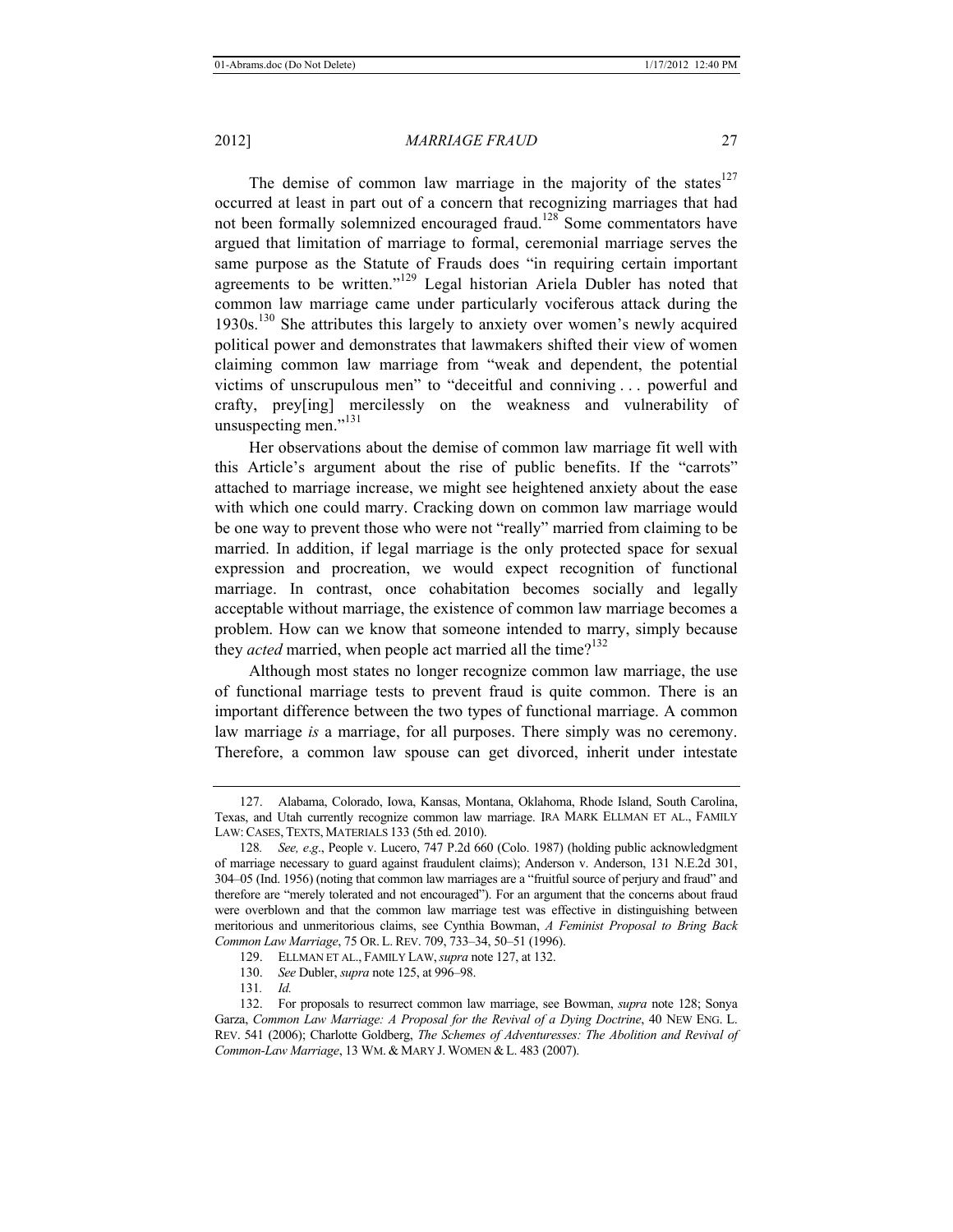succession laws, and enjoy hospital visitation rights, tax breaks, and all of the other benefits and burdens of marriage.<sup>133</sup> In contrast, a "marriage" for purposes of functional marriage fraud tests will not necessarily be a marriage for all purposes. It will simply deem a couple "married" for the purpose of qualifying—or disqualifying—them from a particular benefit. For example, spouses who cannot establish a valid marriage in order to obtain social security retirement benefits may be "deemed" to be married if they "went through a marriage ceremony . . . that would have resulted in a valid marriage except for a legal impediment" and did so "in good faith."134 This rule prevents those who believed themselves to be married and acted as if they were getting married from being denied benefits.<sup>135</sup>

However, the most notorious of the functional marriage fraud tests disqualified unmarried people for benefits by construing them to be married. The "man-in-the-house" rules common in state welfare law during the 1960s deemed a man's income to be available to the children of a woman with whom he cohabited, even if he was not actually supporting her children. As a result, the children become ineligible for Aid to Families with Dependent Children (AFDC) benefits. $136$ 

Some states stretched this rule quite far. Alabama, for example, considered a man to be a "substitute father" for dependent children if he "cohabited" with their mother. "Cohabit" was a euphemism for having sexual relations with her at any time, not a requirement that the man and woman live in the same house.<sup>137</sup> The Warren Court struck this statute down in the 1968 decision *King v. Smith*. 138 In *King*, Mrs. Sylvester Smith, who had four children receiving AFDC benefits, challenged the statute. She had an intimate

136. *See* St. John Barrett, *New Role of the Courts in Developing Public Welfare Law*, 1970 DUKE L.J. 1, 17 (describing state "man-in-house" laws and identifying a "common element relating to the sexual misconduct of the mother, varying emphasis was placed on the character of the home environment, the presence of an adult male as a source of income, and the immorality of the mother as reasons for denying aid").

<sup>133.</sup> ELLMAN ET AL., FAMILY LAW, *supra* note 127, at 131–32.

<sup>134. 20</sup> C.F.R. § 404.346 (2011).

<sup>135</sup>*. See also* 20 C.F.R. §222.14 (stating that for eligibility under the Railroad Retirement Act, a person may be deemed to be a spouse where there is no valid marriage if the claimant went through the marriage ceremony in good faith and was living in the same household as the employee when he or she applied for the spousal annuity or when the employee died). These tests resemble the common law "putative spouse doctrine," whereby a person who has cohabited with another person in the good faith belief that he or she was married is a putative spouse until knowledge of the impediment to a valid marriage is made known to the person. *See* HARRIS ET AL., *supra* note 18, at 254–58 (discussing putative spouse doctrine).

<sup>137.</sup> According to the Alabama statute, an "able-bodied man, married or single, is considered a substitute father of all the children of the applicant mother" in three different situations: (1) if "he lives in the home with the child's natural or adoptive mother for the purpose of cohabitation"; or (2) if "he visits (the home) frequently for the purpose of cohabiting with the child's natural or adoptive mother"; or (3) if "he does not frequent the home but cohabits with the child's natural or adoptive mother elsewhere." *King v*. *Smith*, 392 U.S. 309, 313–14 (1968).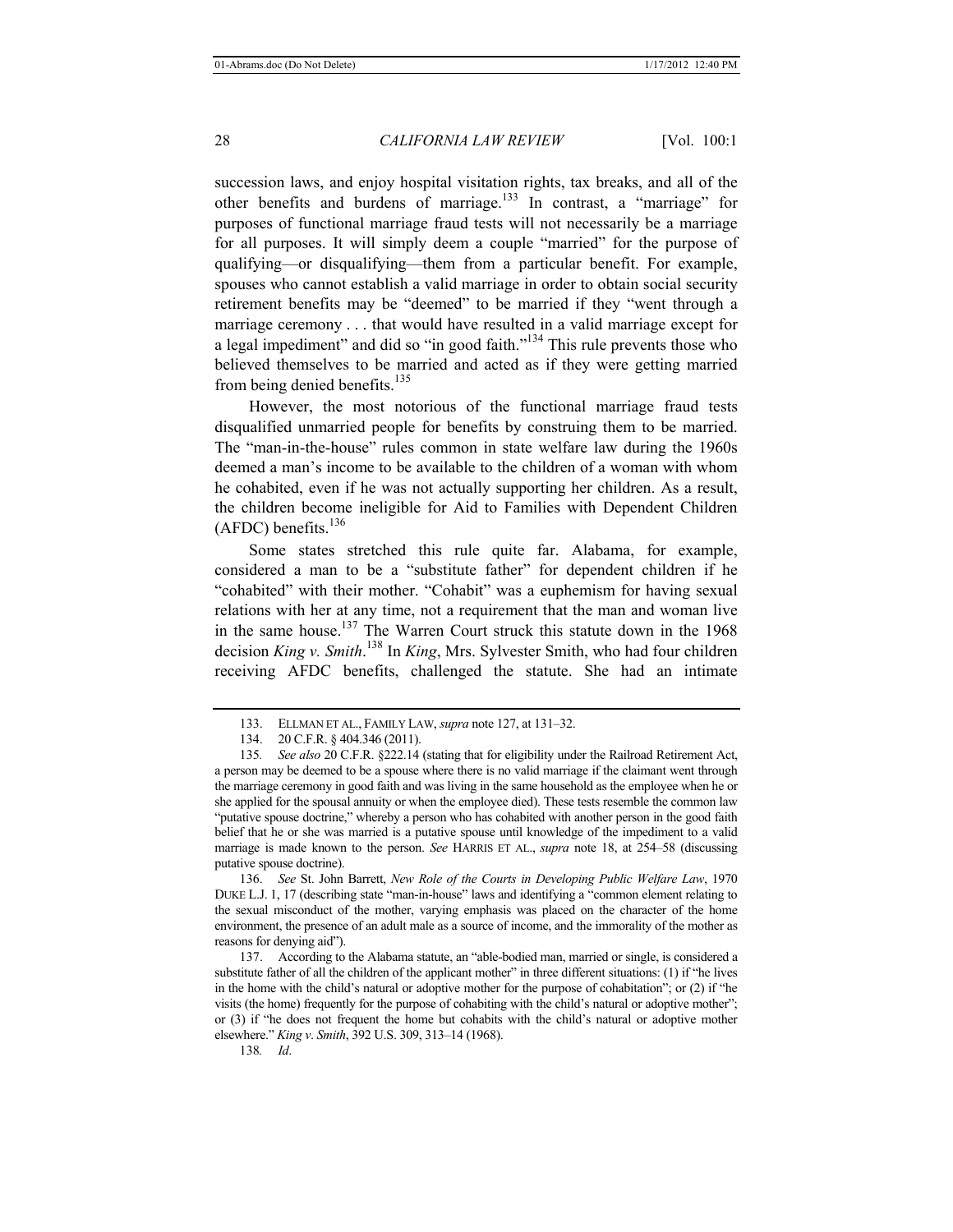relationship with a Mr. Williams, a married man with nine children of his own. As a result of that relationship, Alabama cut off the Smith children's benefits.139 Following the *King* ruling, courts struck down other, less extreme man-in-the-house laws, and welfare law went from using a functional marriage rule to a formal marriage rule.<sup>140</sup>

More recently, Utah has redefined marriage in an attempt to punish and deter women from seeking welfare when they have functional husbands.<sup>141</sup> The state became concerned about fundamentalist Mormons who were living in polygamous relationships.<sup>142</sup> The husband would be legally married to his first wife, but—in order to avoid a bigamy prosecution—not married to his other wives.<sup>143</sup> Nevertheless, the husband and his nonlegal wife would "share a home, raise a family, and hold themselves out to the community as man and wife.<sup>"144</sup> This enabled a woman in a polygamous marriage to "claim that she was a single mother and qualify for the accordant welfare benefits, all the while enjoying the benefits of living with her income-earning partner in the unofficial, quasi-marital relationship."145 In response, Utah passed a statute that essentially codified common law marriage in Utah, even though most states have repealed their common law marriage statutes.<sup>146</sup> The statute allows courts to order that an unsolemnized marriage is a legal and valid marriage so long as the relationship is between a man and a woman who are capable of giving consent and marrying, who have cohabited, who have mutually assumed marital rights, duties, and obligations, and who have held themselves out as husband and wife.<sup>147</sup> The express purpose of the law, according to its sponsor, was to "preclud[e] these couples from taking advantage of the state welfare system in this fraudulent manner."<sup>148</sup>

145*. Id*. at 148.

<sup>139</sup>*. Id*. at 314.

<sup>140.</sup> Note, however, that the Supreme Court did not go so far as to say that states had to determine whether a family living in the same home was pooling income to deny children welfare benefits. *See, e*.*g*., Bowen v. Gilliard, 483 U.S. 587 (1987) (holding Congress acted rationally in requiring all children in the same household to be counted in the household unit for AFDC purposes, even if a child receives support from a noncustodial parent); Lyng v. Castillo, 477 U.S. 635 (1986) (holding Congress had a rational basis for classifying parents, children, and siblings who live together as a single household for food stamps eligibility).

<sup>141.</sup> Tenney, *supra* note 15, at 148.

<sup>142.</sup> *Id.* 

<sup>143.</sup> *Id.* at 144–45.

<sup>144.</sup> *See id.* at 148–49 (summarizing Senator Stephen Reese's introduction of the bill as its sponsor on the floor of the Utah Senate).

<sup>146.</sup> UTAH CODE ANN. § 30-1-4.5 (2007); *see also* CYNTHIA GRANT BOWMAN, UNMARRIED COUPLES, LAW, AND PUBLIC POLICY 23 (2010) (noting that twenty-three states abolished common law marriage between 1875 and 2009).

<sup>147.</sup> UTAH CODE ANN. § 30-1-4.5; Tenney, *supra* note 15, at 146 n.26.

<sup>148.</sup> Tenney, *supra* note 15, at 149; *see also* State v. Holm, 137 P.3d 726 (Utah 2006) (upholding constitutionality of Utah statute in light of *Lawrence v*. *Texas*); State v. Green, 99 P.3d 820 (Utah 2004) (allowing unsolemnized and unlicensed marriage to serve as a predicate marriage for purposes of a bigamy prosecution).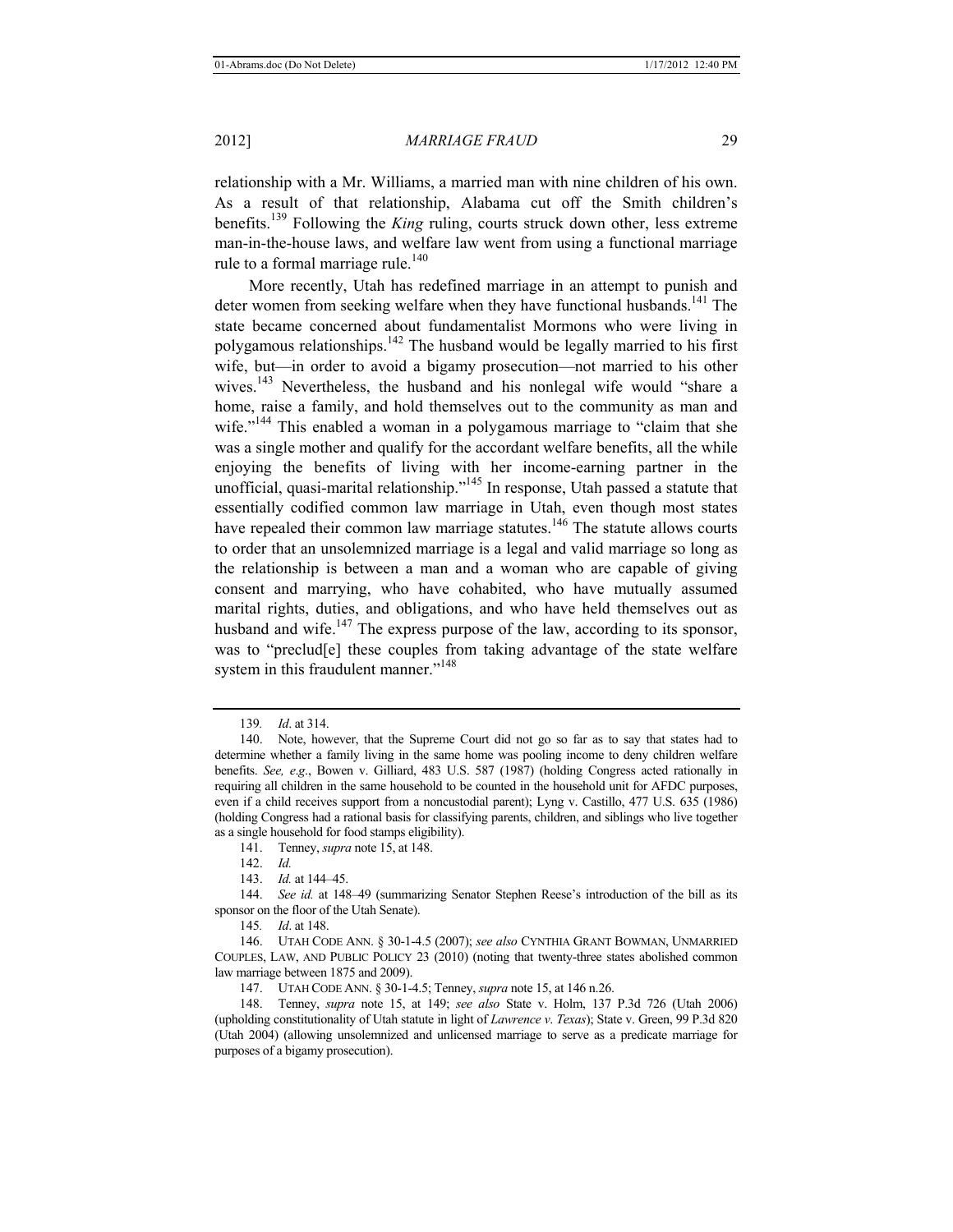Functional tests, then, can be used to treat a couple as married—even when they are not formally married—in order to deny the couple benefits. Like the divorce-plus rules, functional marriage fraud tests often prevent couples from disclaiming marital relationships. With these tests, marriage once again acts as a proxy for economic dependence, and the functional aspects of marriage—often, cohabitation—act in turn as proxies for marriage. The tests then assume that a cohabiting couple (or, as with the Alabama statute struck down in *King*, a couple involved in a sexual relationship regardless of their living arrangements) is an economically interdependent couple.

# *D. Integrated Tests*

Instead of using a purely formal, a marriage-plus, or a purely functional test, some legal doctrines take a "boot and suspenders" approach that integrates all three types. Lawmakers use combination tests when anxiety about marriage fraud is at its height—when the incentives to marry significantly outweigh the burdens of entry and exit. The requirement of a formal marriage prevents the nonmarried from claiming a functional marriage and potentially defrauding the government. At the same time, requiring formally married people to also demonstrate a "plus" factor and a functional marriage limits the number of even formally married people who can obtain benefits.

Immigration law is the most extensive and complex area of law that uses an integrated approach to determine marriage fraud. Federal law provides for the deportation of immigrants who commit immigration marriage fraud and criminal penalties for both immigrants and citizens who participate in fraudulent marriages.<sup>149</sup> First, all immigrants attempting to obtain legal status through marriage must demonstrate a bona fide marriage. The Department of Homeland Security (DHS) uses the familiar *lex loci* rule to determine whether a marriage is valid: it will recognize a marriage as valid in the jurisdiction where it was celebrated, unless doing so would be contrary to strong policy of the jurisdiction recognizing the marriage.<sup>150</sup>

150*. See In re* Hoefflin, 15 I. & N. Dec. 31 (B.I.A. 1974) (holding that where the state law did not recognize petitioner's "mail-order" Mexican divorce, his marriage to the beneficiary was not valid for the purpose of conferring a preference classification on his spouse). Common law marriages are recognized, but only if they truly are equivalent to ceremonial marriage. *See* 9 U.S. DEP'T OF STATE

<sup>149</sup>*. See* Immigration and Naturalization Act (INA) § 237(a)(1)(G), 8 U.S.C. § 1227(a)(1)(G) (2006) (immigrant is deportable if she procured a visa or other documentation based on a marriage entered into less than two years prior to admission which was judicially annulled or terminated unless the immigrant establishes that the marriage was not contracted for the purpose of evading any provisions of the immigration laws); INA §275(c) ("Any individual who knowingly enters into a marriage for the purpose of evading any provision of the immigration laws shall be imprisoned for not more than 5 years, or fined not more than \$250,000, or both."). *Cf.* INA § 212 (a)(6)(C) (immigrant is inadmissible if she seeks to procure a visa, other documentation, or admission into the United States by fraud or by willfully misrepresenting a material fact). As a practical matter, in many cases a finding of marriage fraud would also make an immigrant deportable even absent these provisions because it would remove the immigrant's only legal basis for presence in the United States.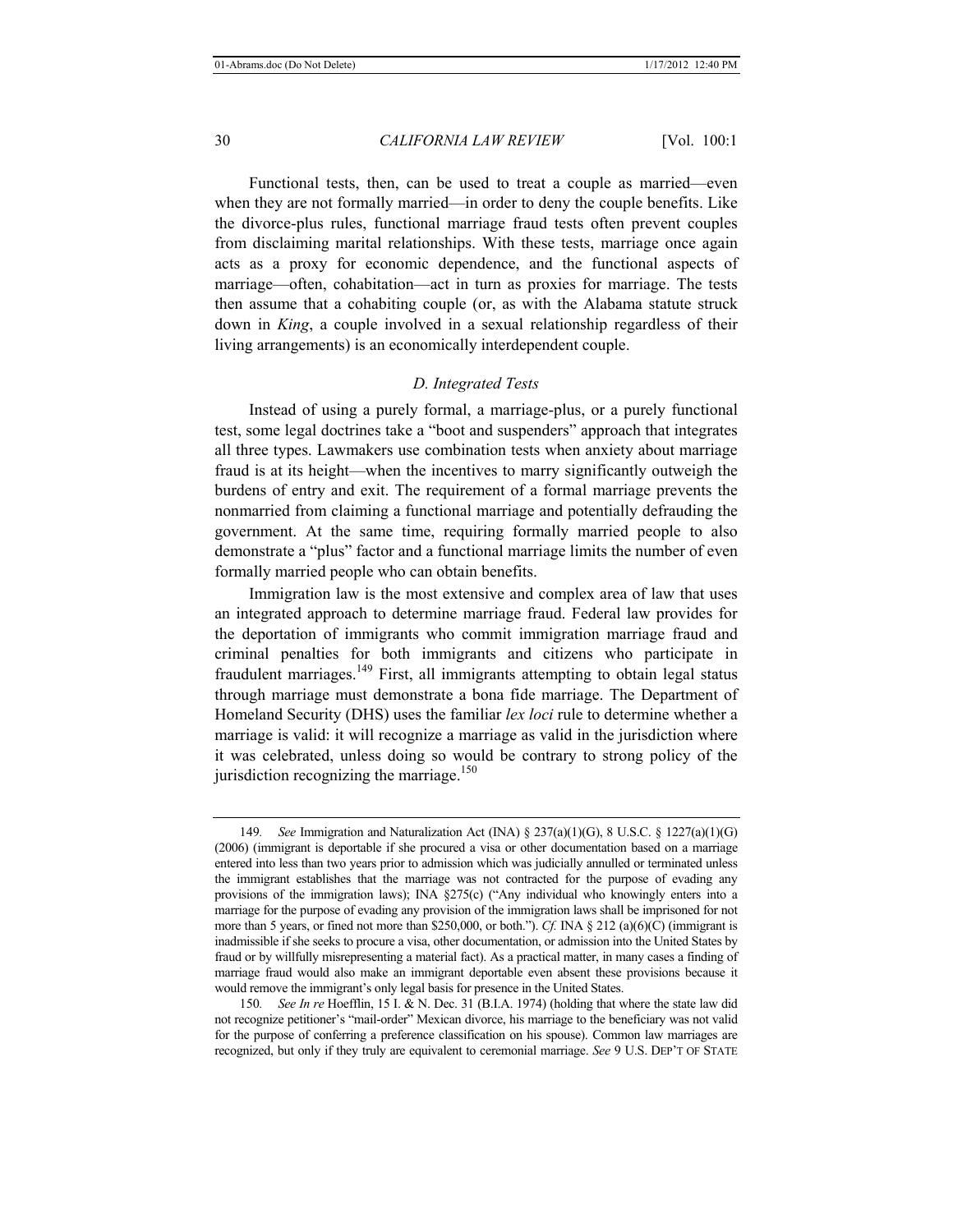Immigration law then adds some "plus" rules onto the formal marriage requirement. For instance, some jurisdictions (including Montana) recognize proxy marriages that are solemnized without both spouses present.<sup>151</sup> For immigration purposes, however, a proxy marriage is invalid unless it has been consummated.152 Thus, in a 1950 case before the Board of Immigration Appeals, an Italian proxy marriage was held to be insufficient to grant immigration status to an Italian woman where the marriage had not been consummated, even though the couple entered into the proxy marriage because the woman was pregnant with the man's child.<sup>153</sup> Immigration law also does not recognize polygamous marriage, even if the marriage is valid where celebrated.<sup>154</sup> Furthermore, as discussed previously, under DOMA, same-sex couples that marry are not eligible for immigration benefits, even if the jurisdiction where the couple celebrated their marriage recognizes the marriage as valid. $155$ 

The most far-reaching "plus" requirement in immigration law was adopted in 1986 as part of the Immigration Marriage Fraud Amendments (IMFA). The IMFA restricts green cards based on marriage to immigrants whose marriages are at least two years old at the time the green card is granted.156 Immigrants whose marriages are less than two years old instead receive only "conditional permanent residency" instead of "permanent residency."157 In order to become an actual permanent resident, the immigrant and the sponsoring spouse must jointly petition to remove the conditional element of the immigrant's residency status after the end of an additional twoyear waiting period.<sup>158</sup> Otherwise, the federal government will terminate the temporary residency status and the immigrant spouse will be deportable.<sup>159</sup> Congress enacted this rule to deter individuals from marrying solely to obtain green cards.<sup>160</sup> We can infer that Congress reasoned that couples that had

FOREIGN AFFAIRS MANUAL 40.1 n.1.2: Cohabitation ("In the absence of a marriage certificate, ... a common law marriage or cohabitation is considered to be a 'valid marriage' . . . only if . . . [t]he relationship can only be terminated by divorce.").

<sup>151.</sup> MONT.CODE ANN. § 40-1-301 (2009).

<sup>152. 8</sup> U.S.C. § 1101(a)(35) (2011).

<sup>153</sup>*. In re* W—, 4 I. & N. Dec. 209 (B.I.A. 1950).

<sup>154.</sup> An immigrant who is "coming to the United States to practice polygamy" is, in fact, inadmissible as an immigrant even if he is eligible for an immigrant visa based on employment or a nonmarital family relationship. INA § 212(a)(10)(A).

<sup>155. 1</sup> U.S.C. § 7; *see also* Adams v. Howerton, 673 F.2d 1036 (9th Cir. 1982) (holding that prior to passage of DOMA, Congress did not intend to extend benefits to "homosexual marriages"). For an argument that *Adams* should not control even if DOMA is struck down or repealed, see Scott C. Titshaw, *The Meaning of Marriage: Immigration Rules and Their Implications for Same-Sex Spouses in a World Without DOMA*, 16 WM. & MARY J. WOMEN & L. 537 (2010).

<sup>156.</sup> INA § 216(g).

<sup>157.</sup> INA § 216(a)(1).

<sup>158.</sup> INA § 216(c)(1).

<sup>159.</sup> INA §§ 216(a), (b), 237(a)(1)(D).

<sup>160.</sup> 132 CONG. REC. 27,015 (1986) (statement of Rep. Mazzoli); *see also* 132 CONG. REC.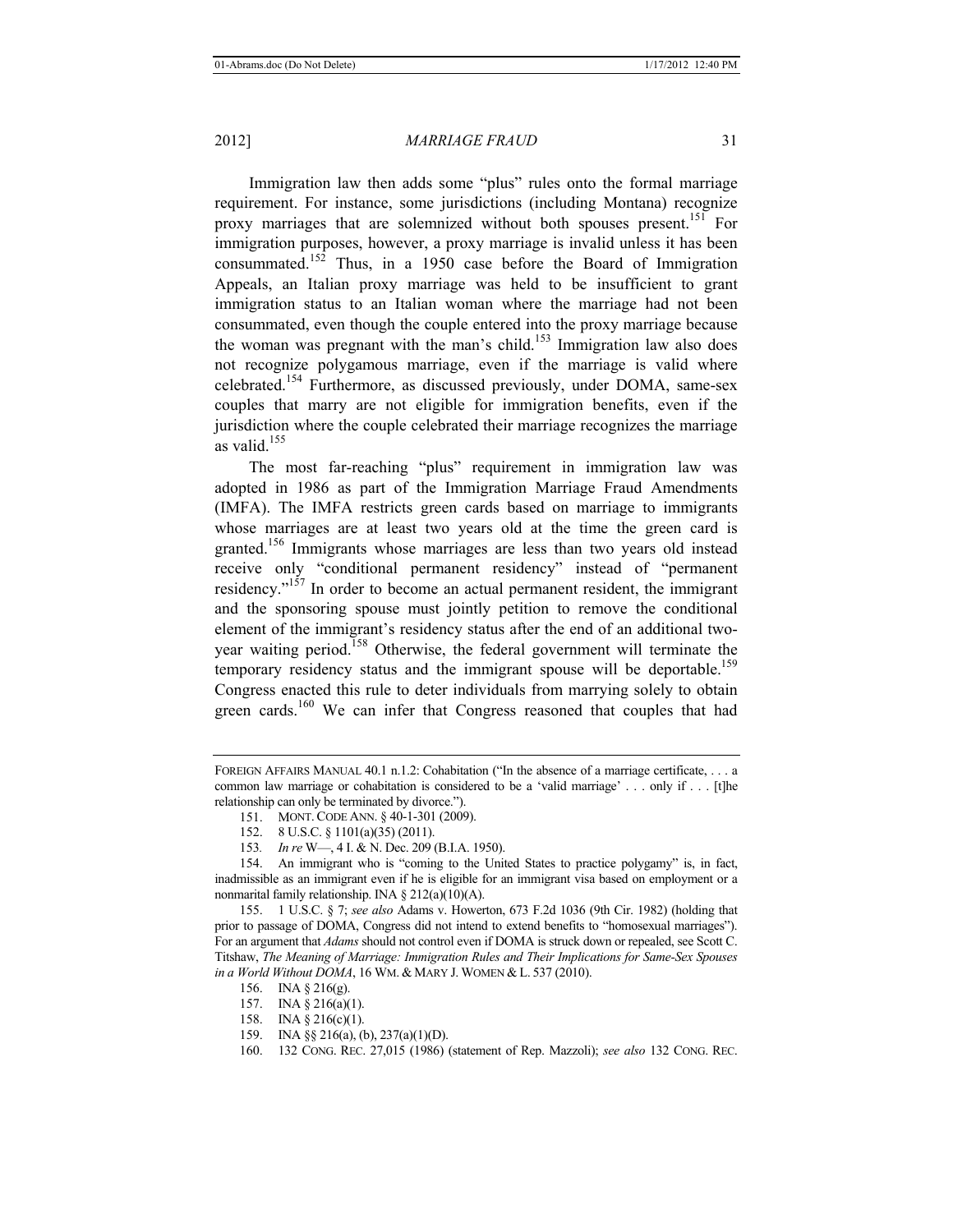already been married for more than two years were less likely to have married only for immigration benefits. Congress likely believed that applying an additional two-year waiting period to recently married people who applied for benefits would help to ferret out those people who married hastily with the immigration benefits in the forefront of their minds.

IMFA then goes one step further. For immigrants whose marriages are recent enough that they are eligible for only conditional permanent residency, IMFA also applies a functional test in addition to the requirement of a formal marriage. These immigrants, and their sponsoring spouses, must produce documentary and testimonial evidence that their marriages are genuine.<sup>161</sup> This evidence "may" include, but "is not limited to":

(1) Documentation showing joint ownership of property;

(2) Lease showing joint tenancy of a common residence;

(3) Documentation showing commingling of financial resources;

(4) Birth certificate(s) of child(ren) born to the petitioner and beneficiary;

(5) Affidavits of third parties having knowledge of the bona fides of the marital relationship; and

(6) Any other documentation which is relevant to establish that the marriage was not entered into in order to evade the immigration laws of the United States.<sup>162</sup>

In theory, no one item on this list is dispositive.<sup>163</sup> The law does not require a couple to have children or open a joint bank account. But that does not mean that the regulations do not encourage the couple to comply with a particular vision of what an authentic marriage looks like.

162. 8 C.F.R. § 204.2(a)(1)(i)(B) (for remarriage within five years of marriage-based green card); § 204.2(a)(1)(iii)(B) (for marriage during removal proceedings); § 216.4(a)(5) (for recent marriage). *See also In re* Soriano, 19 I. & N. Dec. 764, 766 (B.I.A. 1988) (listing evidence of bona fides as including: "proof that the beneficiary has been listed as the petitioner's spouse on insurance policies, property leases, income tax forms, or bank accounts, and testimony or other evidence regarding courtship, wedding ceremony, shared residence, and experiences").

<sup>27,015–17 (1986) (</sup>statements of Reps. Lungren, McCollum, and Frank).

<sup>161.</sup> Two other groups of immigrants are also subject to a "plus" or functional test. An immigrant who receives lawful permanent resident status based on marriage must wait five years before sponsoring a *new* spouse for immigration status or show by "clear and convincing" evidence that the prior marriage was not a sham. INA  $\S$  204(a)(2)(A). And an immigrant who marries during deportation proceedings must reside outside the United States for two years following the marriage or demonstrate by "clear and convincing" evidence that the marriage is not a sham. INA  $\S 204(g)$ ;  $\S 245$ (e)(3). In theory, DHS could investigate any marriage used for immigration purposes in detail because the granting of any visa is discretionary. However, the IMFA narrows the class of marriages that must be investigated by focusing on those it deems most likely to involve fraud. *See generally* § 204(b) (authorizing DHS to investigate visa petitions).

<sup>163</sup>*. See* Surganova v. Holder, 612 F. 3d 901, 905 (7th Cir. 2010) ("Nothing in the record indicates that the [Immigration Judge] was using an inflexible rule under which a marriage could never be *bona fide* without cohabitation. All he did was permissibly weigh the couple's living arrangement as one of several factors supporting his ultimate conclusion.").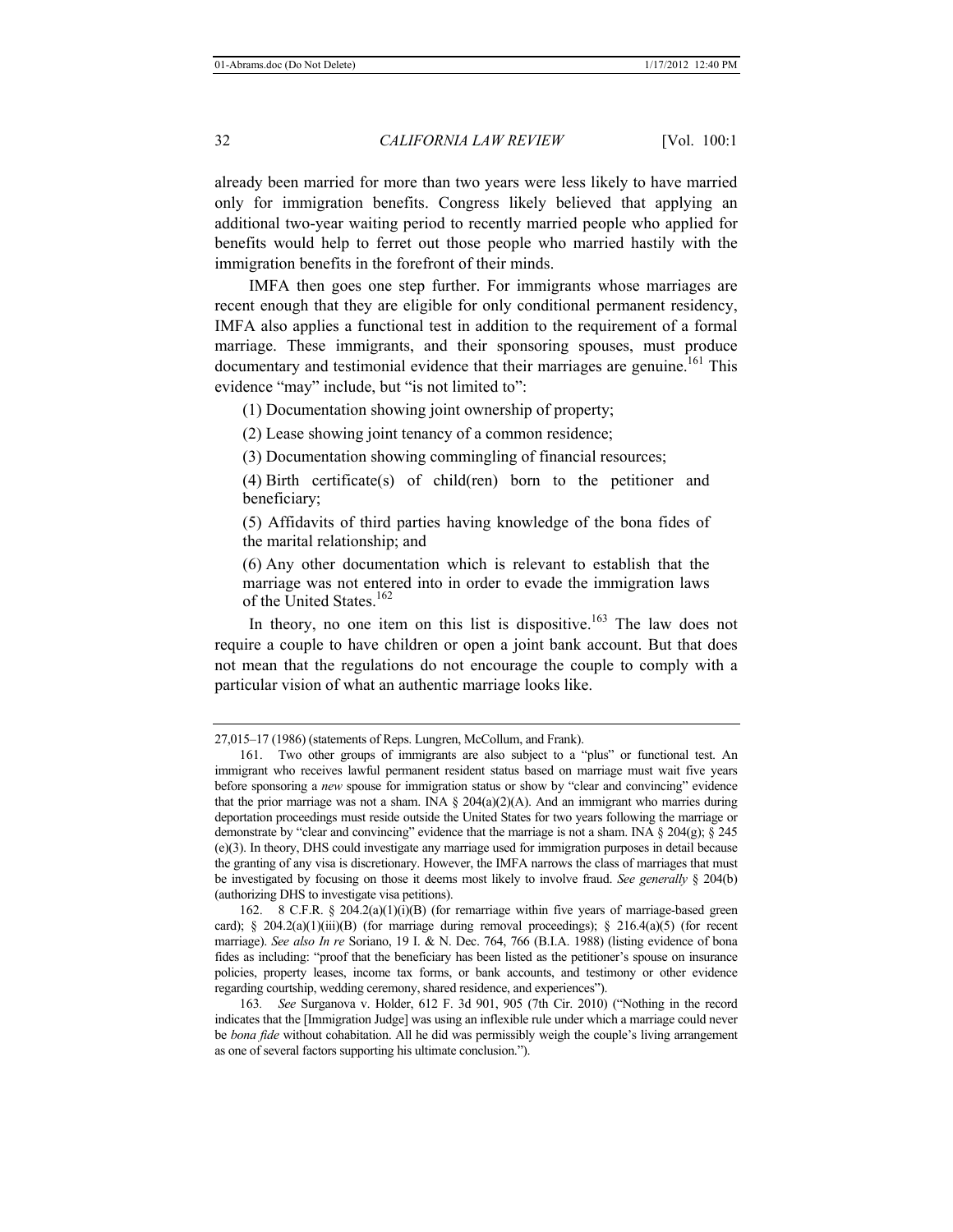In addition, evidence exists demonstrating that immigration officers do sometimes take the suggested evidence in the regulations as literal requirements. A recent *New York Times* article told the story of an immigrant who had opened a joint account with his wife to comply with the conditional residency regulations listed above. The immigration officials granted him a green card but told him that the joint account was not enough—he also needed to add his wife's name to another account that was in his name only. His wife observed "my mom has been married 25 years and they don't have a joint account."<sup>164</sup> Faced with the potential denial of their visa petition, immigrant- citizen couples alter their behavior to conform to the ideal of marriage as suggested by the regulations and interpreted by immigration officials.

Often, much of an applicant's file is filled with pictures of the wedding ceremony and reception, evidence that rings were exchanged, and pictures of the honeymoon.165 Immigration examiners also ask couples questions during their interviews with the intent of determining whether their relationships are bona fide*.* Questions include: "How much is your current rent/mortgage payment?"; "are you paid weekly, every two weeks, twice a month or monthly? What about your spouse?"; "What is the name of your spouse's manager at work?"; and "How much money did you receive in your last paycheck/deposit? What about your spouse?"<sup>166</sup> These questions, like the regulations, assume a shared economic life, something many couples have but many do not. Other questions include more intimate details, such as: "Where do you keep your clean underwear? What about your spouse?"; "Do you and your spouse use birth control? What kind?"; and the infamous "What color is your toothbrush? What about your spouse's?"<sup>167</sup> These questions are not required by statute or regulation. Rather, they are questions that examiners choose to ask based on their own subjective perceptions of the appearance of a bona fide marriage.<sup>168</sup>

<sup>164.</sup> Nina Bernstein, *Do You Take this Immigrant?*, N.Y. TIMES, June 13, 2010, at MB1. For a critique of the regulations, see Abrams, *Immigration Law*, *supra* note 3 at 1682–94.

<sup>165</sup>*. See, e*.*g*., United States v. Islam, 418 F.3d 1125, 1127 (10th Cir. 2005) (citing testimony regarding and pictures of wedding); Nakamoto v. Ashcroft, 363 F.3d 874, 882 (9th Cir. 2004) (citing testimony regarding courtship and wedding ceremony as evidence of intent to establish a life together); United States v. Orellana-Blanco, 294 F.3d 1143, 1145 (9th Cir. 2002) (noting that husband and wife used a borrowed ring); United States v. Chowdhury, 169 F.3d 402, 404 (6th Cir. 1999) (noting that none of bride's friends or family attended wedding ceremony, that the groom gave her a wedding ring but not an engagement ring, and that there was no formal reception or honeymoon).

<sup>166.</sup> Nina Bernstein, *Could Your Marriage Pass the Test?*, CITY ROOM BLOG (June 11, 2010, 8:45 PM), http://cityroom.blogs.nytimes.com/2010/06/11/marriage-test.

<sup>167</sup>*. Id*.

<sup>168</sup>*.* For the evidence required by regulation, see 8 C.F.R. § 204.2(a)(1)(i)(B) (2011), discussed *supra* note 162. The Adjudicator's Field Manual suggests asking questions during the interview that will indicate that the couple may have entered into a marriage solely for immigration benefits, including "large disparity of age, [i]nability of petitioner and beneficiary to speak each other's language, [v]ast difference in cultural and ethnic background; [f]amily and/or friends unaware of the marriage; [m]arriage arranged by a third party; [m]arriage contracted immediately following the beneficiary's apprehension or receipt of notification to depart the United States; [d]iscrepancies in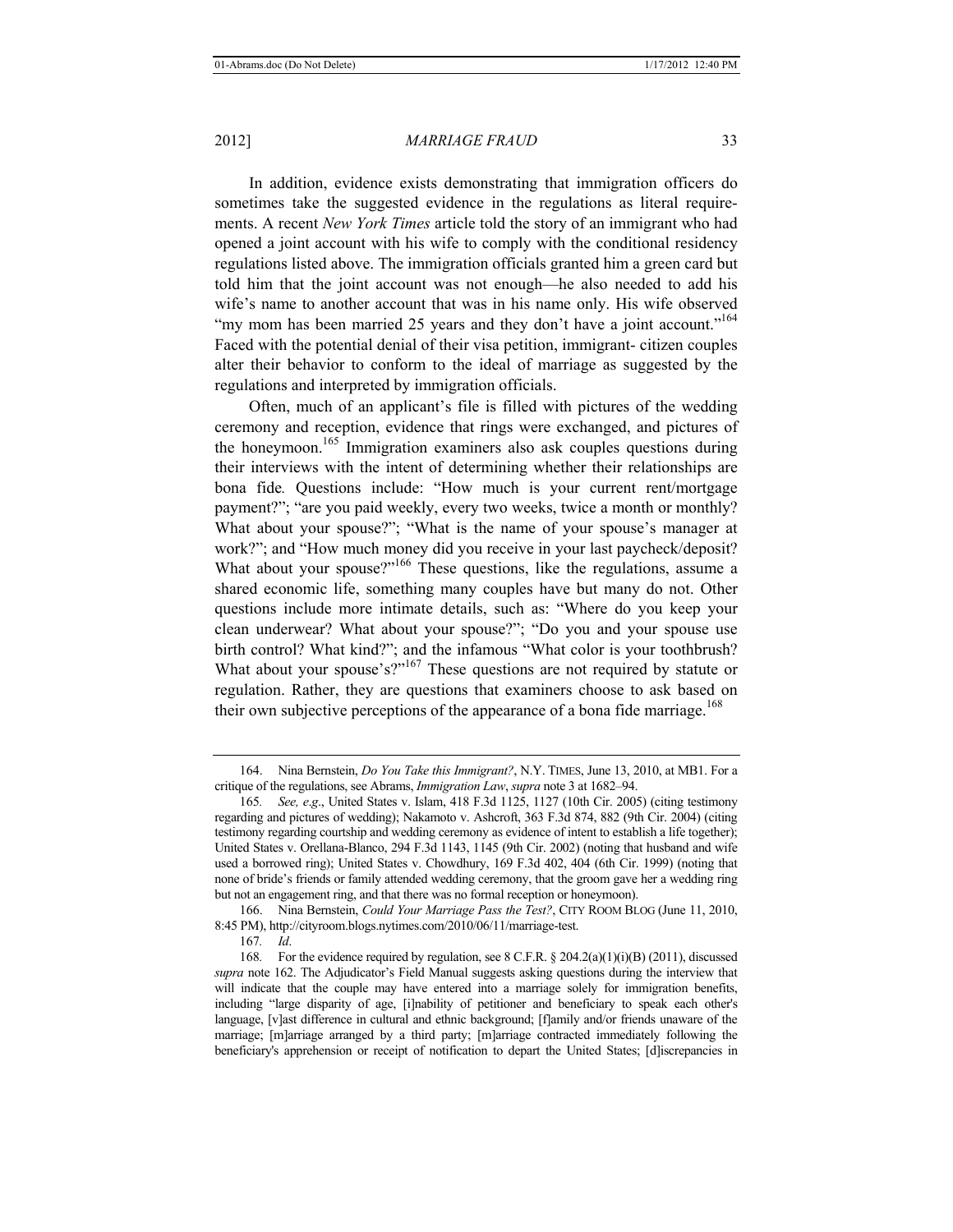Like the other, less intrusive marriage fraud doctrines, the immigration marriage fraud test uses marriage as a proxy for financial interdependency, long-term commitment, and conjugality. The doctrine assumes that in cases where the marriage is more than two years old that it functions as a good proxy for these things; the temporal requirement amplifies the proxy's accuracy and prevents the need for a more intrusive look at the marriage. With the newer marriages, it assumes that a closer look at the marriage is needed. Joint bank accounts and joint ownership of property are proxies for financial interdependence; birth certificates of children are proxies for conjugality. Affidavits of third parties and pictures of the wedding and honeymoon seem to be proxies for long-term commitment. People who suspect their marriages will be short-lived presumably do not engage in public ceremonies and expensive honeymoons. Correct answers to questions about the storage of underwear or the color of a toothbrush may be proxies for either long-term commitment or for conjugality and intimacy. Perhaps the idea is that a person who is only interested in the short-term benefits of marriage would not bother to notice the details of his or her spouse's organizational habits or aesthetic preferences. Or perhaps these questions concern items that are so intimate that only those people actually involved in a sexual relationship would know the answers. The Adjudicator's Field Manual suggests that examiners ask questions to elicit "discrepancies in statements on questions for which a husband and wife should have common knowledge," thus inviting examiners to make their own determinations of what knowledge husbands and wives "should" have.<sup>169</sup>

The search for an adequate test of a marriage's validity has been especially difficult in immigration law because of the value of the benefit. Thus, in immigration law we see courts struggling about how to handle couples who might not otherwise have married, or who would have not married so soon, but for the immigration consequences. The Ninth Circuit, in a long line of cases applying the holding of a 1953 Supreme Court decision, *Lutwak v. United States*, has developed a test for ferreting out marriage fraud in immigration cases commonly referred to as the "establish a life" test, and several other circuits have followed suit.<sup>170</sup> Surprisingly, under the "establish a life" test, a marriage motivated by immigration status is not fraudulent so long as the

169*. Id*.

statements on questions for which a husband and wife should have common knowledge; [n]o cohabitation since marriage; [b]eneficiary is a friend of the family; [p]etitioner has filed previous petitions in behalf of aliens, especially prior alien spouses." U.S. CITIZENSHIP & IMMIGRATION SERVS., ADJUDICATOR'S FIELD MANUAL—REDACTED PUBLIC VERSION, Ch. 21.3 Petition for a Spouse, *available at* http://www.uscis.gov/ilink/docView/AFM/HTML/AFM/0-0-0-1/0-0-0-3481/0-0- 0-4484.html.

<sup>170.</sup> Lutwak v. United States, 344 U.S. 604, 611 (1953) (describing test); *see also* Boluk v. Holder, 642 F.3d 297, 303–04 (2d Cir. 2011) (applying "establish a life" test); Surganova v. Holder, 612 F.3d 901 (7th Cir. 2010) (same); Cho v. Gonzales, 404 F.3d 96, 100, 103 (1st Cir. 2005) (same); *Nakamoto*, 363 F.3d at 882 (9th Cir. 2004) (reaffirming "establish a life" test); Bark v. I.N.S., 511 F.2d 1200, 1202 (9th Cir. 1975) (adopting "establish a life" test).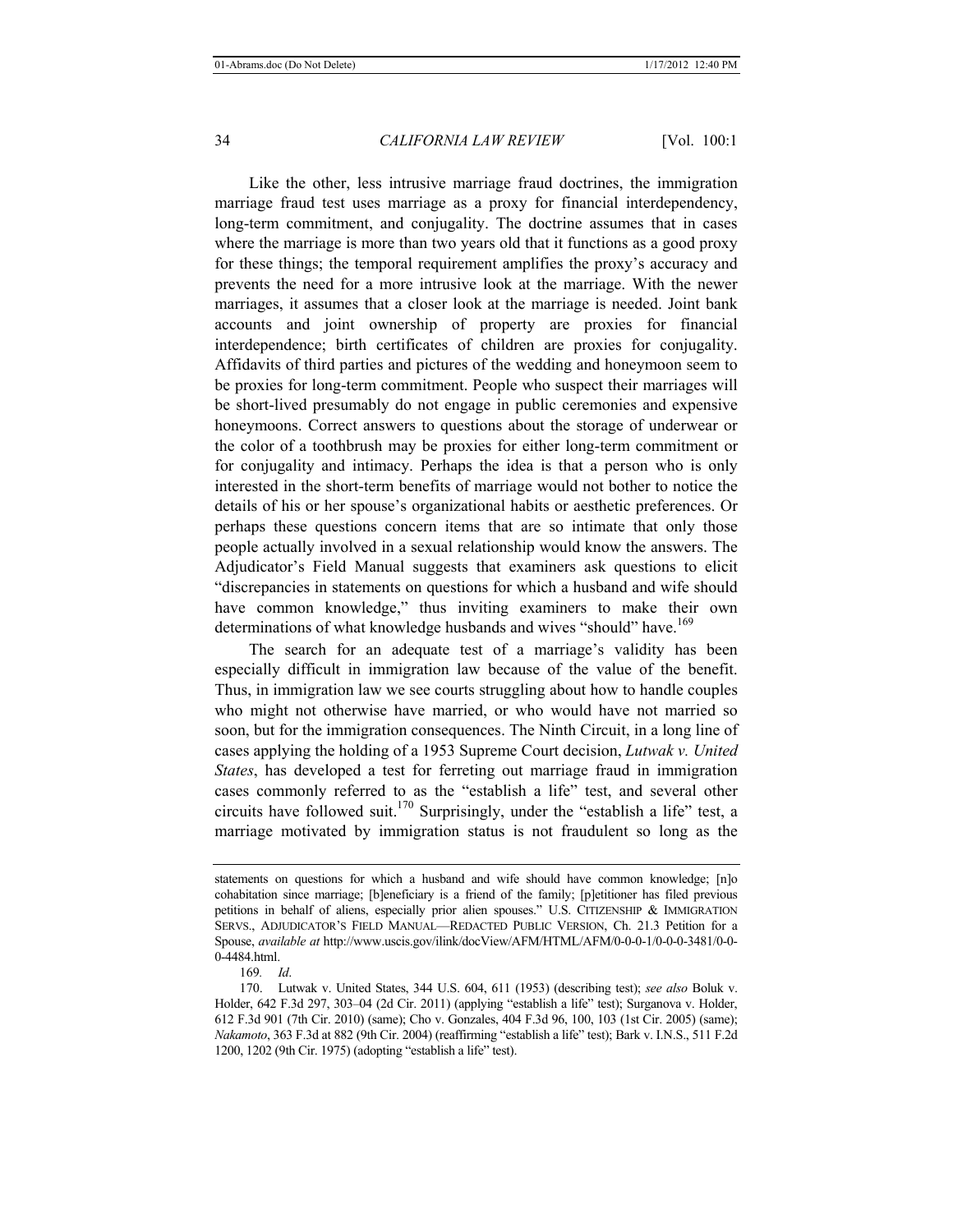couple is willing to take on the burdens as well as the benefits of marriage—to "establish a life" together. $171$ 

Thus, Ninth Circuit judges have found repeatedly that merely having a motive to marry in order to receive immigration benefits is "at most evidence of intent" of marriage fraud but does not itself make the marriage a sham.<sup>172</sup> One opinion even cited the book of *Genesis* for the proposition that "[m]arriages for money or other ulterior gain are as ancient as mankind, yet may still be genuine, and marriage fraud may be committed by one party to the marriage, or a person who arranged the marriage, yet the other spouse may genuinely intend to marry."<sup>173</sup> The court found that an "ulterior motive of financial benefit or immigration benefit" for marriage might be evidence of fraud, but "it does not make the marriage a fraud."<sup>174</sup> In that case, the court reversed and remanded a conviction of marriage fraud where an eighteen-year-old U.S. citizen had accepted  $$10,000$  to marry a Filipina woman.<sup>175</sup> The husband had made incriminating statements, saying, when his friends inquired about his marriage: "it's not like for real . . . [it's] for money" and "one year before you go, you guys gotta write letters to each other . . . and back and forth and stuff. Then when you go to the immigration office you show 'em all the letters [and say] that you guys fell in love and shit."<sup>176</sup> This evidence suggested that the husband entered into the marriage without intent "to establish a life together" yet did not establish that the wife lacked this intent as well. She, the court explained, might have "intended to establish a life together at the time they were married in gratitude for a visa."<sup>177</sup> For the Ninth Circuit, a person's decision to marry for a visa was not the problem; rather, a person's lack of intention to follow through on the performance of the other aspects of being married—to establish a life together—determined whether the marriage was fraudulent.

Similarly, in another case, the Ninth Circuit reversed a conviction for marriage fraud where the U.S. citizen wife clearly never intended a bona fide marriage and her immigrant husband clearly wanted to marry at least in part for

<sup>171.</sup> Military benefits law has also adopted the "establish a life" test. *See, e.g.*, United States v. Phillips, 52 M.J. 268 (C.A.A.F. 2000); United States v. Bolden, 28 M.J. 127 (C.M.A. 1989) (affirming conviction where airman married friend's girlfriend so that he could live off-base and paid her \$250 each month of his increased allowance); United States v. Lee, 43 M.J. 794 (N-M. Ct. Crim. App. 1995) (affirming servicemember's sentence of a twelve-month confinement, a \$5,000 fine, and a bad conduct discharge for entering into sham marriage with a Filipina woman for immigration purposes); United States v. Mickla, 29 M.J. 749, 751 (A.F.C.M.R. 1989) (dismissing sham marriage charge due to speedy trial provision violation).

<sup>172.</sup> United States v. Tagalicud, 84 F.3d 1180, 1185 (9th Cir. 1996).

<sup>173</sup>*. Id*. ("Jacob honestly married, twice, but Laban had fraudulently caused him to marry Leah and thereby extorted an additional seven years of work.") (citing *Genesis* 29:18–30).

<sup>174</sup>*. Id*.

<sup>175.</sup> *Id.* 

<sup>176</sup>*. Id*. at 1182 (omission in original).

<sup>177</sup>*. Id*. at 1185.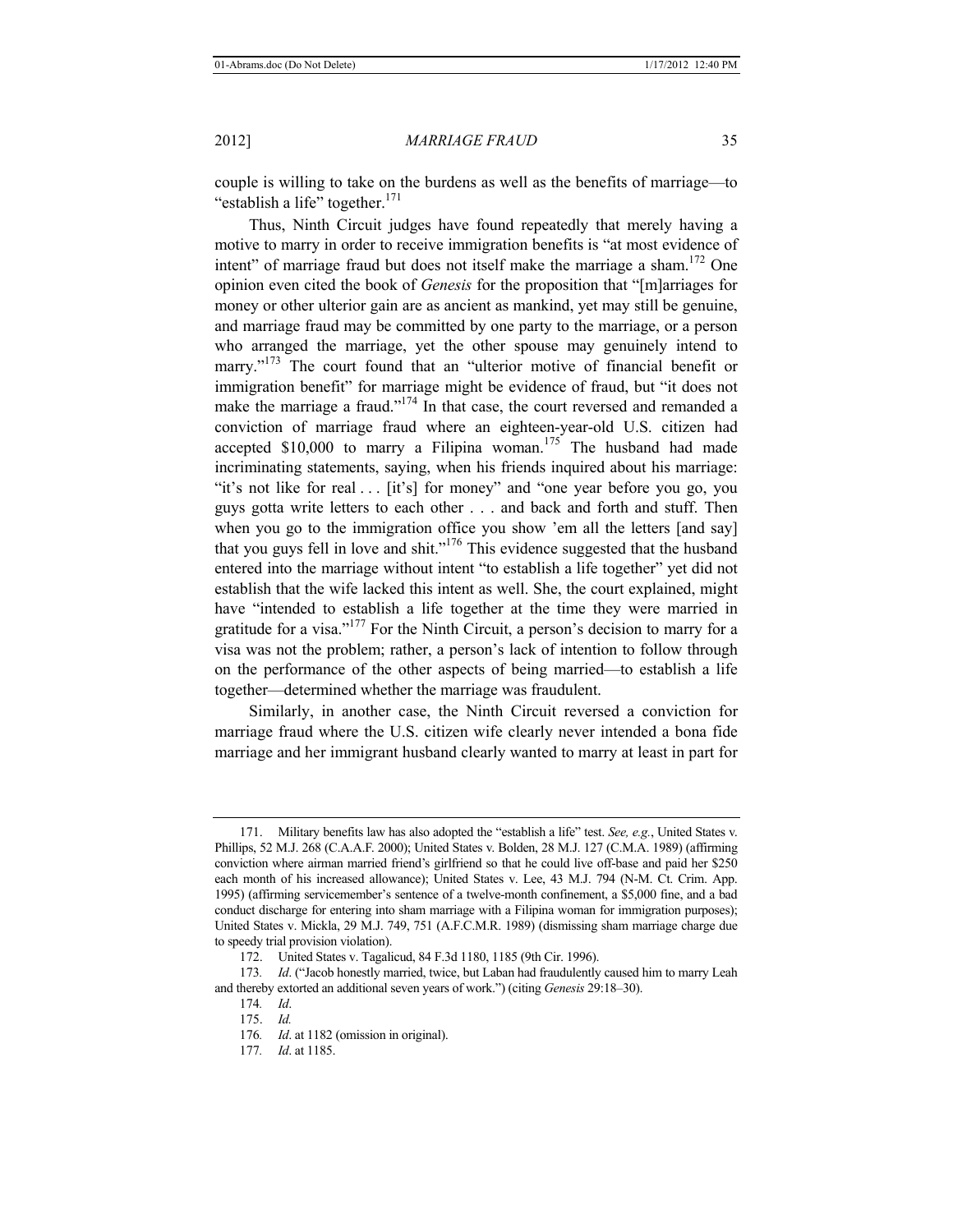a green card.<sup>178</sup> It was conceivable, the court opined, that

while his motivation for marriage was love for a green card rather than love for [his wife], nevertheless he planned to live with [her] as her husband. The jury might infer that he wouldn't have been willing to mow her lawn, clean her house, and lay her carpet without getting paid for it, unless he saw these chores as a husband's or prospective husband's duties.<sup>179</sup>

Trading a visa for the duties of marriage is acceptable under the "establish a life" test; failing to perform marital duties is not. Thus, the government can deport an immigrant even when a couple is having sexual relations and is spending "two to four nights a week together" but chooses not to share an apartment, allegedly because their duties to a granddaughter and ailing relative and the size of the apartments precluded cohabitation.<sup>180</sup> Similarly, the failure to show affection, consummate a marriage, or work to develop a relationship with a spouse's child can be evidence of fraud.<sup>181</sup>

Several circuits have refused to adopt the "establish a life" test, and instead use an "evade the laws" test that more closely tracks the language of the Immigration and Nationality Act (INA). This test looks to motive, not performance.182 But the "evade the law" test turns out to be very difficult to apply. Is marrying someone you love but would not otherwise marry if immigration was not at stake "evading the law"? What about marrying someone early in a relationship so that you can be together legally to pursue the relationship and figure out whether it has long-term potential? What if the person is someone you would never marry absent the need for a visa but are happy to end up with if the relationship will lead to better economic

180. Surganova v. Holder, 612 F.3d 901, 904 (7th Cir. 2010) (affirming order of removal based on marriage fraud and noting that the Immigration Judge was "unpersuaded that the size of Surganova's bedroom precluded Beaudion from moving in").

<sup>178.</sup> United States v. Orellana-Blanco, 294 F.3d 1143 (9th Cir. 2002).

<sup>179.</sup> *Id.* at 1152 (9th Cir. 2002) (reversing and remanding for a new trial where district court admitted Immigration and Naturalization Service officer's notes of Orellana-Blanco's interview answers as a party admission contrary to rule against hearsay); *see also* Matter of Peterson, 12 I&N Dec. 663 (B.I.A. 1968) (finding marriage valid for immigration purposes where marriage was never consummated, husband married wife for companionship and because he "needed a housekeeper," and husband was too aged and ill to engage in "normal marital relations"); Smolniakova v. Gonzales, 422 F.3d 1037, 1043 (9th Cir. 2005) (reversing order of removal where petitioner "testified that [she and her future husband] dated for a few months until she confided in him about the denial of her asylum application and her pending appeal, and he, in turn, proposed because . . . he expressed strong feelings for her and could not bear the thought of losing her"). *But see* United States v. Darif, 446 F.3d 701, 710 (7th Cir. 2006) (holding that jury instruction stating that "[t]he marriage is legitimate so long as [defendant] intended to establish a life with his spouse at the time he married her, even if securing an immigration benefit was one of the factors that led him to marry her" was a misstatement of law).

<sup>181.</sup> Timbreza v. Ashcroft, 98 F. App'x. 611 (9th Cir. 2004), *vacated on other grounds sub nom.* Timbreza v. Gonzales, 410 F.3d 1082 (9th Cir. 2005).

<sup>182.</sup> *See, e*.*g*., United States v. Islam, 418 F.3d 1125 (10th Cir. 2005); United States v. Rafiq, 116 F. App'x. 456 (4th Cir. 2004) (per curiam); United States v. Chowdhury, 169 F. 3d 402 (6th Cir. 1999).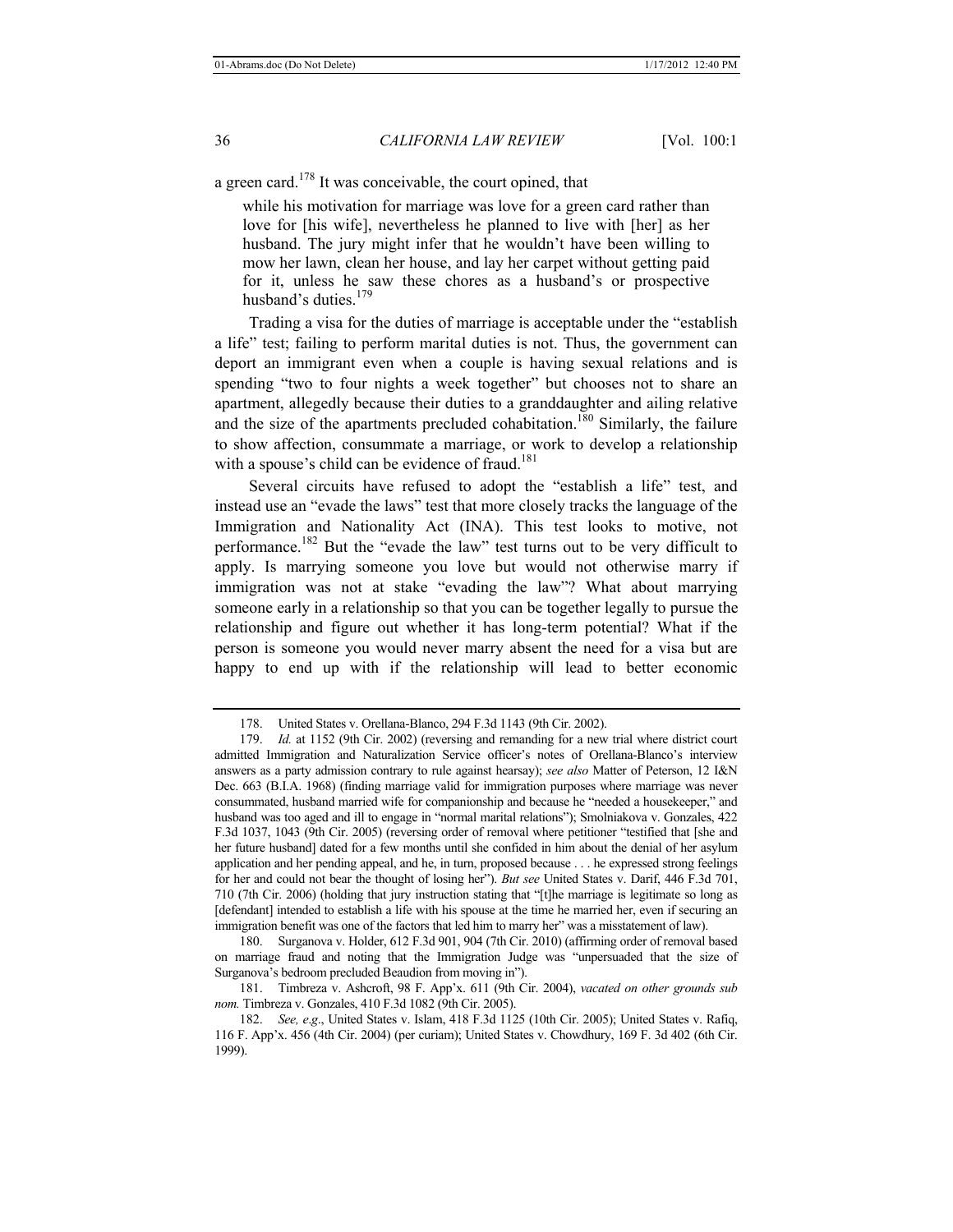opportunity in the United States? If one of the spouses admits that immigration was a factor in the decision to marry, the couple will almost certainly flunk the "evade the law" test, even if there was intent to establish a life together.

In the majority of immigration marriage fraud cases, the specific test that courts use likely will not affect the outcome of the case. In a case, for example, involving a simple payment for marriage, where there is no cohabitation or sharing of finances, the couple in question will not be able to show that they intended to "establish a life" together *or* that they did not marry "for purposes of evading the immigration laws."

But in many cases, it is difficult to tell how important the immigration benefits were in motivating a marriage, and in these cases, the test used matters significantly. Sometimes the "evade the law" test would fail to find immigration fraud where the "establish a life" test would. A couple, for example, could enter into a marriage of convenience—to legitimize a child, for example—without intending to "evade the immigration laws of the United States" and nevertheless flunk the "establish a life test" if they did not plan to live together after marrying. $183$ 

More commonly, however, the "evade the law" test sweeps more broadly than the "establish a life" test. That is because a couple might be willing to establish a life together purely, or in part, to obtain an immigration benefit, and under the "establish a life" test, marriage in exchange for a visa is just fine. Under the "establish a life" test, performance of marital duties, not motive in getting married, is what matters.

Given the language of the INA and the existence of the "evade the law" test, the persistence of the "establish a life" test seems remarkable. The Ninth Circuit, the leader in developing this test, hears more immigration cases per year than any other circuit.<sup>184</sup> The persistence of this test may indicate that although courts can decide the easy cases with a relatively straightforward test, not all cases are easy. People's motives in marrying are complex, varied, and rarely straightforward. Getting at a person's motives can be very difficult. Focusing instead on performance and willingness to engage in marital duties may be a more predictable and objective—if fact intensive—way to adjudicate the bona fides of a marriage.

# *E. A Theory of Public Benefits Fraud Tests*

In each of the doctrines described above, marriage is standing in for something else. It produces an entitlement to a benefit because lawmakers think

<sup>183.</sup> *But see* Marcel De Armas, *For Richer or Poorer or Any Other Reason: Adjudicating Immigration Marriage Fraud Cases Within the Scope of the Constitution*, 15 AM. U. J. GENDER SOC. POL'Y & L. 743 (2007) (arguing that the "establish a life" test is more effective for detecting fraudulent marriages and less likely to pose constitutional problems than the "evade the law" test).

<sup>184.</sup> *See* ANNA O. LAW, THE IMMIGRATION BATTLE IN AMERICAN COURTS 153 tbl.5.1 (2010) (showing immigration dockets for circuit courts).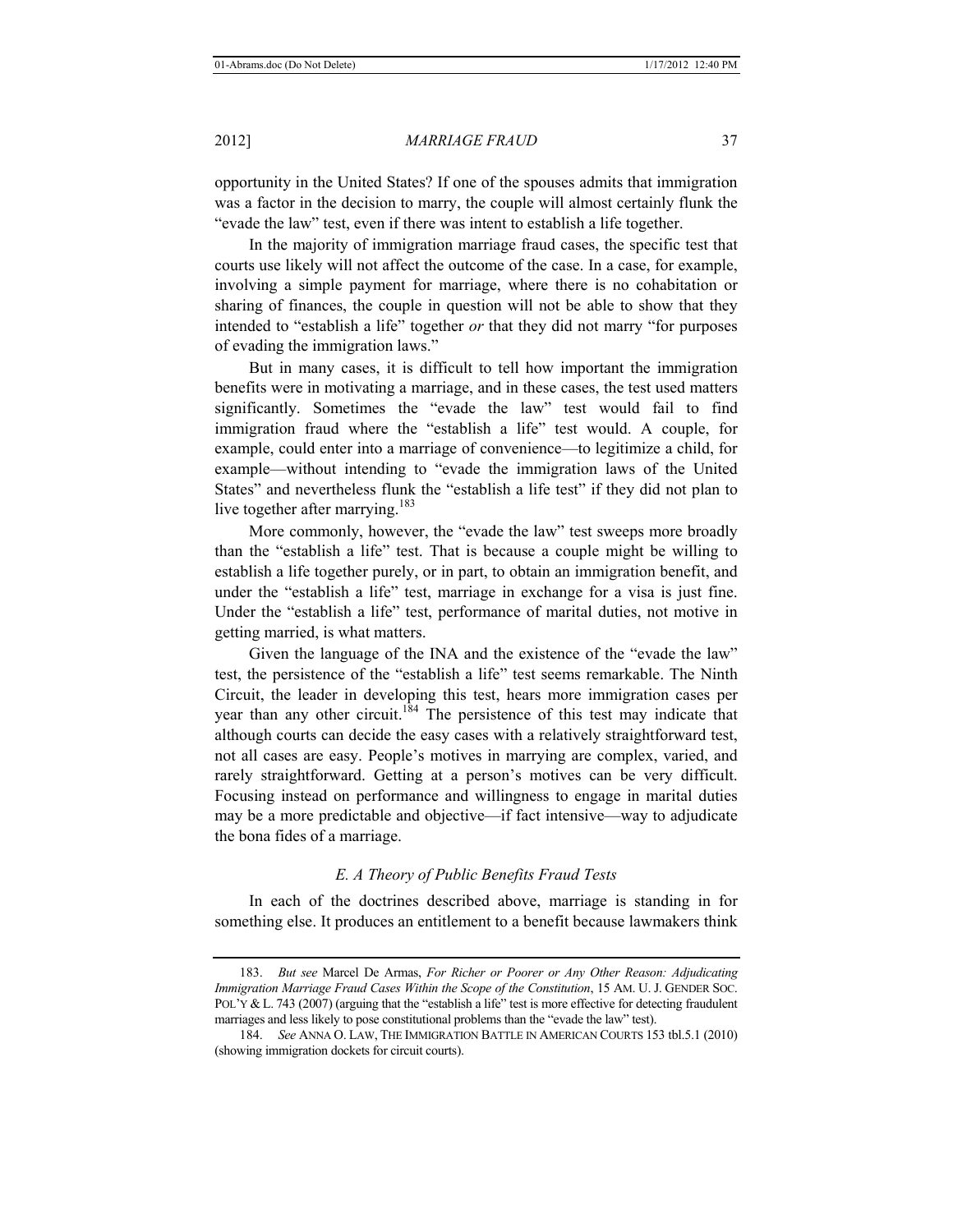that it represents a committed, long-term, and possibly conjugal dependency relationship that makes the recipient worthy of the benefit. In looking at the doctrines together, a pattern emerges. When lawmakers think that marriage alone is an adequate proxy for these attributes, they tend to use formal marriage rules. When instead they suspect that marriage alone will not serve as an adequate proxy, they employ "marriage-plus" rules or integrated formalfunctional tests.

Compare, for example, the formal marriage test used for health insurance marriage fraud with the integrated test used for immigration marriage fraud. Health insurance is prospective; no one knows when he or she might (or might not) need it. In all but the direst circumstances, a need for health insurance is unlikely to be the factor that tips a couple from cohabitation or friendship to marriage. And even if this need does induce a couple to marry, the couple has to stay together in order for the spouse to enjoy the marriage-based benefit. Thus, the benefit-seeking spouse will remain potentially liable for the other spouse's debts, obligated to support the spouse, and subject to equitable distribution of property and potential alimony should a divorce occur. In many cases, the threat of having to stay in the relationship for the long term might be enough to deter all but the most desperate to marry. In this context, marriage standing alone may be enough to predict long-term commitment.

In contrast, marriage to a U.S. citizen often makes the difference between lawful immigration and no immigration at all, or, for a person who would otherwise be eligible, the difference between a wait of a few months and a wait of years or even decades.185 And exit is easy: once the government grants the immigrant a green card, the couple is free to divorce with no consequences for immigration status.<sup>186</sup> The divorced green-card holder is every bit as much a lawful permanent resident as the one who stays married.<sup>187</sup> This ability to get the benefit and then exit the relationship makes marriage in immigration law particularly vulnerable to fraudulent use.<sup>188</sup>

<sup>185</sup>*. See* INA § 203, 8 U.S.C. 1153 (2006) (setting forth quotas for family-based, employersponsored, and diversity visa categories); DEPARTMENT OF STATE, VISA BULLETIN Vol. IX, No. 39 (Dec. 2011) (showing wait times for visas currently being approved for various categories).

<sup>186.</sup> *See* INA § 237(a)(1)(D) (making deportable any alien whose conditional status is violated by subsequent legal separation or divorce without certain hardship waivers);  $\S$  237(a)(1)(G) (establishing rebuttable presumption that if alien's marriage terminates within two years of the grant of conditional status, the alien entered the marriage for immigration purposes and is therefore deportable). The rebuttable presumption of invalidity does not apply to marriages terminated after the two-year conditional period.

<sup>187.</sup> Although the government could prosecute an immigrant for fraud where it discovers the fraud after it grants the immigrant a green card, in these (relatively rare) cases, the remedy for the government is rescission of the grant of lawful immigration status. *See, e.g.*, Baria v. Leno [sic], 849 F. Supp. 750 (D. Haw. 1994), *rev'd on other grounds sub nom*. Baria v. Reno, 94 F.3d 1335 (9th Cir. 1996) (reviewing rescission of lawful permanent resident status based on marriage fraud after ex-wife of immigrant contacted immigration services to report him).

<sup>188</sup>*. But see* Maria Isabel Medina, *The Criminalization of Immigration Law: Employer Sanctions and Marriage Fraud*, 5 GEO. MASON L. REV. 669, 711–12 (arguing that even short-term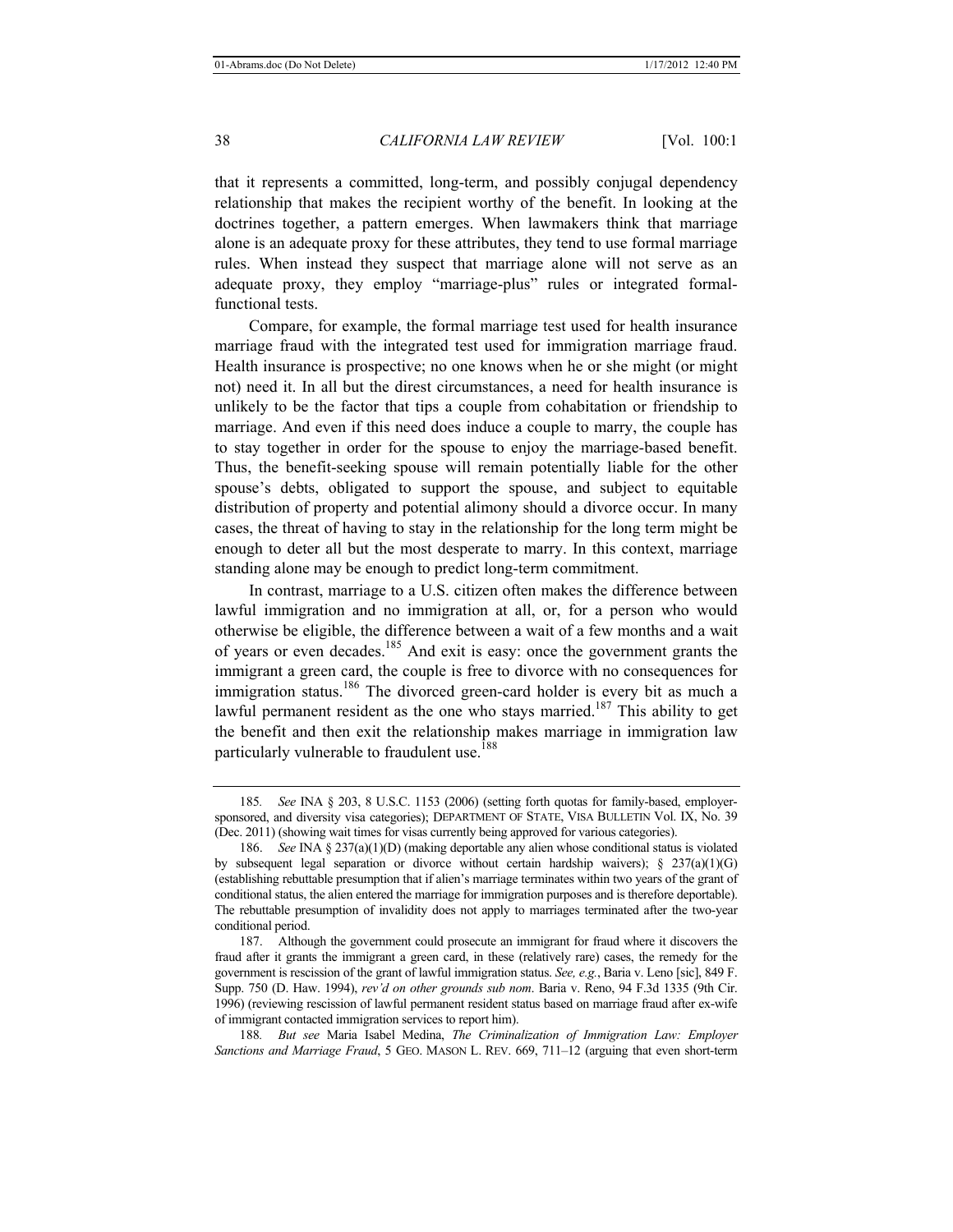In general, if a couple is unlikely to use marriage instrumentally, either because the benefit sought is unlikely to be substantial enough to tip the scales toward marriage or because the benefit will cease to be useful once a party exits the marriage, then we would not expect the state to expend its resources to police the functional qualities of the marriage. In these cases, the government will most likely use a formal marriage test. If on the other hand, the benefit is substantial, and one spouse could carry the benefit with her after she exits the marriage, the state has a much stronger interest in looking behind the mere technical validity of the marriage to determine whether it is a relationship the state wants to recognize. Then, the state may use plus factors or intrusive functional tests, such as the "establish a life" test. Another way of putting it is that when marriage is an over-inclusive proxy for an entitlement, the law steps in to find ways to more narrowly articulate the beneficiary class so that some, but not all, married people will benefit.

#### III.

# MARRIAGE FRAUD AS FRAUD ON THE PUBLIC

Now that we have the panoply of marriage fraud doctrines on the table, we can take a step back to answer the questions of "why" and "how." Why have so many marriage fraud doctrines developed alongside the old "essentials of the marriage" annulment doctrine? And how exactly is marriage fraud harmful to the state? This Part first suggests three interlocking causes for the proliferation of public benefits marriage fraud doctrines. Next, it analyzes the harm by analogizing to modern forms of public fraud, such as securities fraud, where the fraud causes a diffuse harm to the public rather than a harm to a specific individual.

# *A. From Contract Fraud to Public Benefits Fraud*

The essentials of the marriage doctrine may have focused on fraud the parties to a marriage suffer, but this focus did not mean that the doctrine did not implicate the public. Rather, as shown in Part I, the public had an important interest in marriage. This interest was economic, as marriage was the primary institution for dealing with dependency, and moral, as marriage was the official repository for reproduction and sex.<sup>189</sup> Keeping spouses together in life-long, mutually supportive relationships best served this interest. By the middle of the twentieth century, however, the ability of private contract notions of marriage to effectively police the public's interests was on the wane. Three developments are crucial to understanding the shift: the rise of the modern administrative state, the introduction of no-fault divorce, and the decriminalization of

marriage to a stranger puts the U.S. citizen spouse at financial risk because it exposes her to a duty to support that is still enforceable upon separation or divorce and that this risk is adequate to deter fraud).

<sup>189</sup>*. See supra* Part I.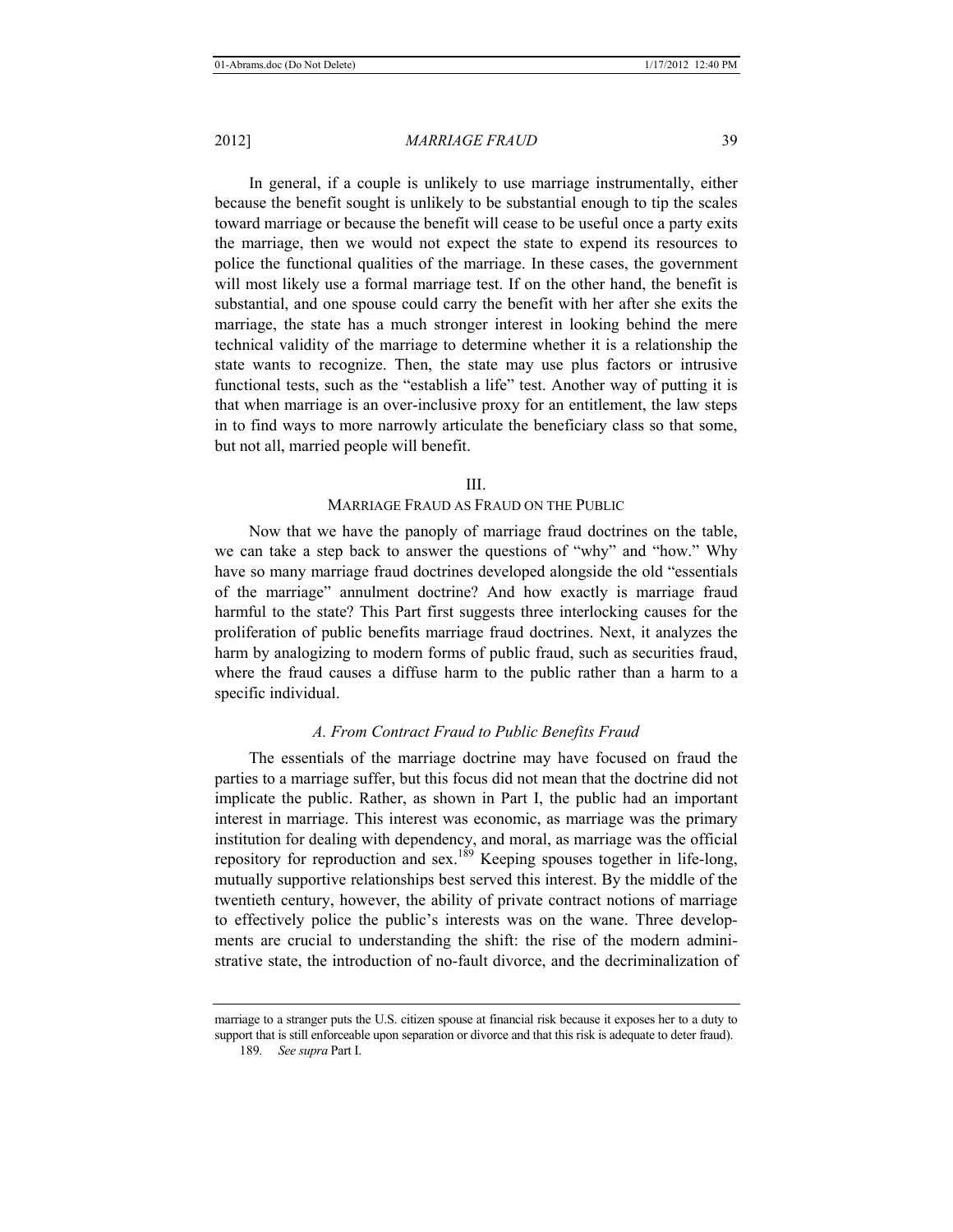nonmarital sex. Taken together, these factors led to a world in which a "fraudulent" marriage could harm the public not only through the failure of spouses to properly support each other and constrain each other's sexuality, but also by making direct claims on the public coffers.

# *1. Public Benefits Linked to Marriage*

The rise of the modern administrative state reconstituted the meaning of marriage by using it as a category for eligibility for public benefits. Prior to the New Deal and the advent of the quota system of immigration admissions, marriage had functioned as a kind of privatized welfare system. However, during this earlier period the system was largely internal to the couple's means. If a woman married a man thinking he was richer than he was, she would, unfortunately for her, not live in the style she had expected, but her impoverished husband would still have a marital duty to support her in a manner consistent with his station in life.<sup>190</sup> The *state* was not injured by her poverty.<sup>191</sup> But in the twentieth century, the meaning of marriage began to change as the government began to tie more and more benefits to marital status.

In the 1920s, marital status became suddenly much more important because it provided a way to evade strict immigration quotas designed to racially regulate the growth of the nation.<sup>192</sup> Marital status had always been important for Asian immigrant women, who were deemed to be likely prostitutes or excluded laborers absent marriage to an admissible husband.<sup>193</sup> Marital status had also been important for female immigrants in general, for without a male breadwinner, a female immigrant was often considered "likely to become a public charge," and excluded at the port of entry.<sup>194</sup> The onset of

<sup>190</sup>*.* Twila L. Perry, *The "Essentials of Marriage": Reconsidering the Duty of Support and Services*, 15 Yale J.L. & Feminism 1, 8–12 (2003).

<sup>191</sup>*.* The main exception proves the rule: in the case of military pensions for widows of veterans, which were made available to women throughout the nineteenth century, administrative decision makers developed much narrower definitions of marriage than judges applying the common law, and developed fraud doctrines in order to protect the public fisc. *See* Collins, *supra* note 4, at 1118–40.

<sup>192</sup>*. See* MAE M. NGAI, IMPOSSIBLE SUBJECTS: ILLEGAL ALIENS AND THE MAKING OF MODERN AMERICA 17–21 (2004) (discussing introduction of race-based quotas); Kerry Abrams, *Peaceful Penetration: Proxy Marriage, Same-Sex Marriage, and Recognition*, 2011 MICH. ST. L. REV. 141, 154–64 (discussing how marriage allowed a way around the quotas for immigrant women).

<sup>193</sup>*. See* Kerry Abrams, *Polygamy, Prostitution, and the Federalization of Immigration Law*, 105 COLUM. L. REV. 641, 699–702 (2005) (showing how the Page Law of 1875 was used to exclude Chinese women who did not conform to notions of proper marriage); Todd Stevens, *Tender Ties: Husbands' Rights and Racial Exclusion in Chinese Marriage Cases, 1892*–*1924*, 27 LAW & SOC. INQUIRY 271 (2002) (showing that courts interpreted the Chinese Exclusion Act to permit wives to enter if they were joining husbands because it would be unthinkable for a man to not be entitled to the services and companionship of his wife).

<sup>194</sup>*. See* MARTHA GARDNER, THE QUALITIES OF A CITIZEN: WOMEN, IMMIGRATION, AND CITIZENSHIP: 1870–1965, at 87–92 (2009) (discussing effects of public charge designation on unmarried female immigrants).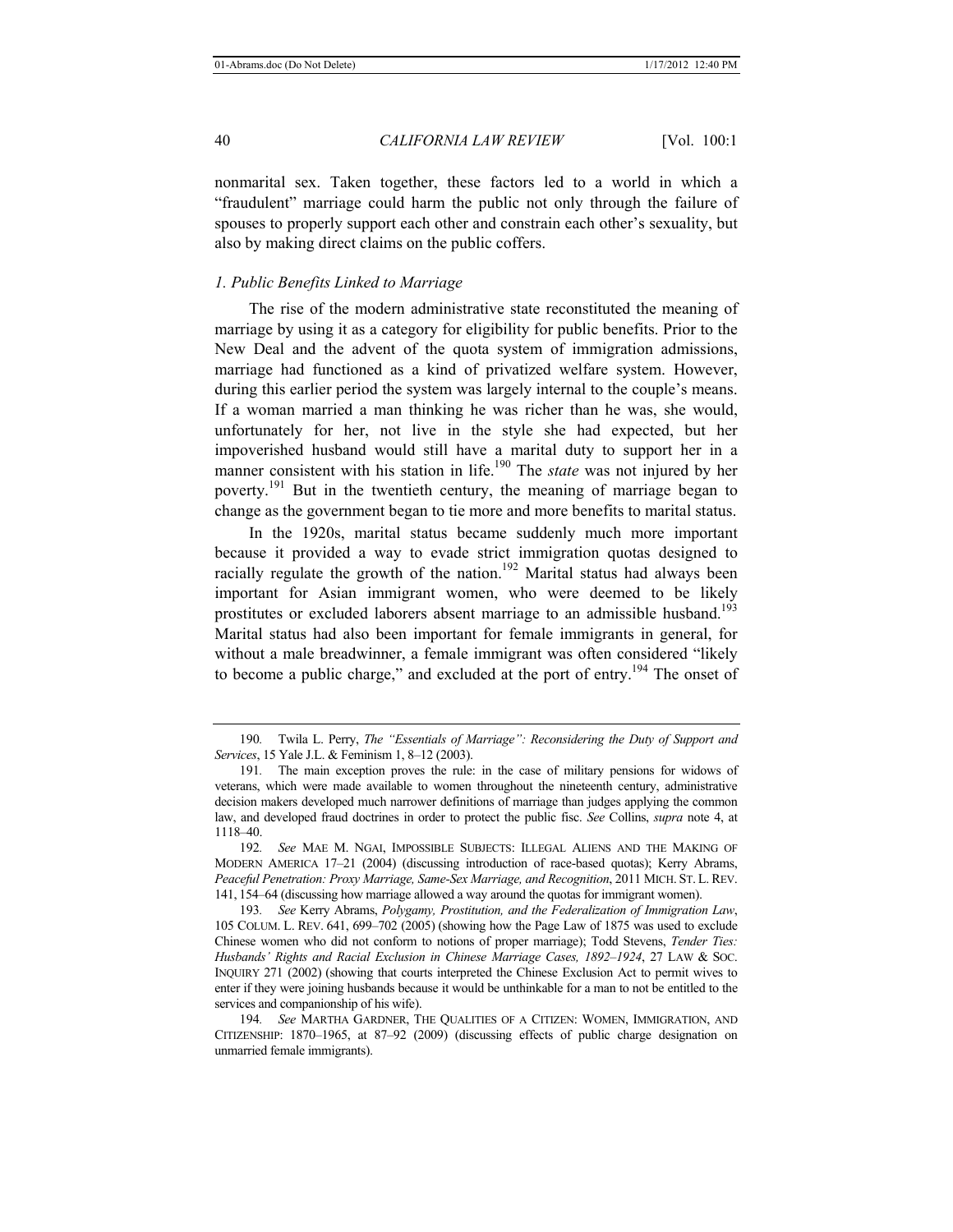quotas for European immigrants forced Congress to confront the issue of what status it should give to immigrants who married U.S. citizens or legal immigrants. In its 1921 Emergency Quota Act, Congress made children of U.S. citizens under the age of eighteen exempt from the quotas, and gave "preference" to "wives, parents, brothers, sisters, children under eighteen years of age, and fiancées" of aliens who had applied for citizenship.195 In 1924, Congress amended these provisions to make wives (but not husbands) of U.S. citizens who were residing within the United States exempt from the quotas and gave "preference" within the quotas to husbands of citizens.<sup>196</sup> Almost overnight, legal immigration status had gone from a relatively easy acquisition—at least for a European immigrant—to a scarce benefit. Marriage to a male citizen became one of the easiest ways to obtain this status, and in fact was the only method that did not require a blood tie.

The reasons Congress granted superior rights based on marriage to immigrant women over immigrant men are enormously complex.<sup>197</sup> For our purposes, the important point is that Congress did not grant immigration benefits to spouses evenhandedly after determining that marriage was an institution worth encouraging through the addition of a new benefit. Rather, Congress granted immigration benefits in a highly gendered way that was reflective of social norms and expectations at the time. Men were presumed (and legally required) to be the breadwinners for their families, and women were presumed (and legally required) to follow their husbands. At the time Congress amended the provisions, a husband determined his wife's domicile.<sup>198</sup> For many years, he had also determined her citizenship.<sup>199</sup> The government grafted immigration benefits onto the existing marriage system, in which the husband-as-breadwinner and decision maker model was still dominant.<sup>200</sup> If a husband was expected to support his wife, then she needed to be physically present to provide services for him in return.201 Further, wives were understood to undergird the stabilizing and constraining effects of the family on men.<sup>202</sup>

<sup>195</sup>*.* Act of May 19, 1921, Pub. L. No. 67-5, § 2(d), 42 Stat. 5, 6.

<sup>196</sup>*.* Immigration Act of 1924, Pub. L. No. 68-139, § 4(a), 43 Stat. 153, 155.

<sup>197</sup>*.* For extensive discussion of the interactions of married women's citizenship law and immigration law, see CANDICE BREDBENNER, A NATIONALITY OF HER OWN: WOMEN, MARRIAGE, AND CITIZENSHIP (1998); NANCY COTT: PUBLIC VOWS, A HISTORY OF MARRIAGE AND THE NATION (2000); GARDNER, *supra* note 194; Leti Volpp, *Divesting Citizenship: On Asian American History and the Loss of Citizenship Through Marriage*, 53 UCLA L.REV. 405 (2005).

<sup>198</sup>*. See* Kerry Abrams, A Legal Home: Derivative Domicile and Women's Citizenship (Oct. 25, 2011) (unpublished manuscript) (tracing history of marital derivative domicile rule and married women's citizenship law).

<sup>199</sup>*.* BREDBENNER, *supra* note 197 (discussing history of married women's citizenship).

<sup>200</sup>*.* Janet M. Calvo, *Spouse-Based Immigration Laws: The Legacies of Coverture*, 28 SAN DIEGO L. REV. 593, 600–03 (1991).

<sup>201</sup>*. See* Stevens, *supra* note 193; Nancy Cott, *Marriage and Women's Citizenship in the United States, 1830–1934*, 103 AM. HIST. REV. 1440, 1468 (1998) (arguing that the "principle that American male citizens ought to be able to create and sustain their chosen families" was so entrenched that it sometimes "triumphed over the racialized nationalism of the period"); *cf.* HARTOG, *supra* note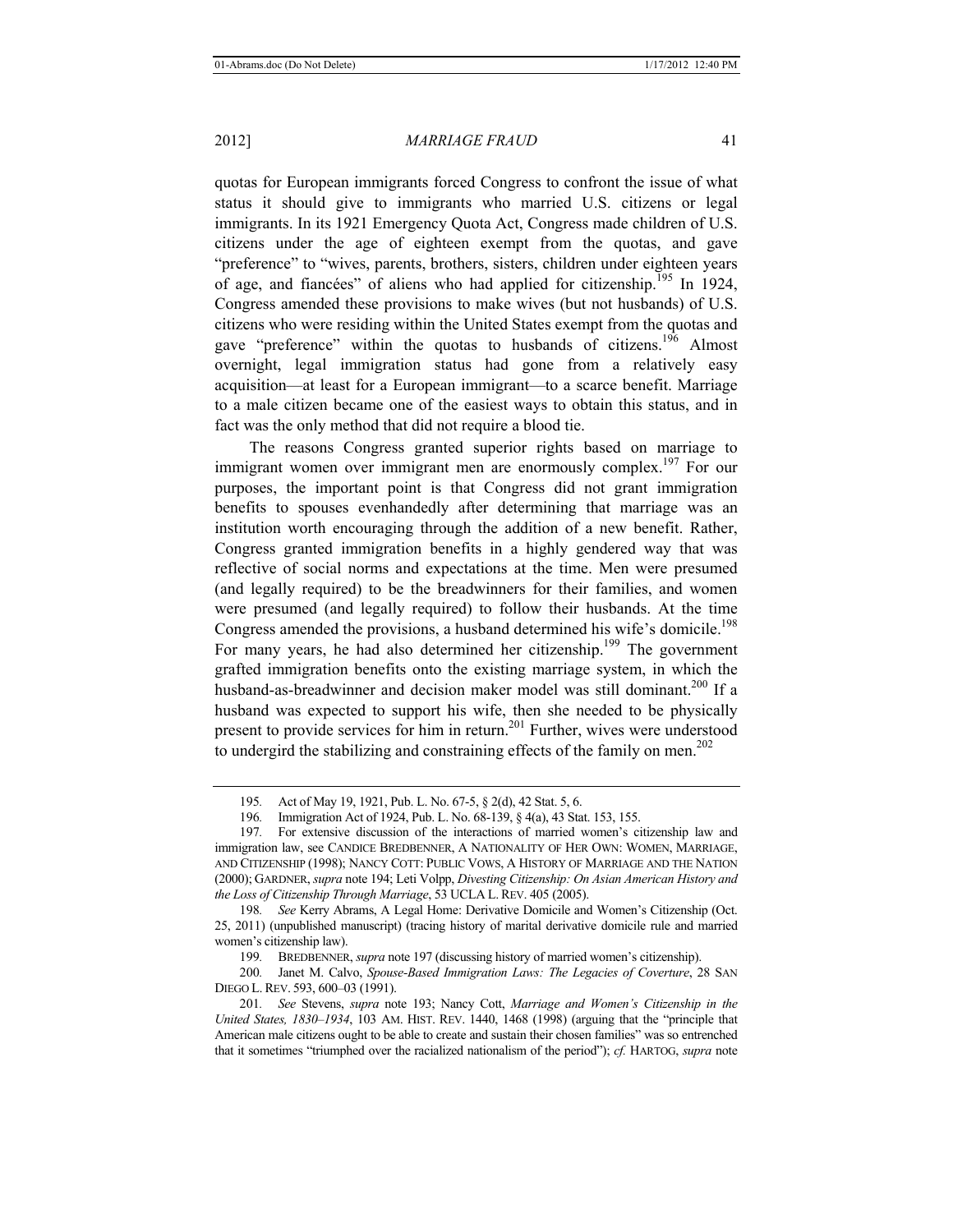Similarly, the new system of social security instituted as part of the New Deal relied on then-existing legal and social understandings of marriage as a means of determining a person's eligibility for benefits. The Social Security Act (SSA), enacted by Congress in 1935, provided old age insurance for workers who paid into the system through payroll taxes.<sup>203</sup> This Act initially made benefits unattainable for most women, as it specifically excluded intermittent or short-term work and work involving "domestic service in a private home."<sup>204</sup> Only 15 percent of married women worked outside the home in 1940, and many of these were domestic workers.<sup>205</sup> But soon, Congress amended the Act, accommodating women by adding benefits for widows and aged wives of recipients.<sup>206</sup> These benefits used marriage—an established legal institution that required husbands to support their wives—to provide new, public benefits to women by expanding the concept of their husbands' support. The government would not step in to support all women; rather, it would step in when a breadwinning husband died or when he retired. The woman's support would be tied to the man's successful performance of his role as provider.<sup>207</sup>

There was no reason that lawmakers had to link benefits to marriage. Congress could have decided, for example, that each American citizen could sponsor one immigrant of his or her choice for admission to the United States, or designate one friend or family member (or stranger) as a beneficiary for pension, insurance, or other benefits purposes. But marriage was a convenient and nearly ubiquitous legal category that already carried important social and legal meanings. Marriage was the legal and social institution that dealt with female dependency, and it was therefore perfectly poised to be extended to further provide for the public welfare.<sup>208</sup>

Underlying the assumption that public benefits should be tied to marriage was the reality that most people were married and that most wives were financially dependent on their husbands.<sup>209</sup> Public benefits stepped in to

209*. See* UNITED STATES CENSUS SUMMARY, Vol. 2, Table 16 (1940) (12,845,259 women in

<sup>22,</sup> at 165 (arguing that although coverture gave husbands and wives reciprocal duties, the husbands' duties existed not for the benefit of wives but instead to "rationalize and justify a structure of power").

<sup>202</sup>*.* BREDBENNER, *supra* note 172, at 120*–*21 (showing how immigration law gave immigrant wives but not husbands nonquota status to encourage stability and morality); COTT, *supra* note 197, at 155 (discussing early immigration law's attitude toward marriage).

<sup>203.</sup> Social Security Act of 1935, Pub. L. 74-271, §§ 201*–*02, 49 Stat. 620.

<sup>204</sup>*. Id*. §§ 201(b), (c).

<sup>205.</sup> ALICE KESSLER-HARRIS, IN PURSUIT OF EQUITY: WOMEN, MEN, AND THE QUEST FOR ECONOMIC CITIZENSHIP IN 20TH-CENTURY AMERICA 146 (2001).

<sup>206.</sup> Social Security Act Amendments of 1939, Pub. L. 76-379, §§ 202(b), (d), 53 Stat. 1360, 1364, 1365.

<sup>207</sup>*. See* KESSLER-HARRIS, *supra* note 205, at 142*–*46 (showing how the SSA amendments used gender stereotypes about roles in marriage to justify the expansion of benefits for widows and aged wives of recipients).

<sup>208.</sup> Indeed, Professor Alice Kessler-Harris has shown that lawmakers extended benefits to wives and widows in the 1939 SSA amendments in order to pay down a surplus that they did not want to spend on agricultural and domestic workers, who were largely black. *Id*. at 150.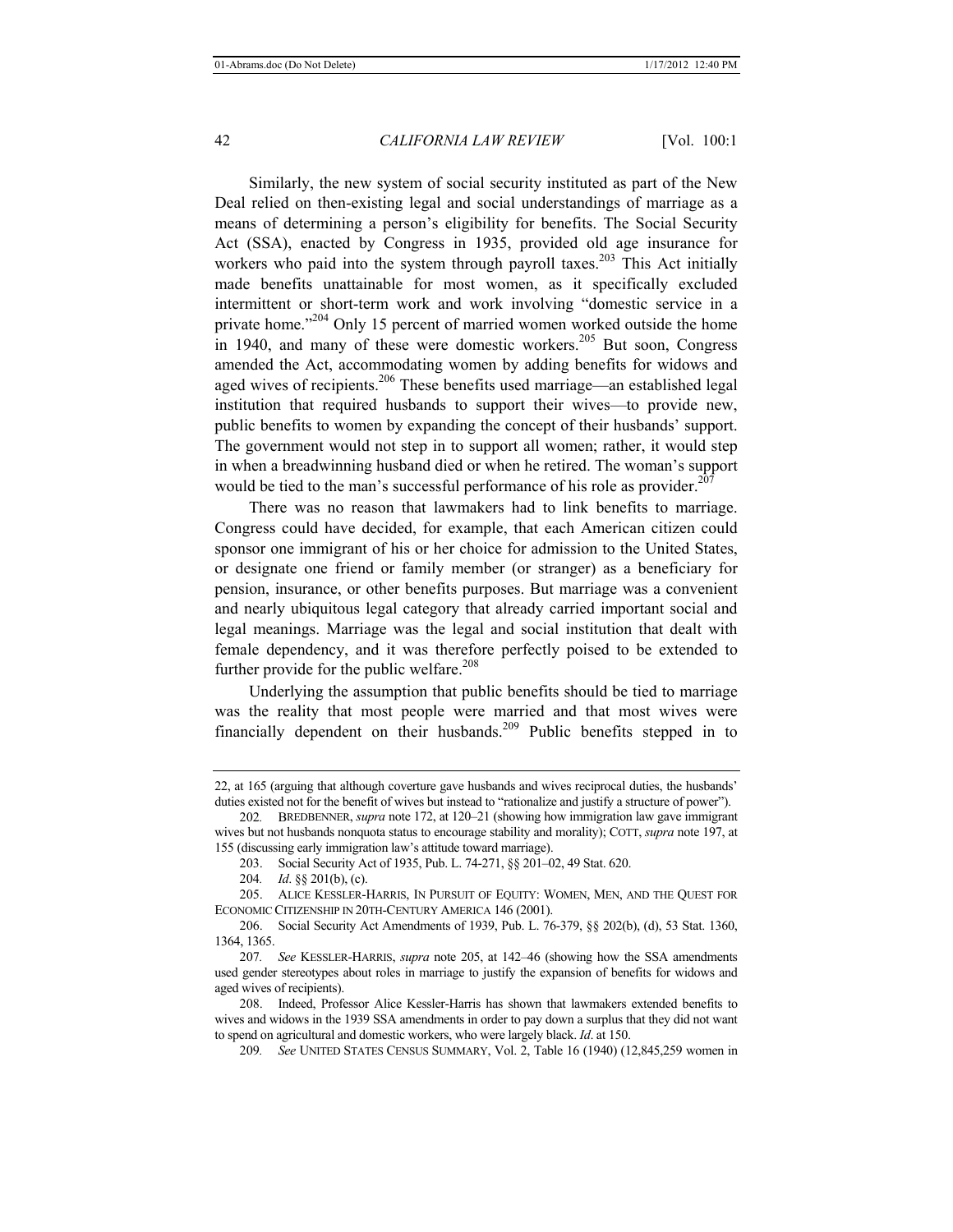amplify a husband's support of his wife, not to replace it. For example, as early as the early-nineteenth century, war widows received pensions from the government.210 These pensions were compensatory: had the husbands lived, they would have supported their wives, so the government stepped in to replace the husbands by fulfilling their support duties and thereby preventing war widows from becoming destitute.<sup>211</sup> Similarly, the first wrongful death statutes gave tort remedies to widows who had lost their breadwinning husbands, but not to widowers.<sup>212</sup> Many modern benefits work in a similar fashion: social security death benefits for the spouse of a worker who has paid into the system, for example, essentially compensate the surviving spouse for the loss of a provider.213 Similarly, tax breaks for married couples in which one spouse is the primary earner and the other specializes in domestic work are a way of recognizing that in these families, one salary is actually supporting two people and should be taxed less as a result.<sup>214</sup> Employers voluntarily provide other benefits, such as health insurance, to employees and extend these benefits to spouses of employees as a matter of customary practice.<sup>215</sup> These benefits recognize the reality that in many families only one worker would qualify for employment-based health care—generally by working full-time for an employer large enough and successful enough to provide the benefit. As a result, including spouses as beneficiaries would cover more people—largely women involved in childrearing.

Another important reason that marriage became the site for public benefits was that traditional marriage provided ample burdens to counteract the temptation to marry solely for benefits. Marriage bestowed benefits, to be sure. For husbands, these included the services of a wife; for a wife they included financial support from her husband; for both, they included access to legal sex, the possibility of legitimate children, and social status.<sup>216</sup> But these benefits

labor force out of female population of 65,507,688); Vol. 4, Table 5 (showing that over 61 percent of both male and female population over age of fifteen were married, and over 80 percent of men and women age thirty-five to forty-four were married), *available at* http://www.census.gov/prod/www/abs/ decennial/1940.html; *see also* KESSLER-HARRIS, *supra* note 205, at 146 (discussing women's dependence on men during 1930s).

<sup>210</sup>*. See* Collins, *supra* note 4, at 1097–1106.

<sup>211</sup>*.* As Kristin Collins has shown, these pensions may have used a substitution theory, but in actuality they created a new system of public benefits that gave women more than they would have received under intestacy law. *Id.* at 1111*–*12.

<sup>212</sup>*.* John F. Witt, *From Loss of Services to Loss of Support: The Wrongful Death Statutes, the Origins of Modern Tort Law, and the Making of the Nineteenth-Century Family*, 25 LAW & SOC. INQUIRY 717 (2000); for a discussion of the ideological connections between widows' pensions, wrongful death actions, and changes in inheritance law, see Kristin A. Collins, *"Petitions Without Number": Widows' Petitions and the Early Nineteenth-Century Origins of Marriage-Based Entitlements*, 30 LAW & HIST. REV. (forthcoming 2012) (draft on file with author).

<sup>213</sup>*. See* KESSLER-HARRIS, *supra* note 205, at 144.

<sup>214</sup>*. See* Motro, *supra* note 2, at 1512.

<sup>215</sup>*.* Ash & Badgett, *supra* note 74.

<sup>216</sup>*. See* Siegel, *Home as Work*, *supra* note 39.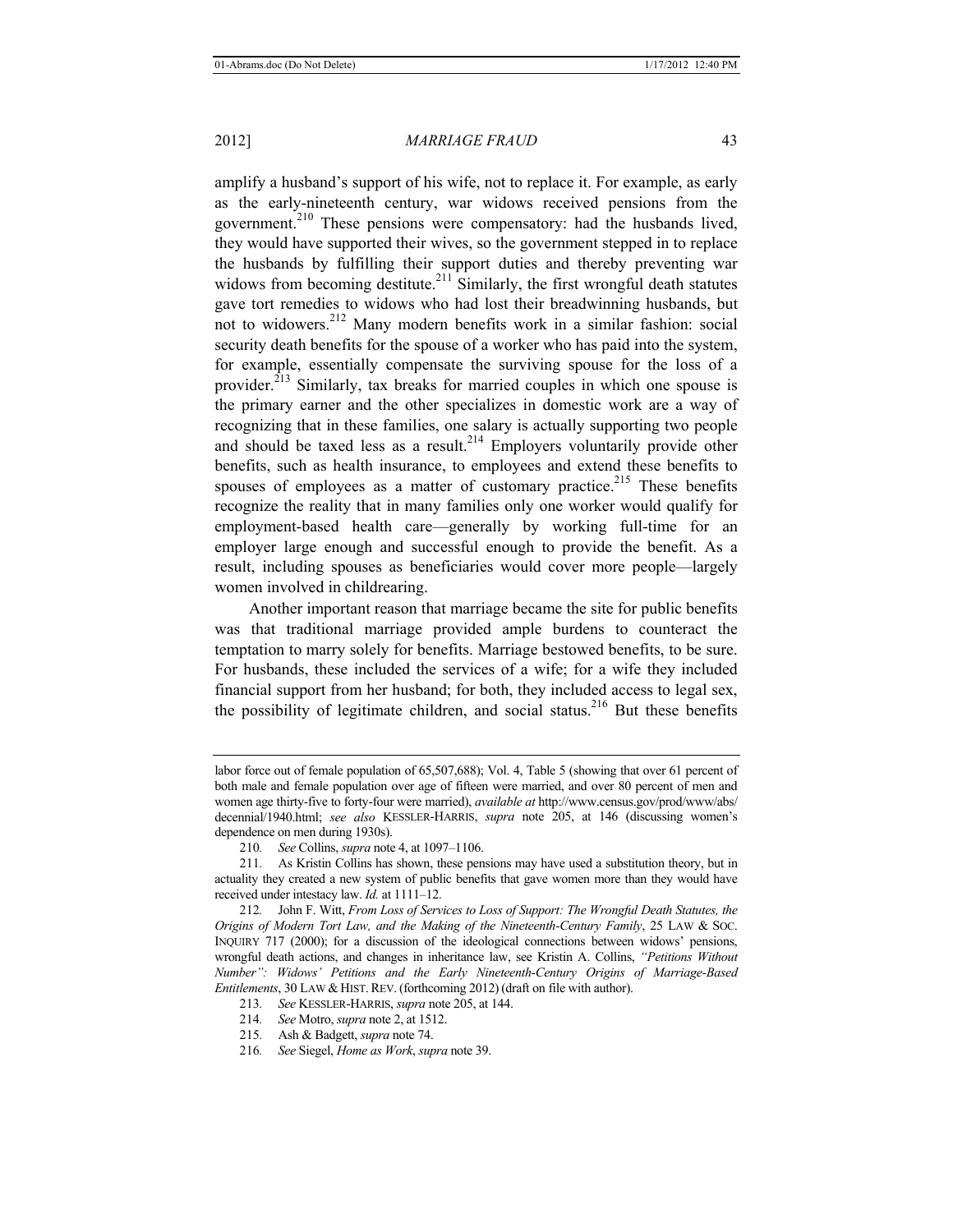came with teeth. A husband was entitled to his wife's services, but he had to support her. A wife would receive support, but owed her services to her husband. For both, the "right" to sex also entailed a duty to engage in it.<sup>217</sup> Since exiting a marriage was very difficult, the state did not need to worry that a person would marry only to obtain benefits because, sooner or later, the individual would feel the burdens as well.

Marriage was therefore not an irrational institution on which to graft public benefits. A person who is committed for life to another person is unlikely to choose that person only for his health insurance, his pension, or his military housing benefits. Even if a person were this instrumental, she would be stuck forever with the person she chose—along with his insurance, pension, and housing—and so we might not worry too much about the social consequences of her seemingly private decision. But the addition of a cluster of new public benefits to the benefits-burden equilibrium changed marriage: there were simply more reasons to marry without a counteracting increase in burdens. We might say that the "carrots" offered for entering marriage increased.

#### *2. The Rise of No-Fault Divorce*

Soon after the "carrots" associated with marriage increased, the "stick" that had traditionally kept spouses married—and therefore deterred spouses from entering marriage lightly—all but disappeared. Prior to the 1970s, almost all states had only fault-based divorce.<sup>218</sup> Fault grounds typically included abandonment, adultery, impotency, and extreme cruelty. $2^{19}$  Some states had even more restrictive laws: New York's only ground for divorce until 1967 was adultery,220 and South Carolina did not allow judicial divorce at all until  $1949<sup>.221</sup>$  Even where fault-based divorce was available, a spouse seeking one had to demonstrate that he or she was the innocent and injured spouse.<sup>222</sup> If both parties were guilty, then the defendant could use the defense of

<sup>217</sup>*. Id*.

<sup>218</sup>*.* Although they were not styled as "no-fault" laws, several states did experiment with expansive divorce grounds before the 1970s. *See* James Herbie DiFonzo, *Customized Marriage*, 75 IND. L.J. 875, 887 (2000).

<sup>219</sup>*.* Heather Flory, "*I Promise to Love, Honor, Obey . . . And Not Divorce You": Covenant Marriage and the Backlash Against No-Fault Divorce*, 34 FAM. L.Q. 133, 137 (2000).

<sup>220.</sup> New York went from providing for divorce only in cases of adultery in 1966 to providing divorce on multiple grounds, including cruel and inhuman treatment, abandonment, imprisonment of three or more consecutive years, adultery (with an expansive definition that included oral or anal sexual conduct), or living apart pursuant to a decree or judgment of separation for a period of two or more years. 1966 N.Y. LAWS 833, 834 (codified as amended at N.Y. DOM. REL. LAW  $\S$ § 170(1)–(6) (McKinney 2010)). This last ground was changed to one year in 1968. Ann Laquer Estin, *Family Law Federalism: Divorce and the Constitution*, 16 WM. & MARY BILL RTS.J. 381, 410 n.196 (2007). New York State amended its no-fault statute in 2010 to allow for unilateral no-fault. 2010 N.Y. SESS. LAWS ch. 384 (McKinney).

<sup>221.</sup> DiFonzo,*supra* note 218, at 917 (2000).

<sup>222.</sup> GROSSMAN & FRIEDMAN, *supra* note 22, at 162.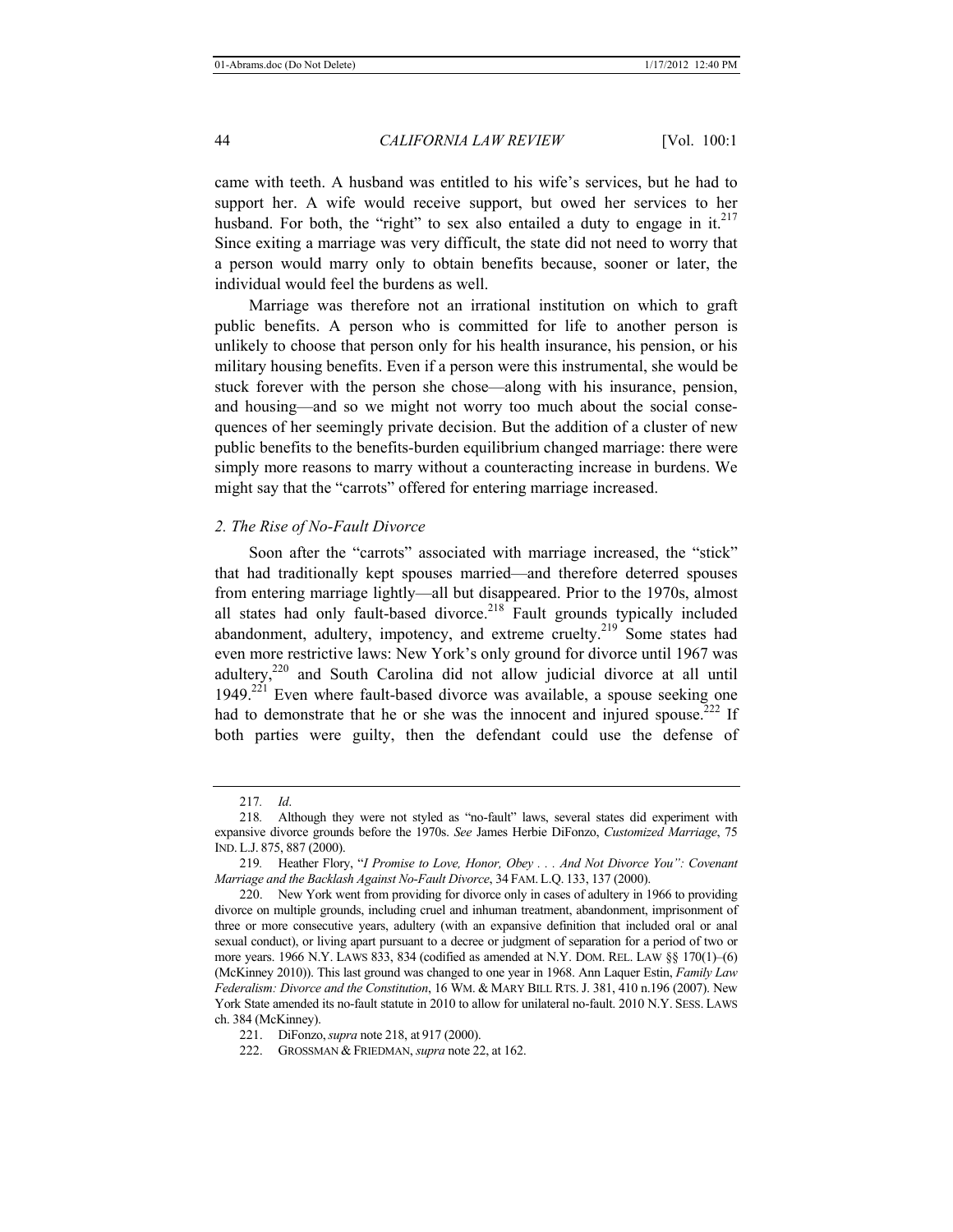"recrimination" to block the divorce.<sup>223</sup> In 1970, California passed the nation's second no-fault divorce law, which made divorce available at the request of either party in cases of irreconcilable differences.<sup>224</sup> Many other states followed suit, so that within several years, most states in the nation offered at least the option of no-fault divorce.<sup>225</sup>

Of course, people did get out of unhappy marriages before the advent of no-fault divorce. As legal historian Hendrik Hartog has shown, separation without divorce was more common than has been appreciated.<sup>226</sup> And collusive divorces, where one spouse privately agreed to allow the other to bring an adversarial suit on grounds of adultery or cruelty, were more common than genuinely contested divorces by the mid-twentieth century.227 Nevertheless, even collusive divorce required two people who wanted to divorce, or at least recognized that one of them wanted it enough that it was not worth the other's energy to fight it. In contrast, no-fault divorce made divorce possible even where one party vehemently opposed it. No-fault divorce, therefore, made the possibility of unilateral marriage fraud—fraud engaged in by only one spouse—easier.

No-fault divorce also made bilateral fraud easier. Under the fault system, couples had the option of obtaining collusive divorces, but there were no guarantees of success. The law still required an "innocent and injured" spouse to demonstrate grounds for divorce. If a judge did not believe that the grounds were genuine, or did not find the plaintiff to be innocent of fault, the unlucky couple might find themselves married forever.<sup>228</sup> No-fault divorce changed this dynamic; now, both spouses could be equally culpable and still get the divorce one or both of them wanted.229 If the increased use of collusive divorce under

226. *See* HARTOG, *supra* note 22, *passim*.

227. GROSSMAN & FRIEDMAN, *supra* note 22, at 163 (estimating that 90 percent of divorces were "collusive and fraudulent" under the fault system).

229. Under most no-fault regimes, the only impediment to the grant of a unilaterally sought

<sup>223.</sup> *Id.* 

<sup>224.</sup> *See* Flory, *supra* note 219, at 137 (stating that "[i]n 1969 California became the first state to adopt a 'pure' no-fault divorce statute. One by one, states followed California's lead, adopting similar statutes establishing 'irretrievable breakdown' or 'incompatibility' as grounds for divorce.").

<sup>225.</sup> Lawrence M. Friedman, *Rights of Passage: Divorce Law in Historical Perspective*, 63 OR. L. REV. 649, 664, n.60 (1984). For an illustration of the rise in divorce rates from the midnineteenth century into the 1970s and 1980s, see Paul C. Glick & Sung-Ling Lin, *Recent Changes in Divorce and Remarriage*, 48 J. MARRIAGE & FAM. 737 (1986). According to the Glick-Lin report, the divorce rate per 1,000 married women rose steadily from 0.3 in 1867 to 5.3 in 1979. Despite dips to 1.3 during the Great Depression and 2.1 during the baby boom, the divorce rate continued an upward trend across the twentieth century, nearly doubling from 2.5 in 1965 to 5.3 in 1979. *Id.* at 738. The current divorce rate is 3.4 per 1,000 population, as compared to a marriage rate of 6.8 per 1,000 total population. Ctrs. for Disease Control & Prevention, *Births, Marriages, Divorces, and Deaths: Provisional Data for 2009*, NAT'L VITAL STAT. REP., Aug. 27, 2010, at 1 tbl.A, *available at* http:// www.cdc.gov/nchs/data/nvsr/nvsr58/nvsr58\_25.pdf.

<sup>228</sup>*. See, e*.*g*., Kucera v. Kucera, 117 N.W. 2d 810 (N.D. 1962) (denying wife's petition for divorce where she demonstrated extreme cruelty but her husband's counterclaim also demonstrated that she was guilty of cruelty toward him).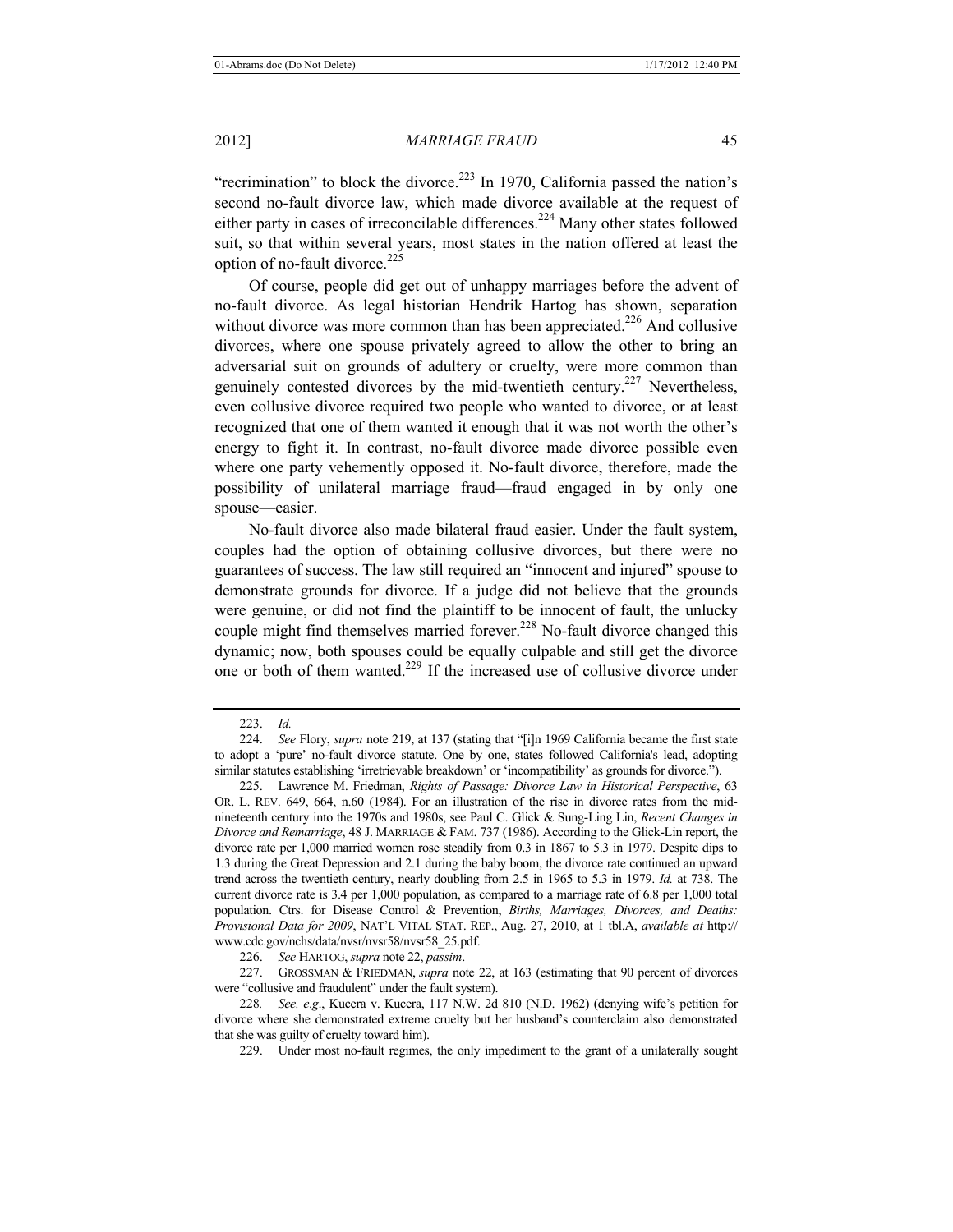the fault grounds in the early- and mid-twentieth century made the instrumental use of marriage somewhat more likely, the availability of no-fault made it much more so. The possibility of "divorce on demand" created the potential for the widespread instrumental use of marriage as a vehicle for opting into particular benefits of marriage and then opting out before the burdens became oppressive.

# *3. The Decriminalization of Nonmarital Sex*

Finally, the third important twentieth-century change in marriage was a shift in the social and legal norms regarding extramarital sexuality. By the 1970s, in many communities a person no longer needed to be married to have a socially sanctioned sexual relationship.<sup>230</sup> Although statutes criminalizing adultery and fornication were still on the books in many states (and still are today<sup>231</sup>), states did not widely enforce these statutes in the latter third of the twentieth century.232 In fact, the pervasiveness of collusive divorce throughout the twentieth century, where adultery was often the alleged ground, indicates a general lack of criminal enforcement—if prosecution were a likely outcome, many people would not likely have been willing to falsely claim to have committed adultery. Thus, as early as 1932, Karl Llewellyn could say, "Are we to take the statutes against fornication and adultery seriously today?"<sup>233</sup> Since nonmarital sex was unlikely to be punished, fewer people felt the need to marry at all.

Despite the lack of criminal enforcement, the law did regulate nonmarital sex. Until recently, courts continued to "invoke fornication and adultery provisions in order to explain why injuries inflicted by nonmarital intercourse are noncompensable; the theory [wa]s that the plaintiff's crimes should not provide the basis for her recovery in tort." $23\overline{4}$  In addition, adultery and

divorce is separation for a specified time period. See, e.g., UNIF. MARRIAGE & DIVORCE ACT §302 (a)(2) (1974) (divorce granted if court finds that the marriage is irretrievably broken supported by evidence that the parties have lived separate and apart for a period of more than 180 days). And in states that have adopted the UMDA, an even faster divorce is available if a party can show "serious marital discord." *Id.* For an extensive discussion of waiting periods and a critique of the logic of requiring a waiting period, see Difonzo, *supra* note 218, at 945–49.

<sup>230.</sup> This is not to say that there is not still an aspiration that sex should occur exclusively within marriage, especially in particular localities. But even where this aspiration is widely shared, its practice is not widely successful. *See* NAOMI CAHN & JUNE CARBONE, RED FAMILIES V. BLUE FAMILIES: LEGAL POLARIZATION AND THE CREATION OF CULTURE 2 (2010) (arguing that families in "red states" have a different set of values regarding marriage, sexuality, and child-rearing than families in "blue states," and that the "red families" often fail to live up to their ideals).

<sup>231.</sup> BOWMAN, *supra* note 146, at 16 n.22 (noting that, as of January 2009, Idaho, Illinois, Massachusetts, Minnesota, South Carolina, Utah, and West Virginia retained criminal fornication statutes and that Florida, Michigan, Mississippi, North Carolina, South Carolina, Virginia, and West Virginia retained criminal cohabitation statutes).

<sup>232.</sup> Anne Coughlin, *Sex and Guilt*, 84 VA. L. REV. 1, 21*–*25 (1998) (noting a lack of criminal enforcement).

<sup>233.</sup> K. N. Llewellyn, *Behind the Law of Divorce: I*, 32 COLUM. L. REV. 1281, 1299 (1932).

<sup>234.</sup> Coughlin, *supra* note 232, at 23.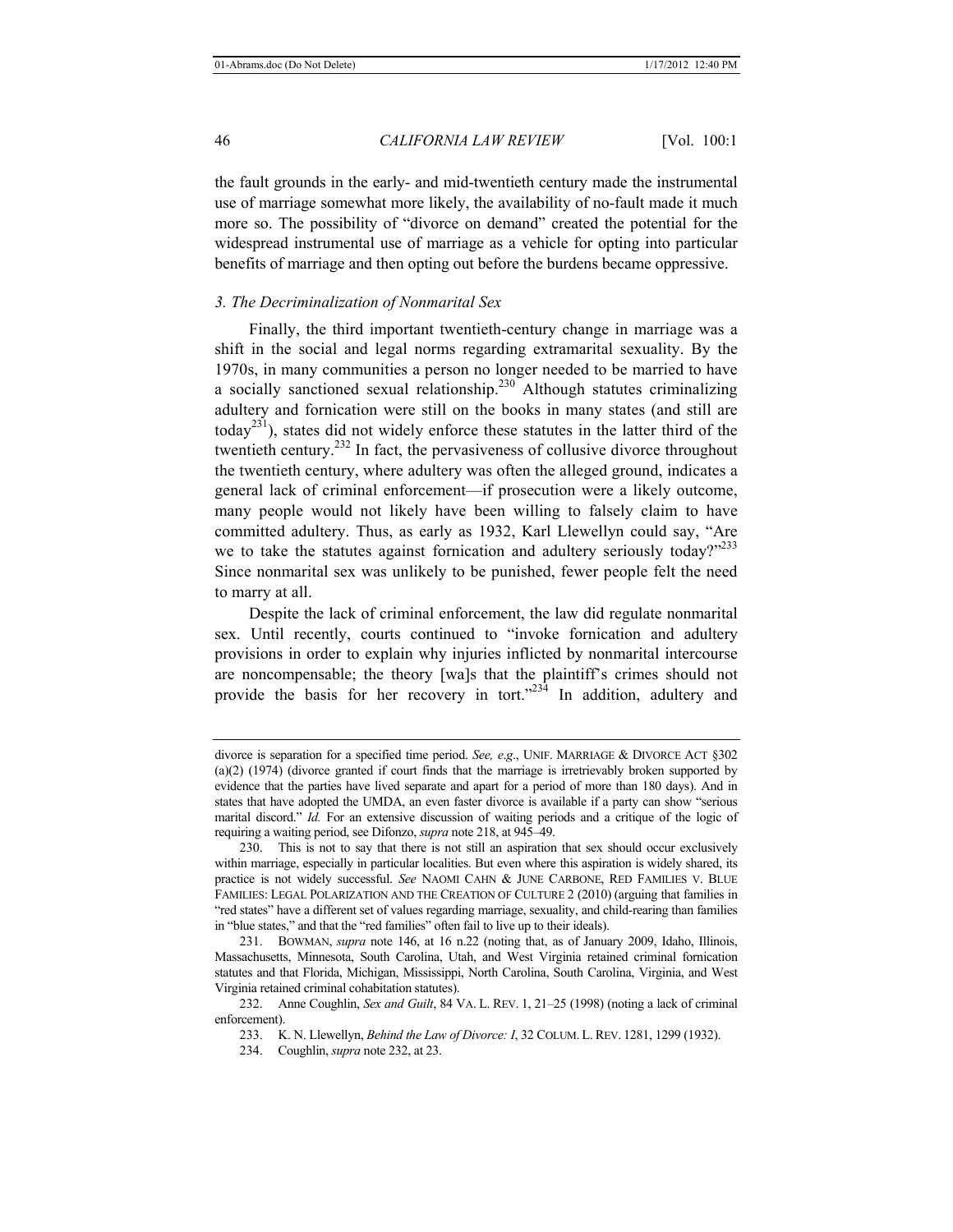fornication have been "zealously" prosecuted within the military against soldiers.<sup>235</sup> And some courts continue to base child custody decisions on the extramarital sexual behavior of the children's parents, or alter alimony or property determinations if one of the divorcing spouses committed adultery.<sup>236</sup> But by the early twentieth century, outright criminal prosecution was on the wane, and in 2003 the Supreme Court finally declared the criminalization of private sexual behavior unconstitutional in *Lawrence v. Texas*. 237 The *Lawrence* decision had implications for civil enforcement as well. In 2005, a court held that, under *Lawrence*, it was unconstitutional to use Virginia's fornication statute to preclude a tort cause of action for negligent transmission of herpes.<sup>238</sup>

As sex outside of marriage became more acceptable, both legally and socially, the legal disabilities surrounding illegitimacy began to disappear. At common law, nonmarital children were "bastards" and were denied the right to inherit.239 This gave parents a strong incentive to marry if they wanted their children to be socially and financially secure. Beginning in the 1960s, however, the Supreme Court began to dismantle the legal distinction between marital and nonmarital children. It held, for example, that nonmarital children were entitled to claims under Louisiana's Wrongful Death Act for the death of their mother just as marital children were, and that a nonmarital child could recover under state workers' compensation law for the death of a father.<sup>240</sup> Nonmarital children continue to be treated differently than marital children for some purposes, including the inheritance law of some states,  $241$  but speaking very generally, the social and legal stigmas attached to nonmarital children have declined dramatically in the past century.

These changes, coupled with the ease of access to no-fault divorce, made marriage less of a "stick." The threat of permanence no longer existed, nor did the threat of becoming a social and legal outsider if one divorced, or, for that matter, failed to marry. A person could now become a mother or father and have short- or long-term sexual relationships, all outside of marriage, without

<sup>235</sup>*. Id*. at 24.

<sup>236.</sup> *See* Ira Ellman, *The Place of Fault in a Modern Divorce Law*, 28 ARIZ. ST. L.J. 773, 783, 783 n.26 (1996) (noting that fifteen states still give their courts discretion to consider fault in alimony adjudications and property allocations); Laura A. Rosenbury & Jennifer E. Rothman, *Sex In and Out of Intimacy*, 59 EMORY L.J. 809, 817 (2010).

<sup>237.</sup> 539 U.S. 558 (2003) (striking down Texas homosexual sodomy statute).

<sup>238</sup>*. Martin v*. *Ziherl*, 607 S.E.2d 367 (Va. 2005); *cf*. *In re* J.M., 575 S.E.2d 441 (Ga. 2003) (striking down Georgia's fornication statute on the grounds that it violated the state constitution's right to privacy).

<sup>239</sup>*. See* 1 WILLIAM BLACKSTONE, COMMENTARIES \*454 ("rights and incapacities [of] bastard children").

<sup>240.</sup> Levy v. Louisiana, 391 U.S. 68 (1968) (Wrongful Death Act recovery); Weber v. Aetna Cas. & Sur. Co., 406 U.S. 164 (1972) (worker's compensation recovery).

<sup>241</sup>*. See, e*.*g*., I.N.S. v. Nguyen, 533 U.S. 53 (2001) (nonmarital child of U.S. citizen father required to submit more proof of relationship to father than marital child); Labine v. Vincent, 401 U.S. 532 (1971) (denial of right of intestate succession to nonmarital child not unconstitutional).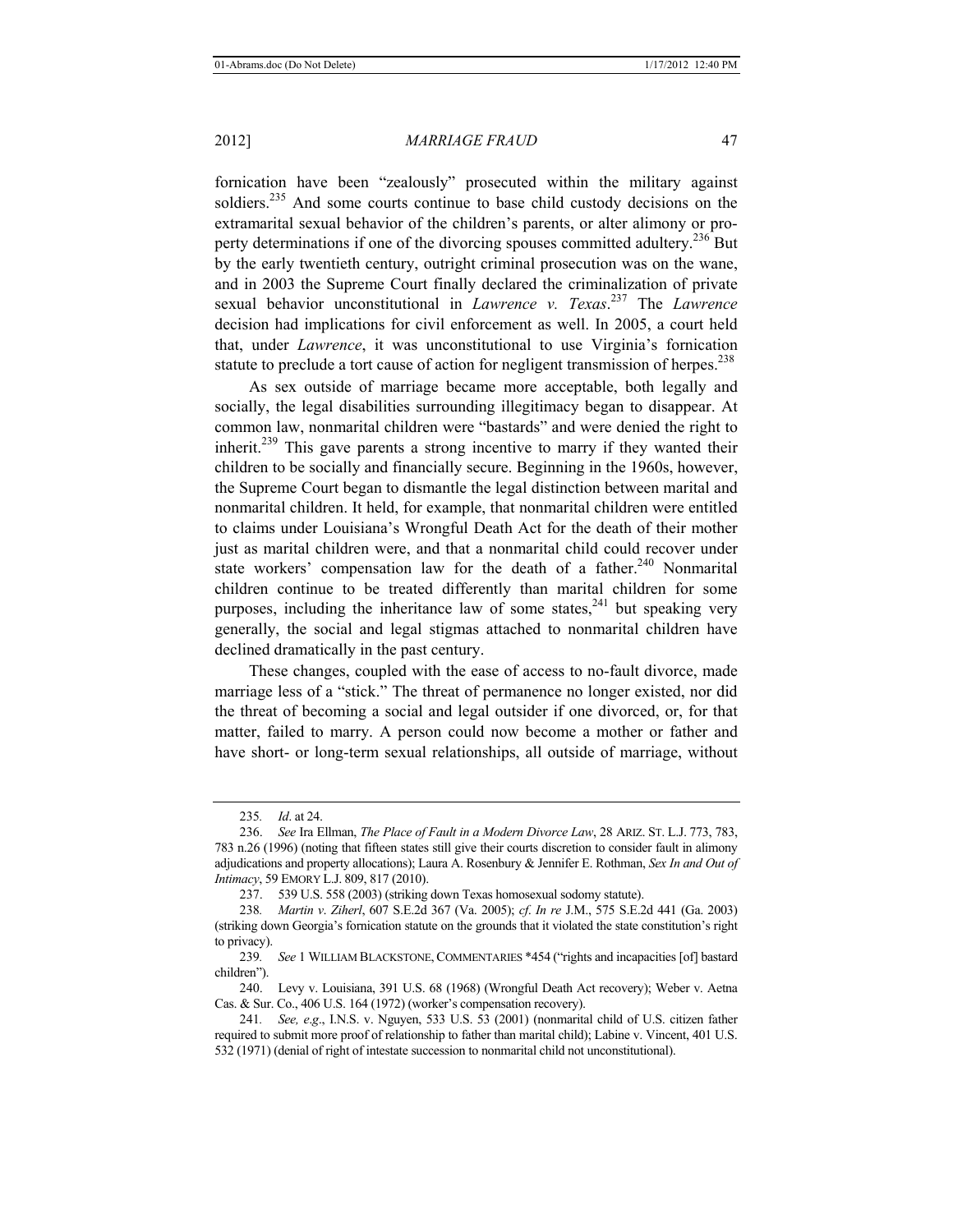fear of prosecution or social shunning. Marriage, while still a powerful institution, had lost some of its coercive force. It could now be used instrumentally, purely to obtain a benefit, and discarded when the parties no longer needed it.

# *B. Harms to the Public*

The mere fact that marriage can be used instrumentally, however, does not mean that the government should waste resources preventing people from doing so. After all, people enter into relationships all the time for instrumental reasons, such as when they enter into employment contracts to earn money. What makes marriage fraud different from some other instrumental uses of institutions is its harm to the state, or at least lawmakers' perception of this harm. The intensity of the (perceived) harm must vary, because of the wide range of responses, from simple formal marriage rules to highly intrusive, and expensive to administer, integrated rules such as the "establish a life" test. What follows is an analysis of the potential harms to the state and why the tests vary as much as they do.

# *1. The Concept of Harm: Fraud on the Market*

A first step to understanding why the state feels harmed by marriage fraud is to understand marriage fraud not as private contractual fraud, but as fraud on the public. In contractual annulment-for-fraud cases, identifying the victim was easy—so easy, in fact, that the fraud made the marriage voidable but not void.<sup>242</sup> The victimized spouse, and only the spouse, could end the marriage, but the victim's family members, community, the public at large, and the state had no standing to challenge the validity of the marriage if the victim was content to remain married.<sup>243</sup> In the public benefits marriage fraud cases, harm to one of the spouses suddenly becomes irrelevant, or, at most, only part of the problem.

Instead, the harm is to the public at large or even to the state itself. In this respect, the new marriage fraud doctrines resemble another body of twentiethcentury law, the federal criminal law that established new crimes, including financial fraud.244 As William Stuntz observed, the old canard that "ordinary lying is not a crime" is no longer true: "a good deal of ordinary lying fits within the definition of one or another federal felony."245 Criminal financial fraud, like marriage fraud, no longer requires an individual victim.<sup>246</sup> In fact, in many

<sup>242</sup>*. See supra* Part I, notes 18*–*19.

<sup>243</sup>*. See supra* Part I.

<sup>244</sup>*. See, e*.*g*., 18 U.S.C. § 1346 (2006) (defining a "scheme . . . to defraud" as used in federal mail and wire fraud statutes to "include[] a scheme or artifice to deprive another of the intangible right of honest services").

<sup>245.</sup> William Stuntz, *The Pathological Politics of Criminal Law*, 100 MICH. L. REV. 505, 517*–* 18 (2001).

<sup>246.</sup> David Mills & Robert Weisberg, *Corrupting the Harm Requirement in White Collar Crime*, 60 STAN. L. REV. 1371, 1446 (2008) (criticizing criminal securities fraud as a crime in search of a victim).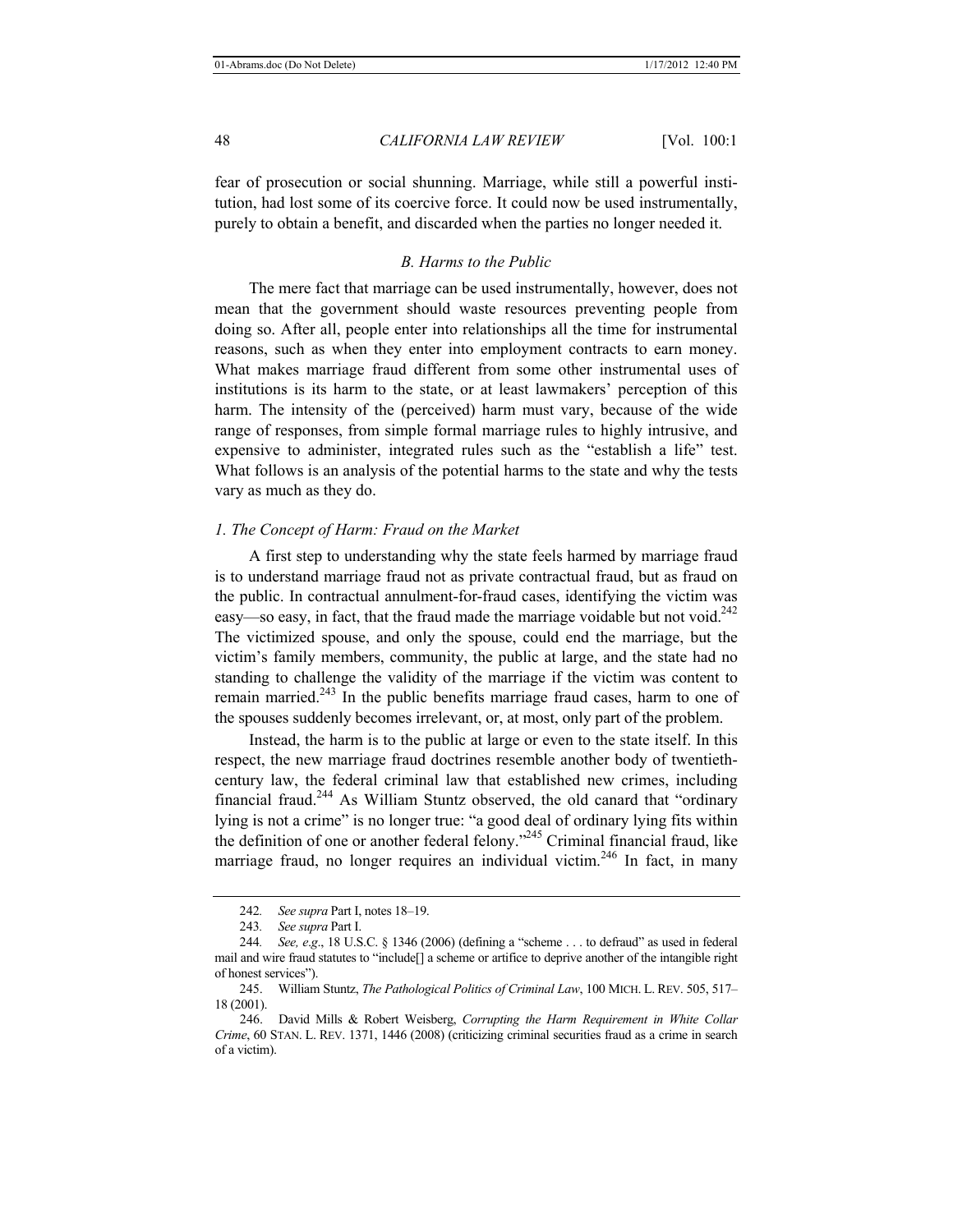cases the person who normally would be in the place of "victim" may have benefited from the fraud. Just as two people might collude in marriage fraud to seek the benefits of marriage, the shareholders of a particular corporation might benefit from fraud that enhances the corporation's stock prices even if the fraud harmed the public by distorting the market.

The financial fraud context offers a preliminary answer to the question of how the public can be a victim. Altering the functioning of the market could harm everyone, because participants in the market rely on the "integrity" of the market price, which is in turn set by the millions of exchanges occurring on the market every day.<sup>247</sup> This "fraud on the market" theory is useful for thinking about marriage fraud because it recognizes that the harms of fraud might be diffuse and difficult to quantify and nevertheless cause genuine harm.<sup>248</sup> The analogy also suggests that marriage fraud will be difficult to police and require ever-changing methods as defrauders develop new techniques for working the system.<sup>249</sup>

# *2. Harms to the Public in Marriage Fraud Cases*

Marriage fraud, like financial fraud, might impose diffuse harms on the public. Hence, even without individual, identifiable victims, lawmakers appear to have a strong hunch that they must do something to prevent the instrumental use of marriage. Although marriage fraud does not distort stock prices, it could entail significant harm to the public, both financial and expressive.

# *a. Financial Harms*

First, marriage fraud might harm the public by costing it money. If the evil-doers did not commit fraud to gain access to benefits, then society could better spend the money somewhere else. Social security benefits given to a spouse could instead go back into the social security system to be spent on someone else. If the entity giving the benefit is a private employer, as with health insurance, employer-sponsored pensions, or even gym memberships, the harm to the public is less direct but still present—the fraud will cost the employer money, and the employer will pass on these costs to consumers, that is, the public. The employer may also pass the costs on to other insureds in the

<sup>247.</sup> Basic v. Levinson, 485 U.S. 224, 243*–*44 (1988). *But see* Dura Pharmaceuticals, Inc. v. Broudo, 544 U.S. 336, 342 (2005) (holding that to recover in a fraud-on-the-market case, a plaintiff must demonstrate more than just an inflated stock price but also show actual economic loss).

<sup>248</sup>*. See* RICHARD POSNER, ECONOMIC ANALYSIS OF LAW §15.8 423*–*24 (3d ed. 1986), *cited in* 485 U.S. 224, 254 n.5 (White, J., dissenting in part) (noting that the question of damages under fraud-on-the-market theory is problematic because it rests on assumptions about social costs that are difficult to quantify).

<sup>249</sup>*. See* Samuel W. Buell, *Novel Criminal Fraud*, 81 N.Y.U. L. REV. 1971, 1973 (2006) (arguing that open-ended tests are necessary because the defrauder "seeks to accomplish indirectly . . . what would not be permitted directly"; she attempts to "take without violating the basic prohibition against theft").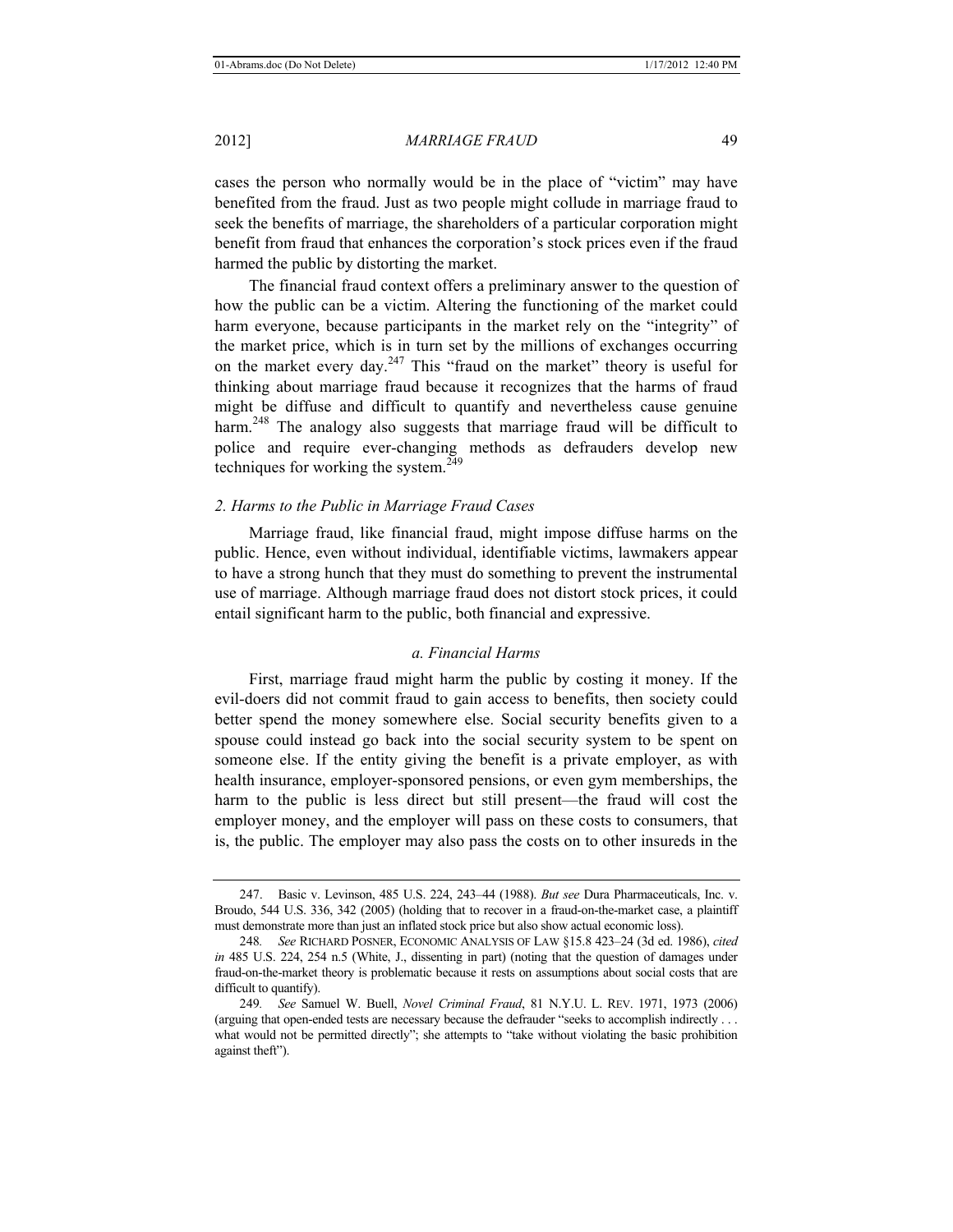pool—other employees of that particular employer, or other employees who use the same services.

But in the case of marriage, a problem lurks behind this theory of harm. What if the couple had a bona fide marriage and not a "fake" one? Then, presumably, they would be entitled to claim the benefit. In theory, each "ideal worker $x^{250}$  is entitled to include one spouse as a beneficiary on his insurance policy, as a beneficiary for social security purposes and as a dependent for tax purposes. It is not as if we ration marriage licenses because we cannot afford to have everyone in society marry. Why should the public care how successful, honest, or satisfying his marriage is, so long as he is not claiming benefits for more than one spouse?

Perhaps the answer lies in the structure of the benefits markets themselves. On their surface, these markets appear to assume that benefits should be freely allocated to ideal workers, their spouses, and their children. In reality, however, the system operates on the tacit assumption that not everyone has a spouse. Single workers effectively subsidize health insurance for their married co-workers' spouses. Similarly, in the context of immigration, U.S. citizens are entitled to sponsor an immigrant spouse, but the system assumes that most citizens will marry other citizens so that the number of citizens sponsoring immigrant spouses will remain low as a percentage of the total population. And we could even think of the federal tax system as burdening some types of couples to benefit others: the total cost of the marriage "bonus" given to some couples is largely offset by the marriage penalty imposed on others.<sup>251</sup>

If we understand marriage benefits as subsidized by those who do not use them (or, in the case of the marriage bonus and penalty, subsidized by those who do not perform marriage in a traditional breadwinner/homemaker fashion), the "marriage-plus" rules and functional tests suddenly look not only like fraud prevention mechanisms but also like methods for cabining the definition of marriage. This limitation ensures that not everyone can claim marital benefits and enough benefits will remain for those who conform to the privileged definition.<sup>252</sup> The contractual system of marriage as privatized welfare worked

<sup>250</sup>*. See* JOAN WILLIAMS, UNBENDING GENDER: HOW WORK AND FAMILY CONFLICT AND WHAT TO DO ABOUT IT 1, 274 (2000) (arguing that market work is organized around the ideal of a worker who works full-time and overtime and takes little or no time off for childbearing or child rearing).

<sup>251.</sup> According to government reports, in 1996 more than twenty-one million married couples found their tax bills increased by an average of nearly \$1,400 because they filed jointly, while another twenty-five million found their tax bills decreased by an average of about \$1,300. CONG. BUDGET OFFICE, FOR BETTER OR FOR WORSE: MARRIAGE AND THE FEDERAL INCOME TAX 29*–*30 (1997), *available at* http://www.cbo.gov/ftpdocs/0xx/doc7/marriage.pdf. Additionally, in that year, aggregate marriage penalties totaled about \$29 billion while marriage benefits added up to about \$33 billion. *Id.*

<sup>252</sup>*. Cf*. Mary Anne Case, *How High the Apple Pie? A Few Troubling Questions About Where, Why, and How the Burden of Care for Children Should Be Shifted*, 76 CHI.-KENT L. REV. 1753, 1762 (2001) (noting that employees with more dependents frequently obtain perquisites worth more than those offered to single or childless employees).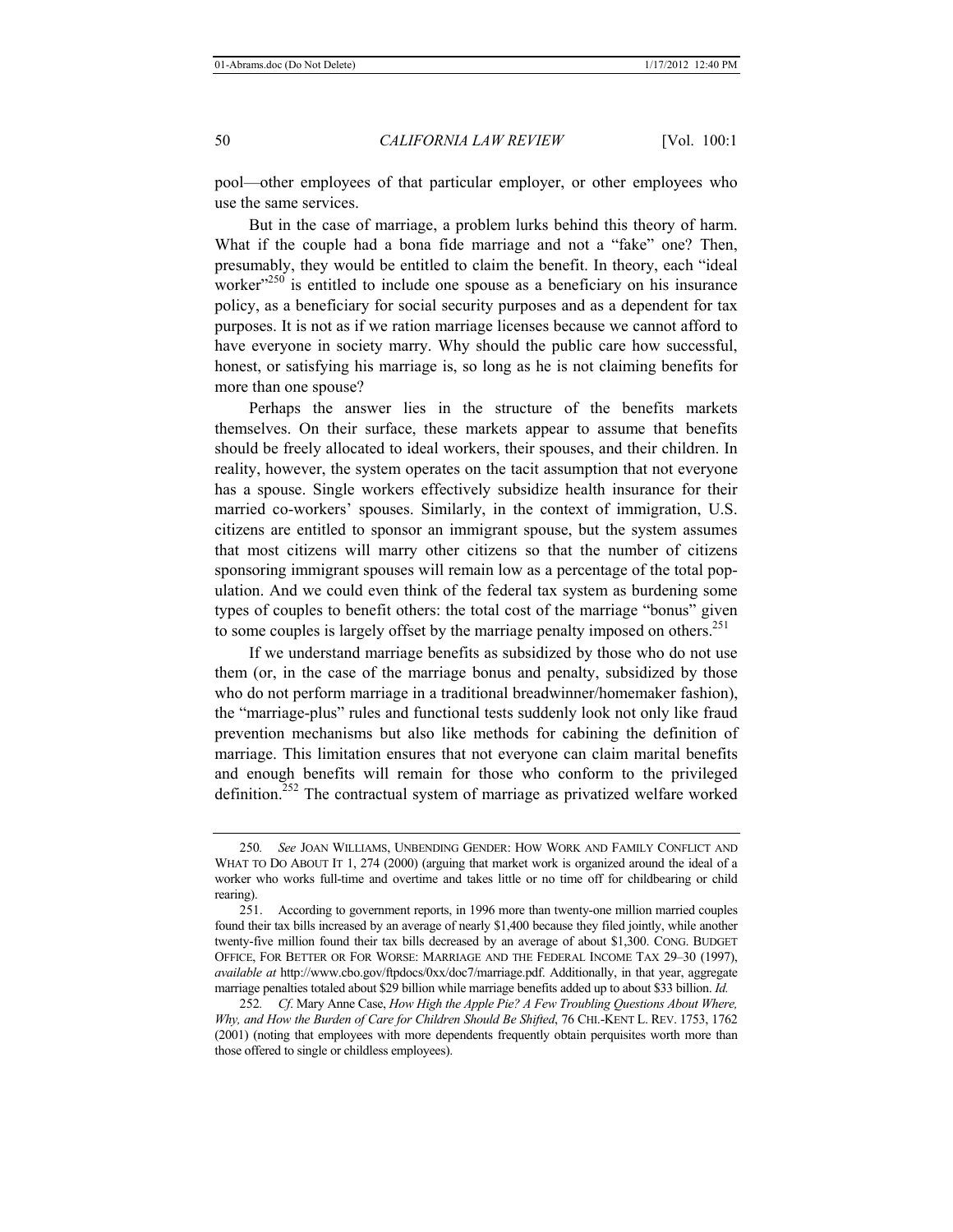best when everyone was married; the more recent system of using marriage as a proxy for entitlement to benefits works best if not everyone can qualify.

This theory of harm may partially explain the myriad cases involving gay people who, helped by their friends, engage in marriage fraud in order to be with, or obtain benefits for, their partners who are ineligible because of the different-sex requirement discussed previously.<sup>253</sup> Numerous immigration and military benefits cases, for example, involve a U.S. citizen marrying the partner of a gay friend so that he can be reunited with his partner.<sup>254</sup> In these cases, the fraud does not result from too many immigrants being sponsored but rather from the wrong person sponsoring the immigrant. The U.S. citizen sponsor is not sponsoring a second spouse; he is merely using his ability to sponsor a spouse, which would otherwise go unused, to help a friend. Nor is the "real" husband—the gay U.S. citizen—sponsoring anyone at all; in fact, he is forgoing his ability to sponsor a spouse and instead allowing a friend to do it for him. The harm, then, is not that an "extra" person obtained a status—both U.S. citizens were, in fact, entitled to sponsor *someone* for that status. Instead, the harm is that the system is simply not designed to allow everyone to claim a spouse, and someone whom the system has excluded is nevertheless attempting to claim the benefit.<sup>255</sup>

A slight twist on this theory is the theory that marriage fraud robs insurers, both private and public, of their ability to adequately predict the payouts they must make. Health insurance and life insurance companies, for example, set rates and make predictions based on actuarial tables showing the statistical likelihood of death at given ages; insurance companies and public insurance programs, such as social security, make similar predictions about the likelihood of a person having a disability, being married, or having other dependents. The harm to the public if someone claims a spouse who is not "really" his or her spouse is not only that the state is forced to pay for someone it did not anticipate having to pay for, but that the claimant has robbed the state of its

<sup>253.</sup> *See infra* Subsection II.B.5.

<sup>254</sup>*. See, e*.*g*., Gustavo Arellano, *What's a Little Marriage Fraud Between Amigos?*, PHOENIX NEW TIMES, July 8, 2010, http://www.phoenixnewtimes.com/2010-07-08/news/what-s-a-littlemarriage-fraud-between-amigos (discussing a woman marrying her gay friend so that he could remain in the country); Heather Ratcliffe, *Sham Marriage Nets Year of Probation*, ST. LOUIS POST-DISPATCH, Oct. 13, 2007, at A10 (explaining how a gay man arranged a marriage between his friend and his partner so that his partner could stay in the country); *see also* Joaquin-Porras v. Gonzales, 435 F.3d 172, 174 (2d Cir. 2006) (referring to marriage between a gay man and a lesbian as fraudulent even though they testified it was intended to "provide companionship for both parties"); Correa v. Pasquarell, No. SA-02-CA-0960-RF, 2004 WL 212935 (W.D. Tex. 2004) (describing an allegation by I.N.S. that a woman's marriage was not bona fide because she was a lesbian and her husband was a gay man); United States v. Philips, 52 M.J. 268, 269 (C.A.A.F. 2000) (involving a servicemember charged with larceny for entering into sham marriage so he could move off-base with his gay partner).

<sup>255</sup>*. Cf.* Fiallo v. Bell, 430 U.S. 787, 797–99 (upholding against equal protection challenge Congress's definition of "child" as excluding children of unmarried fathers, and noting that Congress frequently provides "some—but not all—families with relief from various immigration restrictions").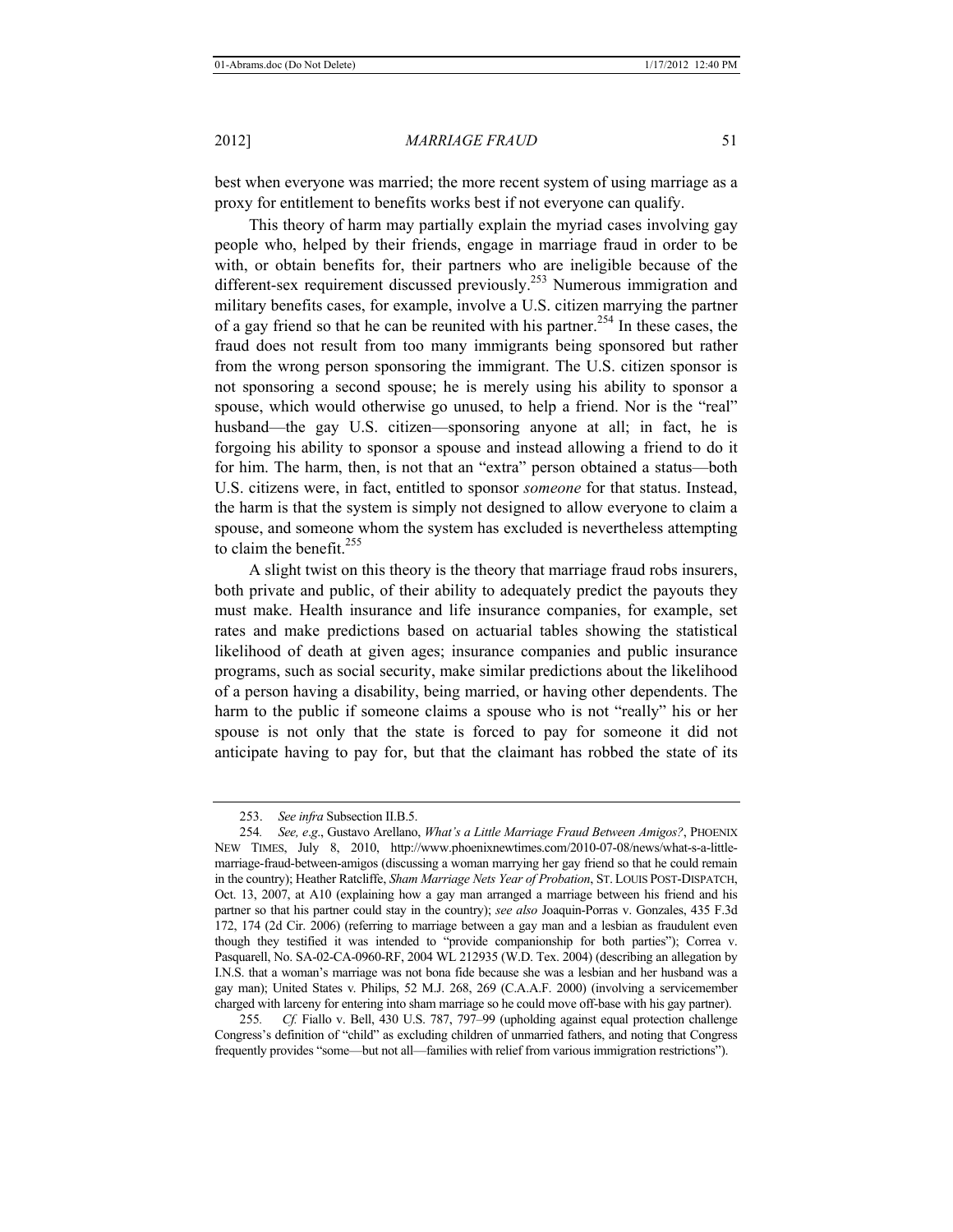ability to make predictions about the number of claimants and ensure that its programs are adequately funded.<sup>256</sup>

# *b. Expressive Harms*

So marriage fraud might be expensive for the state. Might it also result in expressive harms? Many of the antifraud pronouncements Congress has made involve not expense but concern about protecting marriage itself. As Representative Barney Frank put it during hearings on the IMFA, "[m]arriage is a very important and a very sacred institution, and we should not stand by while people trifle with it to get into the country."<sup>257</sup> This kind of expressive harm might be thought of not as fraud on the market, but as fraud on the voters. Voters elect legislators who put a certain kind of public benefits program in place, which rewards certain kinds of marriages—that is, heterosexual and gender-traditional. Use of marriage fraud to obtain the benefit without conforming to the statutorily imposed definition of marriage denies voters and the citizenry their public policy preferences as expressed in voting practices.

Anxiety about harm to marriage as an institution could also justify the "establish a life" test. The logic goes something like this: if a couple is willing to marry and to live so as to create the appearance of sincere companionship, then their private motives for marrying will not damage the institution. Put differently, their willingness to embrace the "stick" aspects of marriage commitment, mutual support, and conjugality—justifies their interest in a particular "carrot." But if they are unwilling to embrace the stick, the institution might crumble.

According to some critics, the instrumental use of marriage does not just cheapen marriage. It also undermines marriage from within by de-gendering the institution.<sup>258</sup> In this view, the fact that public benefits are structured to encourage traditional breadwinner/homemaker gender roles cuts in favor of maintaining them. Individuals who are not willing to take on these roles but want the benefits anyway threaten the institution by making it less about civilizing men, protecting against female dependency, and nurturing children.<sup>259</sup> Instead, for couples unwilling to conform to traditional marriage roles, marriage is about the two individuals who make up the marital unit and their autonomous needs. With this theory in mind, we can read *Boyter*, the "divorce fraud" tax case, as punishing a couple for having the audacity to create

<sup>256</sup>*.* Of course, the state often does not adequately fund its programs. The point here is that it is not only the cost to the state that is the problem, but the threat to the state's ability to plan.

<sup>257.</sup> 132 CONG. REC. 27,016 (1986) (statement of Rep. Barney Frank).

<sup>258</sup>*. See, e.g.*, Monte Neil Stewart, *Judicial Redefinition of Marriage*, 21 CAN. J. FAM. L. 11 (2004) (arguing that along with implicating separation of powers issues, judicial treatment of the civil union/marriage debate ignores the overall policy concerns inherent in the gendered nature of marriage); *see generally* Wardle, *supra* note 9 (arguing that civil unions cannot advance the social goals that gendered marriage can and has done historically).

<sup>259</sup>*. See* Wardle, *supra* note 9, at 779*–*80.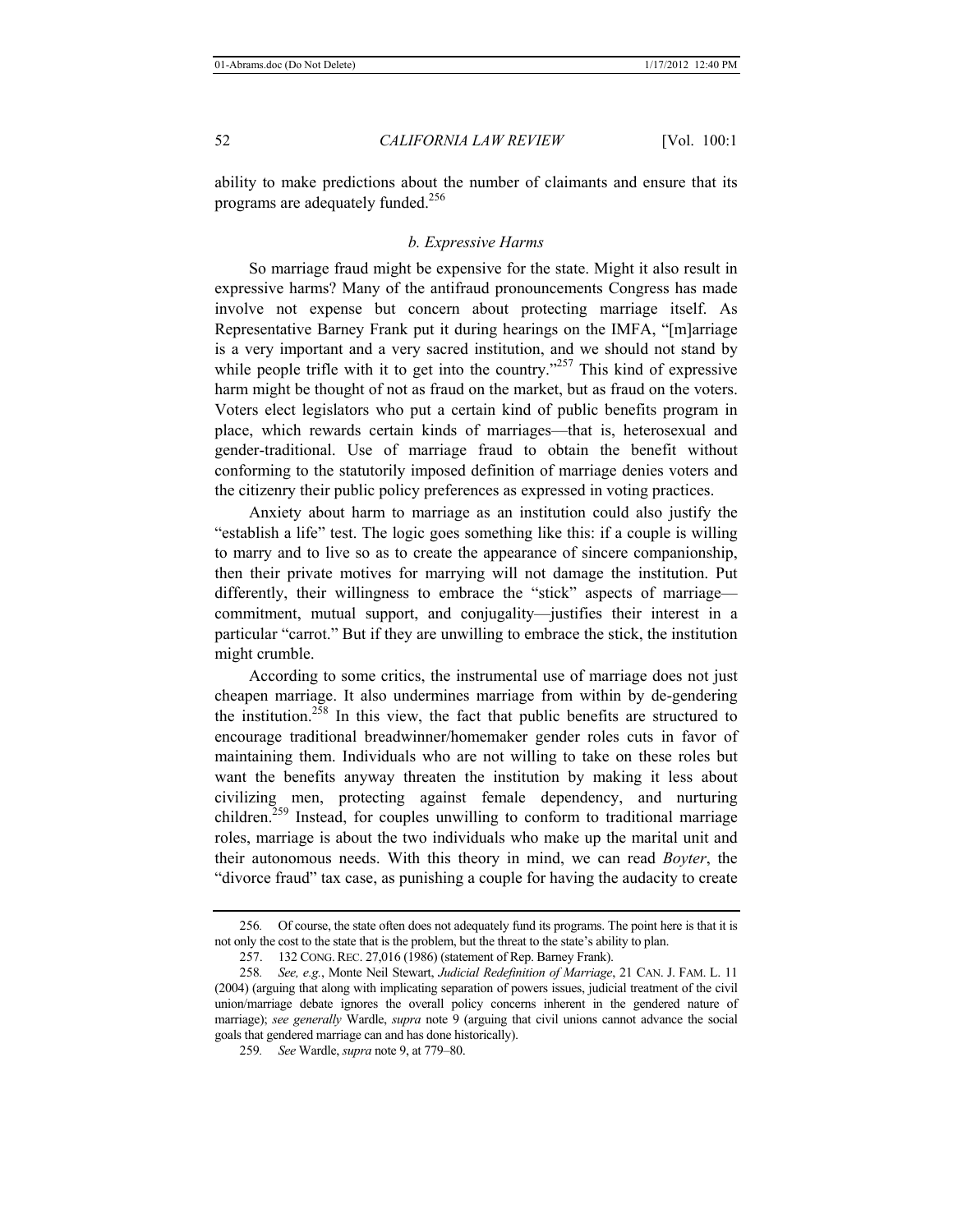a dual-breadwinner family. Marriage in this view is not an equal institution, but instead a status that shapes behavior along gendered lines to produce societally beneficial results.

A similar critique underlies the common charge that same-sex marriages are "counterfeit" or "fake."<sup>260</sup> Since same-sex couples cannot procreate with each other without outside help, some scholars have accused them of seeking "marriages of convenience entered into primarily for the tangible benefits."<sup>261</sup> A "real" marriage, on this theory, would be one in which the couple engaged in procreative sex. To return to the example mentioned in the financial harms section above, a person who uses a fraudulent immigration marriage to a third party to facilitate reunification with that party's same-sex partner might be understood as harming the public financially by taking a spot that would not otherwise have been used. But such a marriage also alters marriage itself by introducing an alternative model that involves neither gendered roles nor procreative sex.

A problem with both of these critiques is that they make assumptions about what marriage is that may simply be untrue for many people. In order to identify an expressive harm to marriage, we must identify what marriage is, and how exactly the expression of a different vision dilutes, misrepresents, or destroys it. But there seems to be little cultural consensus on what marriage is today.<sup>262</sup> The greater harm to marriage may occur not from opening it up to more types of people, but from insisting that it is a coercive, gendered institution, one that many people might find unappealing.<sup>263</sup>

One other expressive harm might result from marriage fraud, particularly in the immigration context. Fraud might be a kind of invasion of the polity, an unwanted inclusion of new members whom the state would not have chosen if it had known the truth about them. An important purpose behind granting immigration status based on marriage is the idea that marriage serves a civilizing function. Immigrants will be more successful and assimilate more quickly if they are married to U.S. citizens; marriage tames the immigrant and

<sup>260</sup>*. See* Courtney M. Cahill, *The Genuine Article: A Subversive Economic Perspective on the Law's Procreationist Vision of Marriage*, 64 WASH. & LEE L. REV. 393, 397 (2007) (arguing that "the counterfeiting analogy to same-sex relations . . . is intimately tied to concerns about sodomy and samesex procreation—each of which . . . is viewed as a fraudulent imitation that not only threatens the currency of marriage but also represents a kind of economic fraud").

<sup>261.</sup> George W. Dent, Jr., *Traditional Marriage: Still Worth Defending*, 18 BYU J. PUB. L. 424, 424 (2004), *cited in* Cahill, *supra* note 260, at 450. Cahill also quotes Pat Robertson making a similar claim: "[Homosexuals are] self-absorbed narcissists who are willing to destroy any institution so long as they can have affirmation of their lifestyle." *Id*. at 446.

<sup>262</sup>*. See* CAHN & CARBONE, *supra* note 230 (delineating two different visions of family life in America); COONTZ,*supra* note 46 (showing various meanings of marriage over time).

<sup>263</sup>*. See* Kerry Abrams & Peter Brooks, *Marriage as a Message: Same-Sex Couples and the Rhetoric of Accidental Procreation*, 21 YALE J.L. & HUM. 1, 33–35 (2009) (arguing that vision of marriage endorsed by some justices in state same-sex marriage litigation is unlikely to appeal broadly to the public).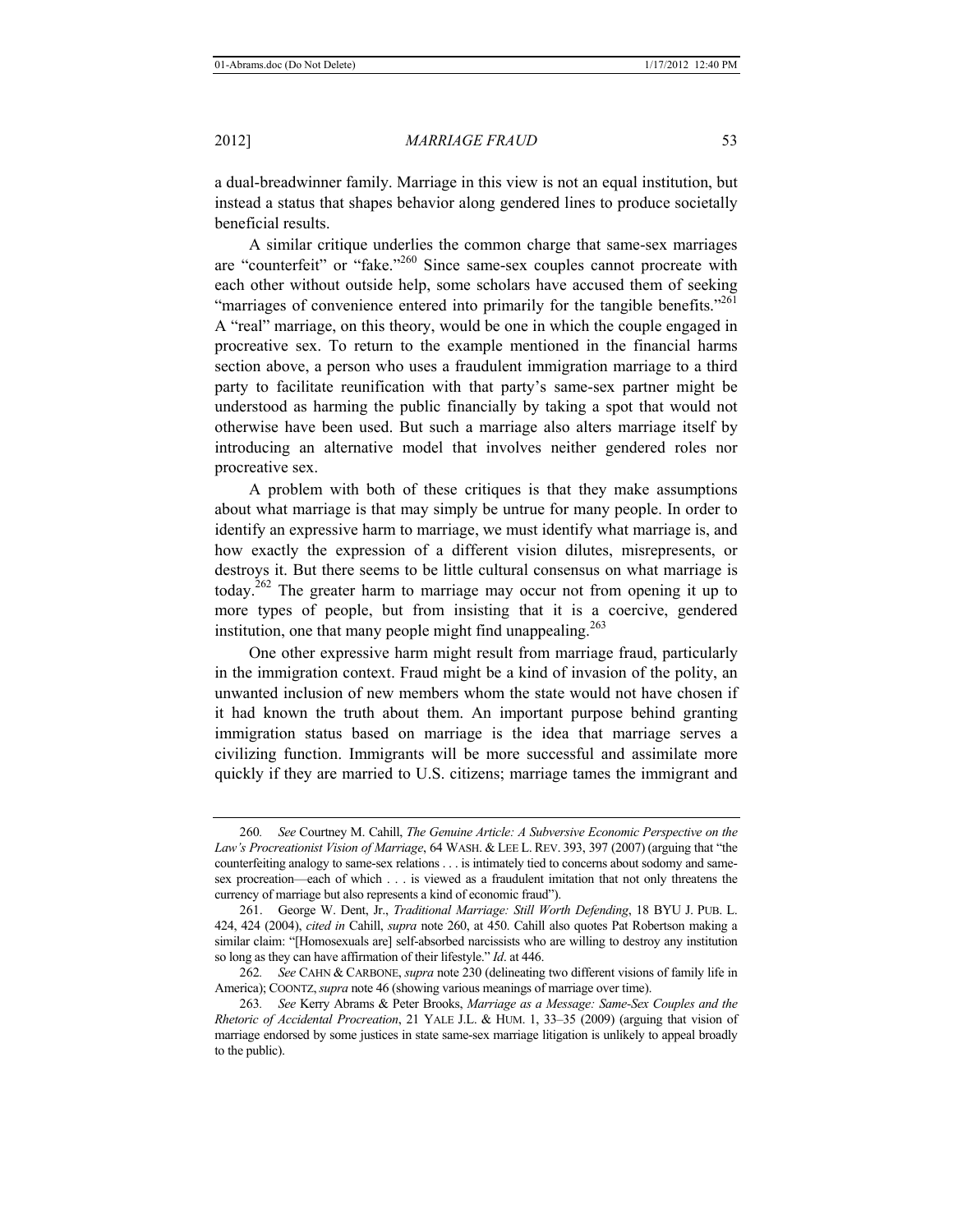turns him into a citizen.<sup>264</sup> A person who uses marriage fraudulently to obtain lawful status becomes a member—first as a green-card holder, which in turn creates eligibility for naturalized citizenship—without undergoing the acculturating process that marriage is imagined to produce.<sup>265</sup> An undeserving interloper now has the opportunity to become a citizen, saddling the citizenry with an unqualified new member and leaving a more deserving immigrant waiting in line.

Public benefits marriage fraud, then, could cause the state harm, whether financial or expressive. Such harm would have no particular victim; instead the harm would be dispersed across the public. Some people, however, might experience more concentrated harm than others. For instance, people pushed back in the queue for a green card would suffer more from immigration marriage fraud than the citizenry in general.

But the types of harm experienced by the state may not be as compelling upon closer examination. The financial harms result not from thievery but from the way the system is structured. It is designed to reward marriage—and particular forms of marriage, at that—by taxing the nonmarried and those in egalitarian marriages. If the benefits are intended as a carrot, then should it be any surprise that people are willing to marry to get them?<sup>266</sup> And the potential expressive harms force us to ask what exactly marriage is, who gets to control its meaning, and why doing exactly what the state is incentivizing people to do—marrying for a benefit—is wrong if they are not also marrying for other reasons.

#### IV.

#### RECONFIGURING MARRIAGE

We saw in Part II that, in many cases, marriage, standing alone, is a poor proxy for eligibility for entitlements, and in those cases, lawmakers try to further circumscribe who will be eligible by crafting tests that either add additional formal requirements, such as a time lapse, age, or cohabitation, to marriage, or add functional requirements for performing marriage in an idealized way. Put another way, marriage turns out to be a poor proxy in some circumstances

<sup>264</sup>*. See* Kerry Abrams, *Becoming a Citizen: Marriage, Immigration, and Assimilation*, *in* GENDER EQUALITY: DIMENSIONS OF WOMEN'S EQUAL CITIZENSHIP (Linda McClain & Joanna Grossman eds., 2009); *see also* INA § 319(a), 8 U.S.C. § 1430(a) (2006) (reducing residency requirement for obtaining naturalized citizenship from five years to three years where immigrant is married to U.S. citizen during the period of residency).

<sup>265.</sup> In the case of gay or lesbian immigrants in long-term relationships, of course, this acculturation process would have occurred, just not through the official sponsor. But perhaps in these cases the problem for the state is that the wrong acculturation process has occurred. The rules of immigration, like tax and social security law, encourage marriages structured along traditional gender lines, and by acculturating through a same-sex relationship, the immigrant has evaded this form of acculturation. *See* Abrams, *supra* note 264 (arguing that heterosexual marriage functions as a crucible for becoming a citizen and critiquing this process).

<sup>266</sup>*. See* Medina, *supra* note 188, at 711 ("Engaging in conduct to avail oneself of a governmental benefit does not, in and of itself, cause harm to the government or to the public.").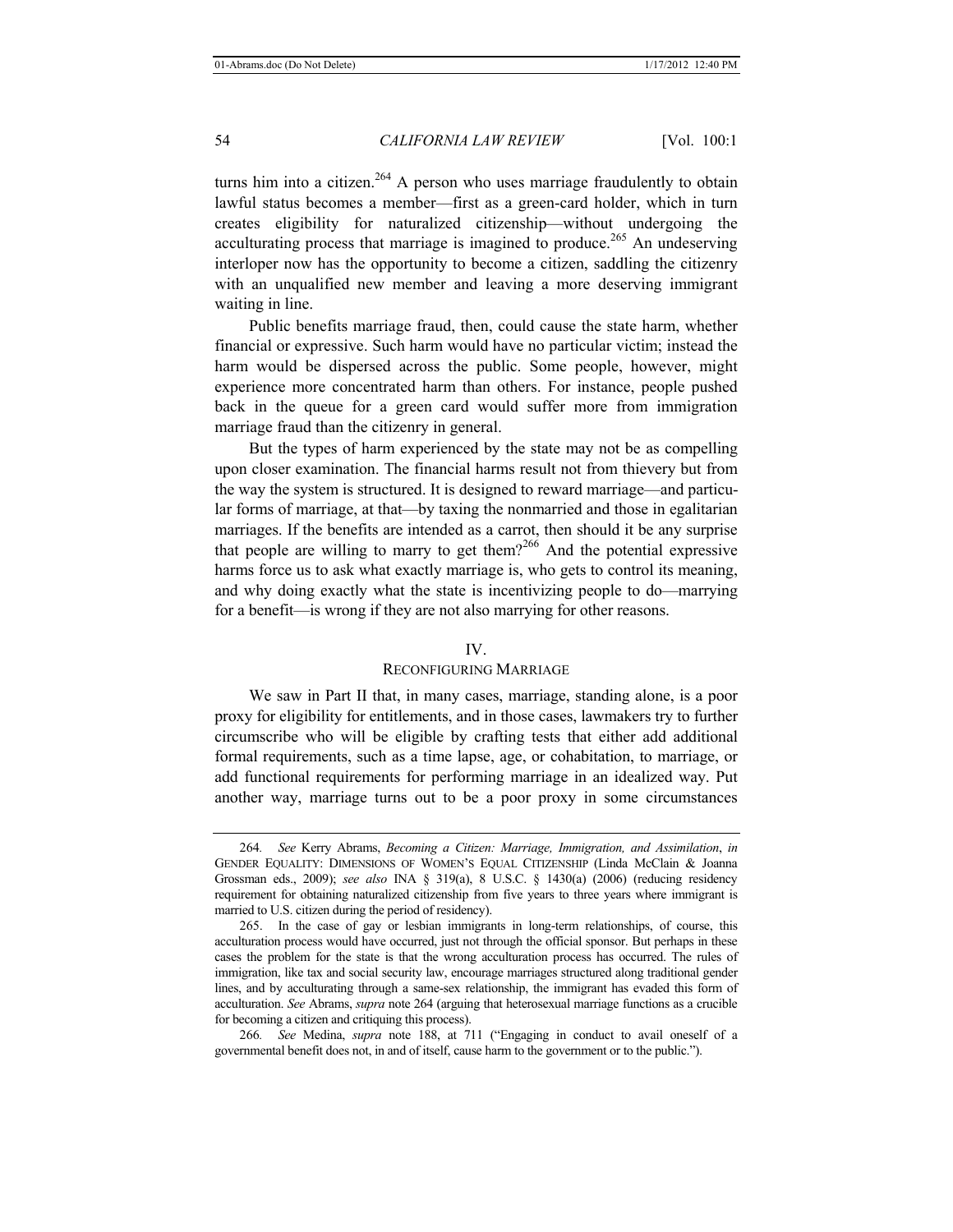because it is overinclusive; it is simply too easy to get married for instrumental purposes, and lawmakers must do something to tighten up the system.

But even in those circumstances where the law has not added "plus" or functional tests to the formal marriage requirements, we might still ask whether marriage is a good proxy for benefit eligibility. It is possible, in other words, that marriage is actually a radically underinclusive proxy for eligibility. As we saw in Part III, marriage fraud's harm to the state is largely a harm to a system predicated on the idea that married people are worthier recipients of benefits because they are married and that marriage as a concept has a single meaning worth defending. Society demands that marriage do an enormous amount of work, and it important to ask whether marriage is the right mechanism for determining eligibility at all.

This final Part explores the consequences of asking marriage to do so much work. First, it argues that grafting so many benefits onto marriage has costs. Second, it argues that these costs suggest that we might be better off disaggregating public benefits from marriage and explores how this might be done.

# *A. The Costs of Tying Public Benefits to Marriage*

Despite the harms the state suffers from marriage fraud, there are good reasons to think that marriage fraud doctrines should be abandoned, or at least modified. These reasons are not the result of problems with the marriage fraud doctrines themselves. The fraud doctrines are merely a symptom of an underlying problem—the law's continued overreliance on marriage as a privileged status for public benefits.

#### *1. Marriage Targets the Wrong Beneficiaries*

One cost of using marriage as a proxy for benefit eligibility is that it simply may not work. Marriage, as we have seen, is often a poor enough proxy for entitlement that the law imposes other requirements, whether they are formal "plus" rules or fuzzy functional tests to demonstrate eligibility. These tests presuppose that there is a cultural ideal of marriage that can be translated easily into a legal test. Whether this was true at one point in time is debatable, $267$  but it seems clear that enough people have abandoned these cultural ideals today that marriage practice varies substantially. As we saw with some of the more intrusive, "integrated" tests such as the "establish a life" test, the standards to which we hold people in obtaining some benefits are standards that much of the formally married population could not meet if so tested. Nofault divorce and the decriminalization of sex led to the development of many

<sup>267</sup>*. See* STEPHANIE COONTZ, THE WAY WE NEVER WERE: AMERICAN FAMILIES AND THE NOSTALGIA TRAP 2 (1992) (arguing that "many of our 'memories' of traditional family life [are] myths" and that "[f]amilies . . . have never lived up to nostalgic notions about 'the way things used to be'").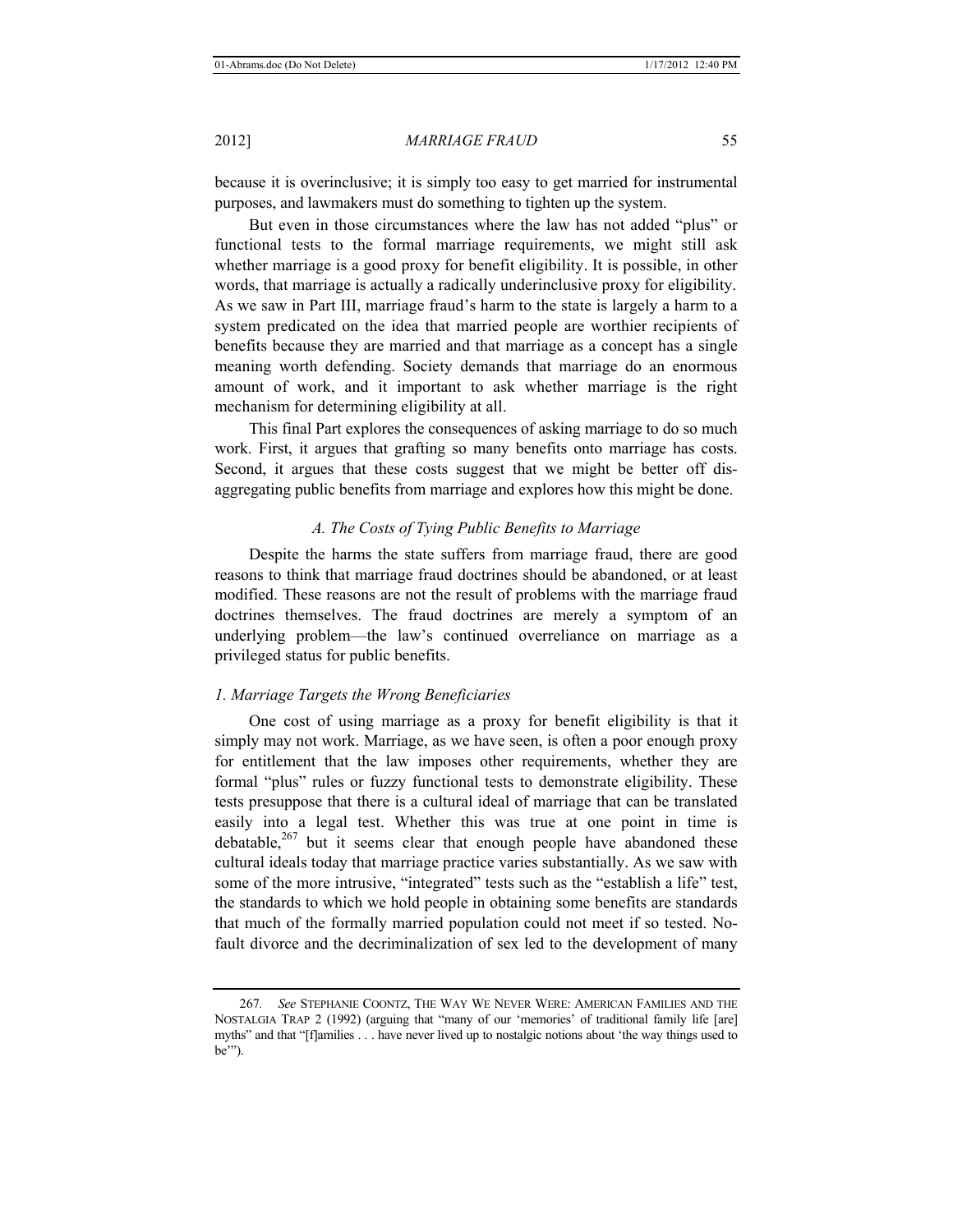marriage fraud doctrines, but it does not follow that we therefore need to require more than simply formal marriage to protect marriage from fraud. Instead, we might conclude that marriage is simply no longer capable of serving as a proxy for public benefits eligibility.

In fact, some of the factors that led to the grafting of public benefits onto marriage are the very reasons that marriage is no longer a good criterion for determining eligibility. When public benefits were initially allocated on the basis of marital status, marriage was becoming less permanent, but the vast majority of people who married stayed married until one of the spouses died.<sup>268</sup> The majority of married women did not work outside the home or worked very little; marriage was the way in which women obtained financial security.<sup>269</sup> There was a cultural and legal consensus that sex and procreation were best left to married couples, and so public benefits that encouraged or rewarded marriage were less controversial than they are today.

Flash forward to 2012, where marriage's role in managing dependency and childrearing has changed dramatically. Today, people are much less likely to marry and much more likely to divorce.<sup>270</sup> When they do marry, women today are more likely to be in the labor force than they were before; most married women work outside the home, and nearly half of married women not only work but work full-time.<sup>271</sup> And marriage is also no longer the nearly exclusive site for procreation: approximately 40 percent of births are to unmarried mothers. $272$  In the 1930s, most women were married, it was likely that a married woman with children would have little or no income of her own, and the premature loss of her husband would have been financially devastating. Although some families today are structured similarly to a 1930s family, marriage is simply no longer an accurate predictor of female dependency or the existence of dependent children.

Even if marriage is not always an accurate predictor of dependency, it still might be a good idea to sometimes use marriage, or something like it, to

<sup>268.</sup> Between 1930 and 1935, the marriage rate in the United States hovered between approximately 8 and 10 per 1,000 in population, while the divorce rate was only approximately 1.5 per 1,000. Thomas C. McCormick & Douglas W. Oberdorfer, *Marriage and Divorce Rates in Wisconsin, 1920–35*, 47 AM.J. SOC. 563, 565 (1942).

<sup>269</sup>*. See* KESSLER-HARRIS, *supra* note 205, at 146.

<sup>270.</sup> In 2009, there were 6.8 marriages per 1,000 people; and 3.4 divorces per 1,000 people. Ctrs. for Disease Control and Prevention, *supra* note 225, at 1 tbl.A. Compare to the rates in the 1930s, *supra* note 268.

<sup>271</sup>*. See* U.S. DEP'T OF LABOR, BUREAU OF LABOR STATISTICS, USDL-11-0396, EMPLOYMENT CHARACTERISTICS OF FAMILIES—2010, at 10 tbl.5 (2011), *available at* http://www.bls. gov/news.release/pdf/famee.pdf, tbl.5 (finding that among married women with children under eighteen in 2010, 47.5 percent were employed full-time and 64.4 percent were employed overall).

<sup>272.</sup> In 2008, nonmarital births were 41 percent of all births; in 2009, 26 percent of children lived with one parent, and 79 percent of those children lived with their single mother. FED. INTERAGENCY FORUM ON CHILD & FAMILY STATISTICS, AMERICA'S CHILDREN IN BRIEF: KEY NATIONAL INDICATORS OF WELL-BEING, 2010, at 4 (2010), *available at* http://www.childstats. gov/pdf/ac2010/ac\_10.pdf.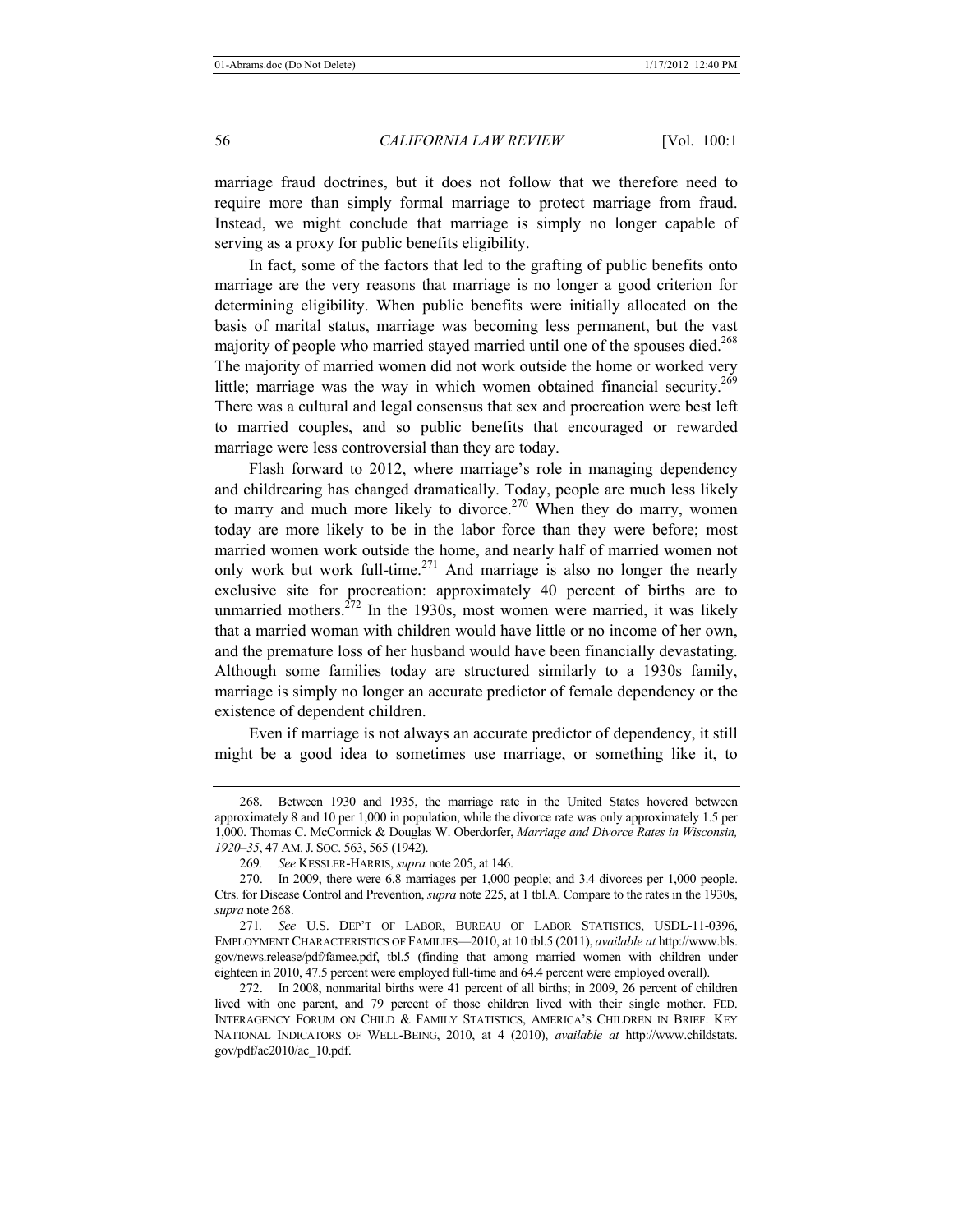subsidize caregiving in the home through entitlements. Lawmakers might decide, for example, that spouses who take time off from full-time paid work to care for children are made economically vulnerable through this choice and should be protected through entitlements. But marriage no longer appears to be a neat proxy for who should get this entitlement. Instead, lawmakers might want to ask whether a person has lost market income because of care work and determine whether this kind of care work is something the government wants to subsidize, regardless of whether the person is married to an "ideal worker," cohabiting with one, or single. $^{273}$  If the state is going to subsidize dependency, marriage is no longer the way—or at least not the only way—to do it. Lawmakers should ask specifically why they believe marriage functions well as a proxy for benefit eligibility, and then determine whether it is as good a proxy as they assume before reflexively grafting more benefits onto marriage at the expense of other methods of benefits allocation.<sup>274</sup>

A problem related to the inaccurate targeting of beneficiaries is the institutional competence (or lack thereof) of those who make decisions about marriage fraud. Indeed, the functionaries who determine which marriages are fraudulent may be ill equipped to do so. In the classic annulment case, it was the parties to the marriage who determined whether the fraud was egregious enough to bring a claim for annulment. This doctrine supported family privacy by preventing interested (or simply nosy) third parties from intruding. In contrast, the public benefits marriage fraud doctrines sometimes invalidate even those marriages that couples experience as genuine. The people making these decisions may not be trustworthy, and the opportunity for review of their determinations is limited.275 Family law courts may be notoriously subjective

<sup>273.</sup> *See* FINEMAN, *supra* note 8, at 228 (proposing the abolition of marriage as a legal category and in its place "the construction of protections for the nurturing unit of caretaker and dependent"); *see also* MAXINE EICHNER, THE SUPPORTIVE STATE: FAMILIES, GOVERNMENT, AND AMERICA'S POLITICAL IDEALS 105 (2010) (arguing that the state's interest in privileging adult intimate relationships is caretaking, and so the state therefore has an interest in supporting a "considerably broader range of relationships than the heterosexual couples who can now choose to marry . . . the state has valid reason to support all of the following horizontal relationships involving caretaking: two elderly sisters who live together and take care of one another, a nonmonogamous homosexual couple, a commune of five adults who live together with their children, and a heterosexual married couple").

<sup>274</sup>*. See* Martha L.A. Fineman, *Masking Dependency: The Political Role of Family Rhetoric*, 81 VA. L. REV. 2181, 2186 (1995) [hereinafter Fineman, *Masking Dependency*] (arguing that "politicians and pundits" refuse to "address and to assess the continued viability of ideological assumptions" about how families function). For an example of a case in which the Supreme Court explicitly recognized that Congress was using marriage as a proxy for increased economic well-being (and therefore a reduced need for public welfare), see Califano v. Jobst, 434 U.S. 47 (1977).

<sup>275</sup>*. See, e*.*g*., INA § 242(a)(2), 8 U.S.C. § 1252(a)(2) (2006) (limiting judicial review of discretionary immigration decisions to questions of law); Gerald Neuman, *On the Adequacy of Direct Review After the Real ID Act of 2005*, 51 N.Y.L. SCH. L. REV. 133, 136*–*37 (2006*/*07) (explaining that section 242 now channels appeals directly into the circuit courts, precluding district court review, and limits review to questions of law); *cf.* Katherine Silbaugh, *The Practice of Marriage*, 20 WISC. WOMEN'S L.J. 189, 192 (arguing that the centralized view of the state as "creating" civil marriage "puts the state at the center of disputes over social meaning that state actors are ill-equipped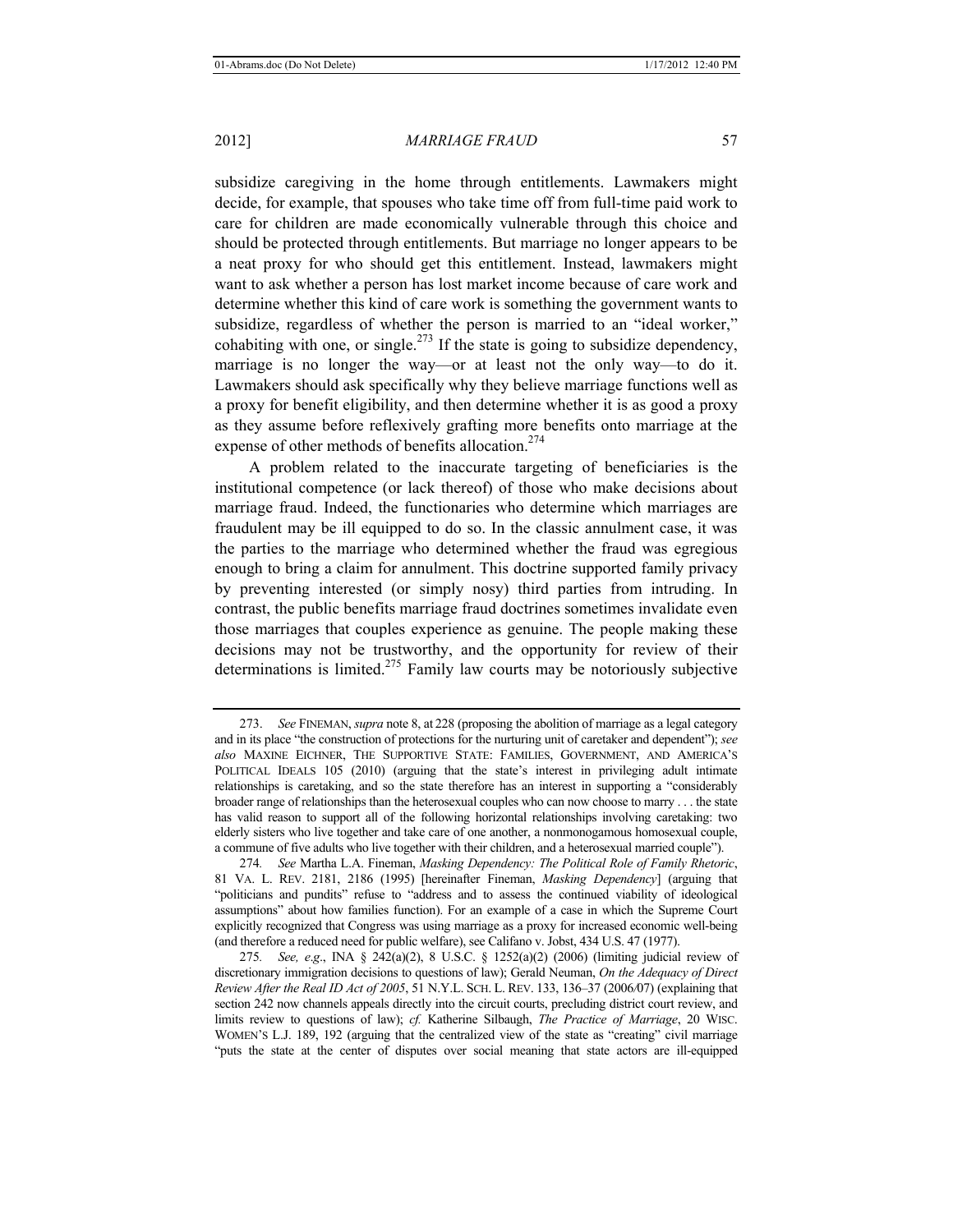and of varying quality, but at least they have expertise in their subject matter. They hear family cases day in and day out and have a sense of the variety in how couples experience married life. Other courts undertaking functional tests of marriage and legislatures crafting functional, integrated, and "plus" rules for determining eligibility are less likely to have this broad view of what constitutes a "typical" marriage.276 Their value judgments are likely to conflict with the lived experience of many people subject to their rules.<sup>277</sup>

#### *2. Marriage Obscures Discrimination*

Even though marriage is in many cases a poor proxy for eligibility, its persistence as a legal status conferring important public benefits obscures the inequalities it creates in the public benefits system. Many people would welcome the opportunity to obtain the benefits currently granted through marriage—health insurance, government- or employer-subsidized pensions, the opportunity to sponsor a family member or friend for immigration status, housing subsidies. It is not clear why married citizens are more deserving of these benefits than unmarried citizens. Marriage obscures the arbitrariness of who gets the benefits by expanding the number of people who get them and thus preventing a public clamor for benefits for all. For some benefits, such as health care, that lie beyond the reach of individual people absent an employersubsidized insurance policy, marriage prevents a significant percentage of the population from going without. Only a little over half of single women, for example, have health insurance, but 83 percent of married women have it, presumably because they have access to an "ideal worker's" health care policy.<sup>278</sup> Marriage thus gives a veneer of stability to a system that gives substantial benefits to people who have not paid into it directly. The moral superiority we attach to those who marry makes these entitlements seem

institutionally to handle").

<sup>276</sup>*.* Scholars writing about marriage law have described the tendency of bureaucrats to contract the rights of claimants, even absent their explicit discretion to do so, in similar contexts. *See, e.g.*, Elizabeth F. Emens, *Changing Name Changing: Framing Rules and the Future of Marital Names*, 74 U. CHI. L. REV. 761, 823*–*27 (2008) (describing the phenomenon of "desk clerk law," where clerks refuse to allow future spouses as much control over their marital names as the law on the books gives them); Collins, *supra* note 4, at 1149 (using Max Weber's theory of bureaucracy to account for why administrative officials denied so many pension petitions to women who would have been considered "married" under state law). This concern appears to have, at least partially, influenced the Fifth Circuit's reasoning in the *Continental* case, discussed *supra* in Section II.B. Recall that in *Continental*, the court held that it was inappropriate for employers to be passing judgment on the marriages of their employees. Unlike administrative law judges, the court suggested, private employers invade the privacy of individuals and exceed their authority when they make subjective judgments about the validity of marriage or divorce. *See* Brown v. Cont'l Airlines, Inc., No. 10-20015 (5th Cir. July 18, 2011), *available at* http://www.ca5.uscourts.gov/opinions/pub/10/10-20015-CV0.wpd.pdf.

<sup>277</sup>*. See* Fineman, *Masking Dependency*, *supra* note 274.

<sup>278</sup>*.* Bernstein, *supra* note 5, at 161 (citing LINDA WAITE & MAGGIE GALLAGHER, THE CASE FOR MARRIAGE: WHY MARRIED PEOPLE ARE HAPPIER, HEALTHIER, AND BETTER OFF FINANCIALLY 60 (2000)).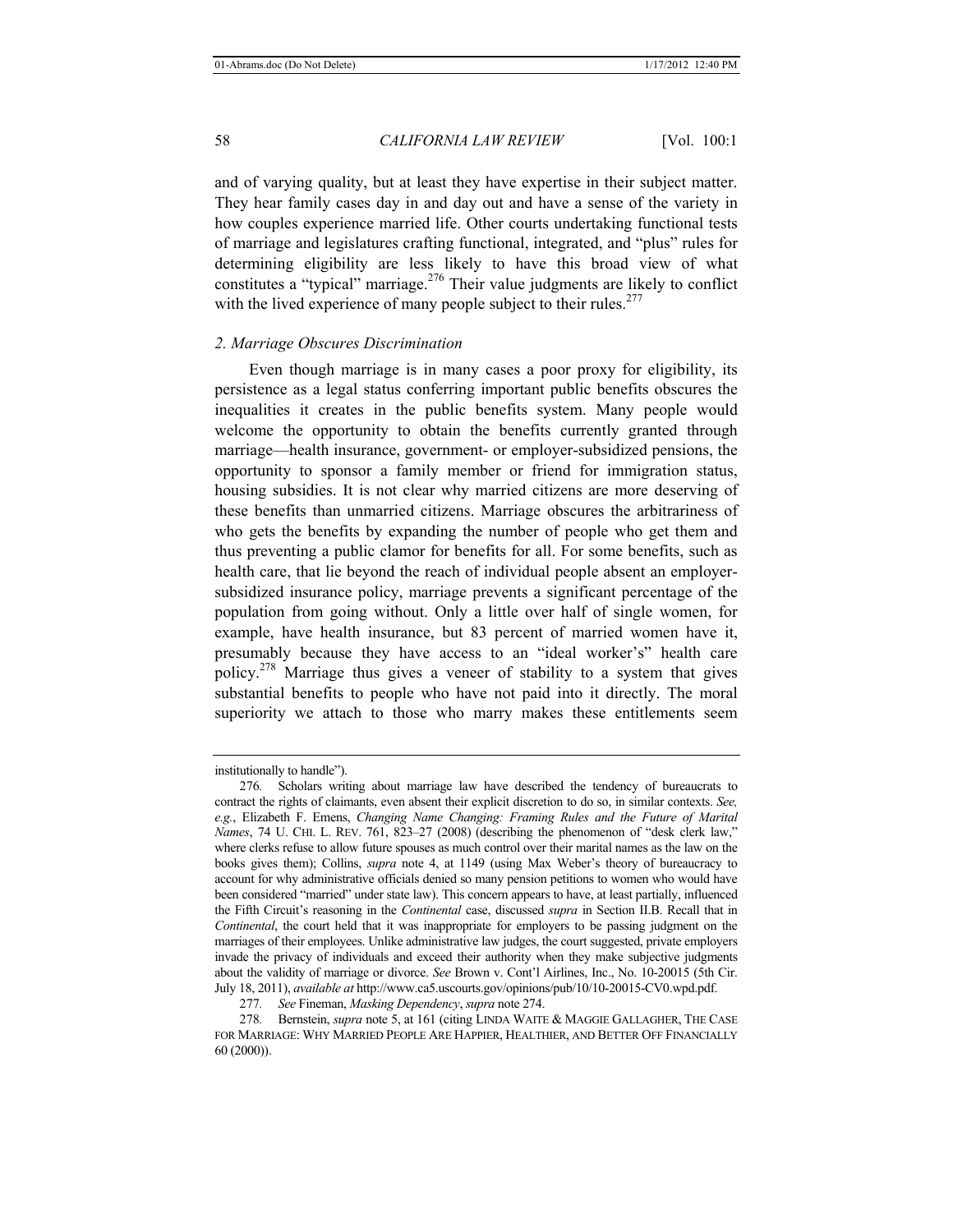earned. As Kristin Collins has shown, the federal government "redistributes far more money to women by way of marriage-based entitlements such as Social Security than through need-based 'welfare.'<sup>279</sup> Marriage is an institution entered into primarily by the middle-class, upper-middle class, and wealthy.

In contrast, the poor are far less likely to be married at any given time, or to ever marry.<sup>280</sup> So if the benefits attached to marriage are so extensive that they tempt people to commit fraud to obtain them, then why are the poor not clamoring to marry? One reason may be that the benefits offered are inducements that matter only once a person has moved beyond subsistence, and marriage might actually threaten that subsistence. For many poor, single mothers, marriage creates one more legal dependent—a husband—without doing anything to make that dependent easier to support.<sup>281</sup> Poor women frequently choose not to marry the fathers of their children because they believe, often with good reason, that they will not contribute financially to the well being of their families or because they are seeking a more egalitarian relationship than they believe the fathers will offer.<sup>282</sup> Furthermore, many of the benefits are of use primarily to caregivers who opt out of the workforce for periods of time. The option to take 50 percent of a spouse's social security benefit in lieu of 100 percent of one's own, for example, is only useful if a person has an "ideal worker" spouse and can afford to work a less-than-fulltime schedule, something many poor people lack. So, too, with marriage-based health insurance and the federal tax marriage bonus—couples where both parties are equal wage-earners but neither party is an "ideal worker," or where both parties work full-time in multiple low-paying, part-time jobs, will reap no tax or health-care benefits from being married. Tying public benefits to marriage is therefore regressive—it takes taxpayer money and redistributes it to a group that is already disproportionately wealthy. The people who are most likely to need many of these benefits will be the least likely to obtain them.

Using marriage as a proxy for entitlement also discriminates in some circumstances against dual-income earning couples. Several marriage benefits can be understood as subsidizing the traditional breadwinner-homemaker family at the expense of everyone else. Social security, for example, gives the spouse of an eligible retiree who is herself of retirement age a choice: collect 100 percent of her own earned benefit or the equivalent of 50 percent of her spouse's benefit instead.<sup>283</sup> The higher-earning spouse still gets to keep 100

<sup>279.</sup> Collins, *supra* note 4, at 1164 (noting that "ninety-eight percent of all recipients of Social Security survivors' benefits are women, and over forty percent of all women who receive Social Security benefits receive them as wives rather than as workers").

<sup>280.</sup> *See* CAHN & CARBONE, *supra* note 230, at 3 (2010); Bernstein, *supra* note 5, at 159*–*60, 169.

<sup>281.</sup> Onwuachi-Willig, *supra* note 5, at 1683–89 (2005).

<sup>282</sup>*.* Linda McClain, *Love, Marriage, and the Baby Carriage: Revisiting the Channeling Function of Family Law*, 28 CARDOZO L. REV. 2133, 2146*–*47 (2007).

<sup>283</sup>*. See* 42 U.S.C. § 402(b)(1) (2006) (setting forth wife's benefits).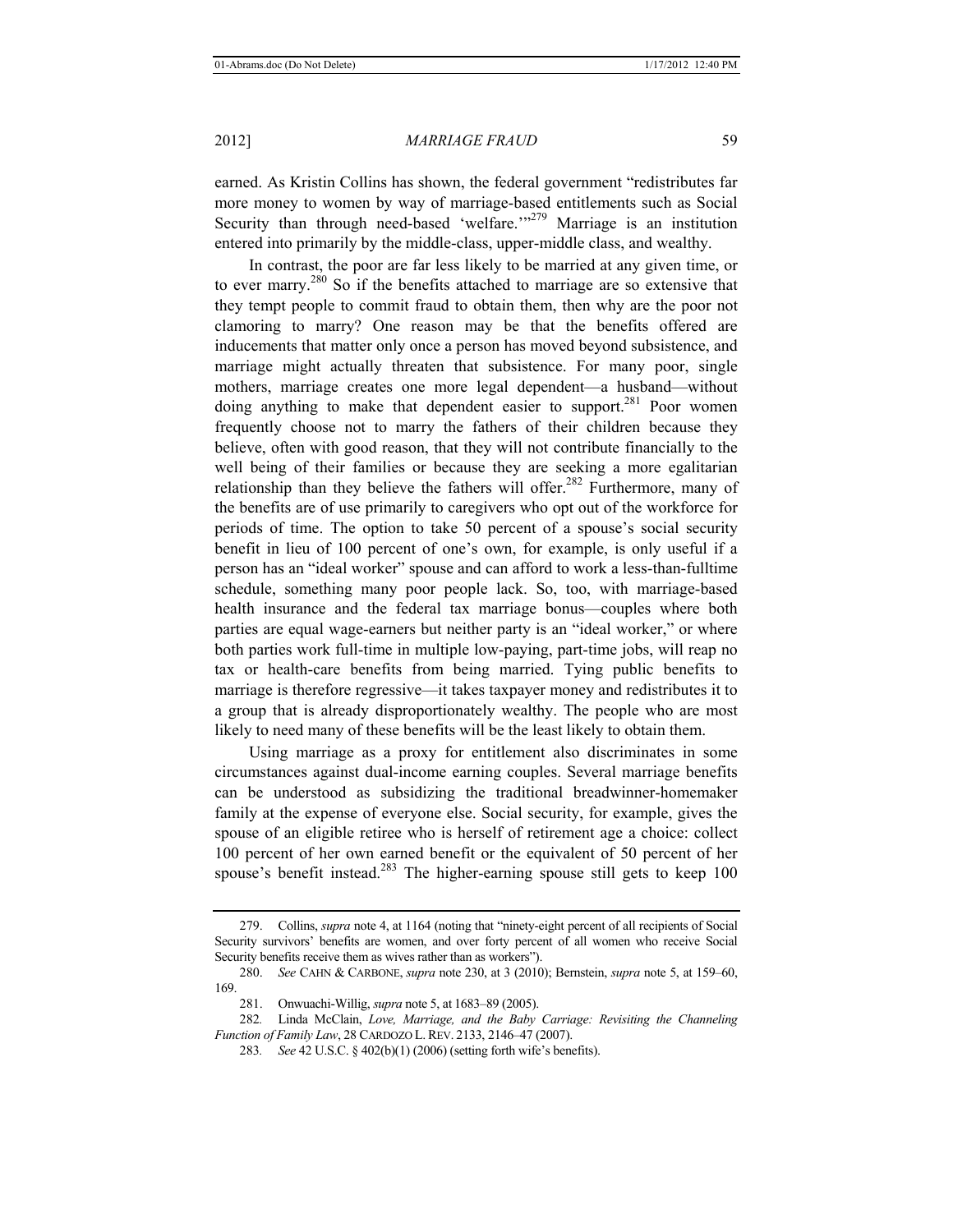percent of his benefits, so the net retirement entitlement to the couple choosing the second option is 150 percent of the higher-earning spouse's benefits. For many spouses (disproportionately wives), 50 percent of the husband's income over his lifetime will be worth more than 100 percent of her own, due to lower wages, more part-time work, and temporary absences from the labor force for childbirth or child care.<sup>284</sup> For a couple in this situation, the working wife's income contributes nothing to the eventual benefit—the couple receives 150 percent of the husband's benefit, just as if she had not worked at all. All of the money that the working wife who does not collect her own benefits contributed to social security goes back into the system, thus giving her little incentive to work outside the home if the work is not going to yield substantial enough income to exceed 50 percent of her husband's income over time.<sup>285</sup> In fact, she would have been just as well off in terms of retirement benefits by not working at all. So, too, the federal income tax marriage bonus that some couples receive is largely offset by the marriage penalty imposed on others. Families paying the penalty, generally dual-income couples, might understandably consider themselves subsidizing a lifestyle (a traditional breadwinner/stay-at-home spouse arrangement) through the tax system.<sup>286</sup> Of course, the government can reform neither the social security nor the tax systems without harming someone. If dual-income earners are not taxed at a higher rate, then sole breadwinners with adult dependents will be subject to a higher tax burden, which will increase the burden on non-wage-earning caregivers. Moreover, repealing social security spousal benefits would primarily harm low-income caregivers, essentially ending discrimination against one group of women at the expense of another.<sup>287</sup> The point here is that tying the benefits to marriage obscures the social problem being addressed—fairly compensating non-wageearning caregivers for their work—and the legal system deals with this problem at the expense of wage-earning caregivers.<sup>288</sup>

<sup>284.</sup> For critiques of this system, *see* Anne L. Alstott, *Tax Policy and Feminism: Competing Goals and Institutional Choices*, 96 COLUM. L. REV. 2001, 2059*–*66 (1996); Becker, *supra* note 4, at 276*–*85; Liu, *supra* note 4, at 12–16; McCaffery, *supra* note 2, at 996*–*1001.

<sup>285</sup>*. See* McCaffery, *supra* note 2, at 987*–*88, 996*–*1005.

<sup>286</sup>*. See* Kornhauser, *supra* note 66, at 645*–*50 (discussing effects of differential tax treatment of married people).

<sup>287</sup>*. See* Alstott, *supra* note 284, at 2004*–*05 (arguing that three feminist values—achieving equal treatment, encouraging women's market work, and assisting caregivers—cannot all be achieved simultaneously).

<sup>288</sup>*. See* Nancy Staudt, *Taxing Housework*, 84 GEO. L.J. 1571, 1630*–*31 (1996) (noting that the current system makes women's access to benefits contingent on high levels of market work or the longevity of their marriages and arguing that the tax system should impute wages to housework based on its economic value and then subject those wages to payroll and income taxation, thus treating women "who perform household labor as having earned their benefits in the same manner as waged laborers"); *see also* WILLIAMS, *supra* note 250, at 274 (recommending that we "end the practice of tying work benefits to the ideal worker norm in the context of Social Security, unemployment, the Family and Medical Leave Act, ERISA, and the tax system"); Liu, *supra* note 4, at 46*–*53 (critiquing and building on Staudt's proposal); Katharine Silbaugh, *Turning Labor into Love: Housework and the*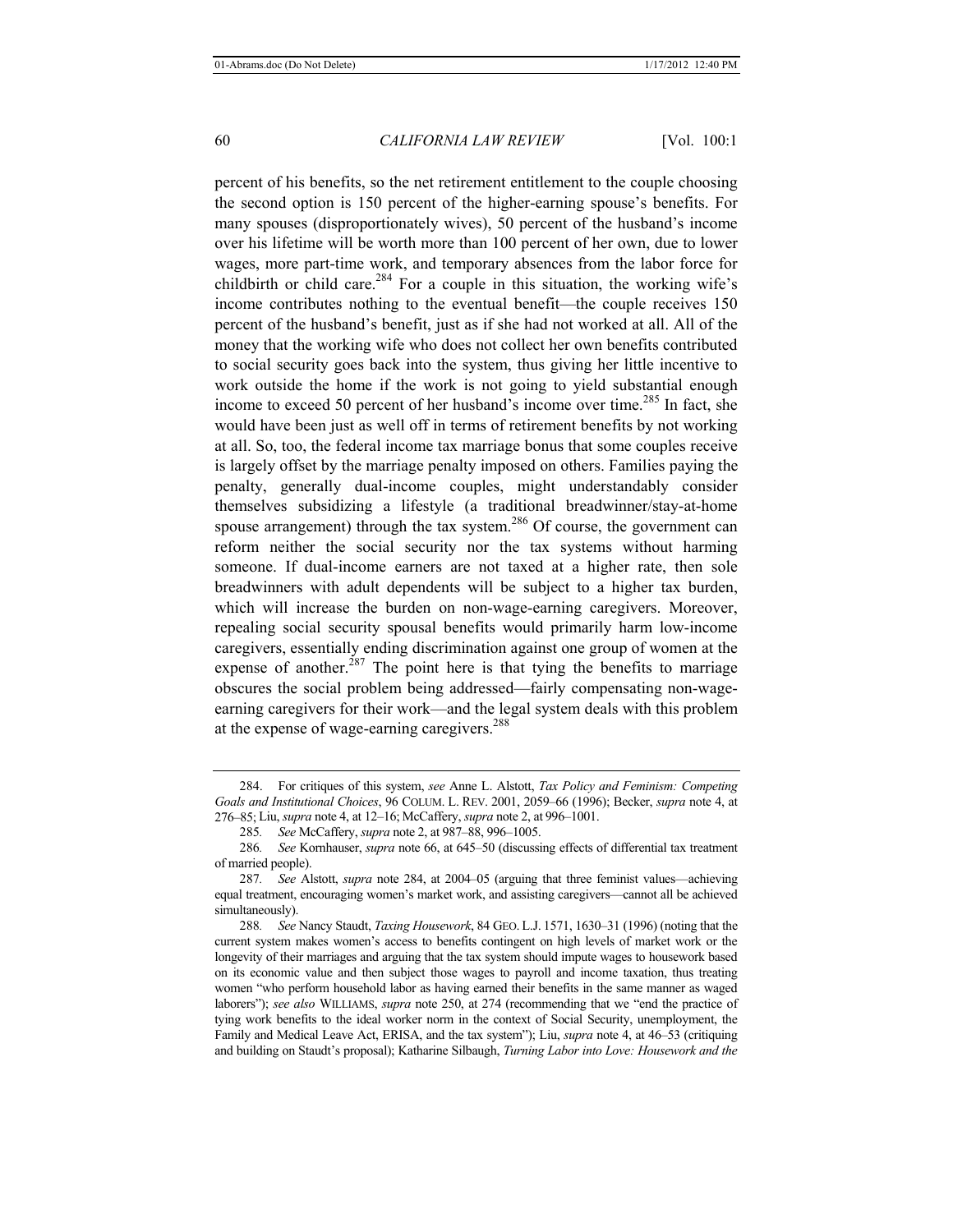### *3. Unbalancing Marriage*

A third cost in asking marriage to do so much work is that the institution may become unbalanced. Marriage currently functions as a default status that lawmakers use reflexively when allocating public benefits. As such, it is an ever-expanding pot of benefits with no symmetrically increased burdens. To return to the carrot-and-stick metaphor, lawmakers keep adding carrots to marriage without adding any corresponding sticks.<sup>289</sup> Traditional marriage was a balanced system in that each spouse owed duties to the other and received benefits in return.<sup>290</sup> The public benefits grafted onto marriage have made marriage lopsided, largely because people receive enormous benefits for being married, but no longer have to do as much in return. The more benefits lawmakers add, the more they should expect people to use marriage instrumentally to obtain them. Hence, it may not be the spouses "fraudulently" seeking benefits who are weakening marriage, but the lawmakers who have asked marriage to do more than it can do. The expressive harms to marriage caused by fraud may actually be harms resulting from marriage being too attractive to a certain subset of the population when it no longer has a uniform meaning. In other words, tying so many benefits to marriage may harm it—to the extent that marriage still connotes commitment, permanence, and fidelity, creating extensive reasons for using it instrumentally without concomitant burdens makes it less likely to stay true to those ideals.

# *B. Disaggregating Marriage*

During the last fifteen years, the same-sex marriage movement has advocated for access to marriage, both as an expression of recognition and social status<sup>291</sup> and as a means of obtaining the "carrots" associated with

*Law*, 91 NW. U. L. REV. 1 (1996) (examining methods of valuing housework).

<sup>289.</sup> There are a few exceptions. In 1996, for example, Congress amended the INA to require that U.S. citizens or residents who sponsor their family members for lawful permanent resident immigration status must sign a binding Affidavit of Support that demonstrates that they can support the immigrant at 125 percent of the poverty line. *See* INA §§ 212(a)(4)(C)(ii), 213A(a)(1)(A), 8 U.S.C.  $\S$ § 1182(a)(4)(C)(ii), 1183(a)(1)(A) (2006). This requirement functions as a check on the privilege of sponsoring an immigrant: the U.S. citizen spouse must also be able to support the immigrant. Although the Affidavit of Support system has serious flaws, see Abrams, *Immigration Law and the Regulation of Marriage*, *supra* note 3, at 1700–07, it is a good example of the state attempting to add a stick when it makes a carrot available.

<sup>290.</sup> Of course, these duties were not reciprocal and much of nineteenth- and twentieth-century feminism was devoted to rectifying the inequalities inherent in the system. *See* Siegel, *supra* note 39, at 1082–85. Unequal though it was, it was "balanced" in the sense that each party gained something through marriage and simultaneously took on substantial burdens.

<sup>291</sup>*. See, e.g.*, Perry v. Schwarzenegger, 704 F. Supp. 2d 921, 970 (N.D. Cal. 2010) ("Domestic partnerships lack the social meaning associated with marriage, and marriage is widely regarded as the definitive expression of love and commitment in the United States."); *In re* Opinions of the Justices to the Senate, 802 N.E.2d 565, 570 (Mass. 2004) ("The bill's absolute prohibition of the use of the word 'marriage' by 'spouses' who are the same sex is more than semantic. The dissimilitude between the terms 'civil marriage' and 'civil union' is not innocuous; it is a considered choice of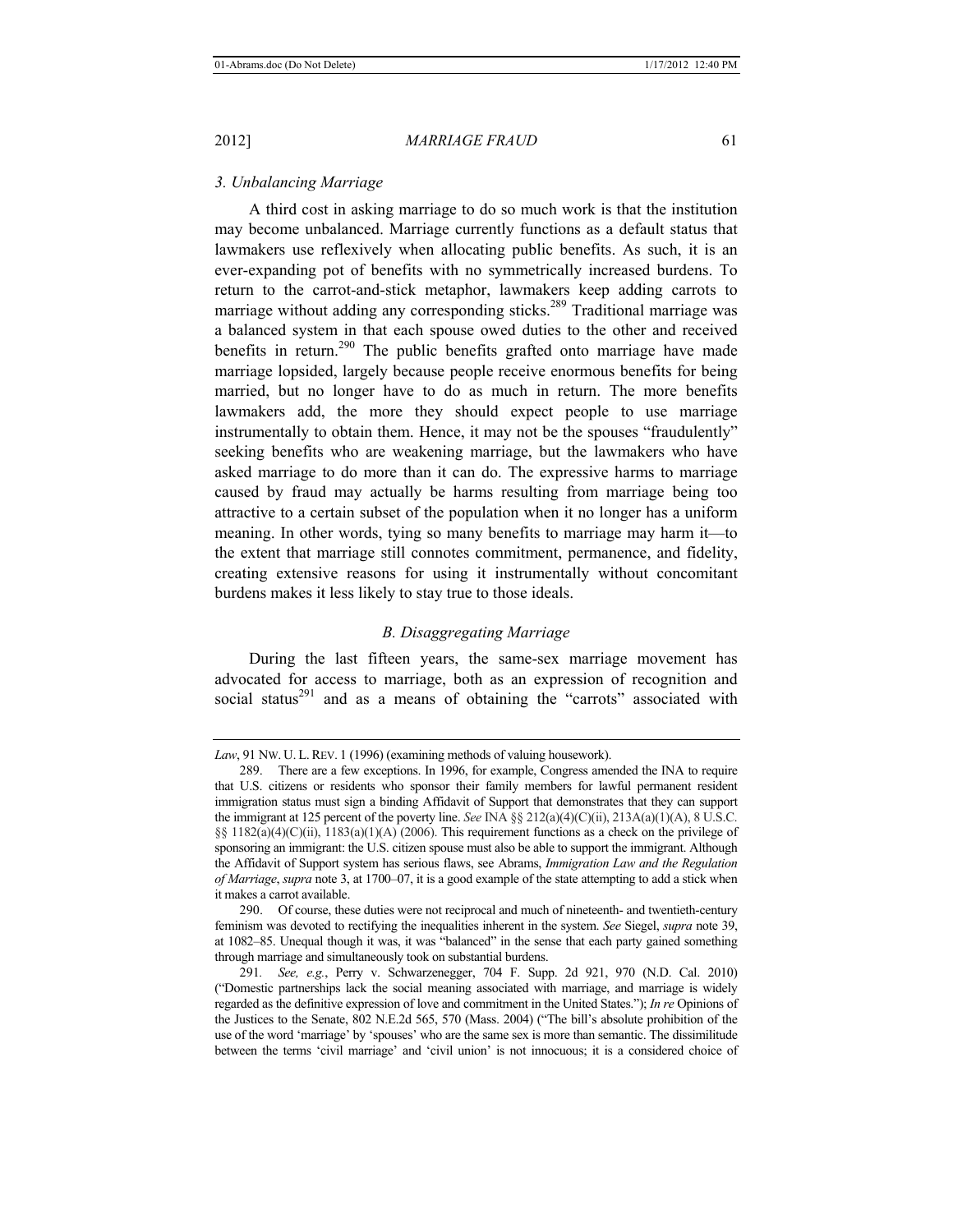marriage.<sup>292</sup> Questions about whether same-sex couples should seek recognition or whether marriage instead should be dismantled altogether have dominated the legal scholarship produced on marriage during this period.<sup>293</sup> Proponents of dismantling marriage argue that the discrimination inherent in privileging the married over the unmarried is discriminatory and harmful.<sup>294</sup> They build on arguments, long-advanced by feminists, that even modern marriage is tainted by its origins as a sexist and hierarchical institution.<sup>295</sup> Some argue that marriage operates by distinguishing between those who are engaged in "good," state-approved sex and those who are not, thus necessarily creating a hierarchy even if it is not based on gender.<sup>296</sup> In contrast, proponents of maintaining marriage insist that the state should foster marriage because the commitment it requires of couples leads to healthier, longer-lasting families and because we might lose an important force that binds society together if we abandon marriage altogether.<sup>297</sup> The marriage proponents mount similar

292*. See, e.g.*, Goodridge v. Dep't of Pub. Health, 798 N.E.2d 941, 955–56 (Mass. 2003) (stating that "[t]he benefits accessible only by way of a marriage license are enormous, touching nearly every aspect of life and death"); Baker v. State, 744 A.2d 864, 883–84 (Vt. 1999) (enumerating the benefits granted to spouses by Vermont law); *see also* Shah, *supra* note 98 (identifying 120 federal laws enacted between September 1996 and December 2003 granting benefits based on marital status).

293*.* See, for example, the sources cited *supra* notes 8, 10–11.

294*. See, e*.*g*., FINEMAN, *supra* note 8, at 230; POLIKOFF, *supra* note 8 at, 7 (arguing that "people in any relationship other than marriage suffer, sometimes to a level of economic or emotional devastation"); Rosenbury, *supra* note 8, at 219 (arguing that "marriage law has been irreparably shaped by [its] history," in which it "solidif[ied] men's position as the head of their households").

295*. See* POLIKOFF, *supra* note 8, at 48 (discussing effect of feminist critique of marriage on gay rights movement); Angela P. Harris, Loving *Before and After the Law*, 76 FORDHAM L. REV. 2821, 2843 (2008) (arguing that marriage justifies the maintenance of patriarchal power by "throwing a blanket of privacy" over the family); *cf.* Martha Albertson Fineman, *Why Marriage?*, 9 VA. J. SOC. POL'Y & L. 239, 245–49 (2001) (arguing that marriage evolved to deal with female dependency and is therefore no longer necessary).

296*. See, e.g.*, MICHAEL WARNER, THE TROUBLE WITH NORMAL: SEX, POLITICS, AND THE ETHICS OF QUEER LIFE (1999) (arguing against same-sex marriage because marriage perpetuates shame surrounding sex between consenting but uncommitted adults); Katherine Franke, *The Domesticated Liberty of* Lawrence v. Texas, 104 COLUM. L. REV. 1399, 1414–16 (2004) (arguing that the pursuit of marriage by same-sex couples limits their freedom).

297*. See* MILTON C. REGAN, ALONE TOGETHER: LAW AND THE MEANINGS OF MARRIAGE 5 (1999) (identifying an "internal stance" in which a spouse makes decisions based on the best interests of the marriage relationship and an "external stance" that allows a spouse to reflect critically on whether a marriage serves her autonomous best interests); Bruce Hafen, *Individualism and Autonomy in Family Law: The Waning of Belonging*, 1991 BYU L. REV. 1, 31–42 (arguing that family law can preserve cultural notions of family and interrelatedness in the face of social and legal change that

language that reflects a demonstrable assigning of same-sex, largely homosexual, couples to secondclass status."); Suzanne A. Kim, *Marital Naming/Naming Marriage: Language and Status in Family Law*, 85 IND. L.J. 893, 902 (2010) ("A state-enforced difference in terminology such as that between 'marriage' and 'civil union' affects same-sex couples' status because it both reflects and reinforces their marginalized status relative to opposite-sex couples."); Marc R. Poirier, *Name Calling: Identifying Stigma in the "Civil Union"/"Marriage" Distinction*, 41 CONN. L. REV. 1425, 1425 (2009) ("[T]he 'civil union'/'marriage' distinction has a cultural meaning that will create a stigmatic injury by reinforcing and activating dormant, dispersed sites of stereotyping and prejudice against gay men and lesbians.").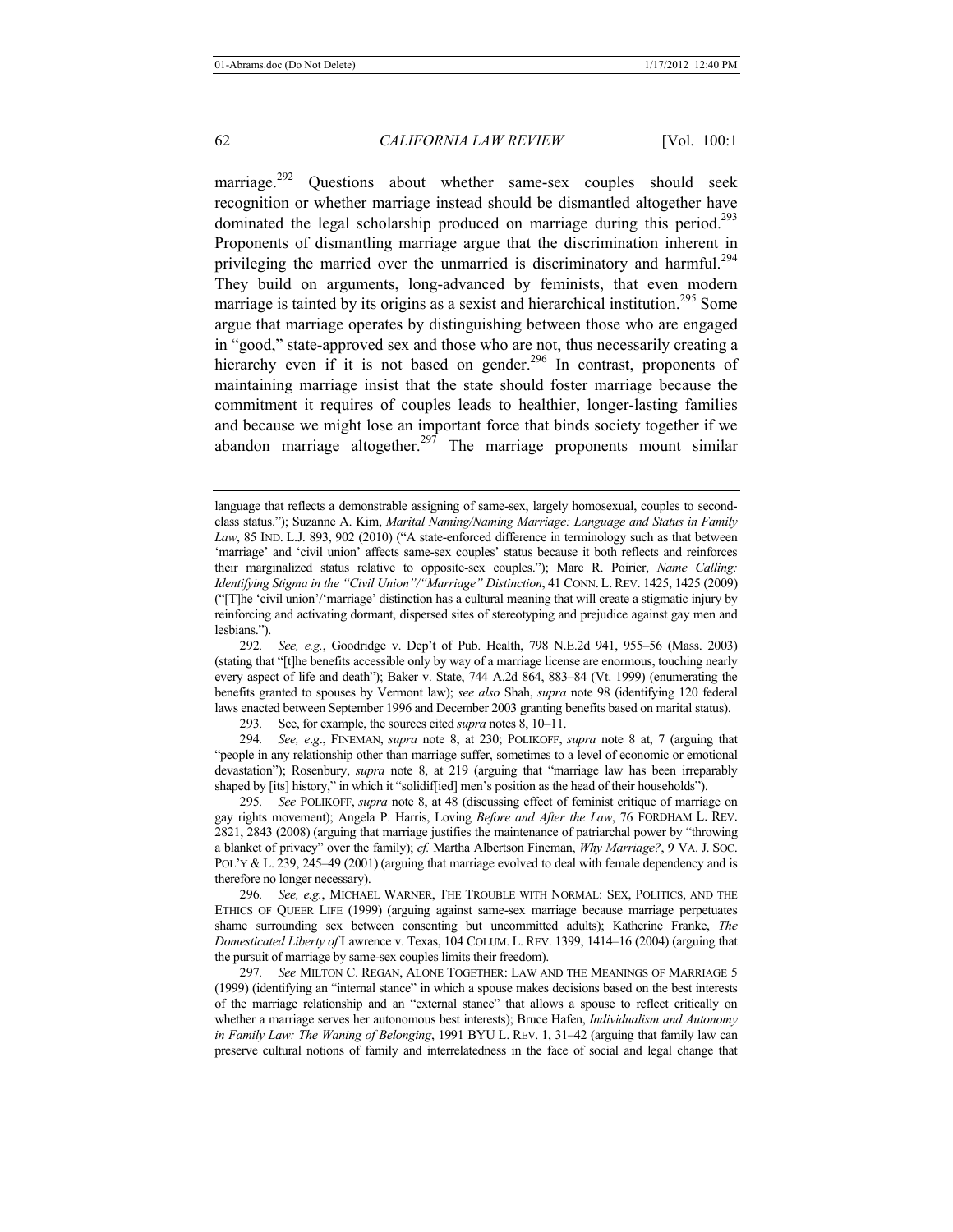arguments regardless of whether they favor opening marriage up to same-sex couples or instead keeping it exclusive to different-sex couples. For the exclusionists, marriage's disciplinary power is uniquely necessary for heterosexuals, who are in danger of reproducing accidentally.<sup>298</sup> For the inclusionists, marriage is an important civil right for gays and lesbians, largely because it provides an opportunity to demonstrate responsible adulthood.<sup>299</sup>

All of these approaches share a common trait. They assume that "marriage," even as its meaning has shifted over time, has a stable meaning today. Scholars proposing a "menu of options" approach, for example, suggest that we would do well to keep traditional marriage on the table but make civil unions, domestic partnerships, reciprocal beneficiary arrangements, and contract enforcement alternatives available as well, because they would provide choices, allowing some people to opt out of the aspects of traditional marriage that they do not want.300 And much of the concern that proponents of dismantling marriage express is that if traditional marriage is allowed to persist, it may crowd these new, potentially more appealing options off the table.<sup>301</sup> In contrast, some inclusionist proponents of marriage worry that the existence of a

emphasize individual autonomy); Elizabeth S. Scott & Robert E. Scott, *Marriage as a Relational Contract*, 84 VA. L. REV. 1225, 1231–32 (1998) (arguing that the law has failed to, but should protect, marital investment and discourage opportunistic defection and afford couples the opportunity to undertake legally binding commitments in marriage).

299. EVAN WOLFSON, WHY MARRIAGE MATTERS: AMERICA, EQUALITY, AND GAY PEOPLE'S RIGHT TO MARRY 3, 55 (2004).

300. *See, e.g.*, William N. Eskridge, Jr., Essay, *Comparative Law and the Same-Sex Marriage Debate: A Step-by-Step Approach Toward State Recognition*, 31 MCGEORGE L. REV. 641, 658 (2000) (describing the "menu of options" approach available in the Netherlands and elsewhere); Larry E. Ribstein, *A Standard Form Approach to Same-Sex Marriage*, 38 CREIGHTON L. REV. 309 (2005) (analogizing marriage to a business organization, arguing for several legal forms of association); Carol Weisbrod, *The Way We Live Now: A Discussion of Contracts and Domestic Arrangements*, 1994 UTAH L. REV. 777, 810–11 (arguing that states can offer several contract options for the structuring of relationships including civil unions and various religious unions).

301. These alternatives have appeal outside the same-sex relationship context. For example, the civil union option created by some states may be especially popular with senior citizens, who risk losing their social security survivor benefits on remarriage but might like traditional marriage benefits, such as hospital visitation rights and cohabitation in care facilities. Barry Kozak, *Civil Unions in Illinois: Issues that Illinois Lawyers Should Consider*, CBA REC., Apr. 2011, at 30, *available at*  http://www.edigitalpub.com/publication/?i=67643&p=30. California and Washington State's domestic partnership benefits are explicitly available *only* to same-sex couples or different-sex couples over age sixty-two. CAL. FAM. CODE § 297(b)(5) (West 2004 & Supp. 2010); WASH. REV. CODE § 26.60.030(6) (Supp. 2007). For an argument that the menu-of-options approach is a temporary one that will eventually result in marriage for all, see David D. Meyer, *Fragmentation and Consolidation in the Law of Marriage and Same-Sex Relationships*, 58 AM.J. COMP. L. 115 (Supp. 2010).

<sup>298.</sup> *See, e.g.*, Goodridge v. Dep't of Health, 798 N.E.2d 941, 995 (Mass. 2003) (Cordy, J., dissenting) (arguing that state has a rational basis for denying marriage to same-sex couples because they cannot accidentally reproduce); Hernandez v. Robles, 855 N.E.2d 1, 7 (N.Y. 2006) (holding same); Morrison v. Sadler, 821 N.E. 2d 15, 24–26 (Ind. Ct. App. 2005) (holding same); Andersen v. King County, 138 P.3d 963, 981 (Wash. 2006) (holding the same as in *Goodridge*); Lewis v. Harris, 188 N.J. 415, 458 (2005) (holding same). For a critique of the accidental procreation argument, see Abrams & Brooks, *supra* note 263, *passim.*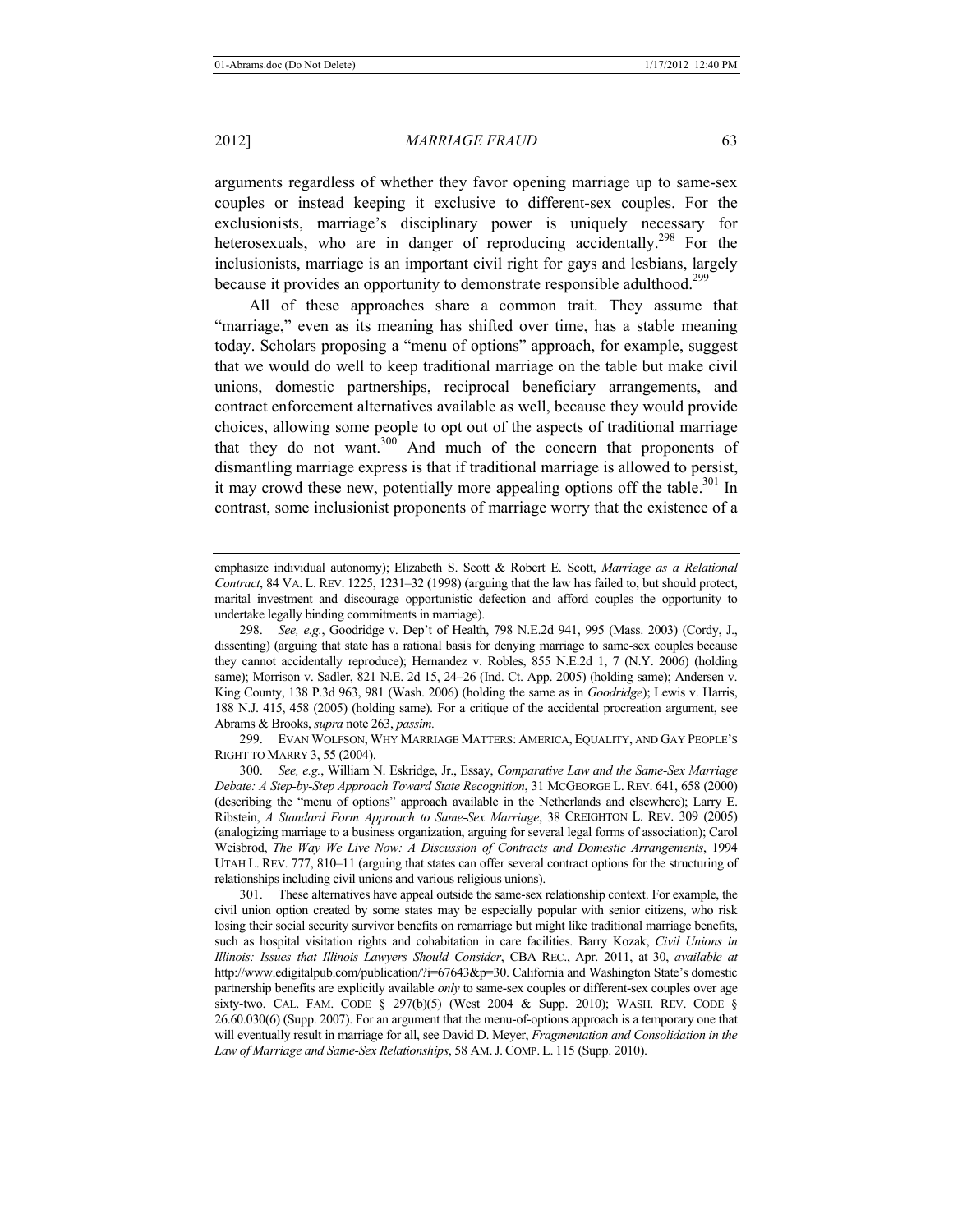marriage alternative would still perpetuate inequality, and, as a result, remain committed to traditional marriage for all.<sup>302</sup>

But what is "marriage"? As the myriad marriage fraud doctrines show, the particular package of benefits and burdens offered by marriage has varied widely throughout the years. When courts refer to a "right to marry," they refer not to particular benefits currently included in marriage but instead to the right of access to whatever privileged status the state is currently offering.<sup>303</sup> Focusing solely on whether same-sex couples will have access to "marriage" or whether couples of all stripes should have access to "marriage alternatives" presupposes that marriage itself has a certain, fixed meaning. But there is no reason we could not instead, or in tandem with a "menu of options" approach, also interrogate the definition of marriage. As Suzanne Kim has recently argued, it is possible to support "skeptical marriage equality," in which we recognize the importance of equality for same-sex couples while simultaneously taking a hard look at the substance of the right sought.<sup>304</sup> We need not abolish marriage outright and risk the harms to society and relationships that some worry about, but neither do we need to keep marriage as the overburdened status relationship it has become.

Instead of abolishing marriage or maintaining the status quo, we could reconfigure marriage so that its legal meaning better represents its current social meaning. To do this, we could classify the various benefits and obligations of marriage into functional categories that could, in theory, be disaggregated from one another. $305$  We could then think about what combinations of functional categories might ideally make up modern marriage, and which categories we could instead split off altogether. The core questions should be: What do we want marriage to do, and what is marriage capable of doing?

Tax breaks (or penalties), social security benefits, health insurance for spouses, privileged immigration status, and military benefits are all public benefits that appear to be tied to marriage for somewhat arbitrary reasons. In

<sup>302.</sup> *See, e.g.*, Ian Ayers, Op-Ed, *Separate, Unequal: How Civil Unions Fall Short of Marriage*, HARTFORD COURANT, June 10, 2005, at A13 (arguing that the Connecticut civil union law is inadequate because it did not grant full marriage equality).

<sup>303.</sup> For a more detailed explanation, see Scott, *supra* note 11, at 545–46; *see also* Cass R. Sunstein, *The Right to Marry*, 26 CARDOZO L. REV. 2081 (2005).

<sup>304.</sup> *See* Suzanne A. Kim, *Skeptical Marriage Equality*, 34 HARV. J.L. & GENDER 37 (2011). Professor Kim's argument parallels critiques of equality feminism. Equality may be important as a principle, but what if the results of formal gender equality are still not enough? *See* Christine A. Littleton, *Reconstructing Sexual Equality*, 75 CALIF. L. REV. 1279 (1987) (arguing that the sameness/difference divide can be overcome by looking to men's and women's interests and positions within a social and legal system rather than by focusing solely on the content of the benefit provided).

<sup>305.</sup> James Herbie DiFonzo has suggested that the debate over same-sex marriage, civil unions, and domestic partnerships could benefit from thinking about the "bundles" that should appropriately attach to a status based on intimacy. *See* DiFonzo, *supra* note 11, *passim*. *See also* Hamilton, *supra*  note 11 (arguing that marriage can be divided into functional components and only some of them deserve state support).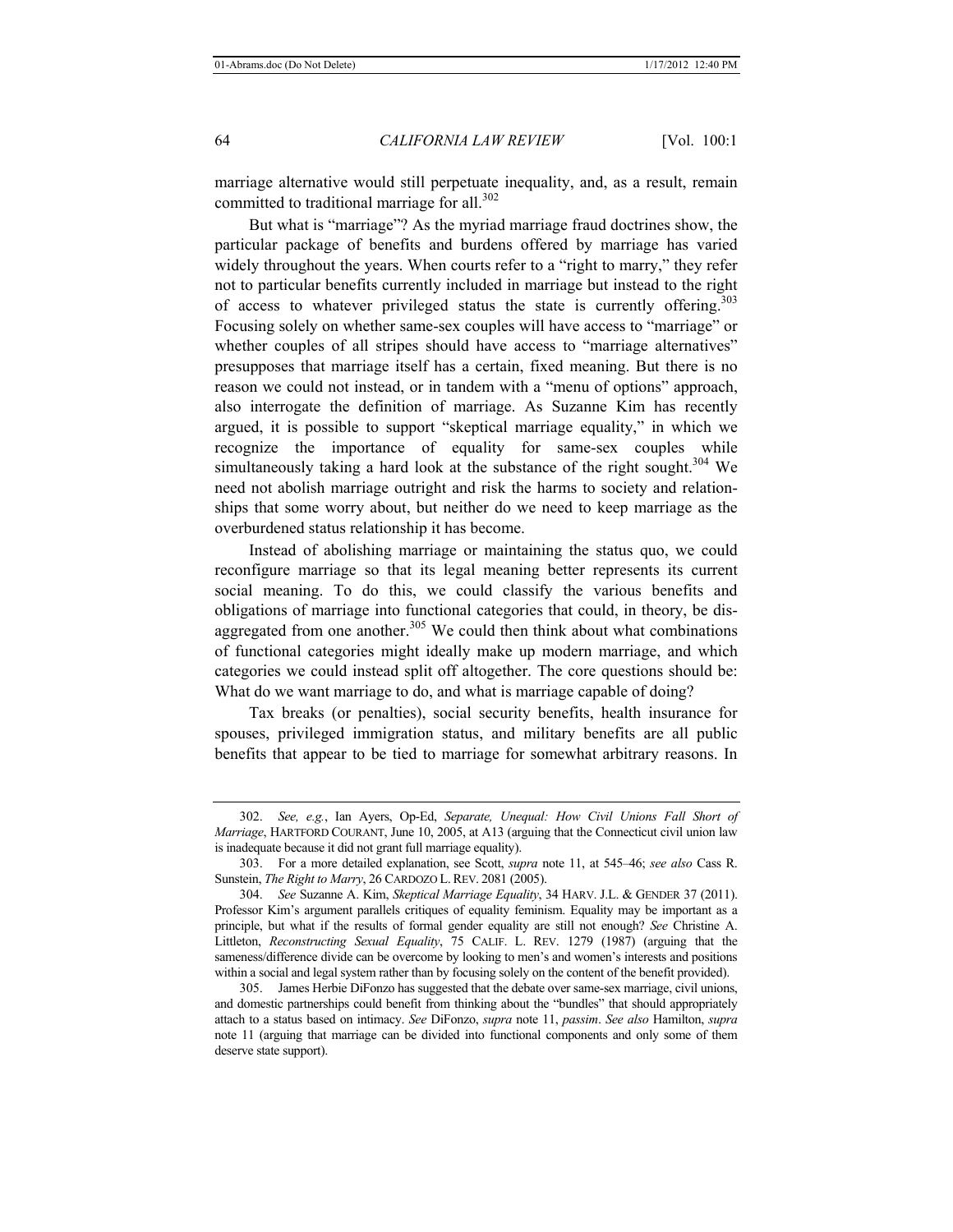each of these cases, we should articulate what the link between the benefit and marriage is and determine whether we should continue to tie them together. Public benefits would instead largely be individualized (health insurance for none or for workers or for all), or reciprocal, but not tied to marriage. For instance, each person could designate a beneficiary, who might often be a spouse but would not have to be.

Some benefits, like privileged immigration status, may be difficult to disentangle, but it is certainly not impossible. If the government's interest in family-based immigration is in uniting families and encouraging the assimilation of new residents, then there may be more precise ways to meet these goals than by relying on marriage. For example, we could continue to allow dependent children to obtain legal status as immediate relatives not subject to quotas $306$  but also allow each citizen to sponsor just one adult without inquiring into the nature of that relationship. We could further prohibit the selling of the right to sponsor an adult, which would serve as a check on abuse of the right. The law currently requires family sponsors to agree to support the immigrants they sponsor at 125 percent of the poverty line for a substantial period, an obligation that is enforceable by the government, should the immigrant seek welfare, and by the immigrant herself. $307$  This requirement might serve as a further check on the frivolous use of the sponsorship entitlement.

Alternatively, the government might take citizens out of the sponsorship business entirely and require a potential immigrant to demonstrate eligibility through a combination of factors, including a demonstrated tie to a U.S. citizen family member, employer, or even friend, education, language fluency, or job prospects.308 The road taken would depend in part on what traits

<sup>306.</sup> INA § 201(b)(2), 8 U.S.C. § 1151(b)(2) (2006).

<sup>307.</sup> INA §§ 212(a)(4), 213A.

<sup>308.</sup> Canada's "points" system has partially implemented this idea. Canada's law retains family sponsorship, but defines "family" much more broadly than the U.S. law.CITIZENSHIP & IMMIGRATION CAN., IMM 3900 E, SPONSORSHIP OF A SPOUSE, COMMON-LAW PARTNER, COMMON-LAW CONJUGAL PARTNER OR DEPENDENT CHILD LIVING OUTSIDE CANADA 3, 6 (2010) [hereinafter Sponsorship of a Spouse], *available at* http://www.cic.gc.ca/english/pdf/kits/guides/3900E.pdf (stating that Canadians may sponsor spouses, common law partners, common law conjugal partners, dependent children); CITIZENSHIP & IMMIGRATION CAN., IMM 5196 E, SPONSORSHIP OF PARENTS, GRANDPARENTS, ADOPTED CHILDREN, AND OTHER RELATIVES 4 (2011), *available at* http://www.cic.gc.ca/english/pdf/kits/guides/5196E.PDF (stating that Canadians may sponsor spouses, common law partners, common law conjugal partners, dependent children, parents, grandparents, and adopted children; in limited circumstances, they may also sponsor siblings, nephews, nieces, and grandchildren; and they may sponsor any other person with whom they have a family relationship if they have no Canadian relatives or potential sponsees that fit into one of the aforementioned categories). In addition, immigrants to Canada may qualify under the points system if they reach a certain level of points based on educational background, language fluency, job prospects, and family ties, among other factors. CITIZENSHIP & IMMIGRATION CAN., IMM EG7000, APPLICATION FOR PERMANENT RESIDENCE: FEDERAL SKILLED WORKER CLASS 3, 6 (2011), *available at* http://www.cic.gc.ca/english/pdf/kits/guides/EG7.pdf.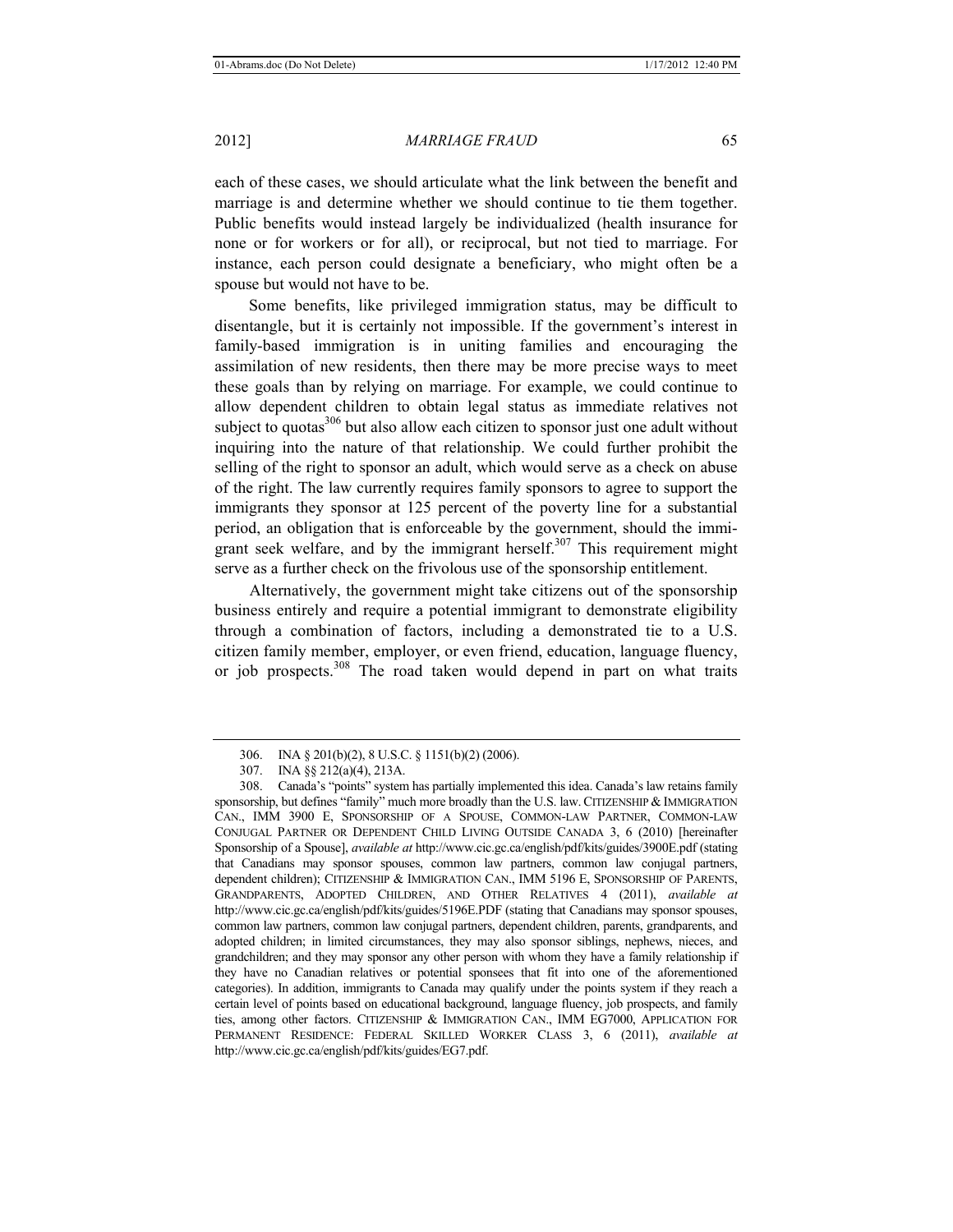lawmakers are trying to reward when they give someone an immigration benefit based on marriage.

The outcomes of using an incremental approach that considers each benefit and inquires into its specific relationship to marriage may vary. Legislators might decide that no public benefits should be tied to marriage. Or they might decide that strong justifications remain for tying some benefits to marriage. But the burden would be on lawmakers to articulate the assumptions they are making about marriage and why it would be a better proxy for eligibility than, say, being the parent of a dependent child. Marriage would no longer be the reflexive depository for government largesse.

Even if lawmakers decided to remove marriage as a criterion for *all* public benefits, this approach would still preserve marriage as a status and avoid the potential pitfalls of doing away with marriage altogether. Marriage would be effectively downsized to what it was before the modern administrative state was created. The administrative state would persist, but the link between it and marriage would be weakened. Marriage would therefore no longer be recognized as the most favored category for determining benefits. Even this option would not threaten the primacy of marriage as the preferred arrangement for long-term adult intimacy.

A rethinking of marriage need not be a question of abolishing marriage entirely or simply letting new groups into the established status. Instead, disaggregating public benefits from marriage would go far toward remedying the flaws in a system that puts too much pressure on marriage. Being more precise about what we want marriage to do and what it is actually capable of doing would mitigate the harm of not offering it equally to everyone and resolve the problem that many people either do not want or do not have the opportunity to participate in it. It would also provide an avenue for a muchneeded conversation about what we mean when we use the word "marriage." So far, this conversation has largely centered on whether marriage means access to economic benefits or something intangible, a social recognition of a privileged status. Perhaps instead marriage could mean a particular configuration of benefits. Many of the benefits currently associated with marriage could be severed from marriage, and either made available to everyone, regardless of marital relation; to some people if they were willing to enter into a publicly recognized (but not necessarily marital) relationship with another person or other persons; or to no one at all.

#### **CONCLUSION**

The proliferation of marriage fraud doctrines in the past century reveals two important features of modern marriage: its ubiquity and its incoherence. Marriage is the status category used to allocate benefits across a wide variety of doctrinal legal regimes, yet it is insufficient enough as a status category that it frequently needs to be supplemented or altered in order to function as a rough